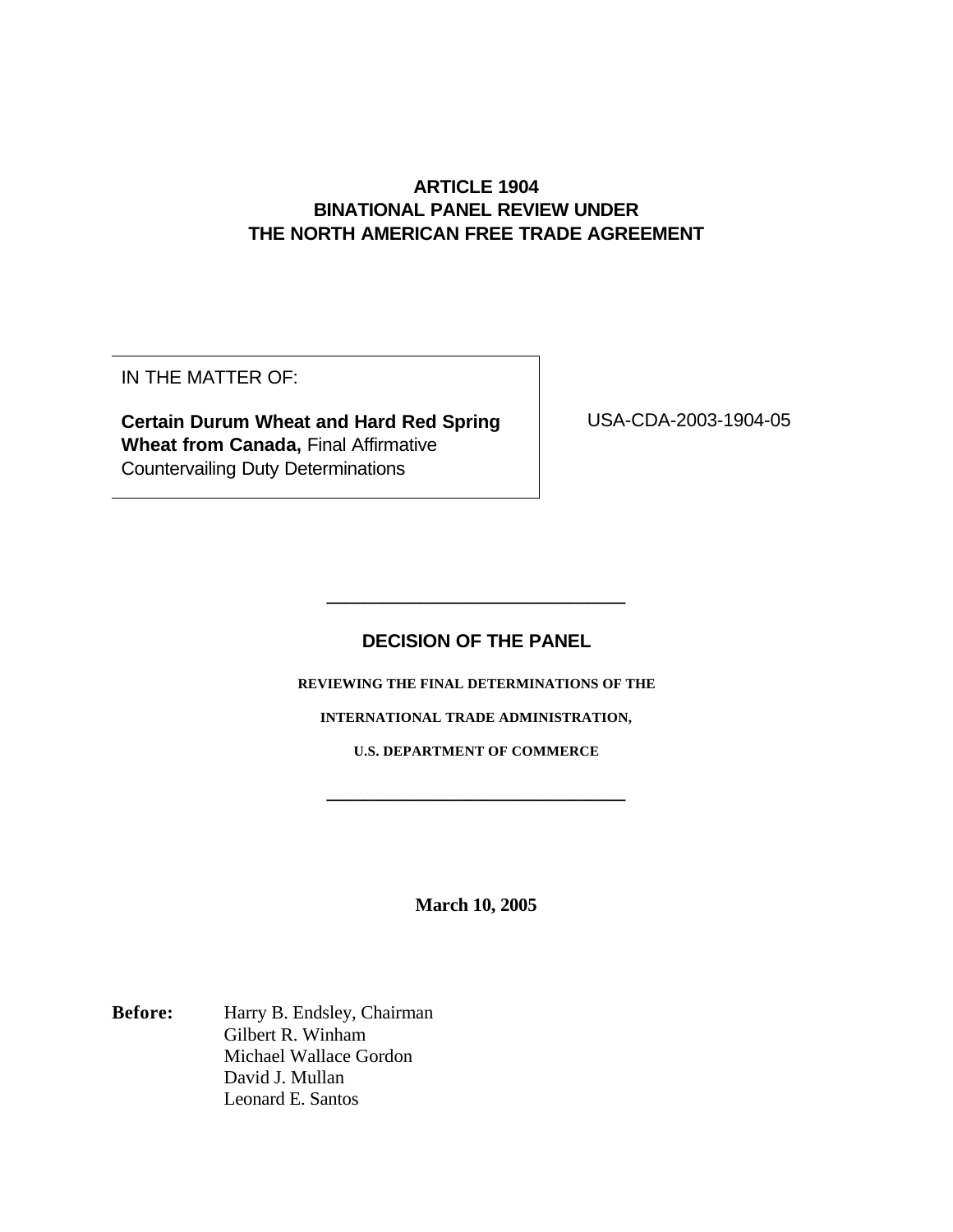## **Appearances:**

Matthew S. Yeo, *Steptoe & Johnson LLP*, on behalf of the Canadian Wheat Board. With him on brief were Edward J. Krauland, Tina Potuto Kimble and Elissa Alben.

Catherine Curtiss and Alan Kashdan, *Hughes Hubbard & Reed LLP*, on behalf ofthe the Government of Canada. With them on the brief was Laura Fraedrich.

Claire E. Reade, *Arnold & Porter LLP*, on behalf of the Government of Alberta.

Michele Sherman Davenport, *Cameron & Hornbostel LLP*, on behalf of the Government of Saskatechewan.

Dean A. Pinkert, Senior Attorney, Office of the Chief Counsel for Import Administration, on behalf of the Investigating Authority, the *International Trade Administration, U.S. Department of Commerce*. With him on the brief were John D. McInerney and Elizabeth C. Seastrum.

G.Brent Connor, *Robins, Kaplan, Miller &Ciresi LLP*, onbehalfofthe NorthDakota Wheat Commission, the U.S. Durum Growers Association, and the Durum Growers Trade Action Committee.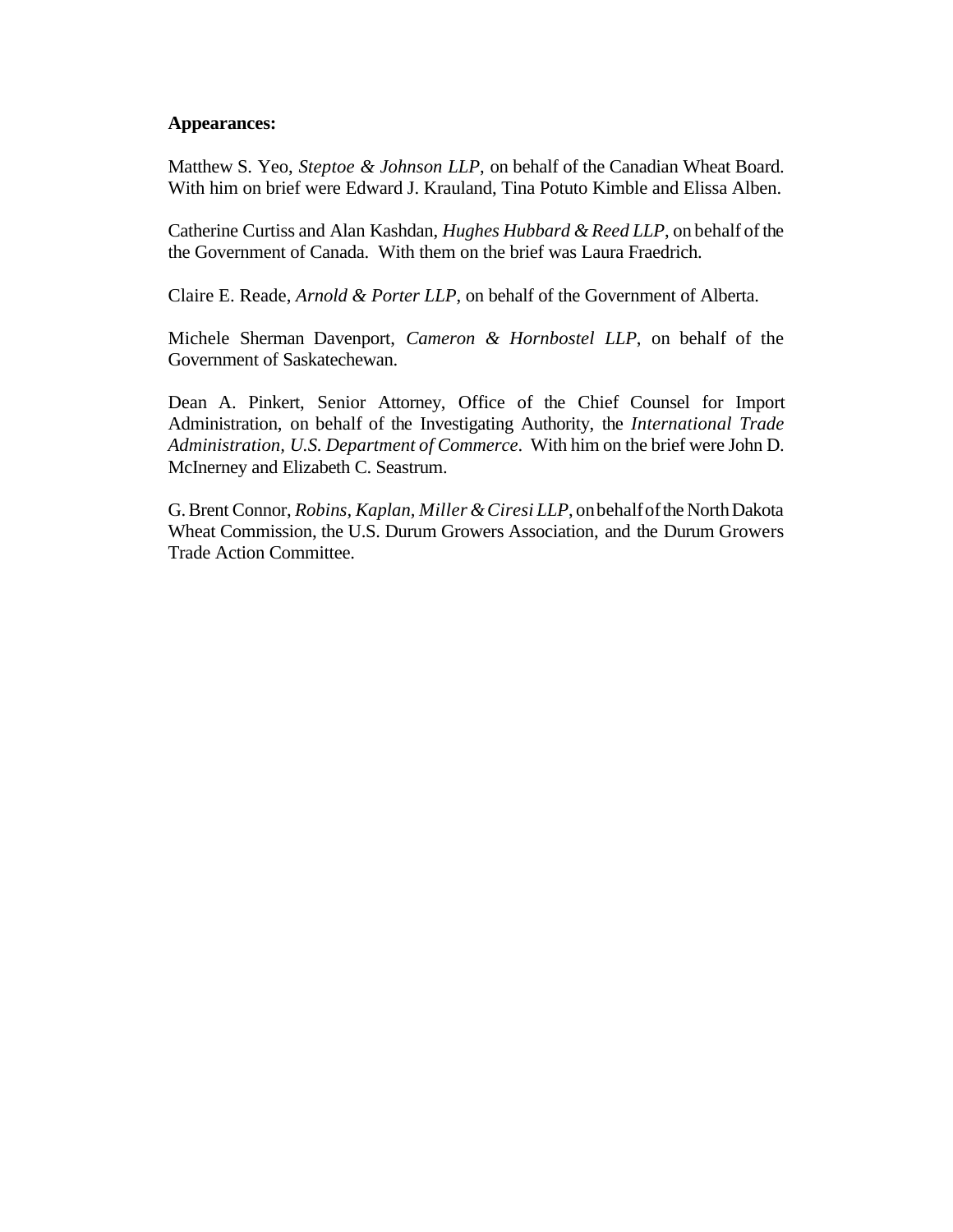# **TABLE OF CONTENTS**

| $\mathbf{I}$ . | INTRODUCTION AND PROCEDURAL HISTORY  1                                                                                                                                                        |
|----------------|-----------------------------------------------------------------------------------------------------------------------------------------------------------------------------------------------|
|                |                                                                                                                                                                                               |
|                |                                                                                                                                                                                               |
|                | C. The Underlying Investigations and the Administrative Record  7                                                                                                                             |
|                |                                                                                                                                                                                               |
|                |                                                                                                                                                                                               |
|                | F. Briefing, the Hearing, and Recent Panel Events  14                                                                                                                                         |
| $\mathbf{I}$   |                                                                                                                                                                                               |
|                |                                                                                                                                                                                               |
|                |                                                                                                                                                                                               |
|                |                                                                                                                                                                                               |
| Ш.             | SUMMARY OF THE DECISIONS OF THE PANEL  22                                                                                                                                                     |
| IV.            |                                                                                                                                                                                               |
|                | A. Whether the Department's Findings and Determinations<br>Concerning the "Comprehensive Financial Risk Coverage"<br>Program Are Supported by Substantial Evidence on the Record              |
|                |                                                                                                                                                                                               |
|                |                                                                                                                                                                                               |
|                |                                                                                                                                                                                               |
|                | B. Whether the Department's Findings and Determinations Concerning<br>the Provision of Government-Owned and Leased Railcars Are<br>Supported by Substantial Evidence on the Record and Are in |
|                |                                                                                                                                                                                               |
|                |                                                                                                                                                                                               |
|                | 2.                                                                                                                                                                                            |
| V.             |                                                                                                                                                                                               |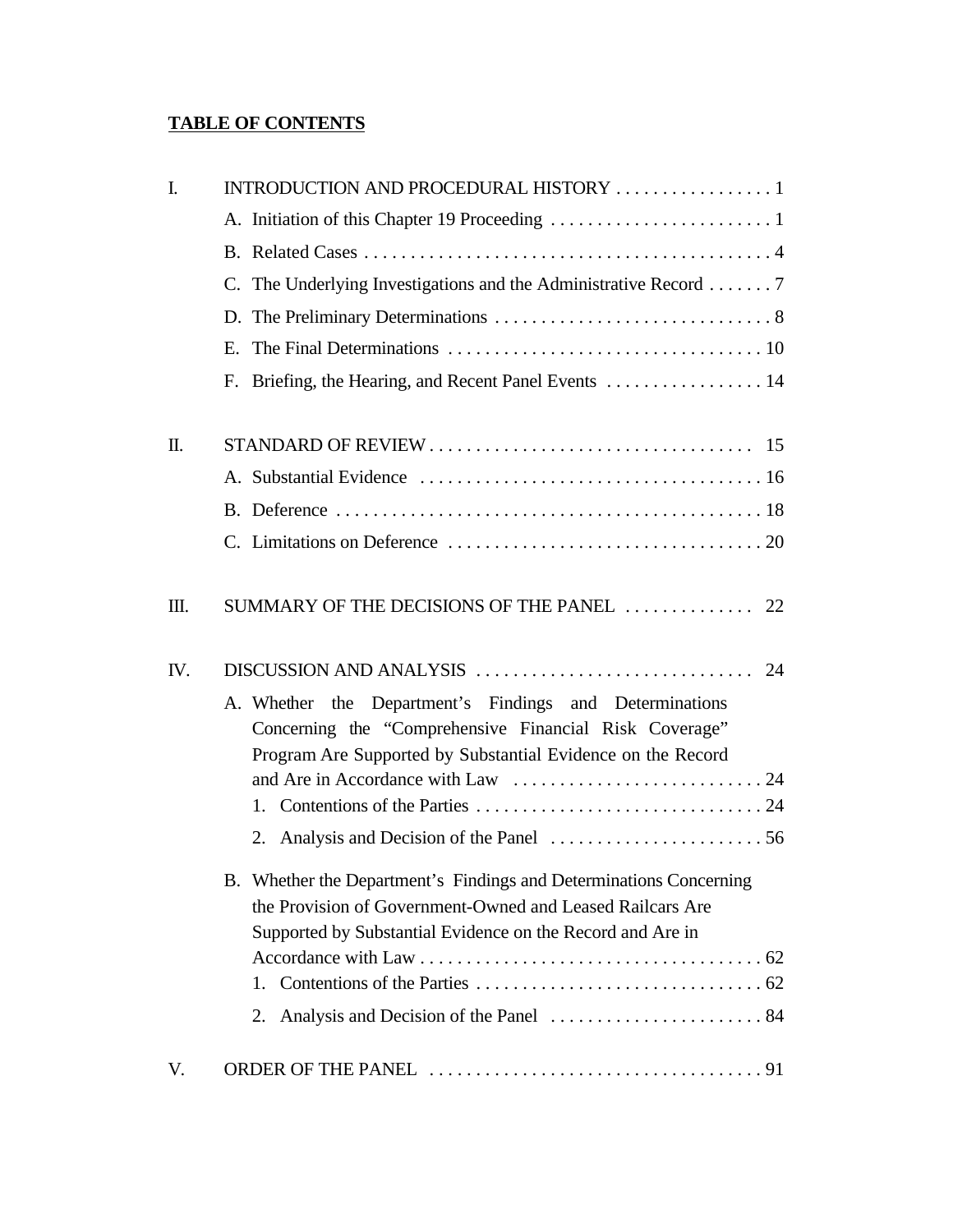## **I. INTRODUCTION AND PROCEDURAL HISTORY**

#### **A. Initiation of this Chapter 19 Proceeding**

This Binational Panel was constituted under Article 1904(2) of the North American Free Trade Agreement<sup>1/</sup> ("NAFTA") and Section 516A(g) of the Tariff Act of 1930, as amended (the "Tariff Act" or "Act"),  $^{2}$  19 U.S.C. § 1516a(g), in response to a request for panel review of the final affirmative countervailing duty determinations of the United States Department of Commerce ("Commerce", "Department", or "ITA") published on September 5, 2003 in the matter of Certain Durum Wheat (Department file number C-122-846) and Certain Hard Red Spring Wheat (Department file number C-122-848) from Canada. The Department's *Final Affirmative Countervailing Duty Determinations: Certain Durum Wheat and Hard Red Spring Wheat from Canada* ("Final Determinations") were published in the Federal Register at 68 Fed. Reg. 52,747 (September 5, 2003) as a single administrative determination encompassing both the Durum Wheat and Hard Red Spring

An involved Party may request that a panel review, based on the administrative record, a final antidumping or countervailing duty determination of a competent investigating authority of an importing Party to determine whether such determination was in accordance with the antidumping or countervailing duty law of the importing Party. For this purpose, the antidumping or countervailing duty law consists of the relevant statutes, legislative history, regulations, administrative practice and judicial precedents to the extent that a court of the importing Party would rely on such materials in reviewing a final determination of the competent investigating authority.

2/ 19 U.S.C. § 1516a pertains generally to judicial review in countervailing duty and antidumping duty proceedings, while paragraph (g) thereof involves review of countervailing duty and antidumping duty determinations involving "free trade area country merchandise," contemplating the formation of binational panels as a substitute for judicial review. U.S. countervailing duty law appears in Title VII of the *Tariff Act of 1930*, Act of June 17, 1930, ch 497, as set out in 19 U.S.C. §§ 1671 *et seq*. (the "Tariff Act" or "Act"). The Tariff Act was amended significantly effective January 1, 1995 by the *Uruguay Round Agreements Act* ("URAA"), Pub. Law 103-465, 108 Stat. 4809. The Tariff Act, as amended by the URAA, is applicable to the instant proceeding.

<sup>1/</sup> *North American Free Trade Agreement* ("NAFTA"), *signed at* Washington, Mexico City, and Ottawa, December 17, 1992; supplemental agreements signed September 14, 1993; *reprinted in* H. Doc. 103-159, Vol. I *and in* 32 I.L.M. 605 (1993) (*entered into force* January 1, 1994). NAFTA Article 1904(2) provides, in principal part, as follows: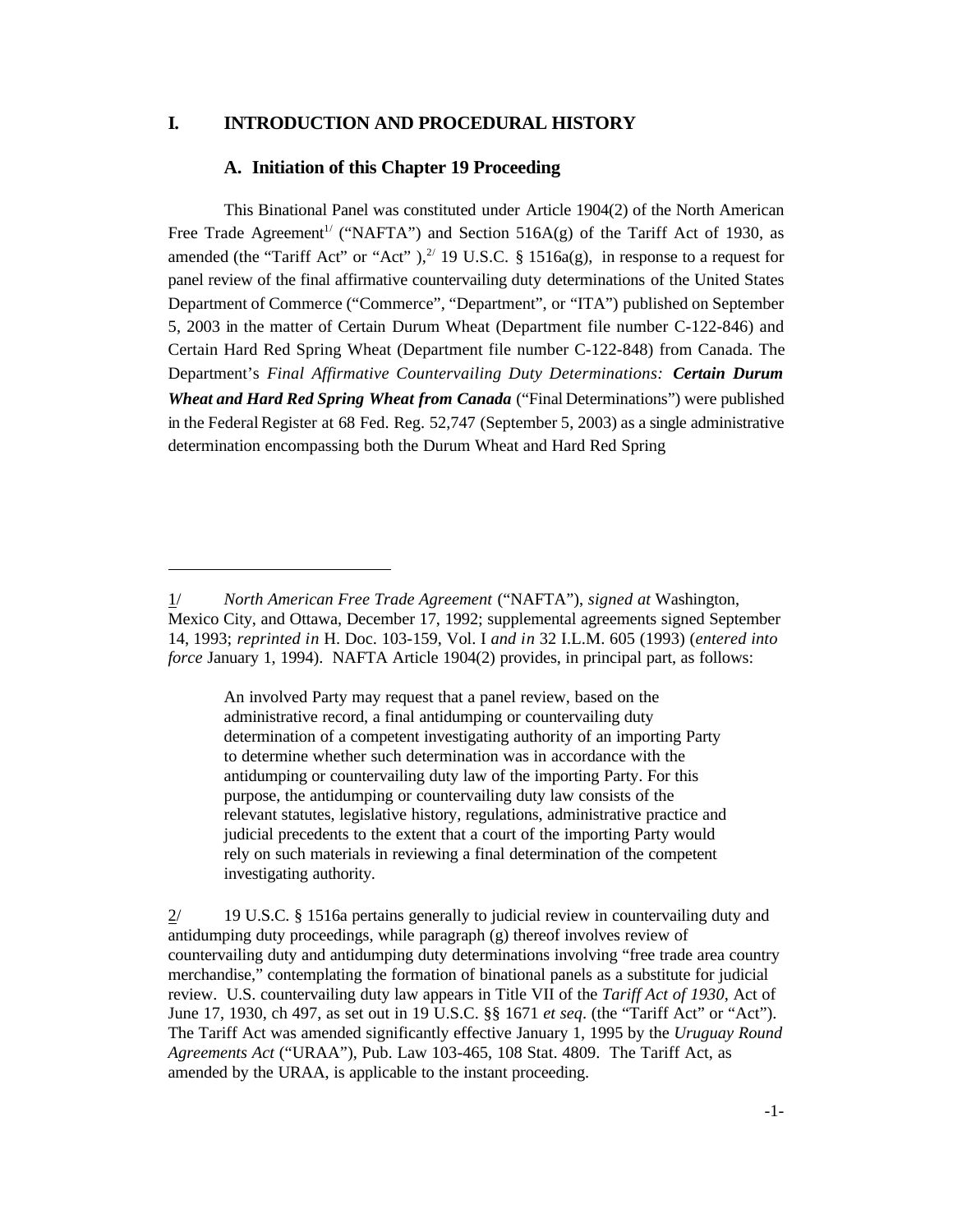Wheat countervailing duty investigations.<sup>3/</sup> The net subsidy rate in the Final Determinations for both products was assessed at 5.29% covering the period of investigation, which is August 1, 2001 to July 31, 2002, this period coinciding with the fiscal year of the Canadian Wheat Board ("CWB").

The Government of Canada ("GOC") timely filed a First Request for Panel Review<sup>4/</sup> under Rule 34 of the Rules of Procedure for Article 1904 Binational Panel Reviews ("NAFTA Panel Rules") $5/$  on October 3, 2003. Second Requests were timely filed on the same date on behalf of the CWB, the Government of Saskatchewan ("GOS"), and the

The Final Determinations, as published in the Federal Register, are contained in the administrative record at A.R. 201. Incorporated into the Final Determinations are (i) the August 28, 2003 Issues and Decision Memorandum ("I&D Memo") from Jeffrey May to James J. Jochum, A.R. 194; (ii) the August 28, 2003 Memorandum entitled "Calculation of Preliminary Determination for the Canadian Wheat Board" (the "Calculations Memo"), A.R. 196; (iii) the August 28, 2003 Memorandum entitled "Scope Exclusion and Clarification Requests: Khorasan Wheat, Canadian Eastern Soft Red Winter Wheat, Canadian Eastern Hard Red Winter Wheat, Organic Wheat, and Canadian Feed Wheat", A.R. 197; and (iv) the March 3, 2003 Memorandum entitled "Analysis of Provision of Government-owned and leased Railcars as Indirect Subsidies" ("Railcars Memo"), A.R. 99 and 21 (Proprietary).

4/ On file at the NAFTA Secretariat, U.S. Section ("Secretariat").

5/ The Rules of Procedure for Article 1904 Binational Panel Reviews ("NAFTA Panel Rules") were published in the Federal Register on February 23, 1994 (59 Fed. Reg. 8,686).

 $3/$  The administrative records for the Durum Wheat and Hard Red Spring Wheat investigations were submitted by the Department to the NAFTA Secretariat, U.S. Section, on January 13, 2004. The actual administrative records were submitted in CD-ROM format but were accompanied by official indexes to the administrative records in paper format. There is no material difference between the Durum Wheat and the Hard Red Spring Wheat administrative records and thus all citations to the administrative record in this Opinion will be to the Hard Red Spring Wheat record, which is entitled "USA-CDA-2003-1904-05 In the Matter of Hard Red Spring Wheat from Canada C-122-848 POI 01/02)." The administrative record is divided into two portions, one of which is labeled "Public" and the other of which is labeled "Non-Public" and/or "Proprietary". The "Public" section consists of copies of all documents in the record of this action, with all confidential information redacted. The "Non-Public" or "Proprietary" section consists of complete, unredacted copies of only those documents that include confidential information. Documents bearing the latter designation are kept under seal. In this opinion, the Panel will cite documents as "A.R.", referencing the administrative record. Unless otherwise noted, all A.R. cites are to public documents. All page numbers will refer to the original, internal pagination of the documents.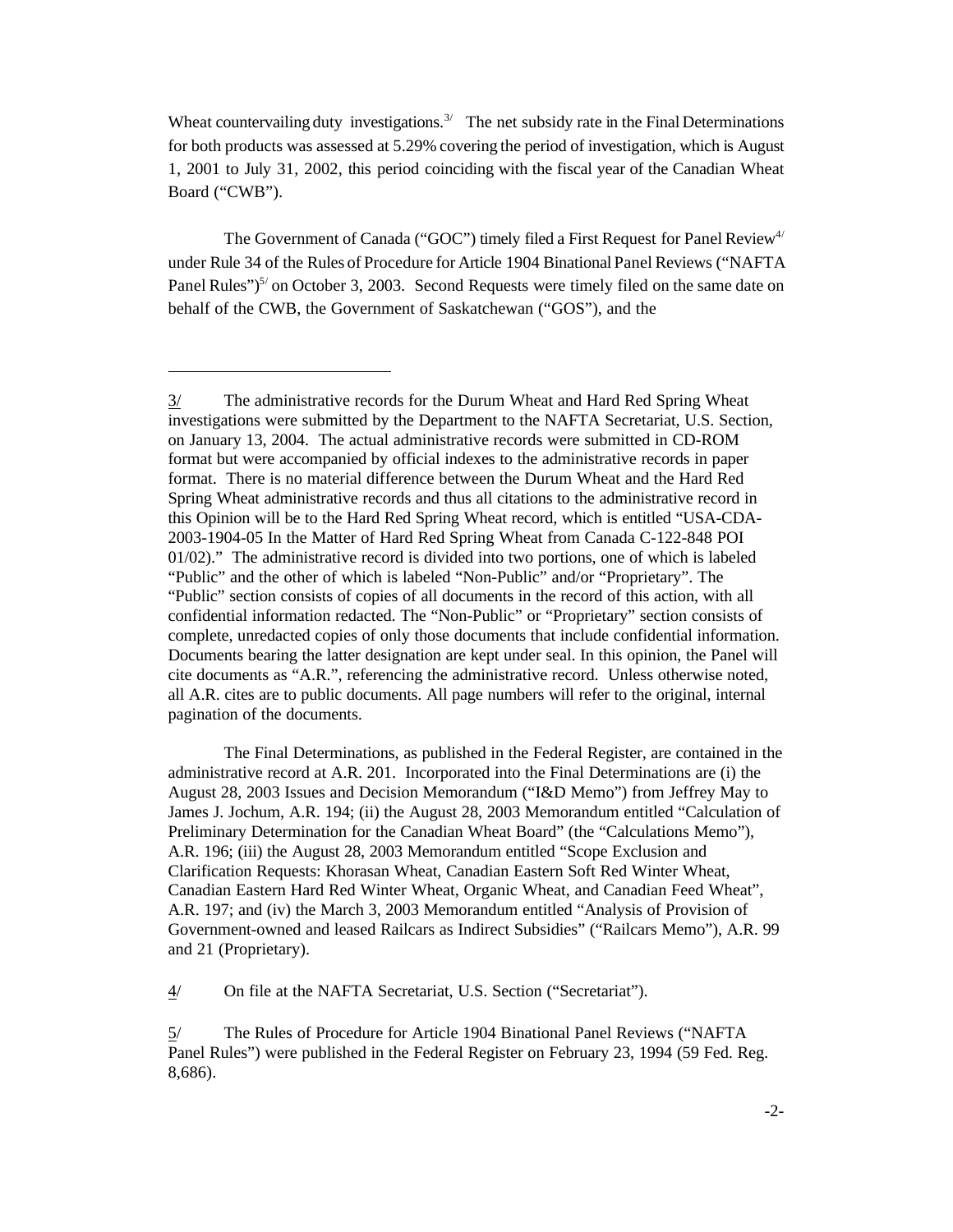Government of Alberta ("GOA"), respectively.<sup>6/</sup> These Requests for Panel Review covered both the Durum Wheat and the Hard Red Spring Wheat investigations. As suggested above, both investigations involved the same Department decision published in the Federal Register and were based on the same administrative record. Upon receipt of the requests, the NAFTA Secretariat assigned Case Number USA-CDA-2003-1904-05 to this Chapter 19 proceeding.

In accordance with Rule 39 of the NAFTA Panel Rules<sup>7</sup>, each of GOC, GOS, GOA and CWB (collectively, the "Canadian Complainants") timely filed on November 3, 2003 their Complaints<sup>8/</sup> setting out their entitlements to file as well as their specific allegations of error of fact or law in the Final Determinations. The allegations and averments set out in the several Complaints are extensive and are deemed by the Panel to fulfill the Rule 39 requirements.

Pursuant to Rule 40 of the NAFTA Panel Rules<sup>9</sup>, the North Dakota Wheat Commission, the U.S. Durum Growers Association and the Durum Growers Trade Action Committee (collectively, the "U.S. Parties") filed on November 17, 2003 their Notice of Appearance<sup>10/</sup> in this proceeding.

The products at issue in the underlyingcountervailingduty investigation were imports of:

> all varieties of durum wheat from Canada, including the variety commonly referred to as Canada Western Amber Durum, and

6/ On file at the Secretariat.

8/ On file at the Secretariat.

9/ Under Rule 40, a Party, the investigating authority, or an interested party that does not file a Complaint but that intends to appear in support of or opposition to all or a portion of the subject final determination may participate by filing a Notice of Appearance within 45 days after the filing of the first Request for Panel Review.

10/ On file at the Secretariat.

<sup>7/</sup> Under Rule 39, a Party or interested person may challenge the final determination in whole or in part by filing a Complaint within 30 days after the filing of the first Request for Panel Review. Paragraph 39(2)(b) requires that such a Complaint set out "the precise nature of the Complaint, including the applicable standard of review and the allegations of errors of fact or law, including challenges to the jurisdiction of the investigating authority;..."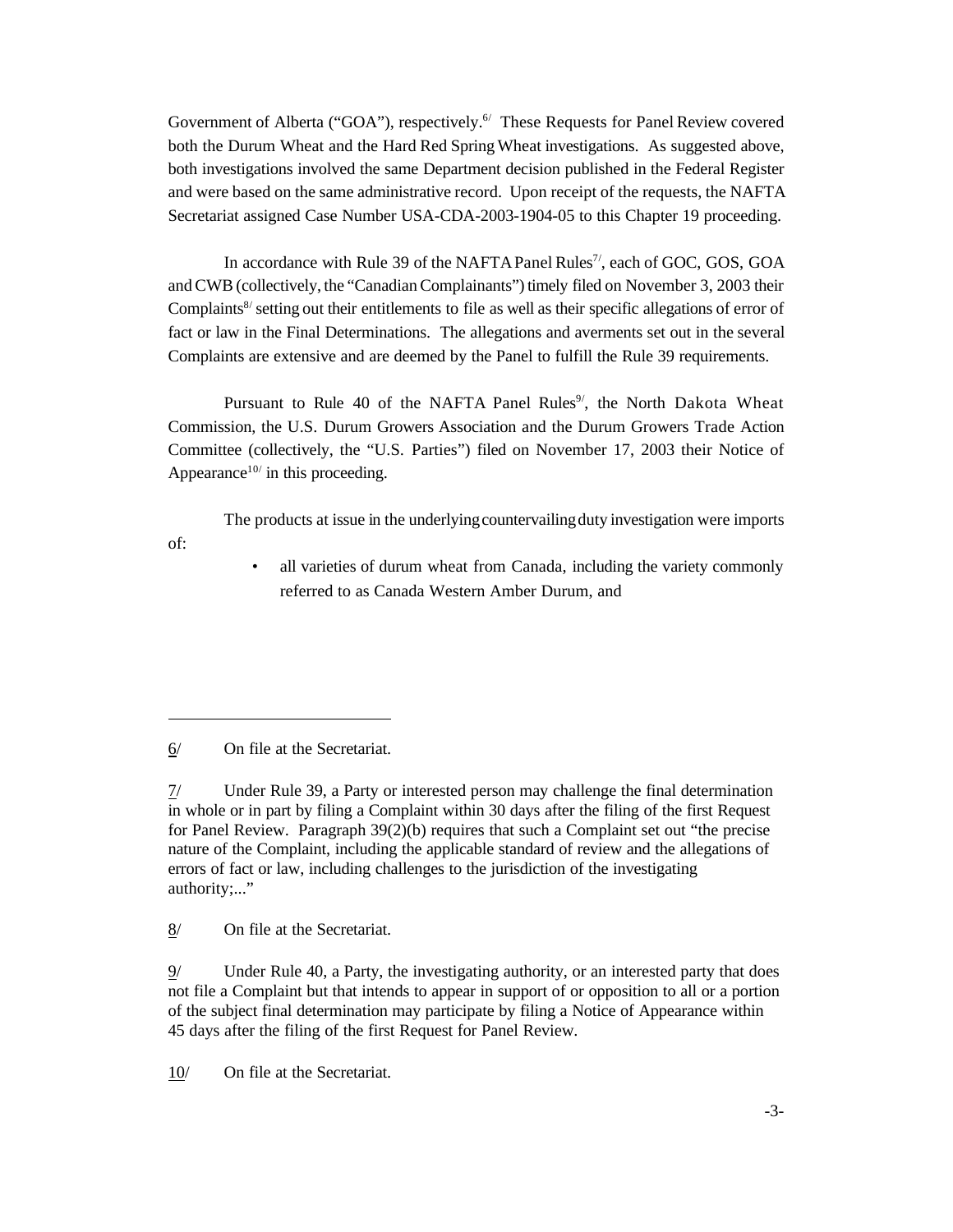• all varieties of hard red spring wheat from Canada, including but not limited to, varieties commonly referred to as Canada Western Red Spring, Canada Western Extra Strong, and Canada Prairie Spring Red.<sup>11/</sup>

Due to the developments noted in the following paragraphs, the products at issue in this Chapter 19 proceeding are at the present time limited to the importsfrom Canada of Hard Red Spring Wheat.

#### **B. Related Cases**

On September 5, 2003, the Department also published the final results of its companion antidumping case: *Notice of Final Determinations of Sales at Less than Fair Value: Certain Durum Wheat and Hard Red spring Wheat from Canada*, 68 Fed. Reg.  $52,741$ .<sup>12/</sup> In that case, the Department found that durum wheat and hard red Spring wheat from Canada were sold in the United States below normal value during the period of investigation. The weighted-average dumping margins for durum wheat and hard red Spring wheat were set at 8.26% and 8.87%, respectively. Subsequently, with respect to hard red spring wheat, the Department responded to ministerial error allegations and published its

<sup>11/</sup> The Department's Final Determinations reference the appropriate subheadings of the *Harmonized Tariff Schedule of the United States* ("HTSUS") in order to further identify the scope of the merchandise subject to the two investigations, while at the same time indicating that the Department's written description of the scope of the proceeding, and not the identified HTSUS subheadings, is dispositive.

<sup>12/</sup> The countervailing duty and antidumping cases had commenced one year previously, on September 13, 2002, when the North Dakota Wheat Commission and the U.S. Durum Growers Association filed their petition with the Department and the United States International Trade Commission ("USITC" or "Commission") alleging that a domestic industry was being materially injured and threatened with material injury by reason of imports of durum wheat and hard red spring wheat from Canada that were being subsidized and sold at less than fair value. In October, 2002, the Department initiated both countervailing duty and antidumping investigations. The Department, therefore, actually initiated four specific and separate investigations: one countervailing duty and one antidumping investigation for each type of wheat. In November, 2002, the Commission made a preliminary determination that there was a reasonable indication that an industry in the United States was materially injured by reason of subject imports of durum wheat and hard re spring wheat from Canada. *See Durum and Hard Red Spring Wheat from Canada*, Inv. Nos. 701-TA-430A and 430B and 731-TA-1019A and 1019B (Preliminary), USITC Pub. 3563 (Dec. 2002). Thereafter, the Department made a final affirmative determination in all four investigations. *See* 68 Fed. Reg. 52,747 (Sept. 5, 2003) (final countervailing duty determination) and 68 Fed. Reg. 52,741 (Sept. 5, 2003) (final less than fair value determination).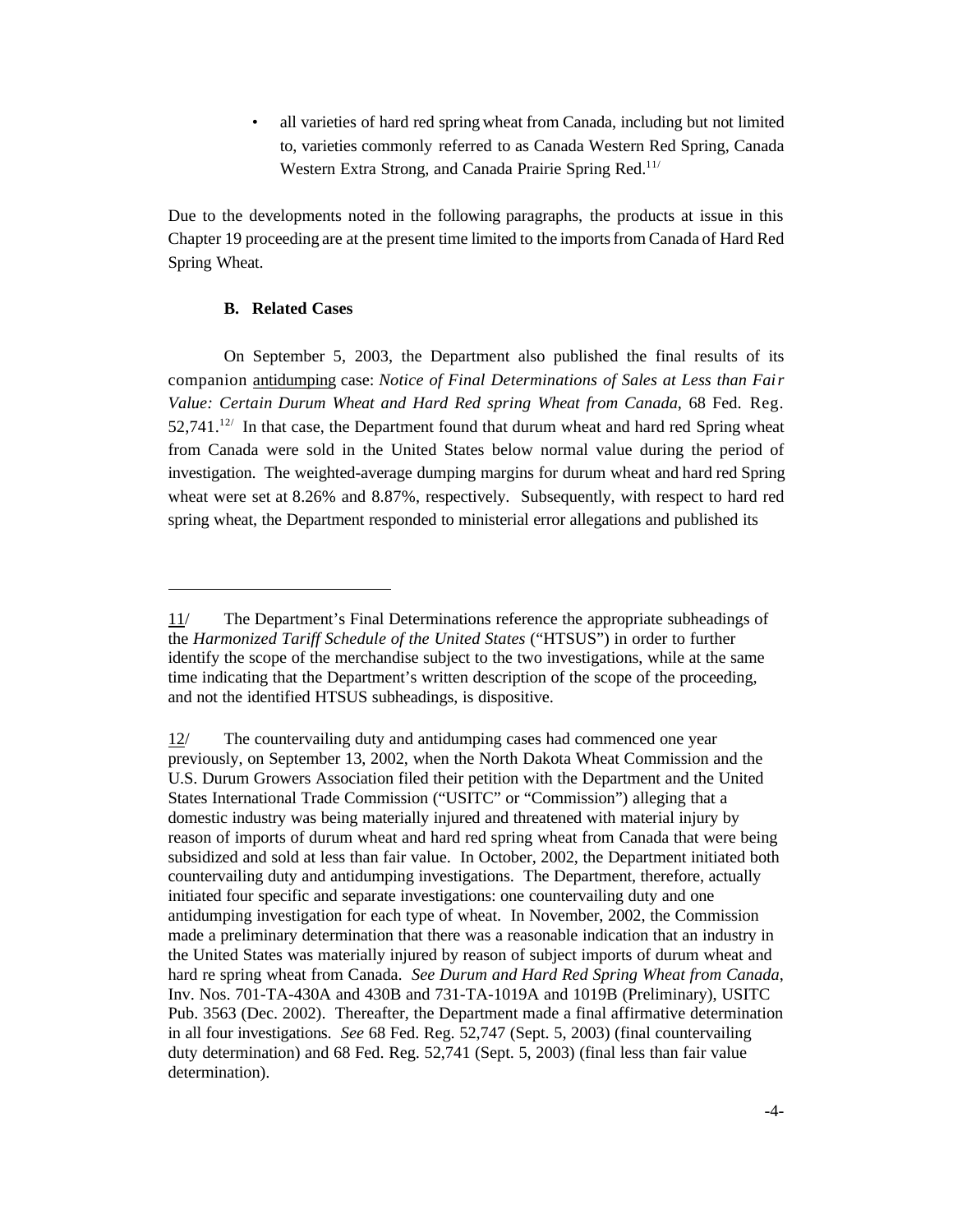*Notice of Amended final Determination of Sales at Less than Fair Value: Hard Red Spring Wheat from Canada*, 68 Fed. Reg. 57,666 (October 6, 2003). In that Notice, the Department set the final weighted-average dumping margin for hard red spring wheat at 8.86%.

In its parallel investigations of durum wheat and hard red Spring wheat from Canada, the United States International Trade Commission ("USITC" or "Commission") issued its final determinations on October 20, 2003, publishing a Federal Register notice on October 23, 2003 (68 Fed. Reg. 60,707). On the basis of the record before it, the Commission determined that an industry in the United States was materially injured by reason of imports from Canada of hard red spring wheat, but that an industry in the United States was neither materially injured nor threatened with material injury by reason of imports from Canada of durum wheat.<sup>13/</sup>

Based upon the USITC determinations, the Department thereupon published its *Notice of Antidumping Duty Order: Hard Red Spring Wheat from Canada* (8 Fed. Reg. 60,641 Oct. 23, 2003), imposing weight averaged ad valorem dumping margins on hard red spring wheat from Canada at 8.86%, and its*Notice of Countervailing Duty Order: Hard Red Spring Wheat from Canada* (68 Fed. Reg. 60,642 Oct. 23, 2003), imposing a net subsidy rate of 5.29% on such wheat.

These actions resulted in several appeals, including the instant Chapter 19 proceeding bearing Secretariat File No. USA-CDA-2003-1904-05 which appealed the Department's final countervailing duty determinations on both durum wheat and hard red spring wheat from Canada. A second appeal, also under Chapter 19 of the NAFTA, has been brought by the CWB and by the North American Millers Association Ad Hoc AD/CVD Committee and is directed toward the Commission's finding of injury to U.S. hard red spring wheat farmers. That case bears the Secretariat File No. USA-CDA-2003-1904-06. As of this writing, a binational panel has been constituted and the date of June 7, 2005 has been set for the issuance of its opinion.

Finally, on November 21, 2003, the North Dakota Wheat Commission and the U.S. Durum Growers Association filed an appeal before the U.S. Court of International Trade ("CIT") contesting the Commission's finding of no material injury or threat of material

13/ *Durum and Hard Red Spring Wheat from Canada*, 68 Fed. Reg. 6,070 (Oct. 23, 2003); *Durum and Hard Red Spring Wheat from Canada*, Inv. Nos. 701-TA-430A and 430B and 731-TA-1019A and 1019B (Final), USITC Pub. 3639 (Oct. 2003).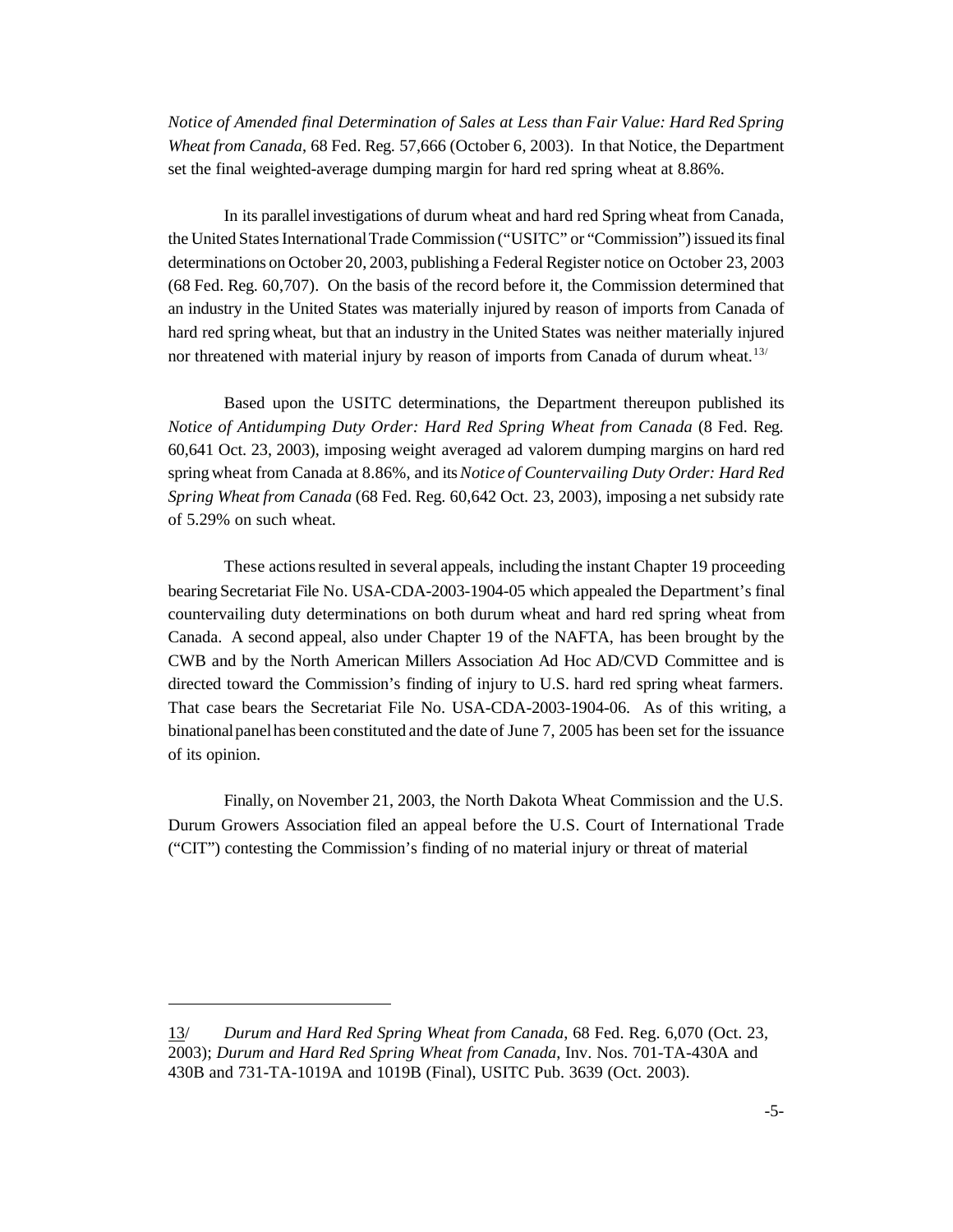injury to U.S. durum wheat farmers.<sup>14/</sup> The Commission promptly moved to dismiss the complaint on technical grounds, arguing that the complainants had failed to commence their action within the window of time permitted by section  $516a(a)(5)$  of the Tariff Act (19 U.S.C. §  $1516a(a)(5)$ .<sup>15/</sup> On July 29, 2004, Judge Judith M. Barzilay of the CIT upheld the Commission's position and granted its motion to dismiss.16/ As a result of this dismissal, which has not been further appealed, the Commission's negative injury determination with respect to durum wheat has become final, which has made the Final Determinations, insofar as they applied to durum wheat, moot. At the present time, therefore, the instant Chapter 19 proceedingis concerned only with that portion of the Final Determinations, and the subsequent countervailing duty order, pertaining to hard red spring wheat from Canada.

Although not directly related to the antidumpingand countervailingduty investigations referenced above, the United States on March 6, 2003 requested the establishment of a World Trade Organization ("WTO") panel to consider perceived impedimentsto U.S. wheat entering Canada, focusingparticularly on its alleged discriminatory grain handlingand railtransportation systems, and on practices of the CWB asserted to be in violation of applicable WTO rules on state trading enterprises.  $17/$  These

15/ Under the statutory scheme, judicial review of Commission determinations in countervailing duty and antidumping duty proceedings is governed by section 1516a(a) of Title 19, 19 U.S.C. § 1516a(a). In the case of determinations made with respect to free trade area merchandise, this provision must be read in conjunction with subsection  $1516(a)(g)$ , 19 U.S.C. § 1516a(g). Under the latter provision, if a request is to be filed for binational panel review under Article 1904 of the NAFTA, such request must be filed within 30 days following the date of publication of the final determination in the Federal Register. *See* NAFTA Art. 1904:4; 19 U.S.C. § 1516a(g)(2). To allow this period to pass, section 516a(a) was amended to prohibit the commencing of an action for judicial review under section  $1516a(a)$  until the  $31<sup>st</sup>$  day after publication in the Federal Register, which then initiates a second 30-day filing period. In the CIT appeal, the complainants had filed for judicial review on the  $29<sup>th</sup>$  day following publication in the Federal Register.

16/ *North Dakota Wheat Commission, U.S. Durum Growers Association and Durum Growers Trade Action Committee vs United States and Canadian Wheat Board*, 2004 Ct. Int'l Trade LEXIS 93 (July 29, 2004).

17/ Article XVII of the *General Agreement on Tariffs and Trade 1994* requires that State Trading Enterprises (STEs) act in a manner consistent with the general principles of non-discriminatory treatment, unless such discrimination is based on commercial considerations. As to the treatment of imported grains, the United States contested four distinct measures of Canadian import practices, arguing that they were inconsistent with GATT Article III - National Treatment:

(continued...)

<sup>14/</sup> The Durum Growers Trade Action Committee was subsequently added to the U.S. Court of International Trade ("CIT") case as a complainant by amendment.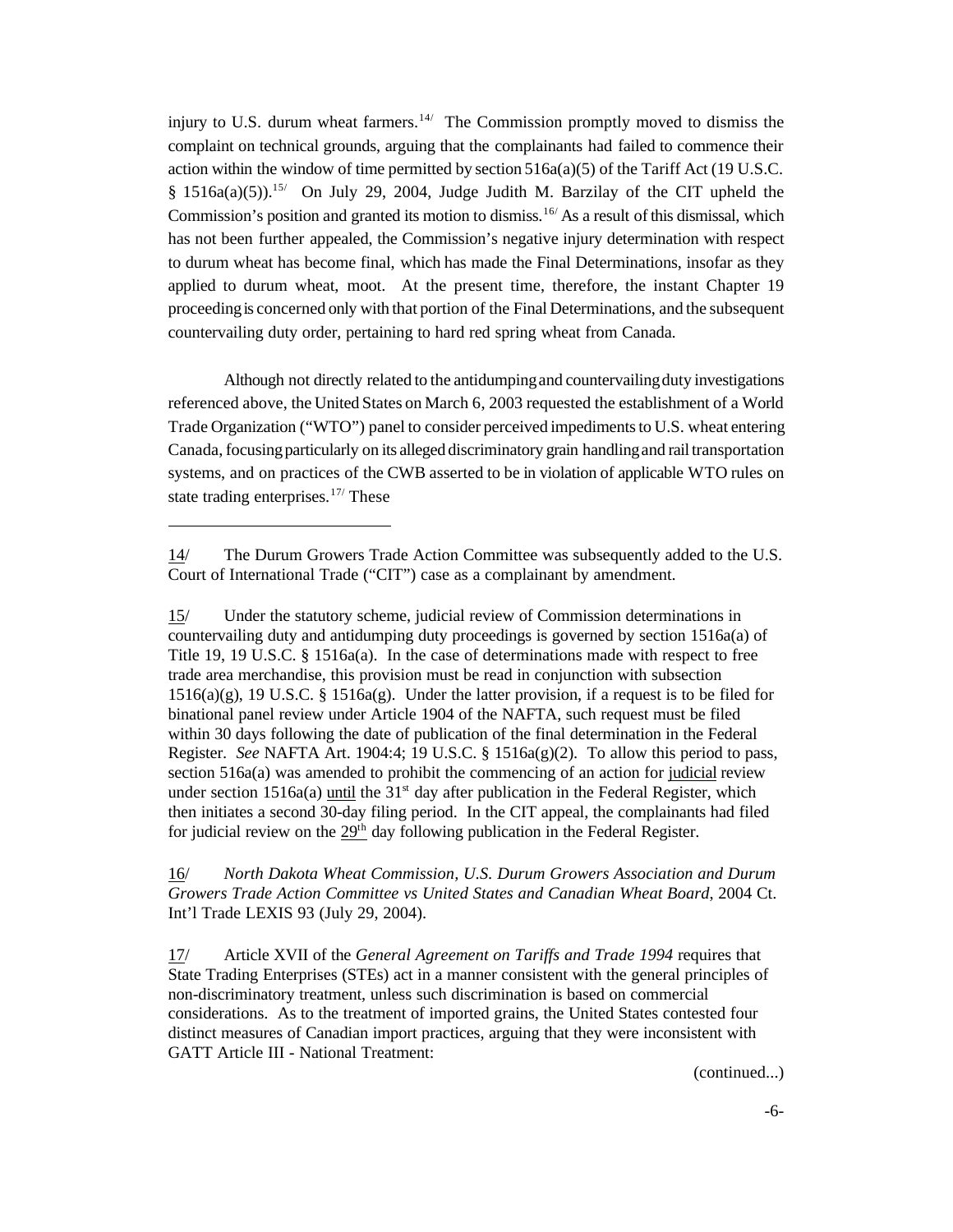proceedings led to an April 6, 2004 WTO Panel report entitled *Canada - Measures Relating to Exports of Wheat and Treatment of Imported Grain*, WT/DS276/R,18/ and to a WTO Appellate Body report on August 30, 2004, WT/DS276/AB/R.<sup>19/</sup>

#### **C. The Underlying Investigations and the Administrative Record**

The instant case commenced with a countervailing duty petition filed on September 13, 2002 by the North Dakota Wheat Commission and the U.S. Durum Growers Association. *See* A.R. 1. The petition alleged, first, that the GOC's borrowing guarantee and lending (export credit sales) guarantee programs were countervailable subsidies to the CWB, but the petitioners then subsequently claimed that another guarantee program, by which the

17/ (...continued)

- ? Rules governing the mixing of certain grain in Canadian transfer elevators (rules which were used to exclude certain classes and grades of U.S. wheat from importation) under section 56(1) of the *Canada Grain Regulations*;
- ? The imposition of a revenue cap on certain railways for the transportation of Western Canadian grain but not for foreign imported grains under Sections 150(1) and 150(2) of the *Canada Transportation Act*; and
- ? Section 87 of the *Canada Grain Act* which allows for domestic producers of grain to apply for a railway car to receive and carry the grain to a grain elevator for a consignee while precluding the same degree of access to producers of foreign grain.

18/ The WTO Panel held that the CWB's trading practices did not violate the WTO rules for state trading enterprises, a position later upheld by the Appellate Body, but agreed with the first three U.S. allegations concerning the treatment of imported U.S. grains by Canada. The Panel found that the U.S. had failed to establish the charges made under the fourth import treatment measure concerning access to railway cars. Canada did not appeal the Panel's findings on the rail revenue cap, grain segregation and entry authorization requirements, and thus the Appellate Body focused solely on the STE-related issues.

19/ The WTO Panel and Appellate Body reports are available on the WTO disputes database at: //www.wto.org/english/tratop\_e/disp\_e/distabase\_e.htm.

The conditions surrounding the receipt of foreign grain into Canadian grain elevators under Section 567(c) of the *Canada Grain Act*;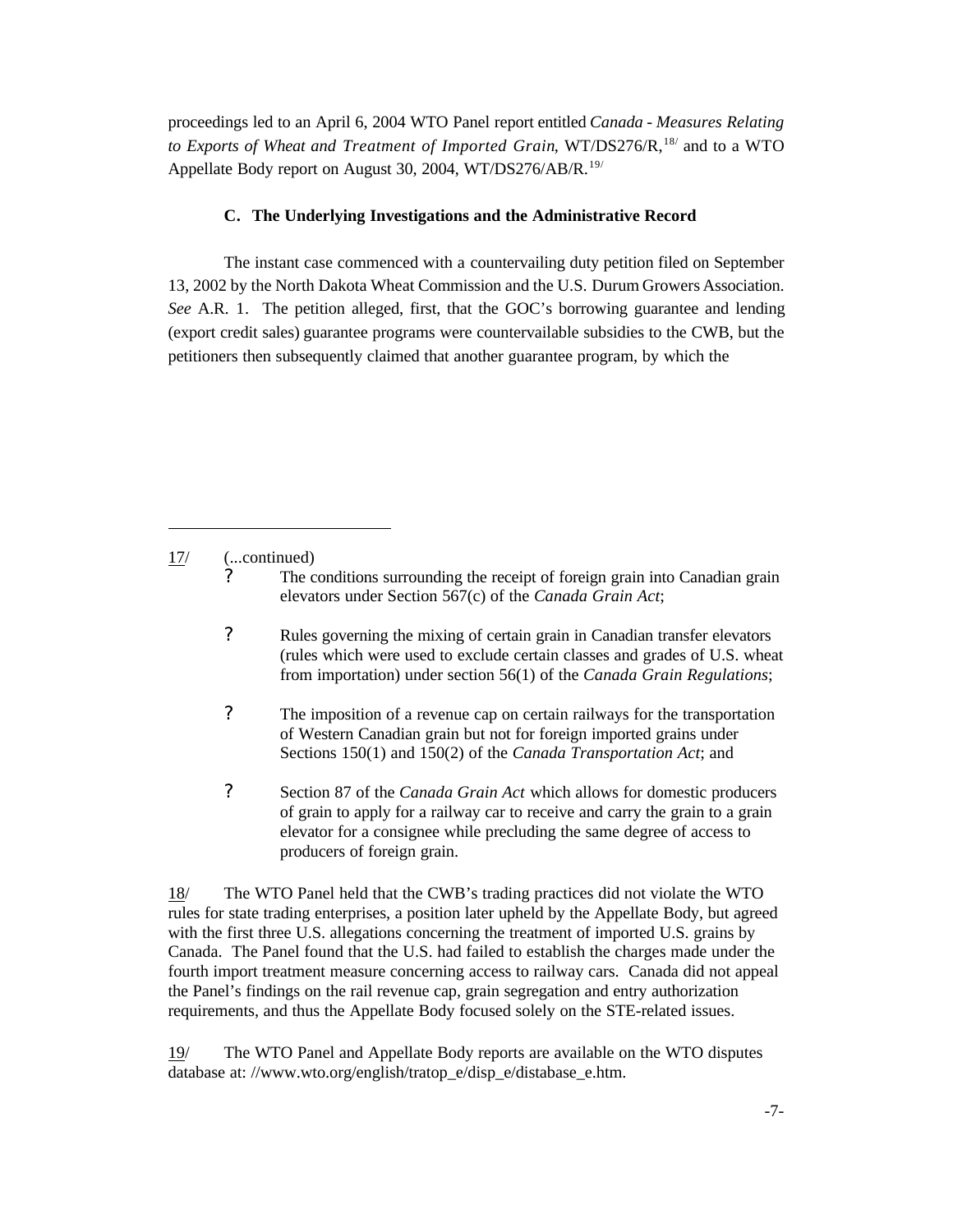GOC guaranteed the initial payments by the CWB to farmers, was also countervailable. *See* A.R. 2 (Proprietary). The Final Determinations collectively describe these three programs as the "Borrowing, Lending, and Initial Payment Guarantees." *See* I&D Memo at 4. The original petition also alleged that the CWB received various transportation subsidies through the provision of railcars to Canadian National ("CN") railway and Canadian Pacific Railway ("CPR") (collectively, the "Railways") for use in their common fleets.

The Department formally initiated the investigation of the above allegations on October 23, 2002. *See* Initiation Checklist, A.R. 36; Notice of Initiation, A.R. 38. The initiation of the investigation of the initial payment guarantee took place on February 11, 2003. *See* Feb. 11, 2003 Department memorandum entitled "New Subsidy Allegation," A.R. 73. The GOC objected to the initiation of investigation of these programs pursuant to its October 2, 2002 Consultation Paper. *See* A.R. 22.

The Period of Investigation ("POI") was established as running from August 1, 2001 through July 31, 2002, which reflects the CWB financial year. The Department issued its principal and supplemental questionnaires which were timely responded to by the Canadian parties.<sup>20</sup> From May 5-15, 2003, the Department conducted verifications of the questionnaire responses, visiting the GOC in Ottawa, the CWB in Winnipeg, the GOS in Regina, and the GOA in Edmonton. In the course of the verifications the Department collected additional documentary information which it attached to its verification reports as exhibits. The Department also visited private commercial bankers from the Royal Bank of Canada in Toronto. The Department's verification visits generated a series of verification reports with appended exhibits in June, 2003 which reviewed its findings.<sup>21/</sup> The GOC subsequently submitted a list of factual corrections to the GOC Verification Report. *See* A.R. 155.

<sup>20/</sup> The Department issued its principal questionnaire on November 4, 2003. *See* A.R. 39. The GOC and provincial governments submitted their main response on January 13/14, 2003. *See* A.R. 4 (Proprietary). The CWB submitted its main response on January 12, 2003. *See* A.R. 3 (Proprietary). The GOC, with provincial governments as relevant, submitted supplemental responses on February 12, 13 (two responses), and March 27, 2003. *See* A.R. 10 (Proprietary), 11 (Proprietary), 13 (Proprietary), and 112 (Public). The CWB submitted supplemental responses on February 12, 13, 25 (two separate submissions), March 28, and April 14, 2003. *See* A.R. 9 (Proprietary), 13 (Proprietary), 16 (Proprietary), 17 (Proprietary), 24 (Proprietary), and 25 (Proprietary).

<sup>21/</sup> *See* A.R. 33 and 50 (Proprietary) (GOC Verification Report and Exhibits), A.R. 32 and 35 (Proprietary) (CWB Verification Report and Exhibits), A.R. 30 and 34 (Proprietary) (GOA Verification Report and Exhibits), A.R. 31 and 36 (Proprietary) (GOS Verification Report and Exhibits), A.R. 145 (Memo on Discussions with Commercial Bankers).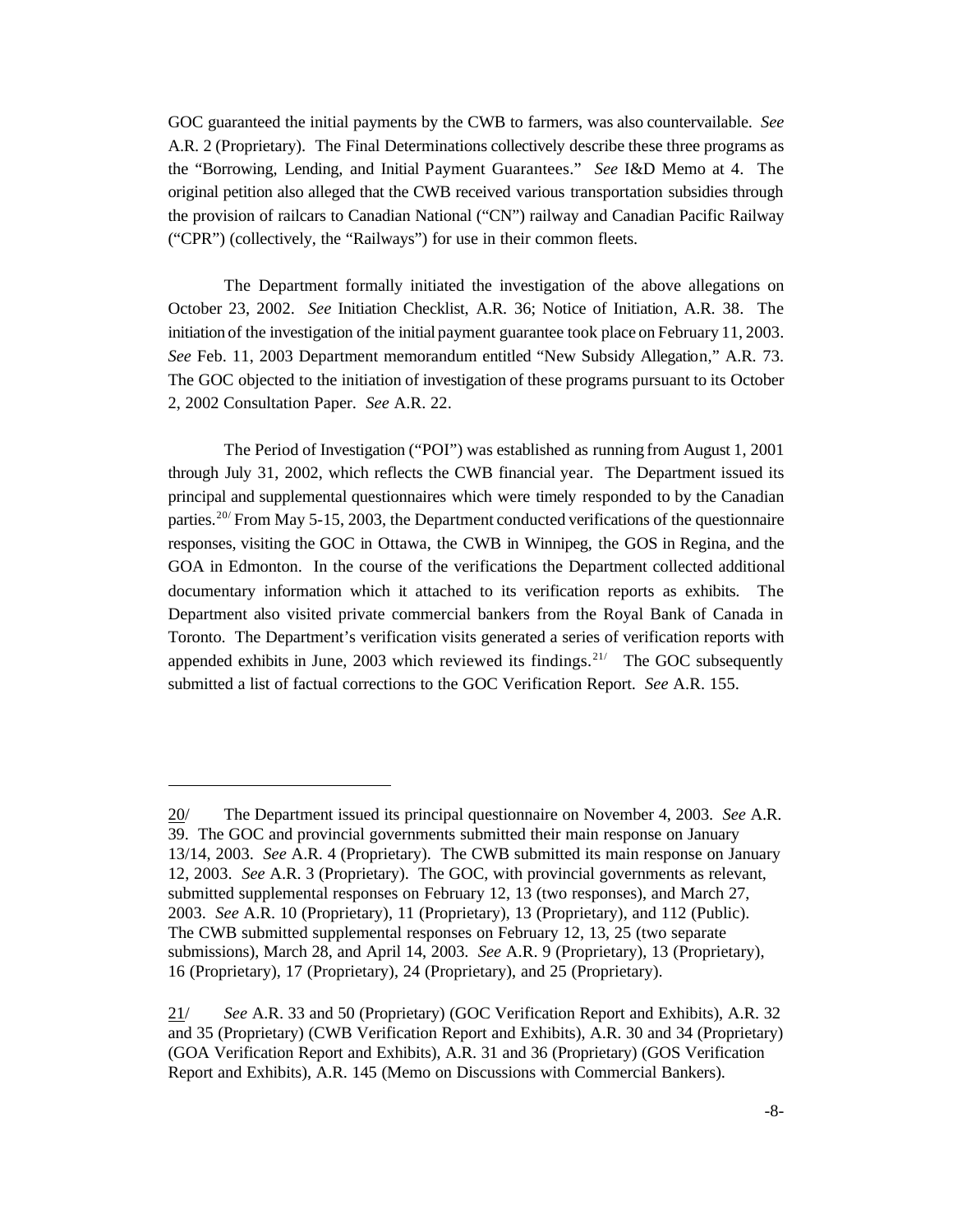The questionnaire responses and the verification reports constitute the basic factual record of this case.

#### **D. The Preliminary Determinations**

The Department issued two Preliminary Determinations, one on March 3,  $2003^{22/7}$ covering all investigated programs except the initial payment guarantee, and one on May 5,  $2003<sup>23</sup>$  for the initial payment guarantee. In these Preliminary Determinations, the Department analyzed each of the three guarantee programs – the borrowing guarantee, the lending (export credit sales) guarantee, and the initial payment guarantee – separately and found only the borrowing guarantee to be countervailable. Insofar as that program was concerned, the Department applied its loan guarantee regulation, 19 C.F.R. § 351.506, and preliminarily determined that, in the absence of the GOC guarantee of its borrowings (the benchmark),  $24/$ the CWB would pay interest rates equal to the average of second-tier commercial paper rates and prime rates. At the same time, the Department encouraged the parties to submit more detailed information which would allow it to more accurately estimate the credit ratingof CWB in the absence of the GOC loan guarantee. *See* Prelim. Det., 68 Fed Reg. at 11,377.

With respect to the lending (export credit sales) guarantee, the Department preliminarily determined that the benefit of that program, if any, would be tied to the

<sup>22/</sup> *Preliminary Affirmative Countervailing Duty Determinations and Alignment of Final Countervailing Duty Determinations with Final Antidumping Duty Determinations: Certain Durum Wheat and Hard Red Spring Wheat from Canada*, 68 Fed. Reg. 11,374 (March 10, 2003). *See* A.R. 98 and 103. The Preliminary Determinations incorporated a decision memorandum on the railcar issue. *See* Railcars Memo, A.R. 99 and 21 (Proprietary). A second decision memorandum explained the Department's calculations in more detail. *See* March 3, 2003 Department Memo entitled "Calculation of Preliminary Determination for the Canadian Wheat Board, A.R. 22 (Proprietary).

<sup>23/</sup> *See* May 5, 2003 Department Memo entitled "Preliminary Determination for the Initial Payment Guarantee Program", A.R. 135 and 29 (Proprietary).

 $24$  The benefit methodology set out in the loan guarantee regulation requires a measurement of the difference between the amount the CWB actually paid on its borrowings and the amount that the Department believed it would have paid absent the GOC's government guarantee. Since the CWB had no non-guaranteed borrowings that could serve as the benchmark rate for the guaranteed borrowings, the Department focused on the use of national average interest rates for comparable borrowings as the benchmark.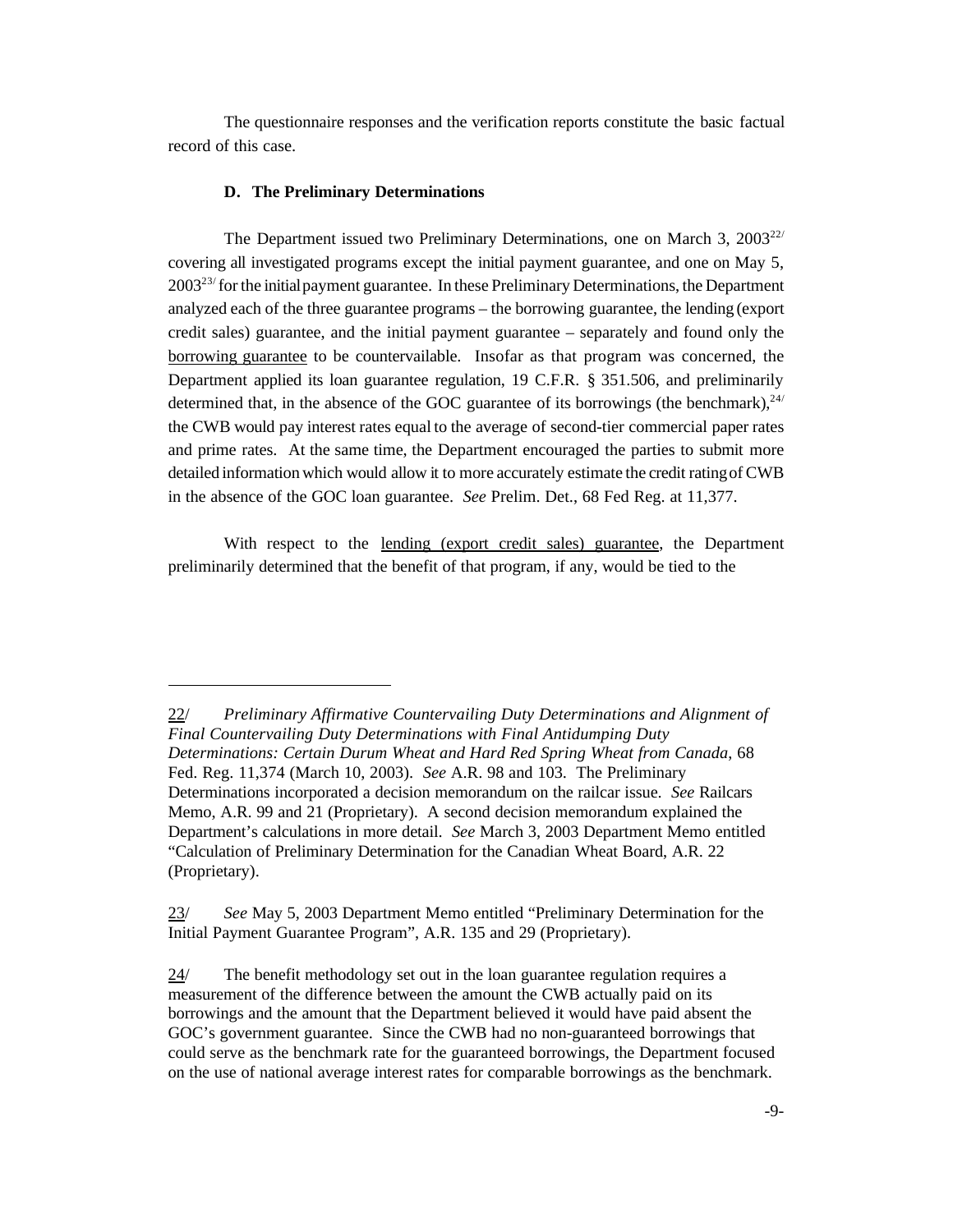particular export markets in which the CWB made credit sales under the Credit Grain Sales Program ("CGSP") and AgriFood Credit Facility ("ACF") program. *See* Prelim. Det., 68 Fed. Reg. at 11,380. Because no sales were made under these programs to the United States, the Department applied its attribution of benefit rules found in 19 C.F.R. § 351.525(b)<sup>25/</sup> and determined that there were no countervailable subsidies on exports to the United States under the export credit sales guarantee program.

Insofar as the initial payment guarantee was concerned, the Department preliminarily determined that the GOC's guarantee of the CWB's initial payments to producers did not confer a measurable subsidy on either hard red spring wheat or durum wheat. In reaching that conclusion, the Department considered that the guarantee amounted to the provision of a financial service, applied its provision of goods or services regulation, 19 C.F.R. § 351.511, and determined that because initial payment levels were set at levels substantially below projected market prices for wheat, the guarantee had essentially no value as a form of put option.26/ Thus, this particular "financial contribution" conferred no "benefit" on the CWB.

As to the government-provided railcars issue, the Department relied on a theory of indirect subsidy and found that the governments had provided a financial contribution to the CWB by entrusting or directing the railway companies, CN and CPR, to provide rail service for the movement of western grain. *See* Prelim. Det., 68 Fed. Reg. at 11,378. This decision was based on the Department's reading of the Operating and Alternate Use Agreements entered into between the governments and the Railways. As a related finding, the Department also preliminarily found that both CN and CPR were providing the railcars for "less than adequate remuneration", which provided a "benefit" to the CWB.<sup>27/</sup>

The total net subsidy assessed in the Preliminary Determinations was 3.94%, which consisted mainly of the net subsidies arising from the borrowing guarantee determination.

<sup>25/</sup> This regulation requires that subsidies which are tied to a particular product or market be attributed only to that product or market.

<sup>26/</sup> The Department's analysis was based on the economic models submitted by the parties which attempted to calculate the theoretical cost of an insurance policy taken out against the risks covered by the initial payment guarantee. However, the initial payment levels were set so low that the cost of insuring the risk of such a low price was negligible.

<sup>27/</sup> The Department concluded that the rates charged by CN and CPR to the CWB for railcar service were not "consistent with market principles," because they did not "reflect the ownership costs of these cars." *See* Prelim. Det., 68 Fed. Reg. at 11,378.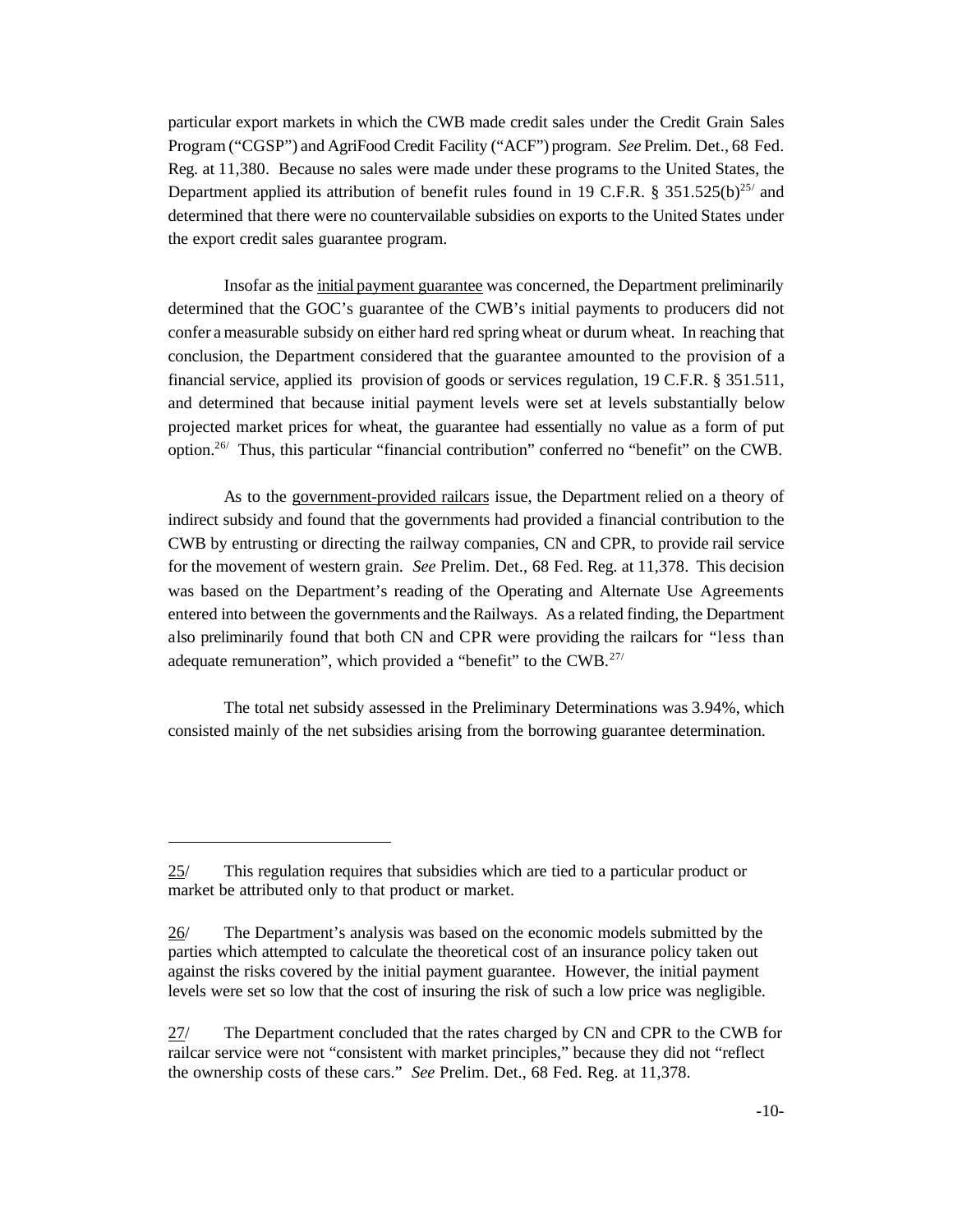As will be seen below, most of this guarantee analysis was set aside in the Final Determinations in favor of a finding of a single "financial contribution" and a single "benefit." The basic analysis concerning the provision of railcars to the Railways was, however, carried over into the Final Determinations.

#### **E. The Final Determinations**

Following publication of the Preliminary Determinations, the Department proceeded through various steps, including review of ministerial error allegations submitted by the petitioners, the issuance of supplemental questionnaires, the issuance of its May 5, 2003 memorandum entitled "Preliminary Determination for the Initial Payment Guarantee Program," *see* A.R. 135, the verifications of questionnaire responses, the receipt and consideration of case and rebuttal briefs by the parties to the investigations, and the convening of a hearing on July 8, 2003.<sup>28/</sup>

The Final Determinations themselves were issued on September 5, 2003, and all of the issues raised by the parties in their case and rebuttal briefs were addressed in the separate I&D Memo, which was formally adopted and incorporated into the Final Determinations. In the I&D Memo, the Department found two programs to be countervailable, the first being the "Provision of Government-Owned and Leased Railcars," and the second being the "Comprehensive Financial Risk Coverage: The Borrowing, Lending, and Initial Payment Guarantees."

1. Railcars

The Department addressed the railcars issue initially by noting the findings and determinations that it had reached at the Preliminary level, *first*, that through the operating and alternate use agreements, the federal and provincial governments (including the CWB) were entrusting the Railways to provide rail services for Western grain (a "financial contribution" within the meaning of section 771(5)(D)(iii) of the Act); *second*, that the rail services were being provided to a specific group (satisfying the "specificity" requirement of section 771(5A)(D)(iii)(I) of the Act); and *third*, that the Railways were providing these services for "less than adequate remuneration" (within the meaning of section 771(5)(E)(iv) of the Act). The Department then stated:

> For the final determinations, we continue to find that the CP and CN have been entrusted or directed to provide rail service for the movement of Western grain, including grain shipped by the CWB, for

<sup>28/</sup> *See* Case History section of the Final Determinations at 52,747-48.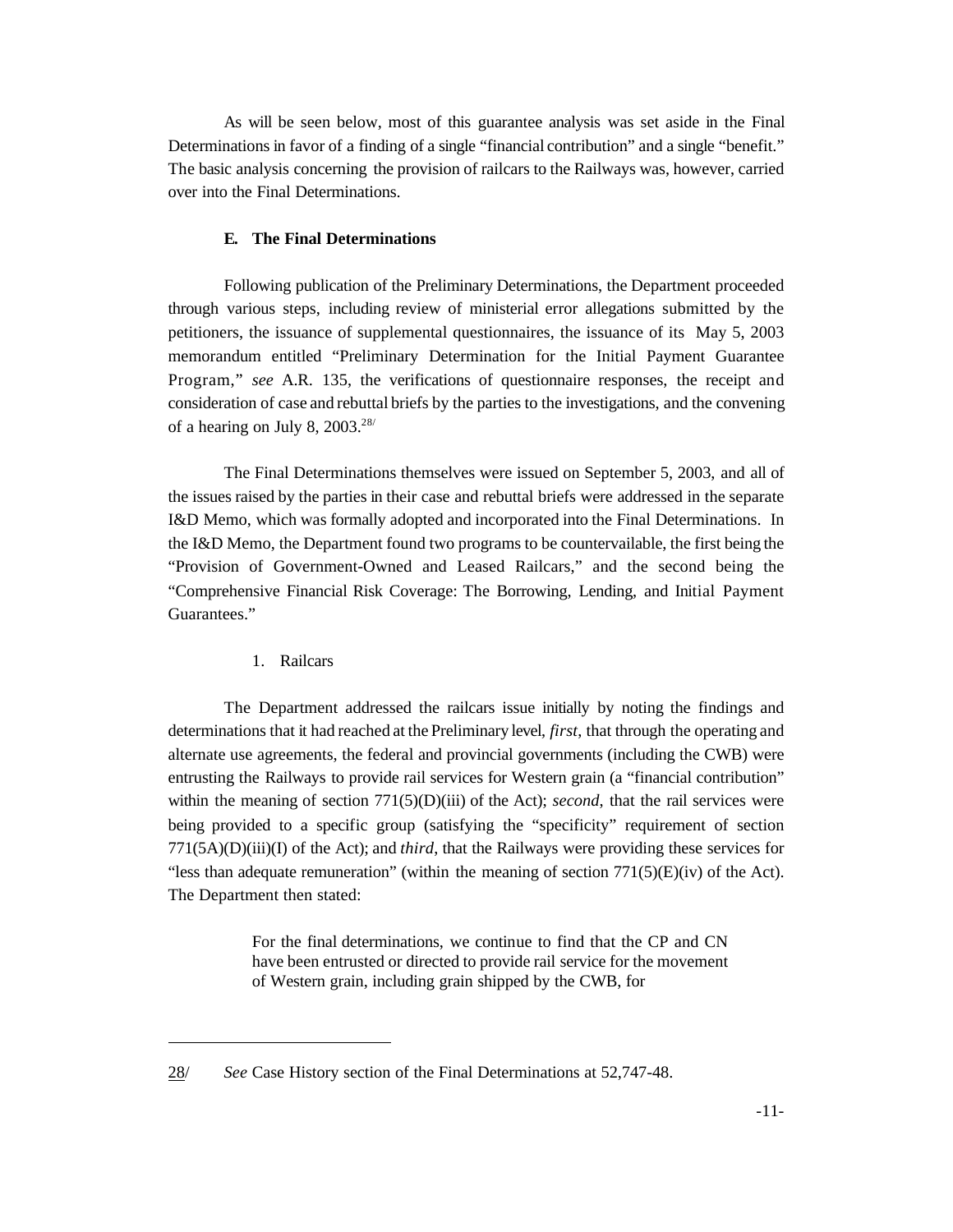less than adequate remuneration.

I&D Memo at 2

The Department then indicated that it measured the "benefit" received by the CWB by multiplying the total volume of grain the CWB shipped in government-owned and leased railcars during the POI by the estimated "ownership costs" of the railcars (which the Department considered were not reflected in the rates charged by the Railways to the CWB) to arrive at the aggregate benefit received by the CWB during that period. *See* I&D Memo at 3.

The Department also cited, but rejected, Canadian arguments<sup>29/</sup> that (i) the provision of hopper car service by the Railways to the CWB were tied to export sales to countries other than the United States; (ii) the Operating and Alternate Use Agreements contained no legal mandate for the Railways to use the railcars, transport Western Grain, or transport such grain to the United States; and that (iii) there was no evidence that the Railways "passed through" the benefits they received from the Governments to the CWB. The Department rejected the first argument, finding that the provision of hopper car service to the CWB "is not tied to particular sales." The Department rejected the second argument, finding an entrustment or directive under the Operating and Alternate Use Agreements despite the lack of a formal mandate. Finally, the Department rejected the lack of pass-through argument, noting the record evidence that supported its determinations.

2. Comprehensive Financial Risk Coverage

In its section entitled "Comprehensive Financial Risk Coverage: The Borrowing, Lending, and Initial Payment Guarantees," the Department initially reviewed the history and status of theCWBand its constitutive documents, and then noted that the backing of the GOC allowed the CWB to enjoy a "comprehensive and multifaceted scheme of protection against financial risks." *See* I&D Memo at 4. The three components of this "scheme" included the GOC's coverage of the CWB's initial payments to Western grain farmers, its coverage of the attendant risks involved in the CWB's credit sales, and its coverage of the financial risks involved in the CWB's borrowings from lenders. The Department then found all of these risk contingencies to be "fundamentally interrelated."

Referencingits approach in the Preliminary Determinations, the Department indicated that since that time it had collected additional, pertinent information that prompted a reconsideration of that approach, resulting in its determination "that the many elements

<sup>29/</sup> *See* I&D Memo at 3.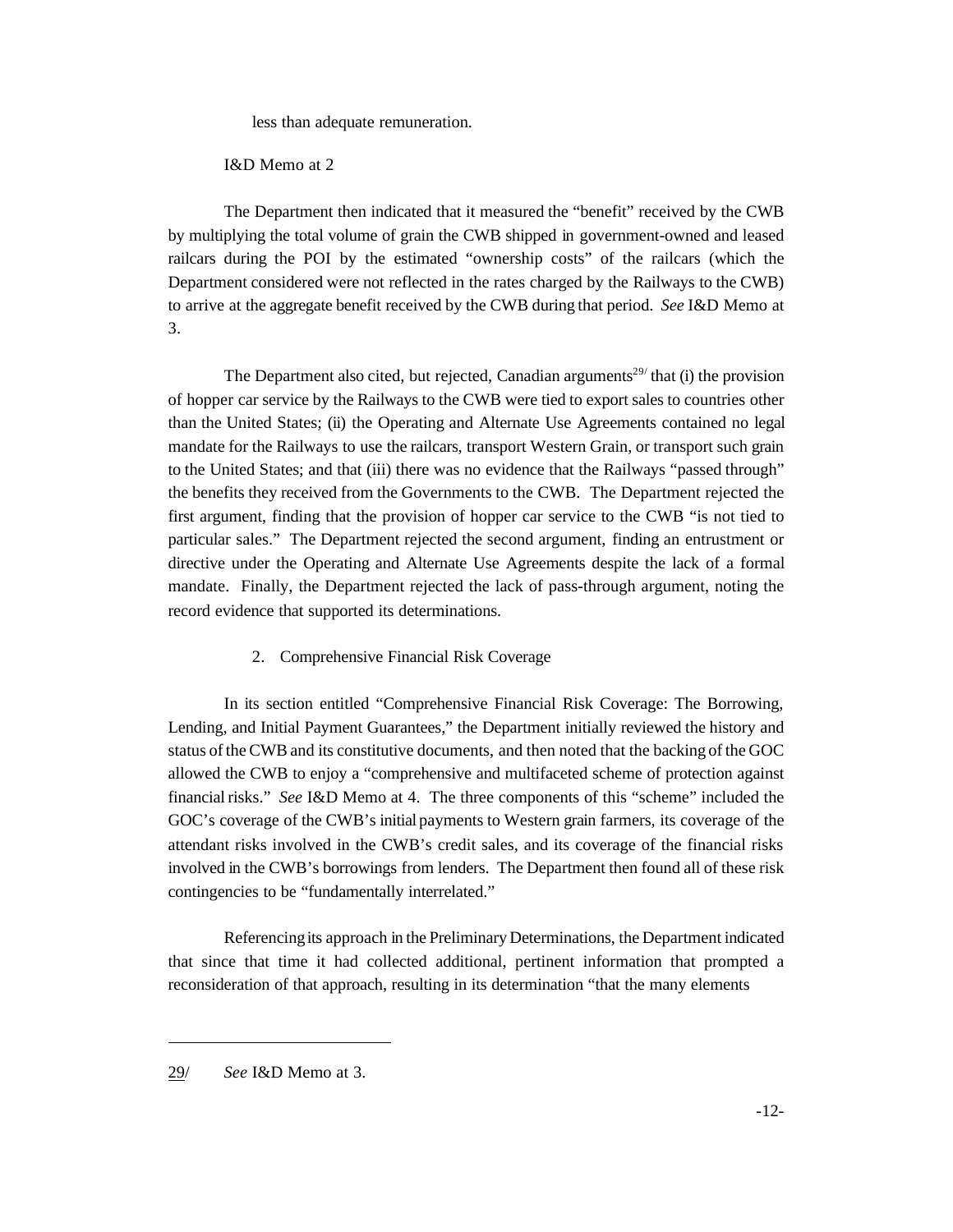of risk coverage comprise an integrated program that is most appropriately analyzed as a single financial contribution that bestows a single benefit specific to the CWB." *See* I&D Memo at 5.

Turning to the analysis required by the statute and regulations, the Department first indicated that "[n]either the statute nor the Department's regulations provide explicit direction for how such multifaceted and uniquely inter-related support should be categorized or defined for purposes of a financial contribution." Citing the Statement of Administrative Action to the Uruguay Round Agreements  $Act^{30}$  ("SAA"), the Department noted that Section 771(5)(D) lists "the four broad generic categories of government practices that constitute a 'financial contribution'".<sup>31/</sup> Through the use of such language, Congress in effect expressed a recognition that "a particular government program may not fit neatly into a 'box" or otherwise be compartmentalized." *See* I&D Memo at 5.

The Department next noted that it had found as "usefulguidance" its "integrallinkage" regulation, 19 C.F.R. § 351.502(c), although on its face that regulation is directed toward the specificity requirement of the Act. Focusing on the specific elements of that regulation, the Department made finding that: (i) all aspects of the comprehensive risk coverage contributed to the same fundamental purpose (ensuring that "the CWB is able to pay out as high and timely a return as possible to the farmers without incurring the risk of longer term financial loss"); (ii) "the three guarantees" bestow the same type of benefit (all three guarantees shelter the CWB from risk); and that (iii) the elements of the program are linked at inception. *See* I&D Memo at 5-6.

The Department then added to this analysis by finding that, in this instance, the comprehensive financial risk coverage "provides a benefit by a means of a mechanism that does not generate a distinct benefit for each instance in which the risk guarantee can be invoked. The benefit derives from the joint impact of the guarantees on the recipient's borrowing costs...." *See* I&D Memo at 6. Thus, the Department concluded that the three "elements" of the comprehensive financialrisk coverage actually comprised "a single program" measured by "a single financial contribution in the form of a potential direct transfer of funds within the meaning of section  $771(5)(D)(i)$  of the Act," a transfer which could be invoked under any of the program's three risk contingencies.

<sup>30/</sup> H. Doc. 103-316, Vol. 1 (1994).

<sup>31/</sup> Id. at 927.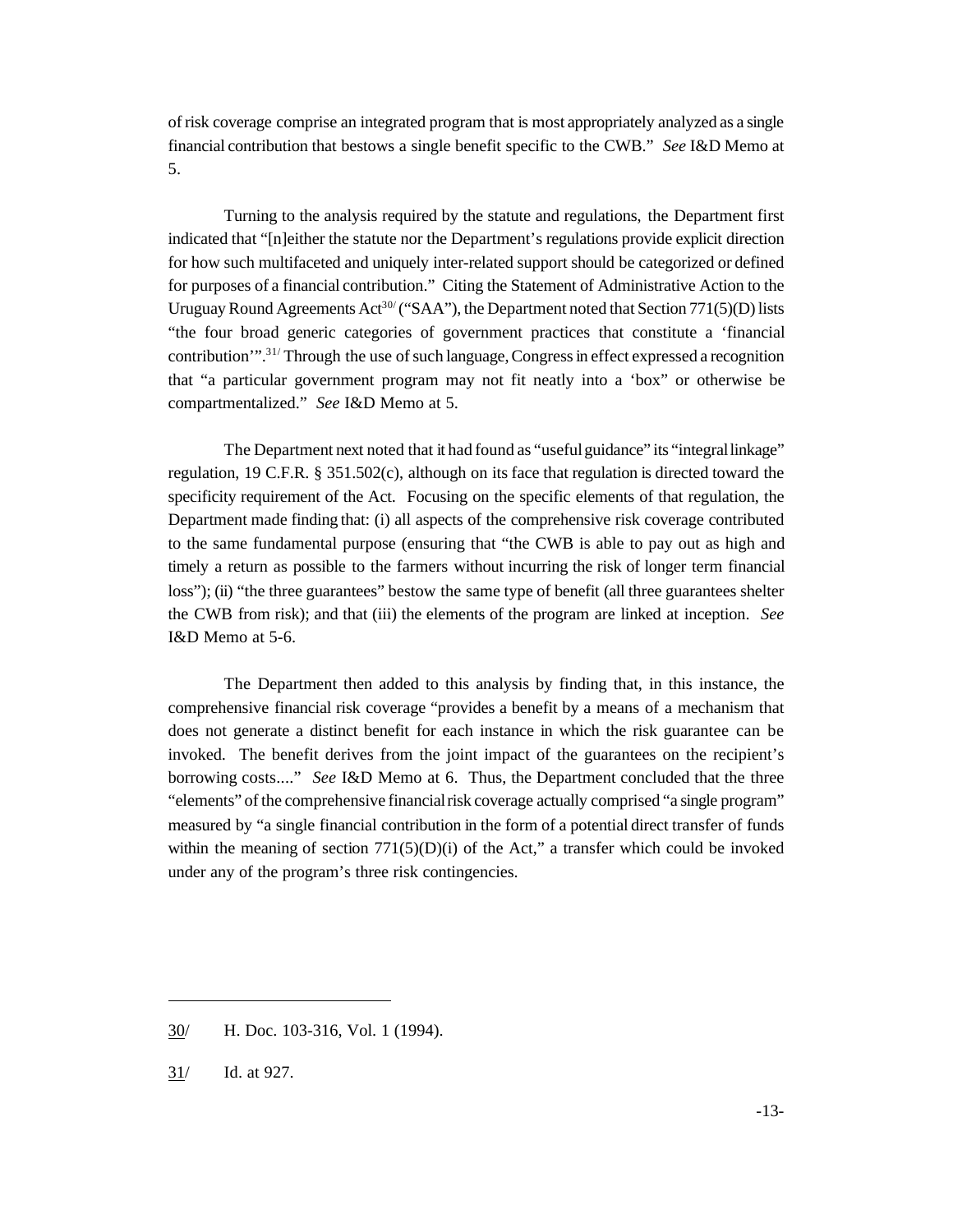Turning next to the statutory requirement of "benefit,"<sup>32/</sup> the Department noted that the Act does not specifically define "benefit", section 771(5)(E) merely setting forth "various examples of types of government programs and the appropriate measure of 'benefits' thereunder." *See* I&D Memo at 6-7. The Department did grant that "[o]ur regulations direct that where the Act identifies a particular type of government program and sets forth a corresponding rule for the measurement of the 'benefit' thereunder, we must follow the specified methodology,"<sup>33/</sup> but also cited to its companion provision which indicates that for "other government programs," the Department will normally determine benefit on the basis of a firm paying less for its inputs than it otherwise would pay in the absence of the government program.

The Department then went on to note that while one element of the comprehensive financial risk coverage program had "characteristics similar to a loan guarantee," it would be "simplistic[]" to apply the benefit measurement calculation called for by section  $771(5)(E)(iii)$ of the Act to this particular subsidy program as to do so would "fail to accurately identify the benefit conferred by the comprehensive financialrisk coverage program." *See* I&D Memo at 7. The appropriate and full measure of benefit in this instance "is the difference between the CWB's actual cost of debt financing and its cost of debt financing absent the comprehensive financial risk coverage. [Footnote omitted]." Id.

Based upon information provided in the questionnaires and received during verification, the Department then calculated the benefit of the comprehensive financial risk coverage program by reference to the prime rate as a measure of what the CWB should have paid to raise funds. On this basis, the Department determined that the CWB had received countervailable benefits of 4.94% ad valorem. *See* I&D Memo at 8.

#### **F. Briefing, the Hearing, and Recent Panel Events**

After the Panel was constituted, it received in a timely fashion both public and proprietary Rule  $57(1)^{34/2}$  briefs, including those filed by the CWB on March 15, 2004, addressing solely the guarantee issues, and those filed jointly by the Canadian Complainants, addressing both the guarantee and railcars issues. On May 14, 2004, the Department filed its public Rule 57(2) Response brief, as did the U.S. Parties (the latter filed

<sup>32/</sup> S*ee* sections 771(5)(B)(i) and (iii) and 771(5)(E) of the Act.

<sup>33/</sup> *See* I&D Memo at 7, *citing* 19 C.F.R. § 351.503(a) and (b).

<sup>34/</sup> NAFTA Panel Rule 57 governs the filing of briefs by the parties in a Chapter 19 proceeding.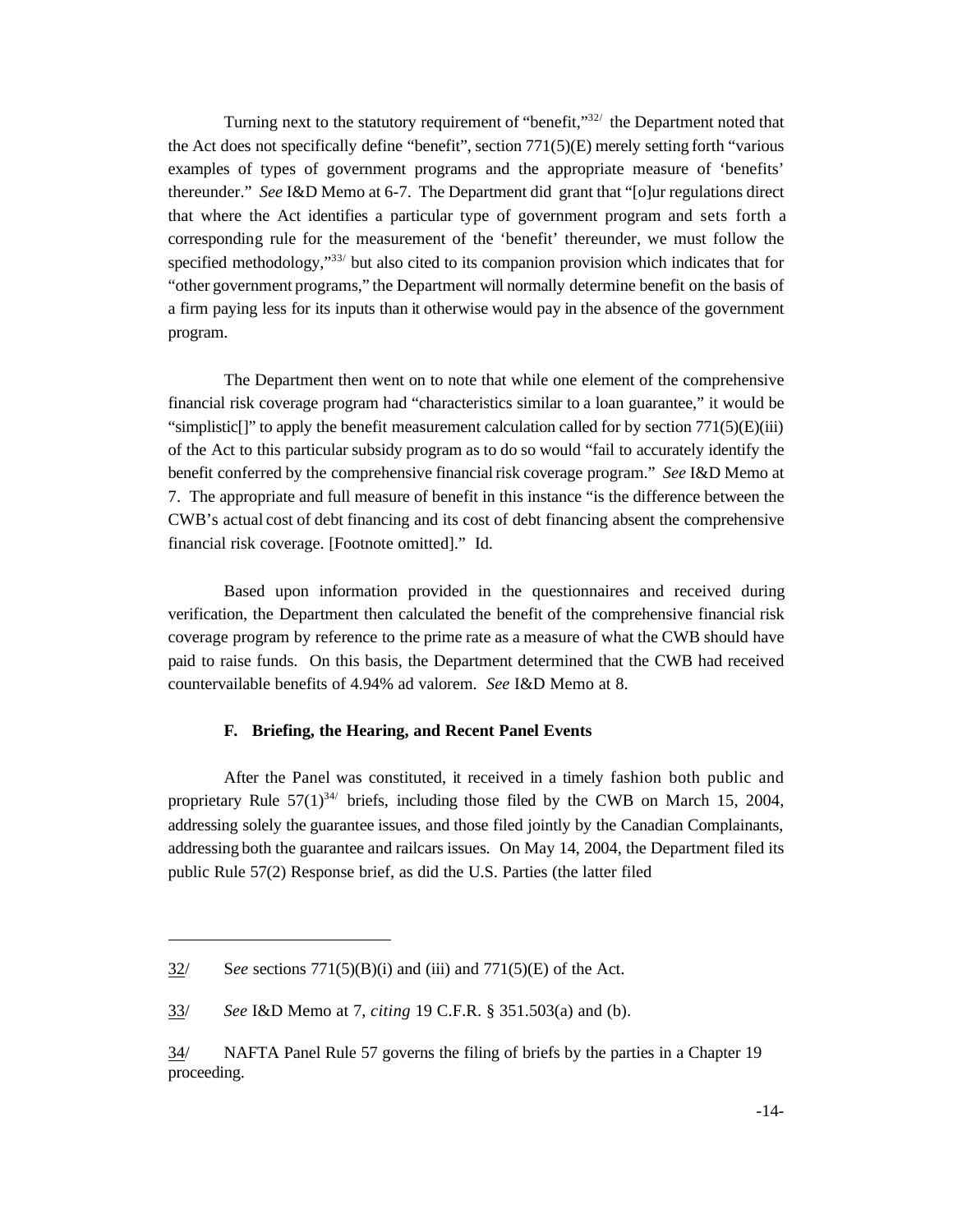both public and proprietary Response briefs). Thereafter, on June 1-2, 2004, the CWB and the Canadian Complainants filed their public Rule 57(3) Reply briefs.

The Panelhasissued three interim orders, the first dated September 20, 2004, setting October 29, 2004 as the date for oral argument on the merits of the Department's Final Determinations, the second dated December 3, 2004 ordering that a redacted version of the *in camera* hearing transcript be placed on the public record, and the third dated January 27, 2005 extending time for the issuance of its opinion.

Pursuant to the first order, a hearing was convened in Washington, D.C. on October 29, 2004 for oral argument. Arguments were made on behalf of the Canadian Complainants, the U.S. Parties, and the Department. Due to the significance of certain proprietary information, a significant portion of the hearing was held *in camera*. However, the parties promptly prepared and submitted a redacted version of that portion of the hearing transcript held *in camera* and filed with the Panel a consent motion requesting that this redacted version be placed upon the public record. The Panel agreed with this motion and signed the appropriate order on December 3, 2004.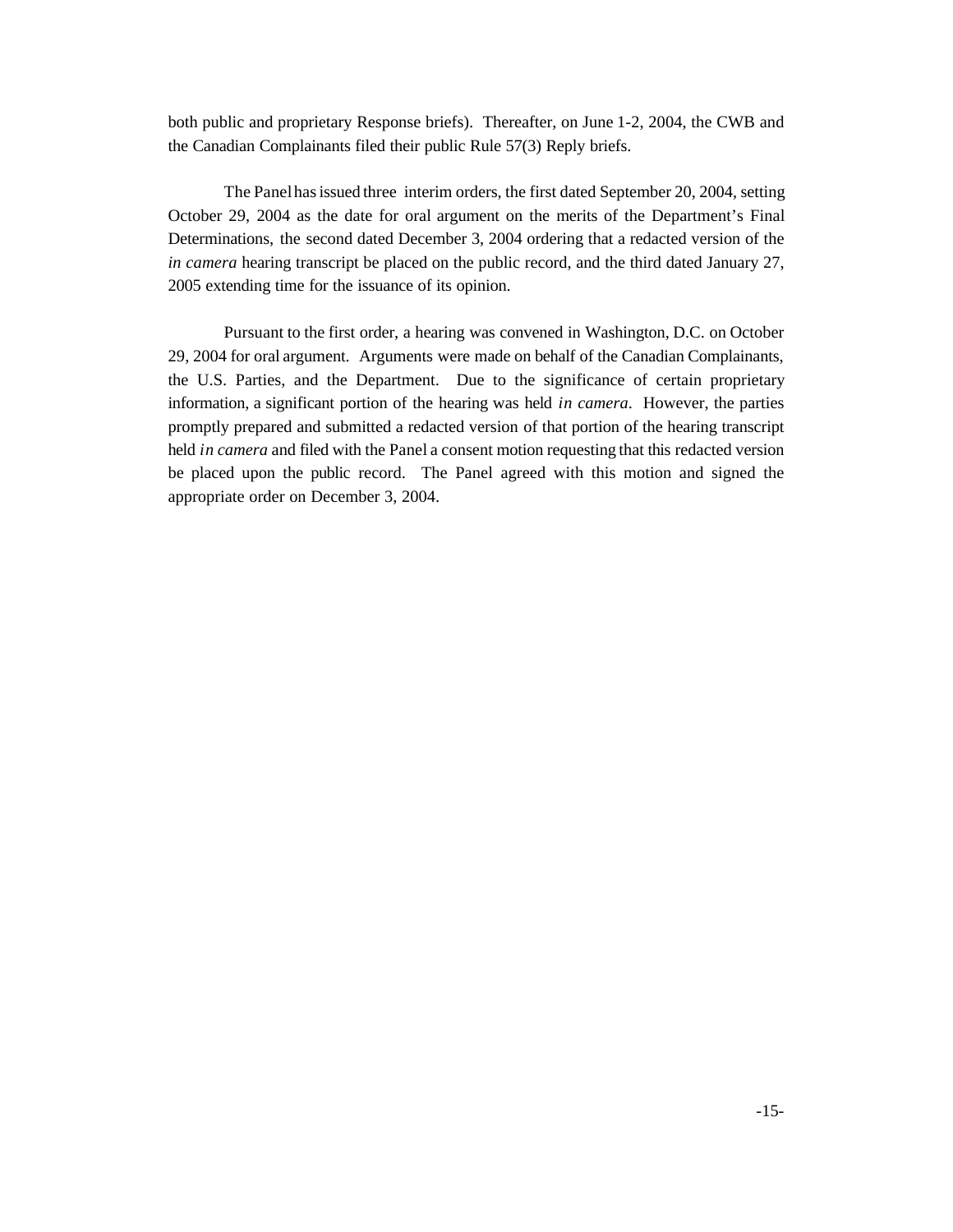#### **II. Standard of Review**

Article 1904(3) of the NAFTArequires that this Panel apply the "standard of review" and "general legal principles"<sup>35/</sup> that a U.S. court would apply in its review of a Department determination.<sup>36/</sup> The standard of review that must be applied by the Panel is dictated by § 516A(b)(1)(B) of the Act,<sup>37/</sup> which requires the Panel to "hold unlawful any determination, finding, or conclusion found ... to be unsupported by substantial evidence on the record, or otherwise not in accordance with law...."38/

The question in an appellate review is whether the administrative record adequately supports the Department's determination, $39/$  which must be adjudged only on the grounds and findings actually stated in its determination,<sup> $40/$ </sup> not on the basis of *post hoc* argumentation of counsel. 41/ In carrying out its review of an agency determination, a reviewing court or binational panel must stay strictly within the confines of the

37/ 19 U.S.C. § 1516a(b)(1)(B); *see* NAFTA Annex 1911.

38/ The "substantial evidence" standard mandated by the NAFTA is statutorily linked to that evidence which is "on the record," 19 U.S.C. § 1516a(b)(2), and Article 1904(2) of the NAFTA expressly limits the Panel's review to the "administrative record" filed by the Department.

39/ *Daewoo Electronics Co., Ltd. v. International Union*, 6 F.3d 1511, 1520 (Fed. Cir. 1993), *cert. denied*, 114 S. Ct. 2672 (1994).

<sup>35/</sup> These principles include "standing, due process, rules of statutory construction, mootness and exhaustion of administrative remedies." *See* NAFTA Art. 1911.

<sup>36/</sup> Under the NAFTA, an Article 1904 Binational Panel Review of a countervailable subsidy determination in a U.S. countervailing duty action must be conducted in accordance with U.S. law. *See* NAFTA Art. 1904(2). For purposes of such review, the "law" consists of "relevant statutes, legislative history, regulations, administrative practice and judicial precedents to the extent that a court of the importing Party would rely on such materials...." Id.

<sup>40/</sup> *Hussey Copper, Ltd. v. United States*, 834 F. Supp. 413, 427 (Ct. Int'l Trade 1993), *citing SEC v. Chenery Corp.*, 318 U.S. 80, 87 (1943).

<sup>41/</sup> *Maine Potato Council v. United States*, 613 F. Supp. 1237, 1245 (Ct. Int'l Trade 1985) ("Counsel's *post hoc* rationalization cannot substitute for a clear statement by the [agency] as to how it treated [a significant competitive factor].").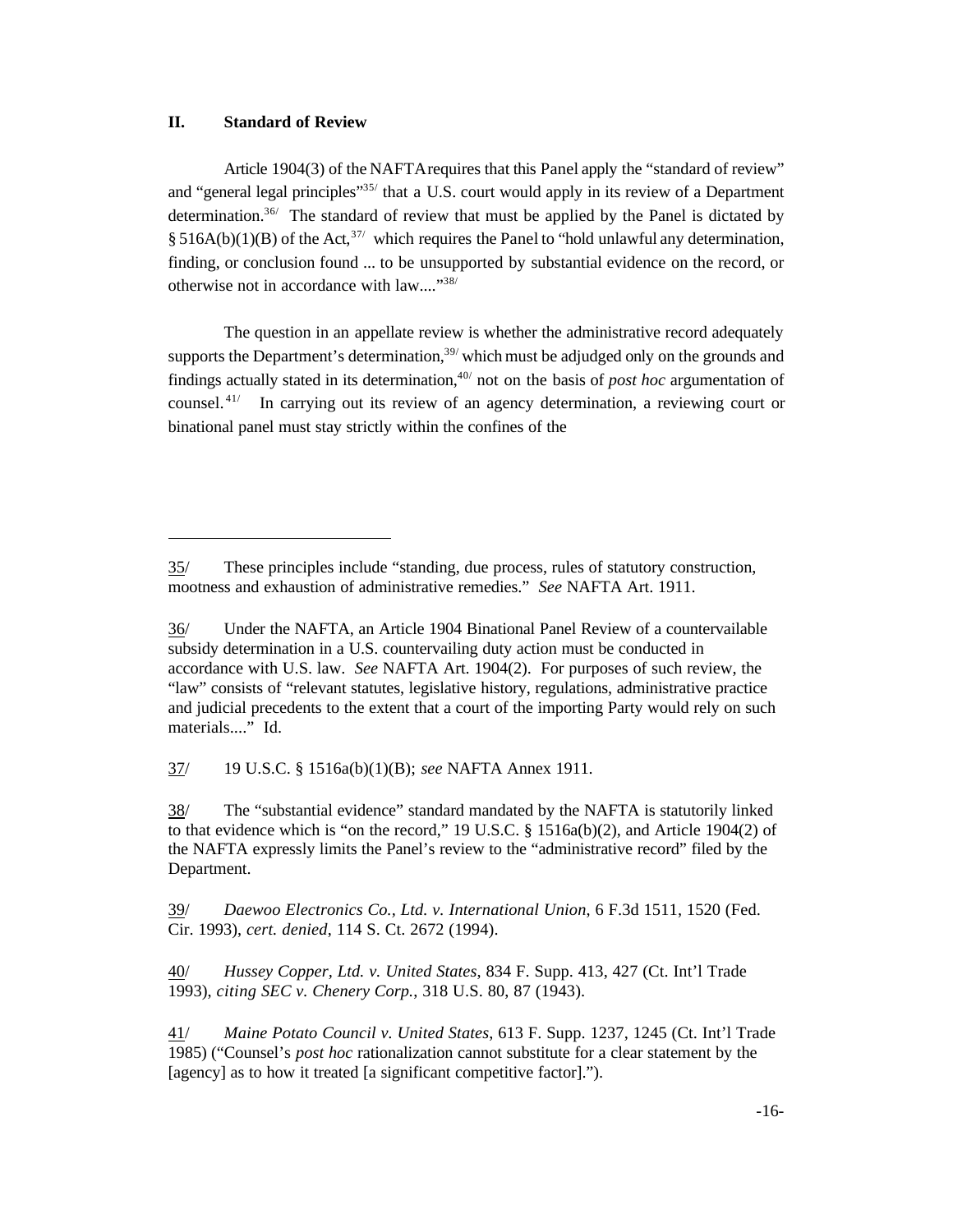administrative record already in existence.<sup>42/</sup> Panels may not engage in *de novo* review<sup>43/</sup> and, as a consequence, may not make new factual findings that would amend the agency record. Indeed, the statutory requirement that review be "on the [administrative] record" means that the reviewing court or binational panel is limited to "information presented to or obtained by [the Department] ... during the course of the administrative proceeding...."<sup>44/</sup>

#### **A. Substantial Evidence**

The contours of the substantialevidence standard are well established in United States case law. Substantial evidence has been defined by the Supreme Court<sup>45/</sup> as "more than a mere scintilla. It means such relevant evidence as a reasonable mind might accept as adequate to support a conclusion."46/ In a later case the Supreme Court elaborated on this standard, stating that substantial evidence can be "something less than the weight of the evidence." $47/$ 

In assessing the substantiality of the evidence, a reviewing court or panel must take

43/ *Ceramica Regiomontana, S.A. v. United States*, 636 F. Supp. 961, 965 (Ct. Int'l Trade 1986), *aff'd per curiam*, 810 F.2d 1137 (Fed. Cir. 1987).

44/ 19 U.S.C. § 1516a(b)(2)(A)(i).

45/ The Panel recognizes that decisions of the Supreme Court and the U.S. Court of Appeals for the Federal Circuit are binding on Article 1904 binational panels. *See* NAFTA Article 1904(2)-(3). In contrast, decisions of the CIT do not constitute binding precedent. *See Rhone Poulenc v. United States*, 583 F. Supp. 607, 612 (Ct. Int'l Trade 1984) (A decision of the CIT is "valuable, though non-binding, precedent unless and until it is reversed."). Likewise, a decision of one Article 1904 binational panel is not binding on future panels. *See Certain Corrosion-Resistant Carbon Steel Products from Canada*, USA-93-1904-03 at 78 n. 254 (October 31, 1994).

46/ *Universal Camera Corp. v. NLRB*, 340 U.S. 474, 477 (1951) (quoting *Consolidated Edison Co. v. NLRB*, 305 U.S. 197, 229 (1938)); *see also Matsushita Elec. Indus. Co. v. United States*, 750 F.2d 927, 933 (Fed. Cir. 1984).

47/ *Consolo v. Federal Maritime Commission*, 383 U.S. 607, 620 (1966).

<sup>42/</sup> *See Florida Power & Light Co. v. Lorion*, 470 U.S. 729, 743-44 (1985) ("[T]he focal point for judicial review should be the administrative record already in existence, not some new record made initially in the reviewing court.... The task of the reviewing court is to apply the appropriate [ ] standard of review [ ] to the agency decision based on the record the agency presents to the reviewing court.") (citations omitted).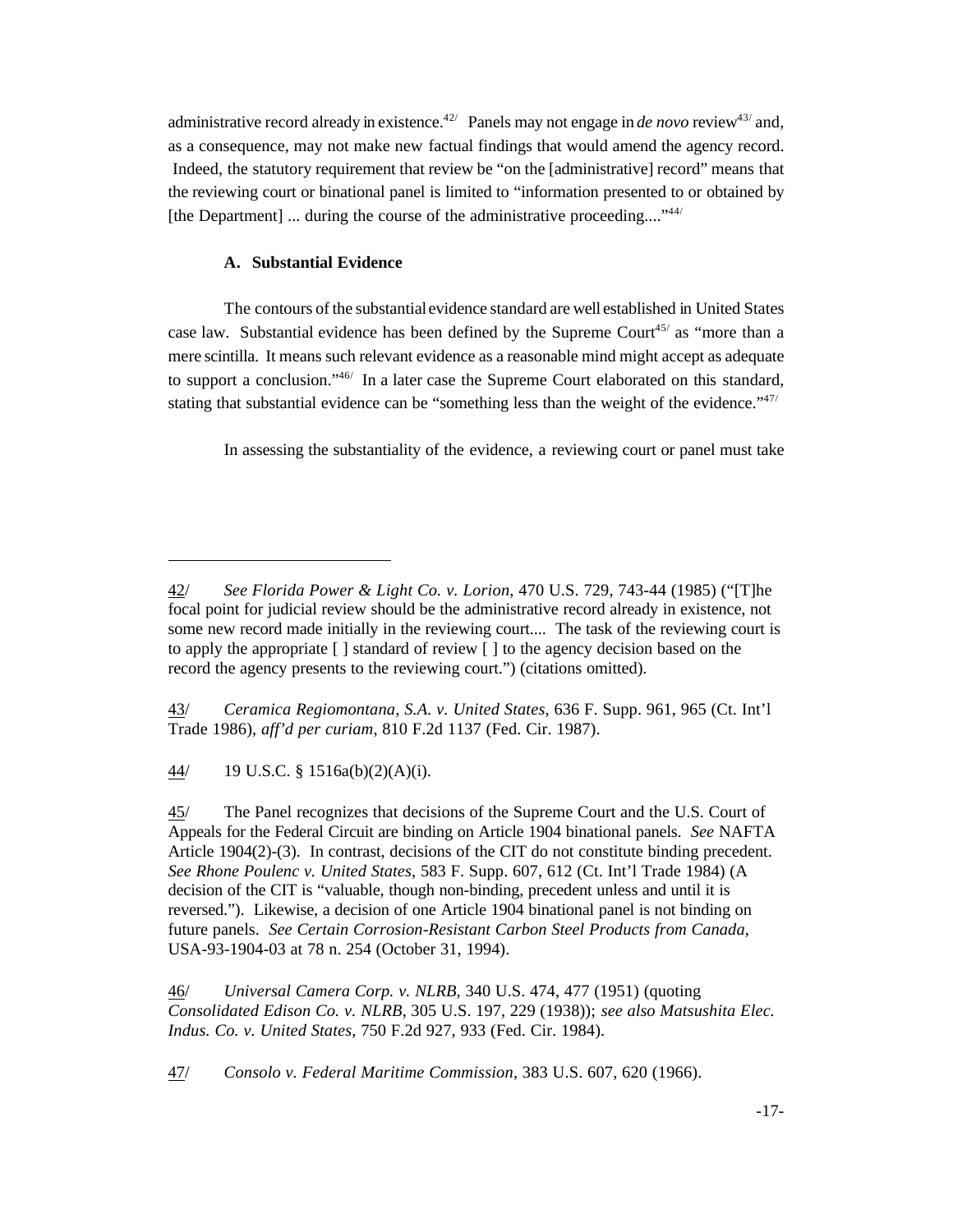into account the entire record, including "whatever in the record fairly detracts from its weight."<sup>48/</sup> As stated in another decision, the court must "review the record as a whole, including evidence that supports as well as evidence that 'fairly detracts from the substantiality of the evidence.'"49/ The binational panel in *New Steel Rails from Canada* indicated that the panel's role is "not to merely look for the existence of an individual bit of data that agrees with a factual conclusion and end its analysis at that."50/ Rather, the panel must also take into account evidence that detracts from the weight of the evidence relied on by the agency in reaching its conclusions.<sup>51/</sup>

The Panel is, however, conscious of its obligation under the substantial evidence standard not to reweigh the evidence, or substitute its judgment for that of the Department.<sup>52/</sup> It is wellsettled that "the possibility of drawingtwo inconsistent conclusionsfrom the evidence does not prevent an administrative agency's finding from being supported by substantial evidence."<sup>53/</sup> The reviewing authority therefore may not "displace the [agency's] choice between two fairly conflicting views, even though [it] would justifiably have made a different choice had the matter been before it de novo."54/ As the Supreme Court has noted, the substantialevidence standard effectively "frees the reviewing [authority] of the time-consuming and difficult task of weighing the evidence, it gives proper respect to the expertise of the

48/ *Universal Camera*, 340 U.S. at 488.

49/ *Nippon Steel Corp. v. United States*, 337 F.3d 1373, 1379 (Fed. Cir. 2003) (*quoting Atlantic Sugar, Ltd. v. United States*, 744 F.2d 1556, 1562 (Fed. Cir. 1984))

50/ *New Steel Rails from Canada*, USA-89-1904-09 at 9 (Aug. 13, 1990).

51/ *See Universal Camera*, 340 U.S. at 477, 488; *Atlantic Sugar, Ltd. v. United States*, 744 F.2d 1556, 1562 (Fed. Cir. 1984); *see also Suramerica de Aleaciones Laminadas, C.A. v. United States*, 818 F. Supp. 348, 353 (Ct. Int'l Trade 1993) ("In other words, it is not enough that the evidence supporting the agency decision is 'substantial' when considered by itself.").

52/ *Fresh, Chilled and Frozen Pork from Canada*, USA-89-1904-11, at 8 (Aug. 24, 1990); *see also Metallverken Nederland B.V. v. United States*, 728 F. Supp. 730, 734 (Ct. Int'l Trade 1989).

53/ *Consolo*, 383 U.S. at 620.

54/ *Universal Camera*, 340 U.S. at 488; *accord American Spring Wire Corp. v. United States*, 590 F. Supp. 1273, 1276 (Ct. Int'l Trade 1984), *aff'd sub nom*., *Armco, Inc. v. United States*, 760 F.2d 249 (Fed. Cir. 1985).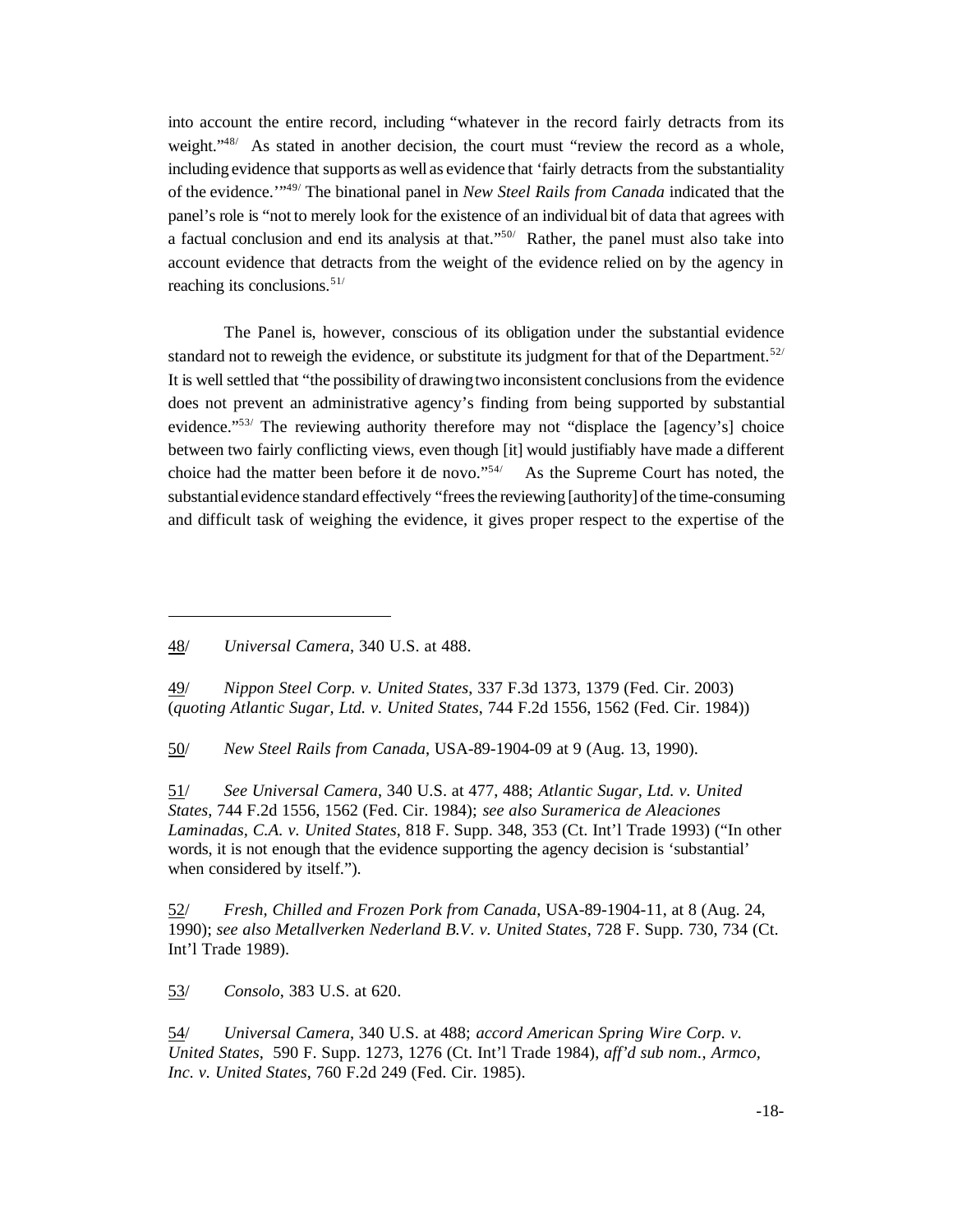administrative tribunal and it helps promote the uniform application of the statute."<sup>55/</sup>

#### **B. Deference**

The substantial evidence standard generally is seen to require the reviewing authority to accord deference to an agency's factual findings and administrative determinations, its statutory interpretations, and the methodologies selected and applied by the agency. With respect to fact-finding, prior binational panels have noted that "deference must be accorded to the findings of the agency charged with making factual determinations under its statutory authority."<sup>56/</sup> Judicial decisions clearly accord with this view.<sup>57/</sup> The Federal Circuit has specifically confirmed that the Department's "administrative determinations are entitled to *Chevron* deference."58/

It is also clear that deference must be given to the methodologies selected and applied by the agency to carry out its statutory mandate,<sup>59/</sup> which a court or panel may only review for reasonableness.<sup>60/</sup> "As long as the agency's methodology and procedures are reasonable means of effectuating the statutory purpose, and there is substantial evidence in the record supporting the agency's conclusions, the court will not impose its own views as to the sufficiency of the agency's investigation or question the agency's methodology."<sup>61/</sup>

55/ *Consolo,* 383 U.S. at 620.

56/ *Fresh, Chilled and Frozen Pork from Canada*, USA-89-1904-11 at 6 (*citing Red Raspberries from Canada*, USA-89-1904-01 at 18-19 (Dec. 15, 1989)).

57/ *See N.A.R., S.p.A. v. United States*, 741 F. Supp. 936, 939 (Ct. Int'l Trade 1990) ("[D]eference is given to the expertise of the administration agency regarding factual findings.").

58/ *FAG Italia S.p.A. v. United States*, 291 F.3d 806, n. 14 (Fed. Cir. 2002), *citing Koyo Seiko Co. v. United States*, 258 F.3d 1340, 1346-47 (Fed. Cir. 2001).

59/ *See Brother Industries, Ltd. v. United States*, 771 F. Supp. 374, 381 (Ct. Int'l Trade 1991) ("Methodology is the means by which an agency carries out its statutory mandate and, as such, is generally regarded as within its discretion.").

60/ *Koyo Seiko Co. v. United States*, 66 F.3d 1204, 1210-11 (Fed. Cir. 1995) ("[O]ur inquiry is limited to determining whether Commerce's model-match methodology ... is reasonable.")

61/ *Ceramica Regiomontana, S.A. v. United States*, 636 F. Supp. 961, 966 (Ct. Int'l Trade 1986), *aff'd*, 810 F.2d 1137 (Fed. Cir. 1987) (citations omitted).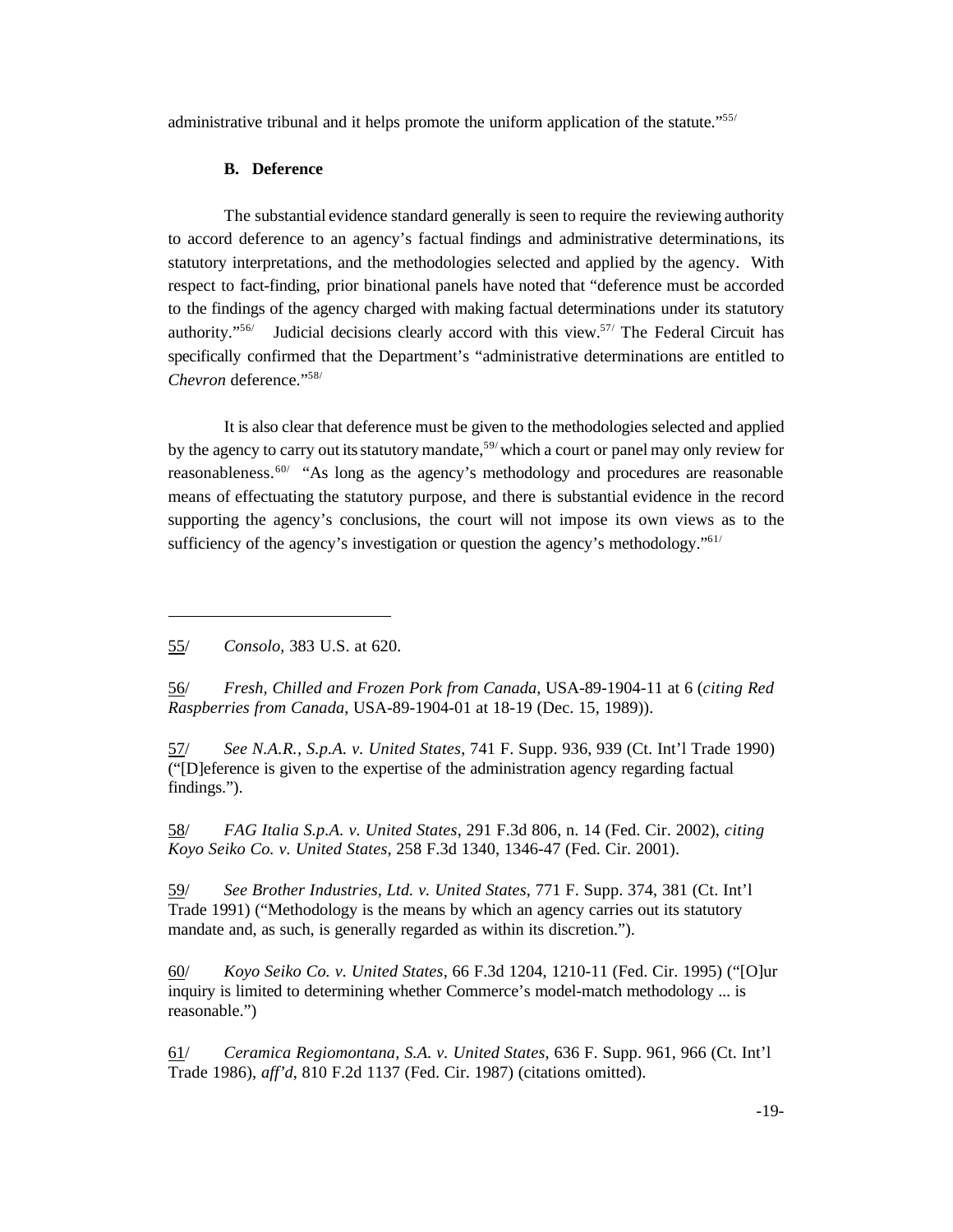On the important issue of statutory interpretation, "deference to reasonable interpretations by an agency of a statute that it administers is a dominant, well-settled principle of federal law."62/ The Supreme Court specifically defined the approach to be taken by courts in reviewing an agency decision based on a statutory interpretation, in *Chevron U.S.A. Inc. v. Natural Resources Defense Council, Inc*., 467 U.S. 837 (1984). Under *Chevron*, the Supreme Court required a two-step analysis. Under the first step (or "prong"), a court reviewingan agency's construction of a statutory provisionmust determine whether "Congress has directly spoken to the precise question at issue."<sup>63</sup> In order "to ascertain whether Congress had an intention on the precise question at issue, [the court or panel] may employ the 'traditional tools of statutory construction.'"<sup>64/</sup> "The first and foremost 'tool' to be used is the statute's text, giving it its plain meaning. Because a statute's text is Congress's final expression of its intent, if the text answers the question, that is the end of the matter."65/ Beyond the statute's text, the tools of statutory construction "include the statute's structure, canons of statutory construction, and legislative history."66/

If, after employing the first prongof *Chevron*, the reviewing court determines that the statute is silent or ambiguous with respect to the specific issue before it, the question then becomes whether the Department's construction of the statute is permissible.<sup>67/</sup>Essentially, this is an inquiry into the reasonableness of the Department's interpretation.<sup>68/</sup> Provided that Commerce has acted reasonably, the Court may not substitute its judgment for the agency's.<sup>69/</sup> "In determining whether Commerce's interpretation is reasonable, the Court

64/ *Timex V.I., Inc. v. United States*, 157 F.3d 879, 882 (Fed. Cir. 1998) (*citing Chevron*, 467 U.S. at 843 n.9).

65/ Id. (citations omitted).

66/ Id. (citations omitted).

67/ *Chevron*, 467 U.S. at 843.

68/ *Fujitsu Gen. Ltd. v. United States*, 88 F.3d 1034, 1038 (Fed. Cir. 1996).

69/ *See IPSCO, Inc. v. United States*, 965 F.2d 1056, 1061 (Fed. Cir. 1992); *see also Koyo Seiko Co. v. United States*, 36 F.3d 1565, 1570 (Fed. Cir. 1994) (noting that "a court must defer to an agency's reasonable interpretation of a statute even if the court might have preferred another").

<sup>62/</sup> *National R.R. Passenger Corp. v. Boston & Maine Corp*., 503 U.S. 407, 417 (1992).

<sup>63/</sup> *Chevron U.S.A. Inc. v. Natural Resources Defense Council, Inc*., 467 U.S. 837, 842 (1984).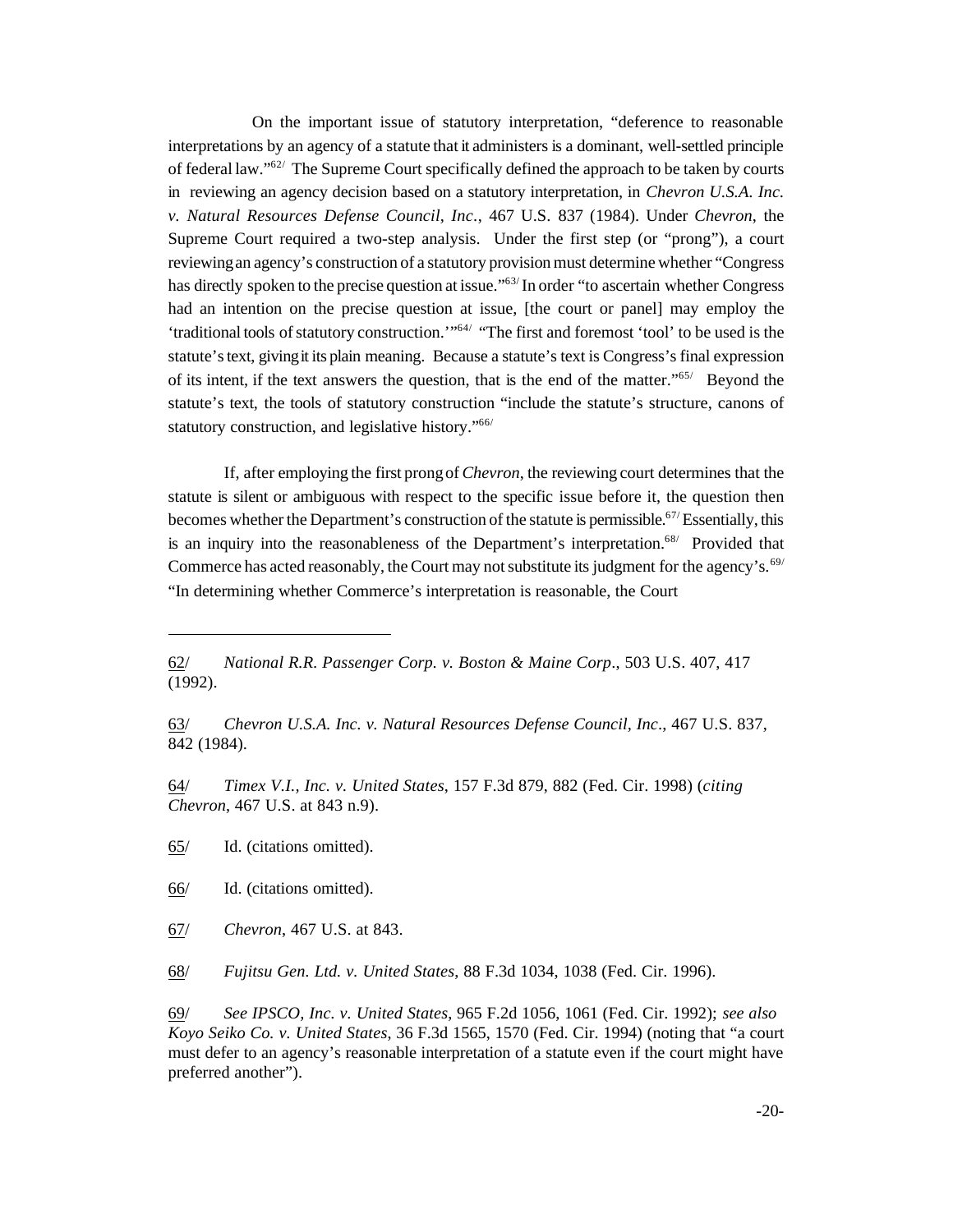considers, among other factors, the express terms of the provisions at issue, the objectives of those provisions and the objectives of the [statutory] scheme as a whole."70/

Deference to the Department's interpretation and implementation of the antidumping laws can be seen to be grounded in express congressional intent. The United States Congress has stressed that in the antidumping field, it has "entrusted the decisionmaking authority in a specialized, complex economic situation to administrative agencies."<sup>71/</sup> As a result, reviewing courts have acknowledged that "the enforcement of the antidumping law [is] a difficult and supremely delicate endeavor. The Secretary of Commerce . . . has broad discretion in executing the law."72/

#### **C. Limitations On Deference**

Although court or panel review under the substantial evidence standard is  $-$  by Congressional intent and by law – limited, application of that standard clearly does not result in an abdication of the court's or panel's authority to conduct a meaningful review of the agency's determinations.<sup>73/</sup> Indeed, a contrary conclusion would eviscerate the function of the reviewing authority, rendering the appeal process superfluous. The deference to be accorded an agency's findings and conclusions therefore is not unbounded.<sup>74/</sup>

72/ *Smith-Corona Group v. United States*, 713 F.2d 1568, 1571 (Fed. Cir. 1983), *cert. denied*, 465 U.S. 1022 (1984); *see also Consumer Prod. Div., SCM Corp. v. Silver Reed America*, 753 F.2d 1033, 1039 (Fed. Cir. 1985).

73/ *See Al Tech Specialty Steel Corp. v. United States*, 651 F. Supp. 1421, 1424 (Ct. Int'l Trade 1986) ("This deference, however, should in no way be construed as a rubber stamp for the government's interpretation of statutory provisions."). *See also Smith-Corona Group*, 713 F.2d at 1571 ("The Secretary cannot, under the mantle of discretion, violate these standards or interpret them out of existence.").

74/ *See Softwood Lumber from Canada (Injury)*, USA-92-1904-02 at 15 (July 26, 1993).

<sup>70/</sup> *Mitsubishi Heavy Indus., Ltd. v. United States*, 15 F. Supp. 2d 807, 813 (1998).

<sup>71/</sup> S. Rep. No. 249, 96th Cong., 1st Sess. 252 (1979), *reprinted in* 1979 U.S.C.C.A.N. 381, 638.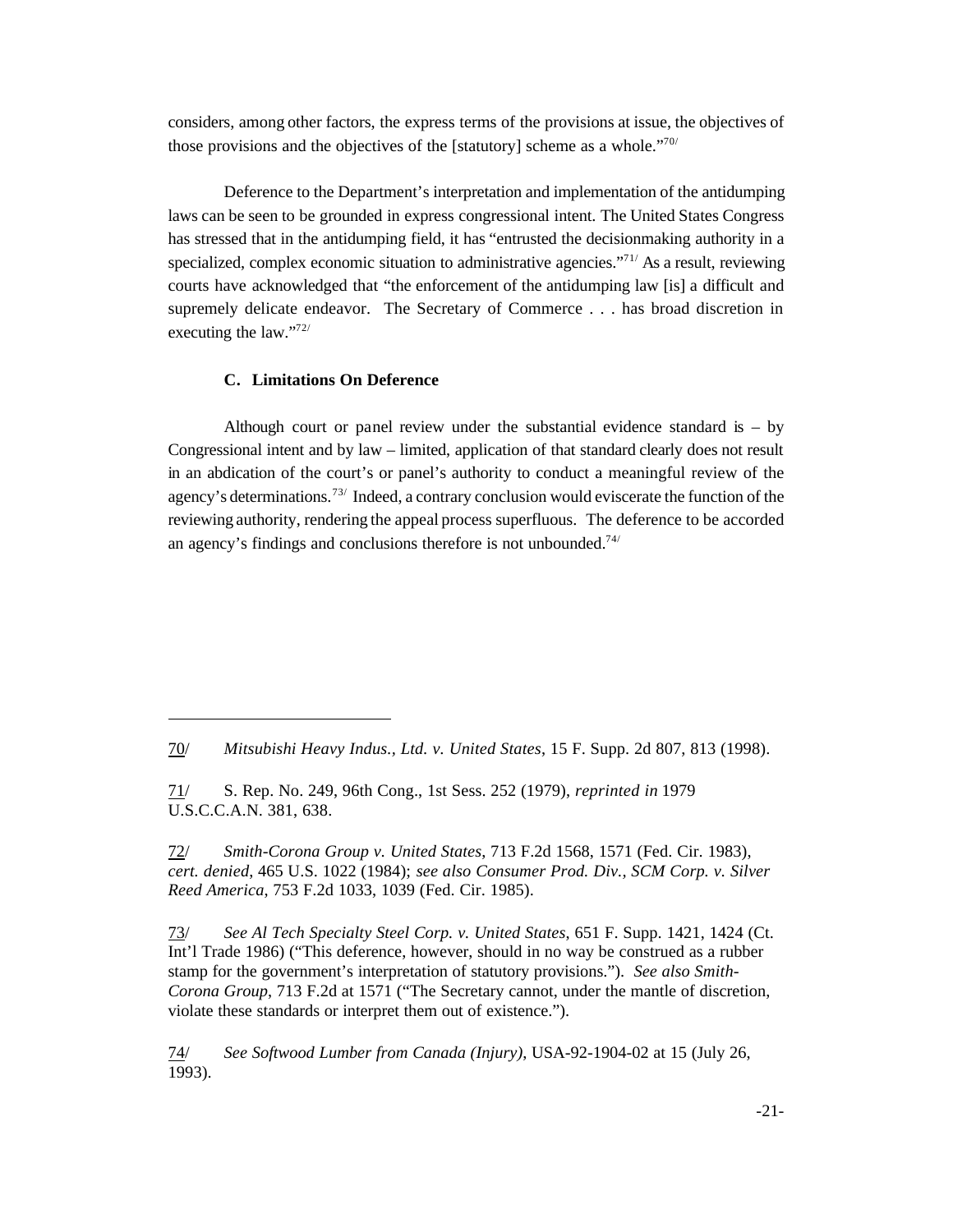It is well established, for example, that an agency's determination must have a reasoned basis.<sup>75/</sup> The reviewing authority may not defer to an agency determination premised on inadequate analysis or reasoning.<sup>76/</sup> The extent of deference to be accorded depends on "the thoroughness evident in [the agency's] consideration, the validity of its reasoning, [and] its consistency with earlier and later pronouncements...."77/

Furthermore, a rational connection must be present between the facts found and the choice made by the agency.<sup>78/</sup> Although room exists to uphold an agency's decision of less than ideal clarity if its path of reasoning may reasonably be discerned, $79/$  there must nevertheless be an adequate explanation of the bases for the agency's decision in order for the reviewing authority to meaningfully assess whether it is supported by substantial evidence on the record. The Department, therefore, must articulate and explain the reasons for its conclusions.80/

Deference to an agency's interpretation of the statute it is charged with implementing also is not unlimited. A reviewing authority may not, for instance, permit an agency "under the guise of lawful discretion or interpretation to contravene or ignore the

77/ *Ceramica Regiomontana,* 636 F. Supp. at 965 (*quoting Skidmore v. Swift & Co.*, 323 U.S. 134, 140 (1944)), *aff'd*, 810 F.2d 1137 (Fed. Cir. 1987).

78/ *Bando Chem. Indus. v. United States*, 787 F. Supp. 224, 227 (Ct. Int'l Trade 1992) (*citing Bowman Transportation v. Arkansas-Best Freight System*, 419 U.S. 281, 285 (1974), and *Burlington Truck Lines v. United States*, 371 U.S. 156, 168 (1962)); *Avesta AB v. United States*, 724 F. Supp. 974, 978 (Ct. Int'l Trade 1989), *aff'd*, 914 F.2d 233 (Fed. Cir. 1990), *cert. denied*, 111 S. Ct. 1308 (1991).

79/ *Ceramica Regiomontana, S.A.* v. United States, 810 F.2d 1137, 1139 (Fed. Cir. 1987) (*citing Bowman Transportation*, 419 U.S. at 286).

<sup>75/</sup> *American Lamb Co.*, 785 F.2d 994, 1004 (*citing* S. Rep. No. 249, 96th Cong., 1st Sess. 252 (1979), *reprinted in* 1979 U.S.C.C.A.N. 381, 638); *see also Fresh, Chilled and Frozen Pork*, USA 89-1904-11 at 13 (Aug. 24, 1990).

<sup>76/</sup> *Chr. Bjelland Seafoods A/C v. United States*, 14 ITRD 2257, 2260, 1992 Ct. Int'l Trade LEXIS 213 (Ct. Int'l Trade 1992); *USX Corp. v. United States*, 655 F. Supp. 487, 492 (Ct. Int'l Trade 1987).

<sup>80/</sup> *See*, *e.g.*, *Mitsubishi Materials Corp. v. United States*, 820 F. Supp. 608, 621 (Ct. Int'l Trade 1993); *USX Corp*., 655 F. Supp. at 490; *SCM Corp. v. United States*, 487 F. Supp. 96, 108 (Cust. Ct. 1980); *Maine Potato Council*, 613 F. Supp. at 1244-45; *Bando Chem. Indus*. 787 F. Supp. at 227.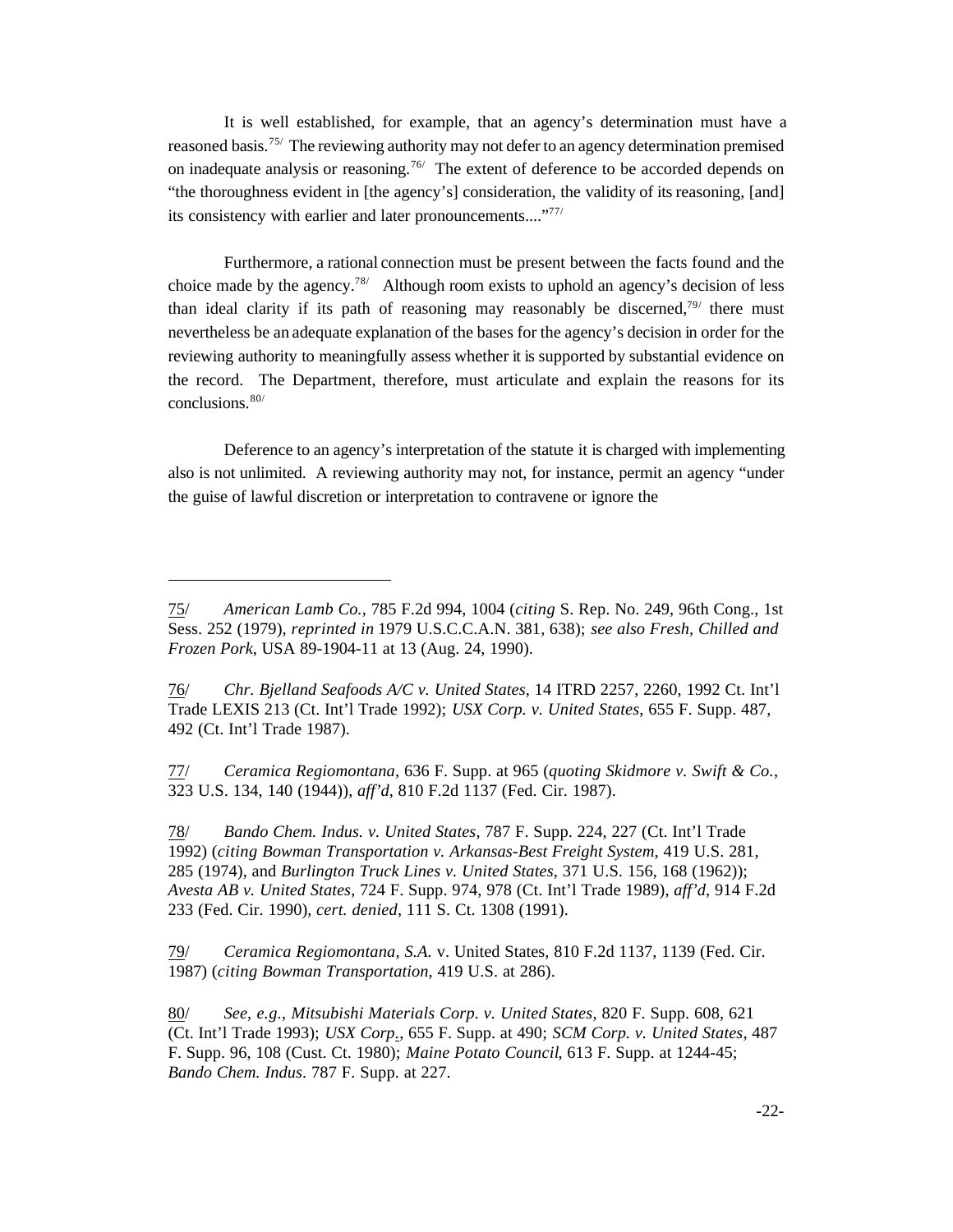intent of Congress."81/ The Supreme Court itself has held that "no deference is due to agency interpretations at odds with the plain language of the statute itself. Even contemporaneous and longstanding agency interpretations must fall to the extent they conflict with statutory language." $82/$  Moreover, the Department's efforts at statutory interpretation must, when appropriate, take into account the international obligations of the United States. $83/$ 

Even the methodology selected and applied by the agency to carry out its statutory mandate "still must be lawful, which is for the courts finally to determine."84/

Finally, although there is a presumption of good faith and conscientious exercise of the Department's responsibilities in an investigation,  $85/$  the Department has a legal obligation to observe the basic principles of due process and fundamental procedural fairness,  $86/$  and to justify any departures it makes from settled practice with reasonable explanations that are themselves supported by substantial evidence on the record. $87/$ 

81/ *Cabot Corp. v. United States*, 694 F. Supp. 949, 953 (Ct. Int'l Trade 1988).

82/ *Public Employees Retirement System of Ohio v. June M. Betts*, 492 U.S. 158, 171 (1989).

83/ *See Alexander Murray v. The Schooner Charming Betsy*, 6 U.S. (2 Cranch) 64, 118, 2 L.Ed. 208 (1804); *Weinberger v. Rossi*, 456 U.S. 25, 32 (1982); *Federal-Mogul Corp*., 63 F.3d at 1581-82; Section 114, Restatement (Third) of the Foreign Relations Law of the United States.

84/ *Brother Industries*, 771 F. Supp. at 381. *See also Gifford-Hill Cement Co. v. United States*, 615 F. Supp. 577, 582 (Ct. Int'l Trade 1985) ("If the use of [a submarket] analysis was improper, then the Commission's findings would not be supported by substantial evidence.").

85/ *Saha Thai Steel Pipe Co. v. United States*, 661 F. Supp. 1198, 1202 (Ct. Int'l Trade 1987); *Librach v. United States*, 147 Ct. Cl. 605, 612 (1959). *See also Takashima U.S.A., Inc. v. United States*, 886 F. Supp. 858, 861 (1995) ("A presumption of regularity attaches to the actions and conduct of government officials in the performance of their lawfully executed duties.") (*citing Alaska Airlines, Inc. v. Johnson*, 8 F.3d 791, 795 (Fed. Cir. 1993)).

86/ *See Sigma Corp. v. United States*, 841 F. Supp. 1255, 1267-68 (Ct. Int'l Trade 1993); *Usinor Sacilor v. United States*, 893 F. Supp. 1112, 1141 (Ct. Int'l Trade 1995); and *Creswell Trading Co. v. United States*, 15 F.3d 1054, 1062 (Fed. Cir. 1994).

87/ *See Western Conference of Teamsters v. Brock*, 709 F. Supp. 1159, 1169 (Ct. Int'l Trade 1989); *see also National Knitwear and Sportswear Ass'n v. United States*, 779 F. Supp. 1364, 1369 (Ct. Int'l Trade 1991).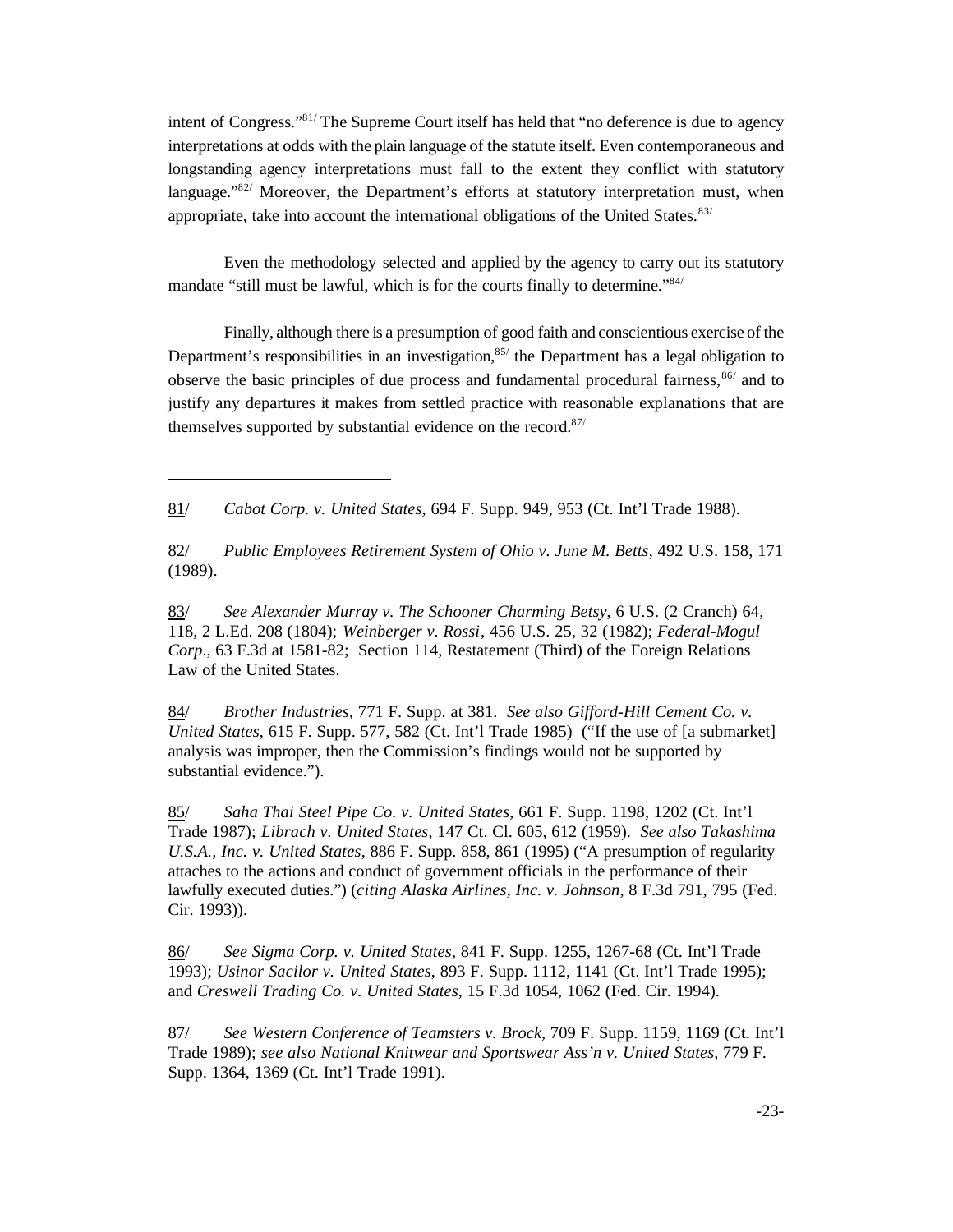## **III. SUMMARY OF THE DECISIONS OF THE PANEL**

- A. The Panel decides that the Department's findings and determinations concerning the comprehensive financial risk coverage program are not in accordance with law and remands this issue to the Department for action consistent with this Opinion.
- B. The Panel upholds the Department's findings and determinations concerning the provision of government-owned and leased railcars in all respects and dismisses the appeal on this issue.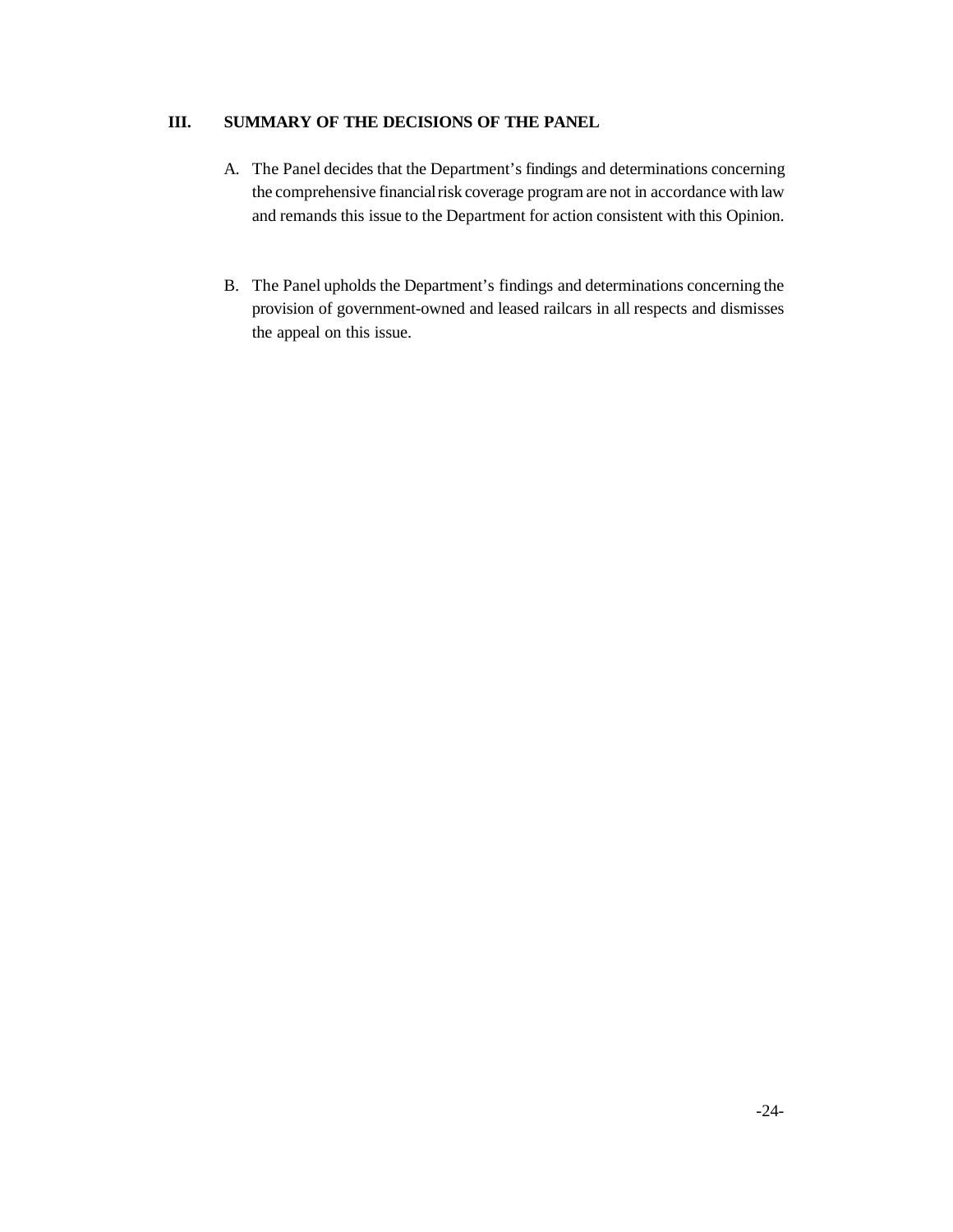#### **IV. DISCUSSION AND ANALYSIS**

## **A. Whether the Department's Findings and Determinations Concerning the "Comprehensive Financial Risk Coverage" Program Are Supported By Substantial Evidence On The Record And Are In Accordance With Law**

#### **1. Contentions of the Parties**

#### *The Canadian Wheat Board (CWB)*

The CWB's Rule 57(1) brief is limited to the financial guarantees issue which it characterizes as the "failure [of the Department] to determine the existence and amount of any subsidy benefits in accordance with the requirements of the statute and its own regulations."<sup>88/</sup> In particular, CWB argues that in the Final Determinations the Department "took the unprecedented step of treating the three financial guarantees, each one plainly recognizable under the statute and its own regulations, as a single government program" which it then entitled "comprehensive financial risk coverage", a name created essentially from whole cloth.<sup>89/</sup>The CWB insists that the Department's classification of the three financial guarantees as a single financial contribution — notwithstanding the fact that each is a separate type of financial contribution specified by the statute and the Department's own regulations — is clearly contrary to law.

In addition, the CWB argues that the Department's use of its "integral linkage" regulation in its Final Determinations was legally unsound and, based on record evidence, factually unsupportable.<sup>90/</sup>

The CWB's Rule 57(1) brief provides an overview of the CWB itself, the findings

88/ CWB Rule 57(1) brief at 1.

90/ Id. at 2.

<sup>89/</sup> Id. The three guarantees referred to are the "borrowing guarantee" (the guarantee of the CWB's loan obligations to banks and other debt holders), the "export credit guarantee" (the guarantee of customer's obligations pursuant to the CWB's export credit sales programs), and the "initial payment guarantee" (the guarantee of the initial payments made by the CWB to farmers at the time they deliver wheat into the CWB "pool").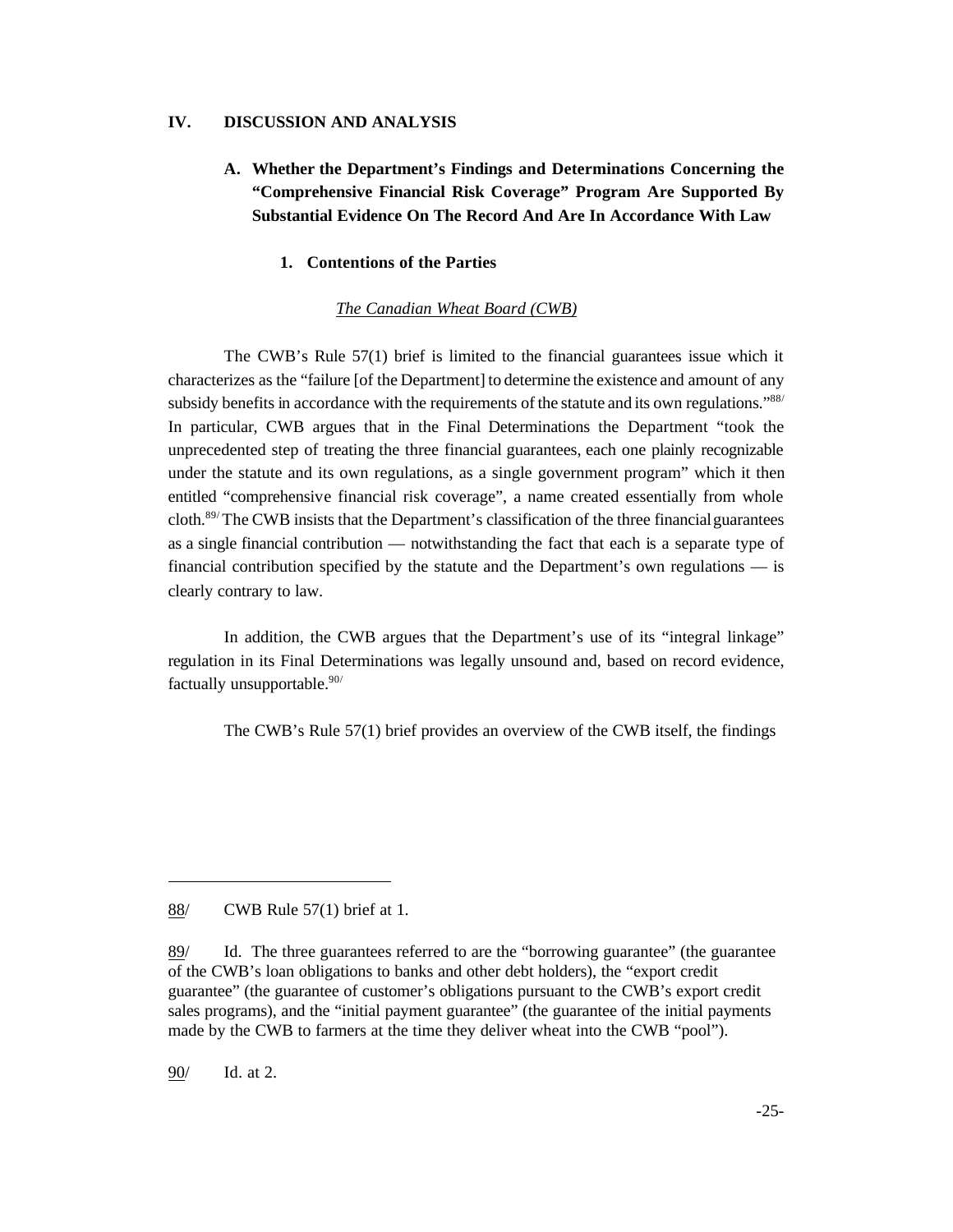and determinations of the Department in the Preliminary Determinations,  $91/$  the responses by the CWB and the GOC to the Department's questionnaires,<sup>92/</sup> and then sets out the legal issues of "particular relevance" to its brief.<sup>93/</sup>

91/ The CWB notes particularly that in the Preliminary Determinations the Department analyzed each of the three guarantees separately, "as required by the Act, its regulations, and its past practice." Id. at 7. The borrowing guarantee was analyzed as a potential direct transfer of funds under Section  $771(5)(1)(i)$  of the Tariff Act, the Department then preliminarily determining the measure of benefit – the amounts that the CWB would have paid on its borrowings absent the government guarantee – but also requesting additional information from the parties to attempt to refine that measure; the export credit guarantee was analyzed under the Department's export subsidy regulation, 19 C.F.R. § 351.514(a), but also under its tying regulation, 19 C.F.R. §351.525(b)(5)(i), and then preliminarily concluding that there were no countervailable subsidies on exports to the United States under this program; and the initial payment guarantee as a provision of a service under Section 771(5)(D)(iii) of the Tariff Act and 19 C.F.R. § 351.511, preliminarily concluding that the benefit of the subsidy was too small to be measurable.

92/ The CWB discusses particularly the information it and the GOC developed in response to the Department's questionnaires concerning "what the CWB's credit rating would be in the absence of the GOC borrowing guarantee." Third Supplemental Questionnaire (March 18, 2003), Question 5 (A.R. 107).

93/ The CWB defines those issues as:

- a. Whether the Department committed legal error when it applied measures of benefit other than those specified in 19 U.S.C.  $\S$  1677(5)(E)(i)-(iv) with respect to the types of financial contribution enumerated therein, in assessing the benefit of government measures that fell within the plain meaning of those types?
- b. Whether the Department committed legal error when it combined three of the types of financial contribution enumerated in 19 U.S.C. §  $1677(5)(E)(i)$ -(iv) and the Department's regulations into a single "program" and applied a measure of benefit to the single "program" that was inconsistent with the measures of benefit specified in the statute and the Department's regulations for the three enumerated types of financial contribution examined individually?
- c. Whether the Department committed legal error by including within the single program described above a financial contribution that does not provide "a countervailable subsidy with respect to the manufacture, production, or export of a class or kind of merchandise imported ... into the United States," 19 U.S.C. § 1671(a)(1).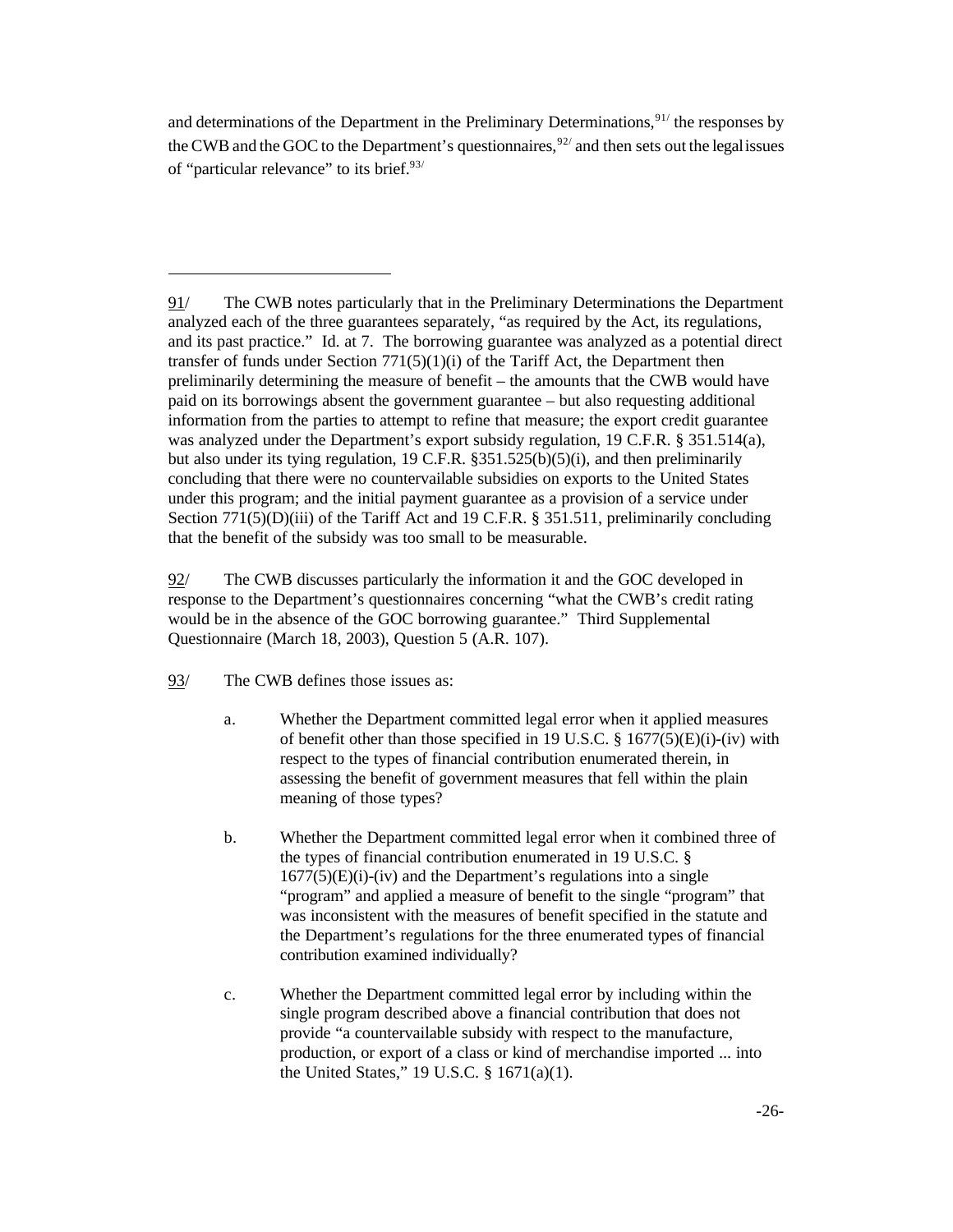A. The Department's approach to benefit in the Final Determinations is contrary to the plain meaning of the statute

As to the Final Determinations, which of course it concedes are what are before this Panel, the CWB argues that the governing statute, 19 U.S.C. § 1677(5), is "a carefully constructed framework in which specific types of financial contributions have specific measures of benefit that Commerce must apply whenever they are plainly applicable, as they were in this case. Financial contribution and benefit are, in other words, two sides of the same  $\text{coin.}$ ",  $\frac{94}{7}$ 

As to the loan guarantee, for example, 19 U.S.C. § 1677(5)(E)(iii) states:

A benefit *shall* normally be treated as conferred where there is a benefit to the recipient, *including* ... *in the case of a loan guarantee*, if there is a difference ... between the amount the recipient of the guarantee pays on the guaranteed loan and the amount the recipient would pay for a comparable commercialloan if there were no *guarantee* by the authority.

CWB Rule 57(1) brief at 13 (emphases added by CWB)

Thus, in the CWB's view, "it is clear that the statutory measure of benefit for a loan guarantee is the recipient's cost of funds for a commercial loan in the absence of the loan guarantee."95/

It is equally the case, in the CWB's view, that the statutory measure of benefit for the provision of a service — in this case the initial payment guarantee — is whether the service is provided for less than adequate remuneration, based upon prevailing market conditions. In particular, 19 U.S.C. § 1677(5)(E)(iv) states:

> A benefit *shall* normally be treated as conferred where there is a benefit to the recipient, *including* ... *in the case where goods or*

<sup>94/</sup> CWB Rule 57(1) brief at 4.

<sup>95/</sup> Id. at 14. The CWB also quotes from the Statement of Administrative Action ("SAA") that: "Section  $771(5)(E)$  provides the standard for determining the existence and amount of a benefit conferred through the provision of a subsidy. It states that 'a benefit shall normally be treated as conferred where there is a benefit to the recipient,' providing examples of how a benefit *is to be established* under various types of subsidy instruments." SAA at 257 (emphasis added by CWB).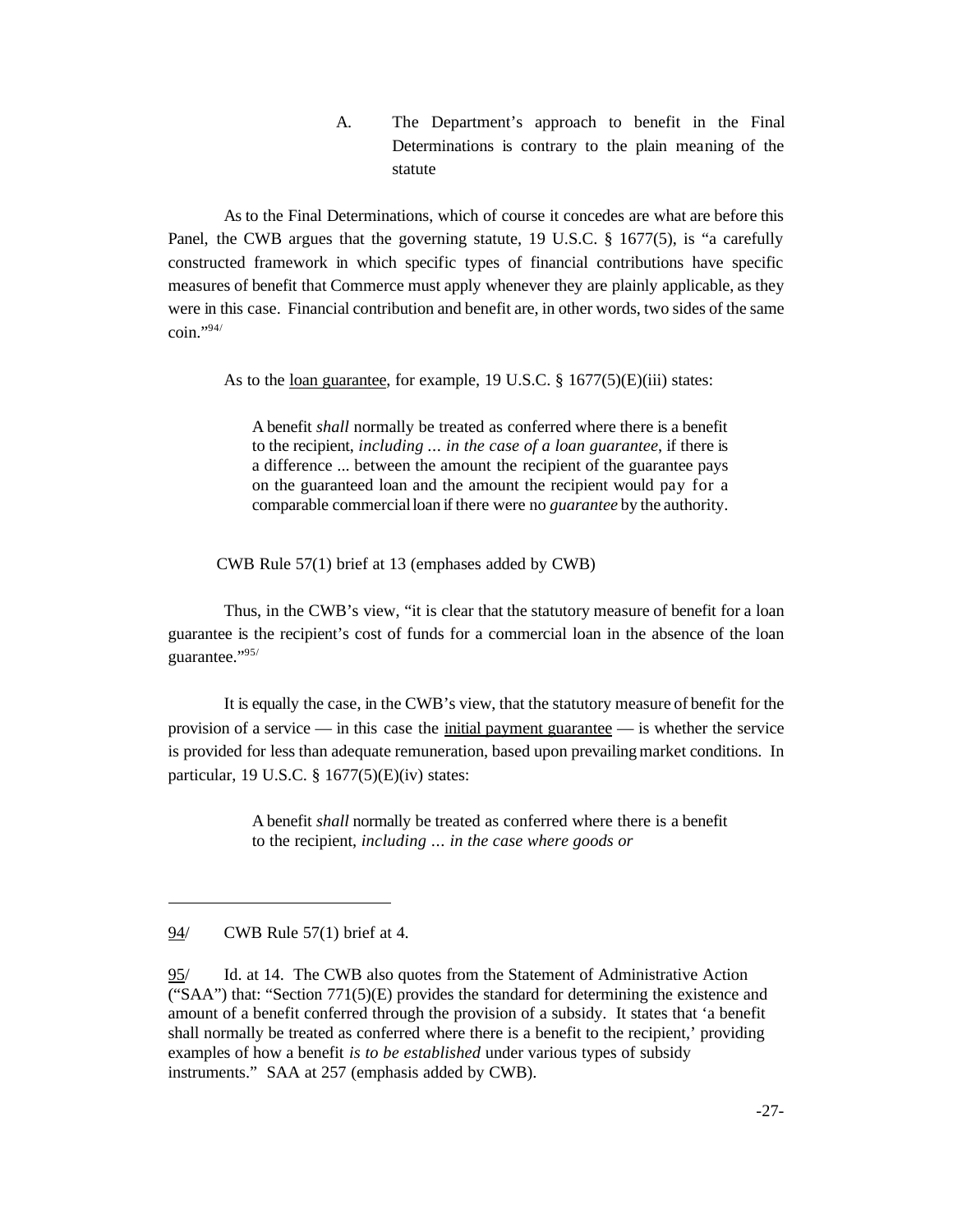*services are provided*, if such goods or services are provided for less than adequate remuneration....

(Emphases added by CWB)

The CWB notes that the Tariff Act does not itself directly address the measure of benefit for the third type of financial guarantee existing in this case — the export credit sales guarantee — but states that this type of program is covered by Item (J) of the Illustrative List of Export Subsidies, Annex I to the WTO *Agreement on Subsidies and Countervailing Measures* ("SCM Agreement").<sup>96/</sup> Item (J) provides that an export credit program gives rise to a countervailable subsidy if it is offered "at premium rates which are inadequate to cover the long-term operating costs and losses of the program ." This standard was incorporated by the Department into its own regulation on export credit programs. *See* 19 C.F.R. § 351.520.

Notwithstandingthat the statute and regulations provide, clearly and with particularity, specific measures of benefit for the identified types of financial contribution, the CWB argues that the Department, under the guise of a finding of a single financial contribution, altered the measures of benefit that apply in all three cases. In the case of the borrowing guarantee, the Department measured the benefit by examining the CWB's borrowing costs in the absence of not only the borrowing guarantee, but in the absence of all three guarantees. In the case of the initial payment guarantee, the Department did not measure the benefit by reference to the adequacy of remuneration but in relation to its impact on the CWB's cost of funds. Finally, in the case of the export credit sales guarantee, the Department did not measure the benefit by the adequacy of the premium rates to cover long-term operating costs and losses, but by (once again) its impact on the CWB's cost of funds. $97/$ 

The CWB suggests that this is a straightforward question of statutory interpretation:

Under Commerce's reading, it is allowed to rename and repackage the types of financial contributions that are specifically identified in the statute and apply different measures of benefit to whatever it chooses to call the resulting program or programs. Under this logic, 'loan guarantees,' the 'provision of a service,' and 'export credit guarantees' do not exist in any objective sense or have any plain meaning; it is only

<sup>96/</sup> CWB Rule 57(1) brief at 15 n. 15.

<sup>97/</sup> Id. at 15-16. "In short, Commerce did not apply the measures of benefit specified by the statute and its regulations that correspond to the types of financial contributions that were at issue." Id. at 16.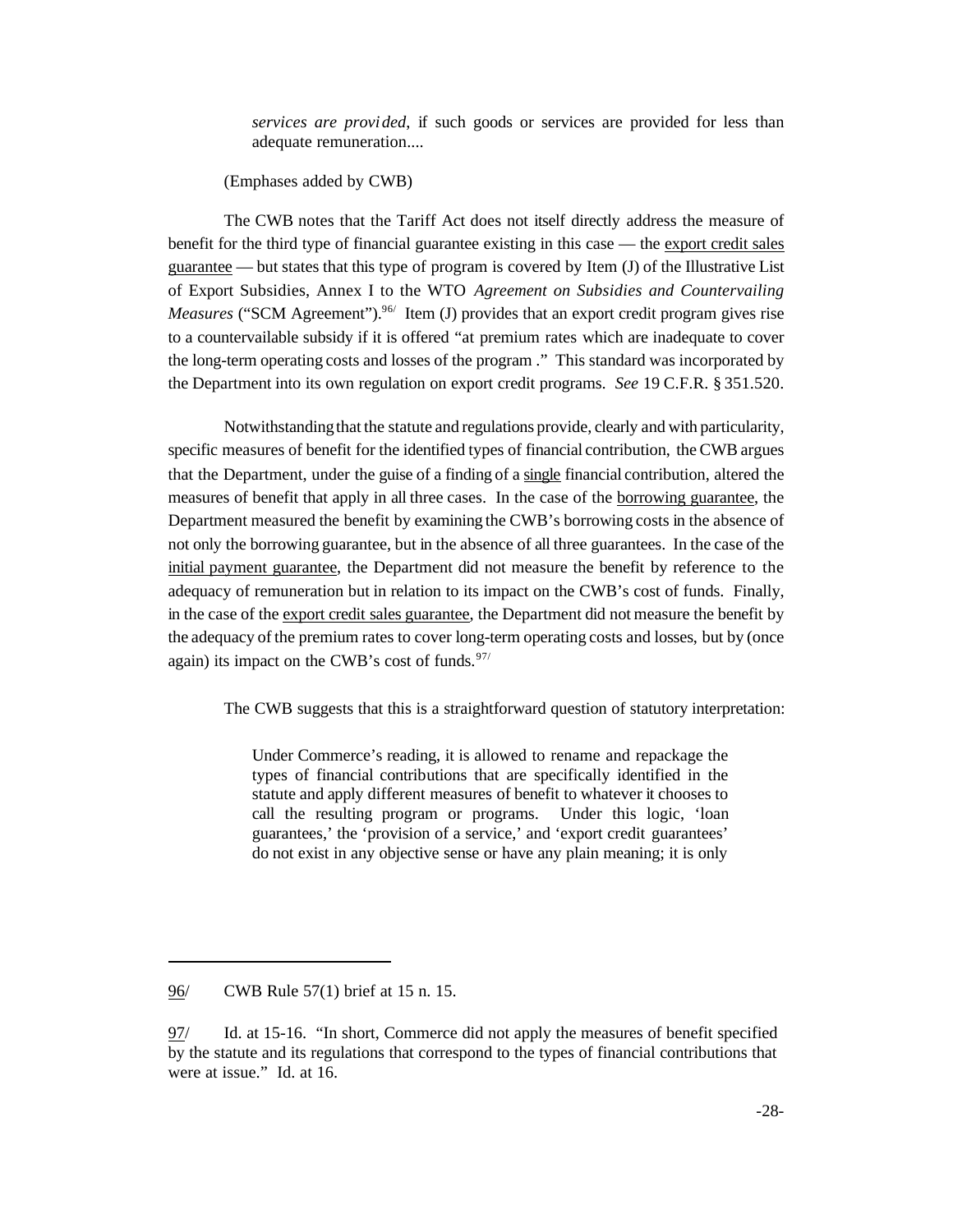when Commerce *chooses* to attach these labels to a program that it is required to apply the measures of benefit specified in the statute and its regulations. Moreover, even if Commence acknowledges that these labels *do* apply to the programs under investigation – as it did in this case – it believes that the statute nonetheless permits it to package these programs together, attach a new label to the resulting combination, and apply a measure of benefit that is altogether different than the sum of its parts.  $98/$ 

The CWB argues that the Department's "breathtakingly expansive view of the statute" must fail for four reasons: (1) the statute is not in fact ambiguous and the application of the first prong of *Chevron* requires this Panel to apply the statute's plain meaning; (2) it is directly contrary to the Department's own regulations;(3) it is contrary to the Department's consistent practice not to consider the impact of one program benefit upon other program benefits (as such inquiry is inherently arbitrary and speculative); and (4) it would permit the Department to countervail the benefit of programs that are clearly tied to markets other than the United States, in contravention of the statute, the regulations, and past practice.  $99/$ 

As to the basic issue of statutory interpretation, the CWB argues that the second prong of *Chevron* only applies if the Panel finds — using traditional methods of statutory interpretation — a "legitimate ambiguity in the statute," and most especially, "Commerce may not create an ambiguity so as to expand its power under the statute."100/ The CWB invites the Panel to consider several such rules of statutory interpretation:

• *When a statute limits a thing to be done in a particular mode, it includes a negative of any other mode,*101/ a principle apparently recognized by the Department in its own

101/ *See Christensen v. Harris County*, 529 U.S. 576, 583 (citation omitted); *see also* 2A Norman J. Singer, *Statutes and Statutory Construction* § 47.23 (6<sup>th</sup> ed. 2000) ("A statute which provides that a thing shall be done in a certain way carries with it an implied prohibition against doing that thing in any other way."). The CWB considers this principle to be an expression of the broader principle of *expressio unius est exclusio alterius* and cites *BMW Manufacturing Corp. v. United States*, 241 F.3d 1357, 1361 (Fed. Cir. 2001) (applying canon of *expressio unius est exclusio alterius* to find that existence of specified exemptions precluded possibility of additional, unspecified exemptions); *Cook v. Principi*, 318 F.3d 1334, 1339 (Fed. Cir. 2002) (applying same canon to find that exceptions to rule of finality precluded other possible exceptions); *Halverson v. Slater*, 129 F.3d 180, 185- 186 (D.C. Cir. 1997) (grant of authority to delegate powers to Coast Guard precludes (continued...)

<sup>98/</sup> Id. at 16-17 (emphasis in original).

<sup>99/</sup> Id. at 17.

<sup>100/</sup> Id.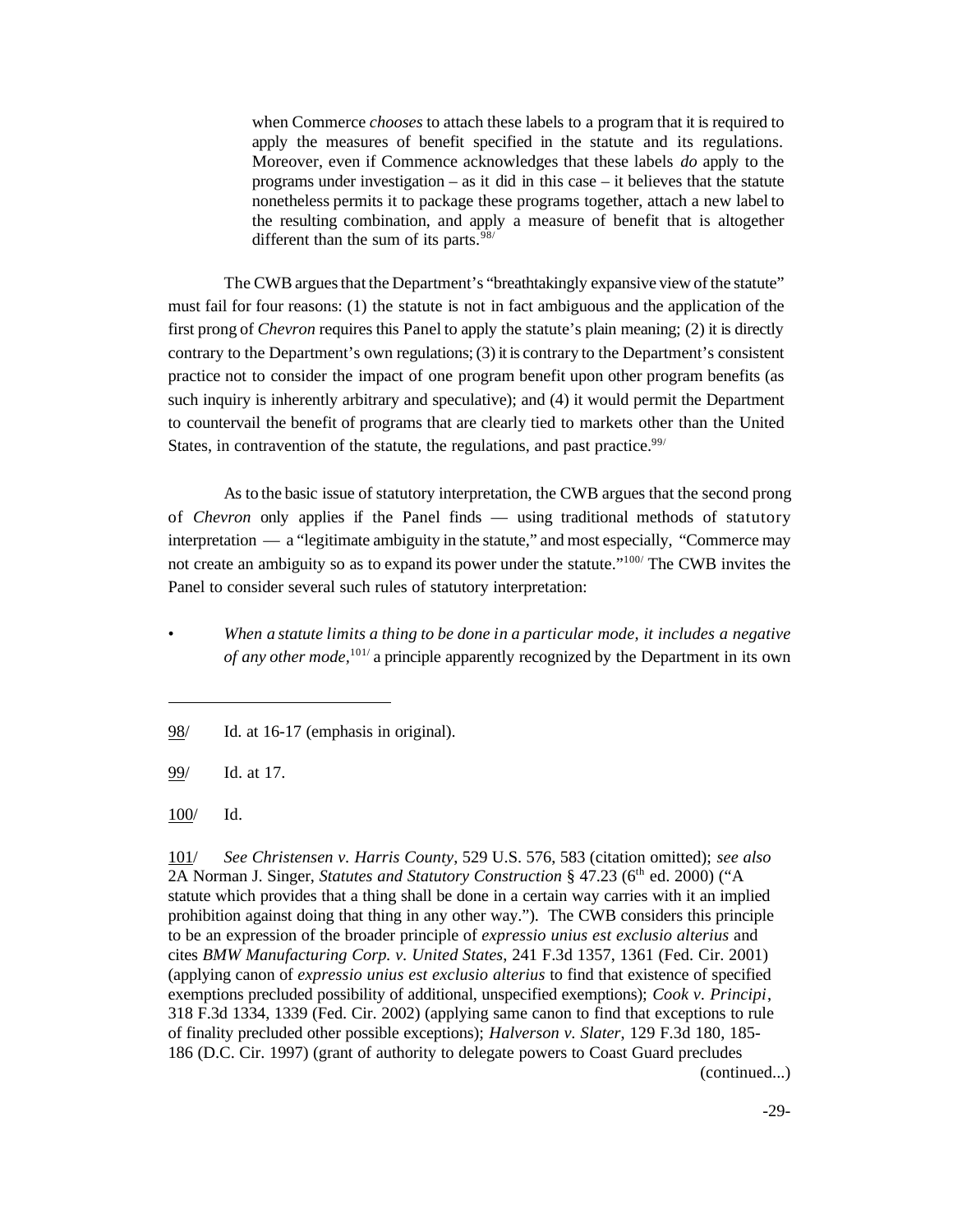$reculations<sup>102/</sup>$ 

- *A statute should not be interpreted so as to render its substantive provisions superfluous or ineffective103/*
- *Specific terms prevail over the general in the same or another statute which*

101/ (...continued)

delegation of authority to entities other than Coast Guard); *Independent Ins. Agents, inc. v. Hawke*, 211 F.3d 638, 644 (D.C. Cir. 2000) (where the specification of one thing necessarily or at least reasonably implies the preclusion of others, canon of *expressio unius* has greatest effect). Id. at 18 n. 16.

102/ *See Countervailing Duties, Preamble*, 63 Fed. Reg. 65, 348 (Nov. 25, 1998) ("Preamble"). Observing that both the statute and the SCM Agreement contain specific measures of benefit for particular types of financial contributions, the Department stated that it need only "apply the test enumerated by the statute in order find that a benefit has been conferred." *Preamble*, 63 Fed. Reg. at 65, 360. The Department then went on to note that "if a financial contribution has been provided, either directly or indirectly, in a form which is specifically identified in the statute or regulations ... *we will identify and measure the resulting benefit in accordance with the rules contained in the statute and regulations*." Id. (emphasis added). The CWB argues from this that "Commerce has recognized that the statute identifies specific forms of financial contributions (grants, loan guarantees, etc.), each of which has a corresponding measure of benefit set forth in the statute...." CWB Rule 57(1) brief at 19. Similarly, the CWB asserts that:

"[u]ntil this case, Commerce had never even remotely suggested that it has the discretion to disregard the statute's clear matching of specific forms of financial contribution to specific measures of benefit by renaming or repackaging the programs under investigation. This notion, if accepted, would render meaningless the statute's obvious particularity concerning the identification and measurement of particular types of subsidy benefits." Id.

103/ The CWB cites *Duncan v. Walker*, 533 U.S. 167, 174 (2001), and argues that Congress did not leave to the Department's "broad discretion" the standards for measuring the existence and amount of a benefit arising from loan guarantees or others of the most common types of financial contributions encountered in subsidy law. "Rather, Congress enacted a legal regime in which Commerce is obligated to apply a specific measure of benefit whenever it encounters a government program that objectively fits the description of one of the enumerated types of financial contribution." CWB Rule 57(1) brief at 20.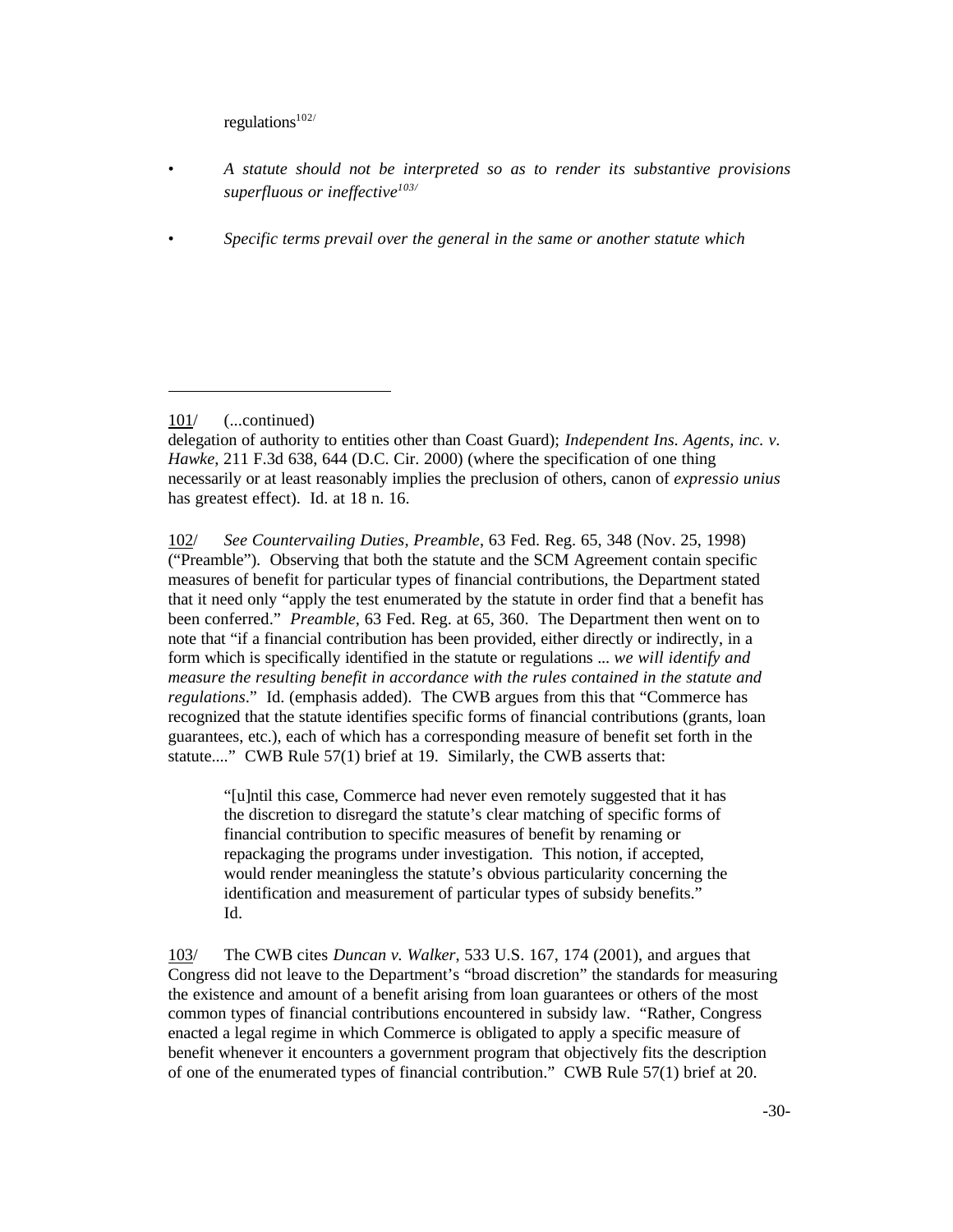*otherwise might be controlling104/*

The CWB also points to several Federal Circuit decisions mandating that the Department administer trade law statutes in accordance with their plain meaning and to refrain from "invent[ing] new categories or methodologies when the statute clearly directs Commerce how to proceed."105/ In *AK Steel Corp. v. United States*, 226 F.3d 1361, 1370 (Fed. Cir. 2000), the Federal Circuit rejected the Department's "functional" test for determining whether foreign producer sales in the United States are export price (EP) sales or constructed export price (CEP) sales and required it to apply the "plain language" of the statute. In *FAG Italia S.p.A. v. United States*, 291 F.3d 806 (Fed. Cir. 2002), the Federal Circuit rejected the Department's conduct of a "duty absorption inquiry" in administrative reviews in contexts other than those specified in the statute. In *Thyssen Stahl AG v. AK Steel Corp*., 1988 U.S. App. LEXIS 17064 (Fed. Cir. 1998), the Federal Circuit rejected the Department's attempt to interpret a factual *increase* in the "U.S. Price," of a type not permitted by the statute, as a statutorily allowed *reduction* in the U.S. Price by calling the increase a "negative expense[]." This "linguistic artistry" was rejected by the court on the ground that it "contradict[ed] the statute's unambiguous expression of congressional intent."

The CWB argues that the present case falls squarely within these rules, which collectively deny the Department the authority "to treat a type of program expressly addressed by the statute — a loan guarantee — in a manner other than the manner prescribed by the statute."106/ Citing *AK Steel*:

105/ Id. at 21-22.

<sup>104/</sup> The CWB cites *Ginsberg & Sons. v. Popkin*, 285 U.S. 204, 208 (1932), *United States v. Chase,* 135 U.S. 255, 260 (1890), *Gallenstein v. United States*, 975 F.2d 286, 290 ( $6<sup>th</sup> Cir.$  1992) ("When construing a general enactment and, within the same statute, a more particular enactment, the more specific should be given effect."), and *Lodge 1858, American Federation of Government Employees v. Webb*, 580 F.2d 496, 510 at n. 29 (D.C. Cir. 1978). On this basis, the CWB argues that 19 U.S.C.  $\S$  1677(5)(E)(i)-(iv) sets forth specific rules for determining the existence and amount of any benefit associated with specific types of financial contributions. Thus, "Commerce cannot apply a broader category of financial contribution and a more general measure of benefit when the statute specifically addresses the constituent elements of this broader category...." CWB Rule 57(1) brief at 21.

<sup>106/</sup> Id. at 23. The CWB also argues that "the statute is clear on its face – loan guarantees are loan guarantees, and Commerce *must* evaluate the existence and amount of any benefit from a loan guarantee based on the recipient's cost of funds in the absence of the loan guarantee." Id. (emphasis in original).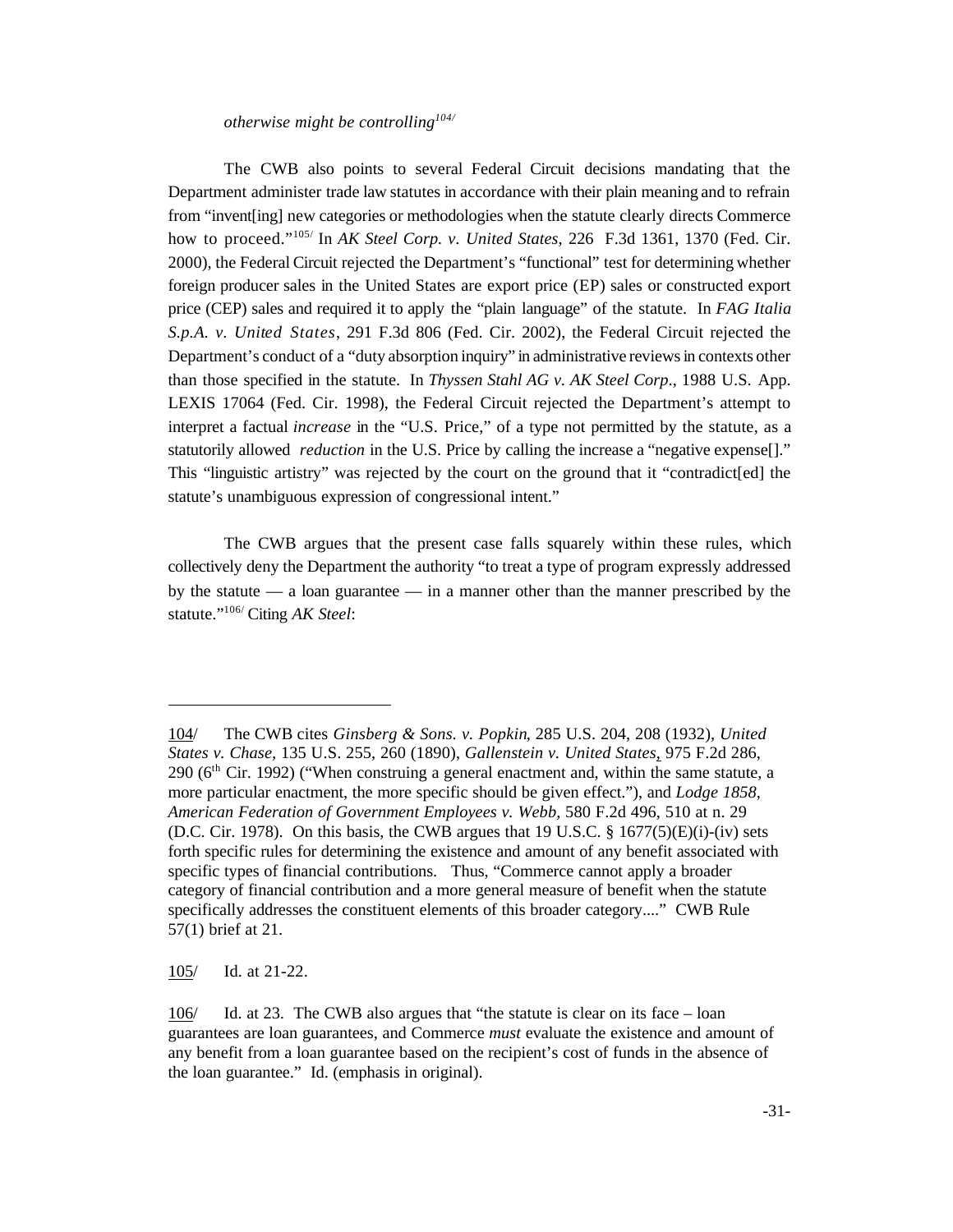When Congress makes ... a clear statement as to how categories are to be defined and distinguished, neither the agency nor the courts are permitted to substitute their own definition for that of Congress, regardless of how close the substitute definition may come to achieving the same result as the statutory definition, or perhaps a result that is arguably better.

*AK Steel*, 226 F.3d at 1372

Again from a statutory interpretation standpoint, the CWB asserts that the Department cannot simply "repackage" and combine categories already addressed by the statute or regulations because the statute does not explicitly *prohibit* it from doing so.107/ The CWB points to *FAG Italia* wherein the Federal Circuit "rejected the notion that the absence of an express proscription allows an agency to ignore a proscription implied by the limiting language of a statute," observing that such a presumption would give agencies "virtually limitless hegemony, a result plainly out of keeping with *Chevron*."108/

Applying this test to the case at hand, the CWB notes that the Department took three clearly defined programs and lumped them together under a "newly-minted category" of "comprehensive financial risk coverage".<sup>109/</sup> The CWB argues that if the Department is "free to 'repackage' the types of financial contributions that are plainly described and its regulations, and to attach new measures of benefit to the resulting combinations, there would no limits on how Commerce determines the existence and amount of subsidy benefits,"<sup>110</sup>/ offering illustrative examples of a:

Comprehensive Import Adjustment Assistance Program<sup>111/</sup>

109/ CWB Rule 57(1) brief at 24 n. 20.

110/ Id. at 25.

111/ Worker training subsidies (19 C.F.R § 351.513 ) + Provision of production inputs for less than adequate remuneration (19 C.F.R.  $\S$  351.511) + Below-market loans to support diversification of product line (19 C.F.R. § 351.505). The measure of *benefit* would be the financial position the company would have been in had it faced imports without government assistance.

<sup>107/</sup> Id. at 24.

<sup>108/</sup> *FAG Italia*, 291 F.3d at 816, quoting *Southern California Edison Co. v. FERC*, 195 F.3d 17, 24 (D.C. Cir. 1999) (internal citations omitted).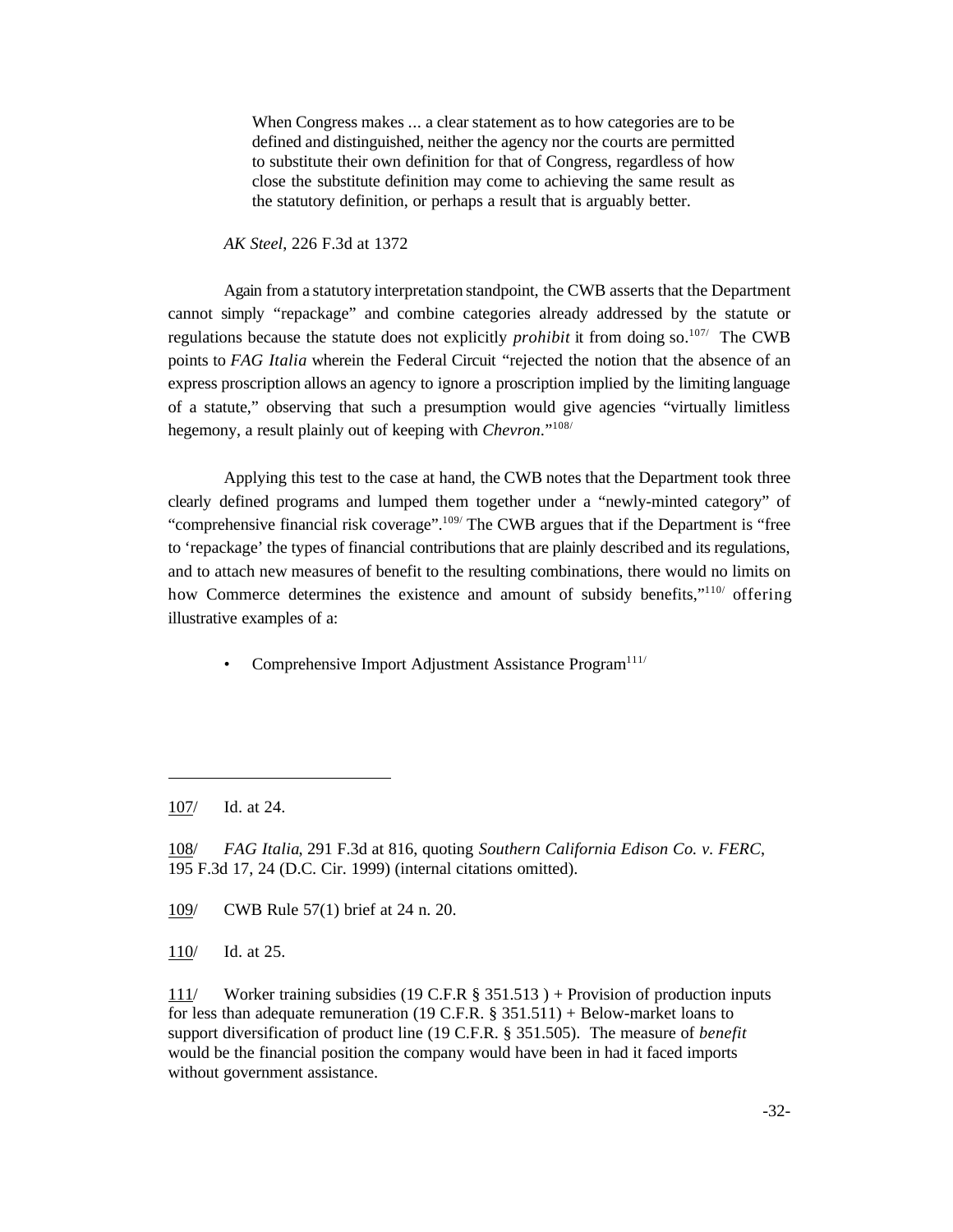- Comprehensive Rationalization of Excess Capacity Program<sup>112/</sup>
- Comprehensive Technology Development Program<sup>113/</sup>
- Comprehensive Export Promotion Program<sup>114/</sup>

Taking the view that these illustrations are no more fanciful than the Department's concoction of the Comprehensive Financial Risk Coverage Program in this case, the CWB asserts that the Department must not be permitted to ignore the plain meaning of the statute and that this Panel thus owes its findings and determinations no deference.<sup>115/</sup>

> B. The Department's approach is contrary to its own Regulations

In addition to these statutory interpretation considerations, the CWB argues that the Department's approach in this case is contrary to its own regulations which, in 19 C.F.R. § 351.503(a), provide that:

<sup>112/</sup> Three-year tax holiday (19 C.F.R. § 351.509) + Debt forgiveness (19 C.F.R. § 351.508) + Purchase of manufacturing facilities for more than adequate remuneration (19 C.F.R. § 351.512). The measure of *benefit* would be the costs that the company would have incurred had the government not enabled it to shed excess capacity.

<sup>113/</sup> Grants for technology research and development (19 C.F.R. § 351.504) + Equity investment in new plant (19 C.F.R.  $\S$  351.507) + Guarantee of loans (19 C.F.R.  $\S$ 351.506). The measure of *benefit* would be the revenues received from the sale of the new technology.

<sup>114/</sup> Export credit insurance (19 C.F.R. § 351.520) + Export freight subsidies (19 C.F.R. § 351.515) + Drawback of import charges upon export (19 C.F.R. § 351.519). The measure of *benefit* would be the premium on sales that the company is able to achieve by reaching export markets.

<sup>115/</sup> The CWB urges the Panel not to permit another instance of "'linguistic artistry' designed to gloss over an obvious circumvention of the statute." CWB Rule 57(1) brief at 26. "The statute clearly does not give Commerce unfettered discretion to call government programs whatever it likes and devise measures of benefit that produce results contrary to what the statute requires. The plainly mandatory nature of the benefit standards set forth under  $\S 1677(5)(E)(i)$ -(iv) would be eviscerated if Commerce were allowed to bundle together distinct types of financial contributions, each one plainly identifiable under the statute and its regulations, and to treat the resulting 'combination' as anything other than the sum of its parts." Id.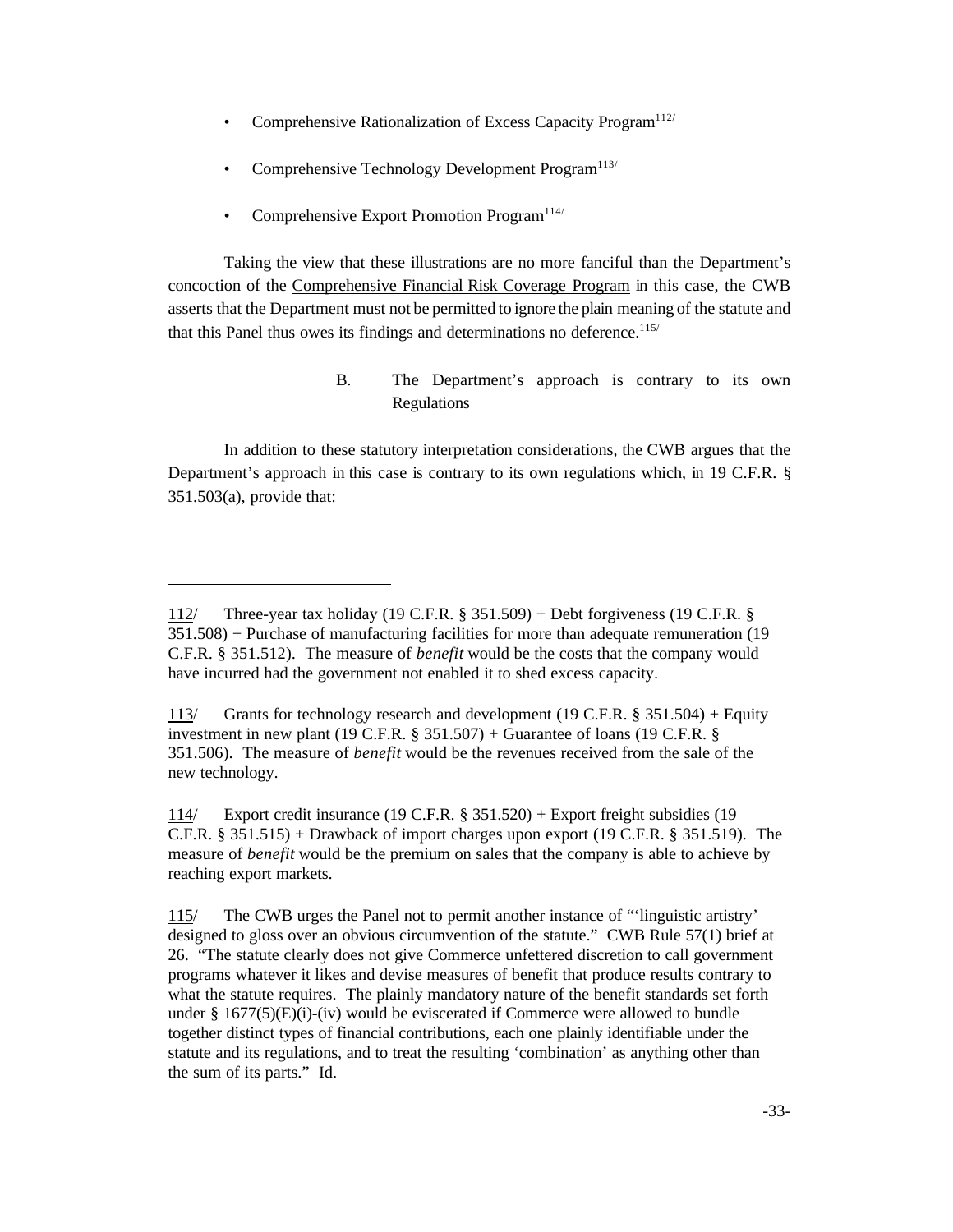[i]n the case of a government program for which a specific rule for the measurement of a benefit is contained [in these regulations], the Secretary *will measure* the extent to which a financial contribution ... confers a benefit *as provided in that rule*. 116/

CWB Rule 57(1) brief at 27 (emphases added by CWB)

The CWB also points to 19 C.F.R. § 351.501 to argue that the reverse is true — the Department will not apply a general measure of benefit, such as it did in this case, unless its regulations do not cover the type of financial contribution at issue.<sup>117/</sup> In this catch-all provision, the Department states that if the regulations do not "expressly deal with a particular type of subsidy, the Secretary will identify and measure the subsidy, if any, in accordance with the underlying principles of the Act and this subpart E."

The CWB notes that all of the three programs at issue are identified in and governed by particular regulations:

- *Loan guarantees* are covered by 19 C.F.R. § 351.506 (*benefit* is measured by the difference between what the recipient paid in borrowing costs and what the recipient would have paid "absent the government-provided guarantee")
- *Provision of services* is covered by 19 C.F.R. §351.511 (*benefit* is measured by the amount that the actual remuneration is less than adequate remuneration)
- *Export insurance* is covered by 19 C.F.R. § 351.520 (*benefit* is measured by the amount that the actual premium rates charged are considered to be inadequate to cover the long-term operating costs and losses of the program)

In the face ofstatutory mandate that the Department "shall" measure the existence and amount of benefit in accordance with the standards set out in the statute, and the affirmative statement in the regulations that the Department "will measure" program benefits in accordance with any "specific rule", the CWB argues that the Department is not free to

<sup>116/</sup> The Preamble conforms to this view by stating that "[i]f a financial contribution has been provided, either directly or indirectly, in a form which is specifically identified in the statute or regulations ... *we will identify and measure the resulting benefit in accordance with the rules contained in the statute and regulations*." Preamble, 63 Fed. Reg. at 65,360 (emphasis added by CWB).

<sup>117/</sup> CWB Rule 57(1) brief at 28.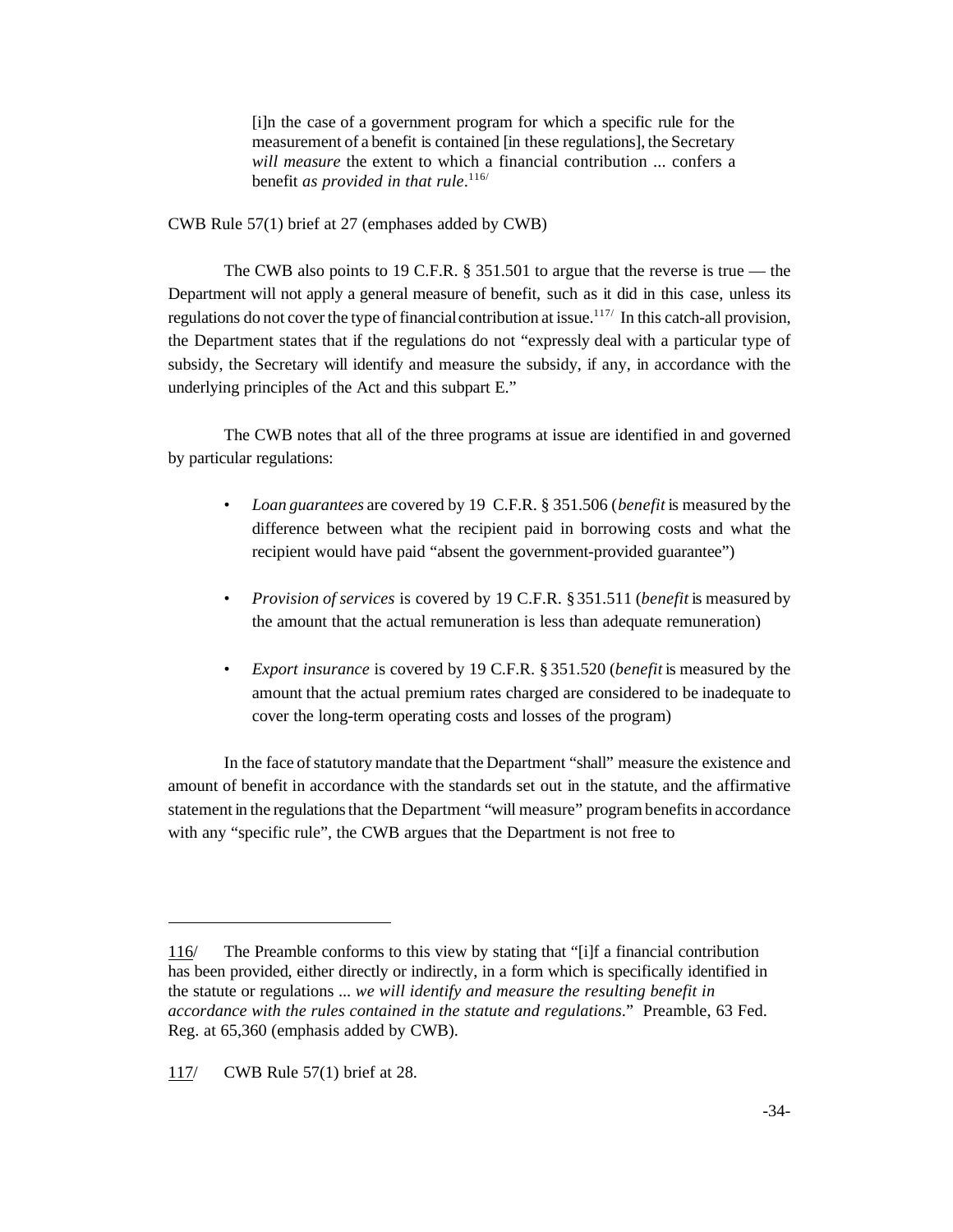"rename and repackage" at will.<sup>118/</sup>

C. The Department's approach to benefit violated Its consistently-stated principle that it willnot consider the effect of one subsidy benefit upon another subsidy benefit

The CWB next asserts that neither the statute nor the regulations permit the Department to consider the impact or effect of one subsidy benefit upon another subsidy benefit, an exercise that would, at best, be "inherently arbitrary and speculative."<sup>119</sup> Indeed, the Preamble states that "the impact of the benefit under one subsidy program should not be considered in calculating the benefit under a separate program."<sup>120/</sup>

Notwithstanding this language, the Department did consider "the impact of the initial payment and export credit guarantees upon the benefit resulting from the loan guarantee." $121/$ The Department's claimed measure of benefit — the CWB's borrowing costs in the absence of all three guarantees — plainly had this effect.

Against the Department's argument that "there is no general requirement that the Department ignore for purposes of identifying the benefit what have come to be known as secondary consequences," $122/$  the CWB asserts that it has been a long-standing and consistent principle of the Department not to consider the impact of one program benefit upon another program benefit.<sup>123/</sup>In making "creditworthiness" determinations, for example, the Department states in the Preamble, 63 Fed. Reg. at 65,368, that:

> Our longstanding practice has been not to take current or prior subsidies into account when determining a company's creditworthiness. We

- 120/ Preamble, 63 Fed. Reg. at 65,362.
- 121/ Id. at 30.

122/ I&D Memo at 42. The Department cites 19 C.F.R. § 351.503(e) to indicate that the principle against considering the impact of one subsidy benefit upon another subsidy benefit "is not codified in the regulations, except with respect to the tax consequences of subsidies."

123/ CWB Rule 57(1) brief at 31.

<sup>118/</sup> Id. at 29.

<sup>119/</sup> Id. at 29-30.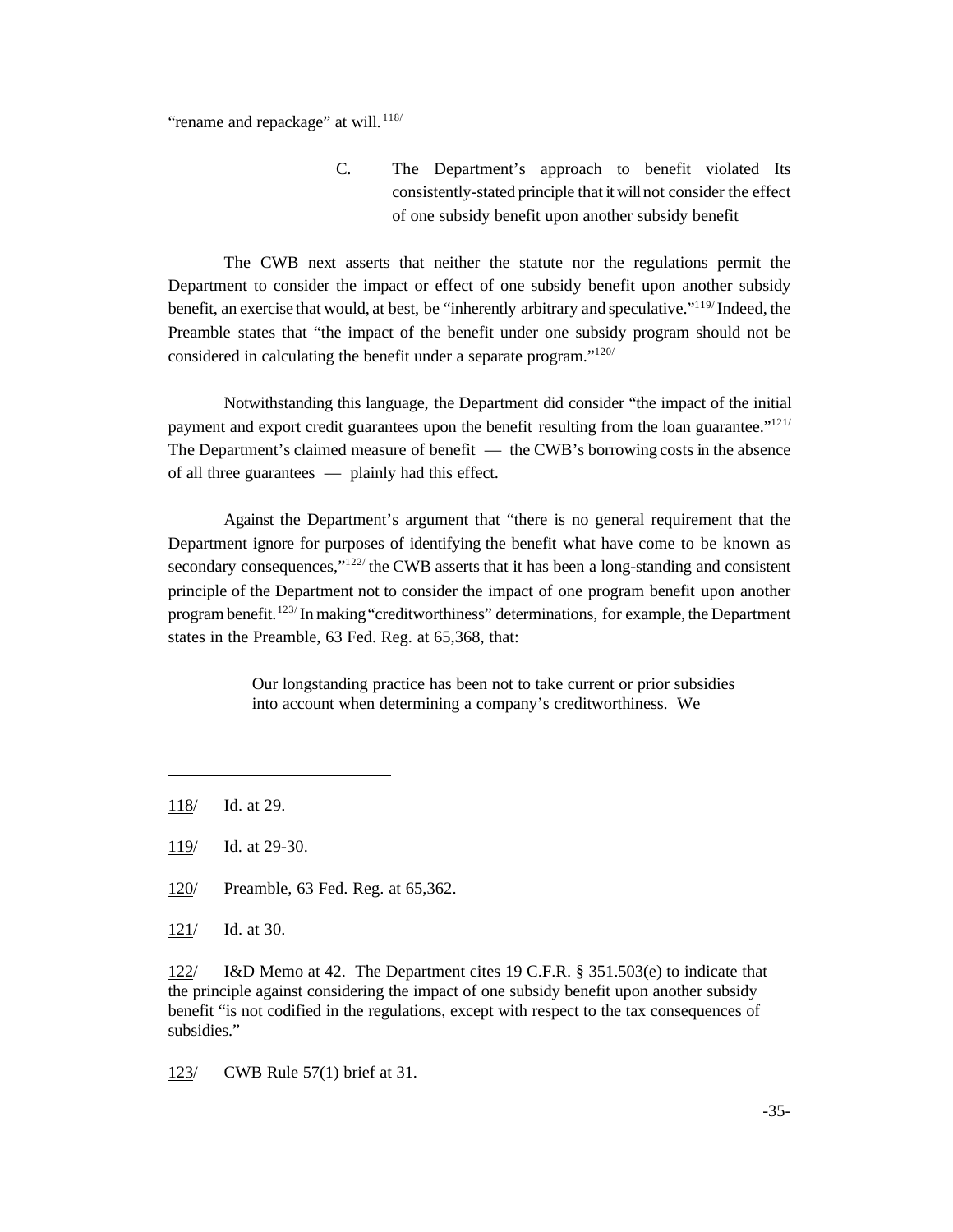believe that trying to adjust a company's financial ratios for previously received subsidies would be an extremely difficult and highly speculative exercise.

Thus, even if a company is creditworthy solely because of other government supports, the Department will nevertheless find that it was creditworthy and apply commercial rates of interest as the benchmark (rather than the "junk bond" rates of interest deemed applicable to uncreditworthy companies).<sup>124/</sup>

The CWB expresses additional concern about the Department's assertion that the statute permits it to examine the "joint impact of the guarantees on [the CWB's] borrowing costs." If there is indeed a single financial contribution and a single measure of benefit arising out of the several financial guarantees, then clearly the Department must isolate and analyze the factors that are independently countervailable (other types of potentially countervailable subsidies) from those that are not independently countervailable (e.g., the business fundamentals of the company, or the effect of government actions that do not confer a countervailable subsidy). Otherwise, there is risk of the Department calculating a subsidy benefit based on noncountervailable characteristics of the company or non-countervailable governmental actions.<sup>125/</sup> Calling this a "disentangling" exercise, the CWB argues that this speculative enterprise is far different than what the Department asserts is a "normal benefit calculation[] for loans and loan guarantees."126/

The CWB argues that the Department's "joint impact" analysis was equally speculative here in that it made an essentially hypothetical assumption that if all three guarantees were removed, the CWB's borrowings (which were "almost exclusively for the purpose of financing its portfolio of credit receivables"127/ under the CGSP and ACF programs) would remain at the same level, despite the CWB's explanation that significant credit sales were "highly unlikely" if the export credit guarantee was removed, and the

<sup>124/</sup> Id. at 31-32. The CWB notes that this inquiry is indistinguishable from that taken by the Department in the Preliminary Determinations and questionnaires: determining the CWB's borrowing costs in the absence of the borrowing guarantee but in the presence of other factors that influence the CWB's credit rating and therefore its borrowing costs.

<sup>125/</sup> Id. at 33.

<sup>126/</sup> I&D Memo at 42.

<sup>127/</sup> CWB Rule 57(1) brief at 33.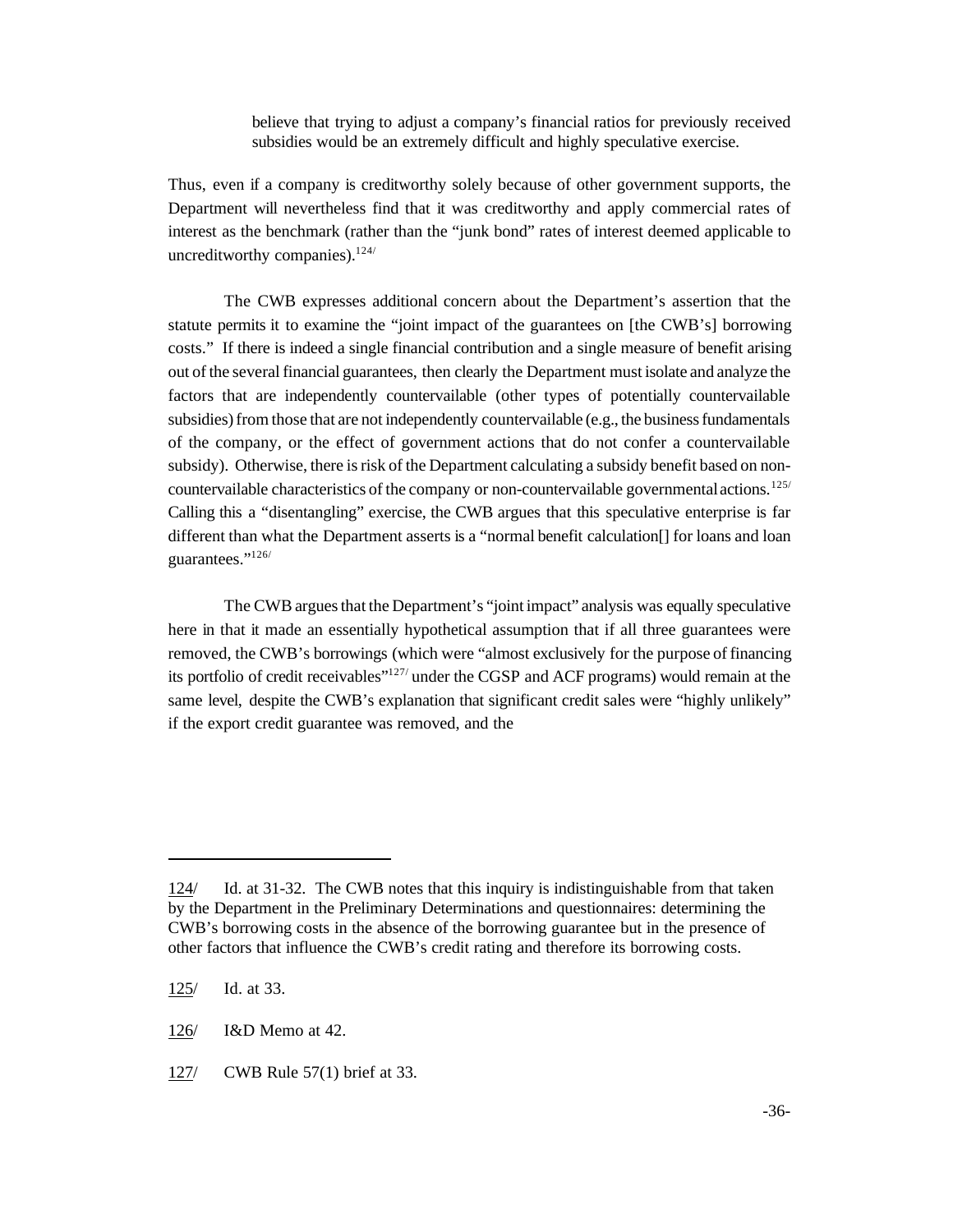further explanations of methods by which the asset-receivables could be wound down.<sup>128/</sup>

The CWB summarizes its concerns as follows:

Once Commerce starts down the path of imagining what a company would look like in the absence of an array of different government programs, whether independently countervailable or not, it enters into a realm of unbounded speculation in which it has complete discretion concerning the types of assumptions that it will and will not make.... It is in the very nature of countervailing duty investigations that Commerce and other investigating authorities will routinely encounter different government programs that arguably have some effect upon each other. It is particularly the case that Commerce and other investigating authorities are likely to encounter government programs that have some direct or indirect effect on a company's credit rating and cost of funds — it is hard to conceive of financial contributions that do *not* have such an effect. If the drafters of the statute and the SCM Agreement had intended for this to be the touchstone of benefit, surely they would have said so. Likewise, if they had intended for Commerce and other investigating authorities to make new categories of financial contribution and benefit out of the categories that they specifically enumerated, they would have said that, as well. They did not. $129/$ 

> D. The Department's interpretation of the statute would permit it to countervail the benefit of programs that are clearly tied to markets other than the United States

The CWB finally argues that the Department's contention that it is allowed to "fold different forms of financial contributions into new categories of its own creation" may result in another fundamental violation of the statute and its implementing regulations.<sup>130/</sup> By its terms, the governing statute allows countervailing duties to be imposed only "with respect

130/ Id. at 37.

<sup>128/</sup> Id. at 34. The CWB states that "[i]n effect, what Commerce did was to make a hypothetical assumption that was adverse to the CWB – that all three guarantees were removed – without taking into account equally valid hypothetical assumptions about how the CWB would respond to those circumstances, and without considering whether the CWB's portfolio of assets and liabilities would have been fundamentally different in this purely hypothetical world. This is speculation of a particular sort – it is speculation in which all of [the] assumptions are adverse to one party, and no allowance is made for countervailing assumptions." Id. at 35.

<sup>129/</sup> Id. at 35-36 (emphasis in original).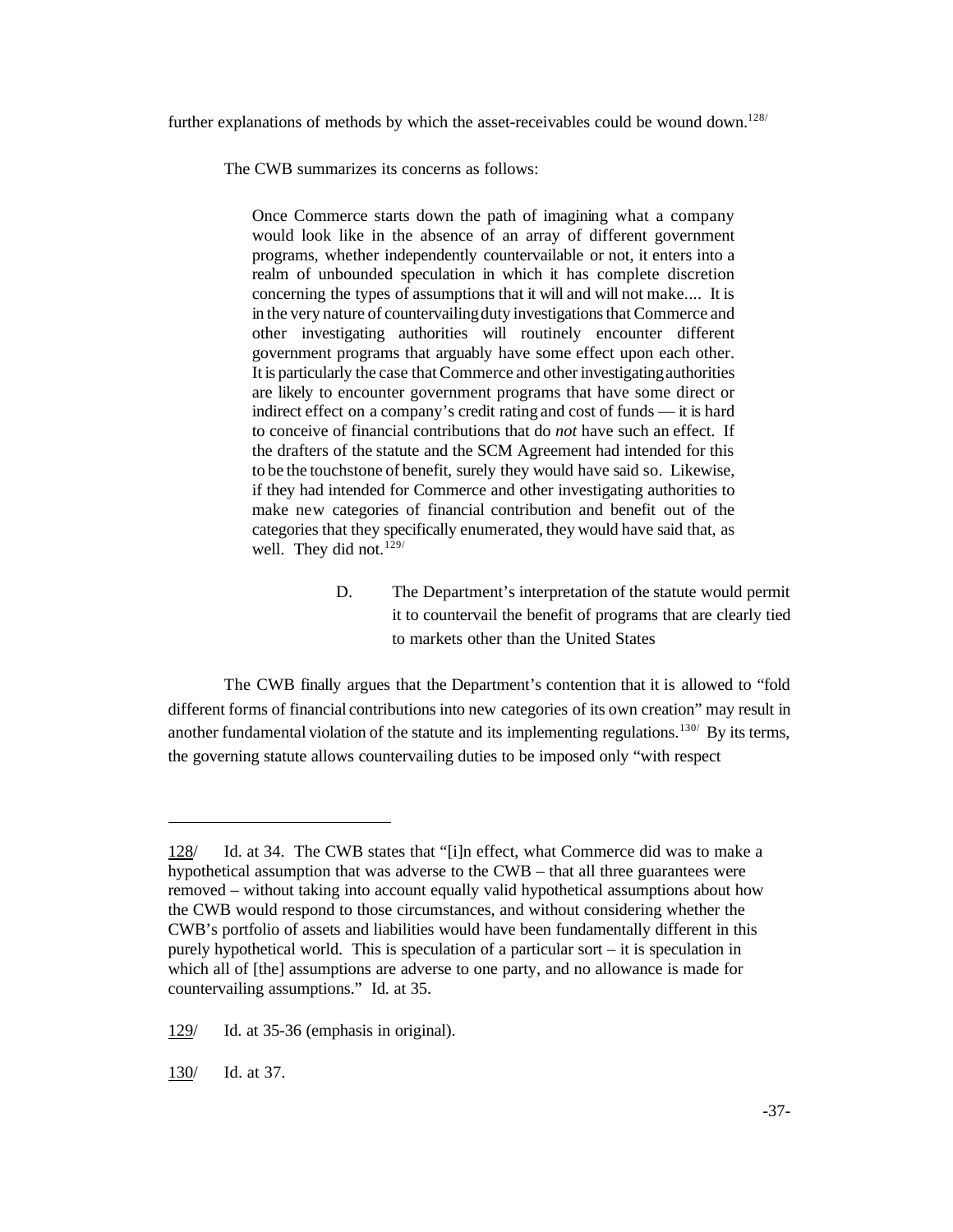to the manufacture, production, or export of a class or kind of merchandise imported ... *into the United States*," 19 U.S.C. § 1671(a)(1) (emphasis added). This requirement has been implemented by the Department through its "tying" regulation, 19 C.F.R. § 351.525(b)(4). Under that regulation, if the Department finds that a subsidy is "tied to sales to a particular market," it "will attribute the subsidy only to products sold by the firm to that market."

The CWB notes that the record evidence is "overwhelming" that the export credit guarantee (covering the CGSP and ACF programs) is tied to markets other than the United States $131/$  and argues that:

> Commerce cannot countervail a tied export credit program simply by holding up a mirror and countervailing the effect that the export credit program has on the recipient's borrowing costs. Nor can Commerce convert a subsidy that is unquestionably tied to non-U.S. marketsinto one that is not tied to non-U.S. markets simply by bundling it into a broader category of financial contribution and evaluating it under a different measure of benefit. That is exactly what it did in this case.<sup>132/</sup>

### *Governments of Canada, Alberta, and Saskatchewan*

The Governments of Canada, Alberta, and Saskatchewan (the "Governments") filed their joint Rule 57(1) brief dealing with both the financial guarantees and railcar issues. Summarizing their positions on the former, the Governments assert that:

- The "Single Program" finding departed from the statute
- The "Integral Linkage" regulation patently does not apply
- The record shows no "exceptional inter-relatedness"
- The decision does not follow precedent
- Individual program defenses should have been considered by the Department
	- A. The "Single Program" finding departed from the statute

<sup>131/</sup> Id. at 38. ("There is simply no evidence that either program benefits the CWB's exports to the United States.")

<sup>132/</sup> Id. at 39.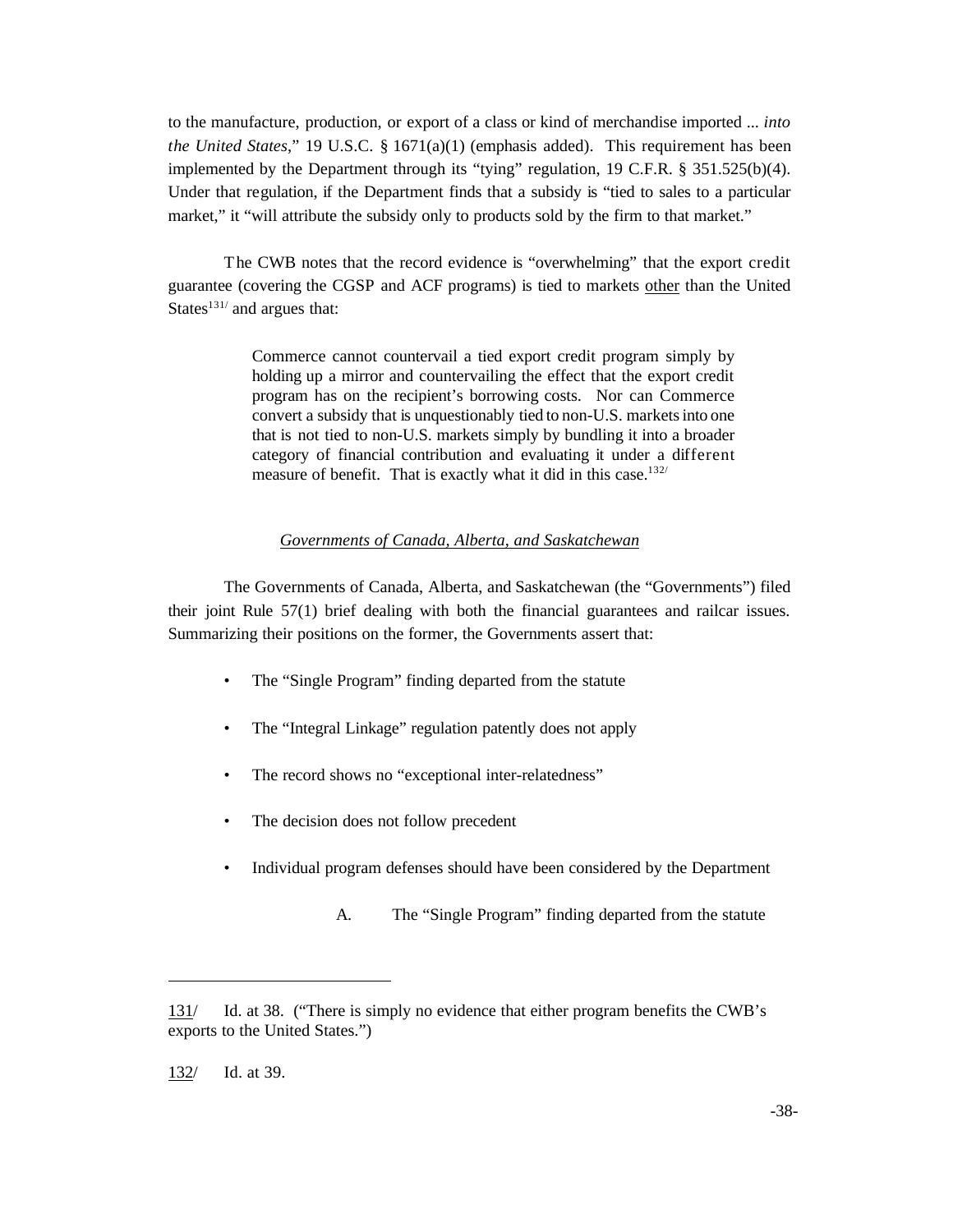The Governments argue that the findingthat three distinct government guarantees of the CWB constitute one "single", rather than three separate, program is an impermissible departure from the plain text of the statute and is not in accordance with law:

> The text of the countervailing duty statute is clear. Congress has explicitly identified the categories of financial contribution by which various kinds of subsidies are to be classified. The Department ignored those categories, creatinganother of its own invention. In so doing it failed to apply the plain meaning of the law. Its decision is owed no deference, and must fail under the first prong of *Chevron*. 133/

The Governments note that the statute contains no exception that allows separately recognizable types of financial contributions to be lumped together, referring to the determination of "a" subsidy, "a" financial contribution, and "a" benefit.<sup>134/</sup>

The Department's regulations confirm this statutory scheme:

The regulations identify particular types of financial contributions and associated benefit calculations. Separate regulations cover *eighteen* different kinds of financial contributions and associated benefit measures, including loans, loan guarantees, equity, debt forgiveness, provision of goods or services, export insurance, and other items. See 19 C.F.R. Part 351, Subpart E.135/

The Governments assert that the SCM Agreement also "confirms this scheme," identifying financial contribution by type and subtype, SCM Agreement, Art.  $1.1(a)(1)$ , and then providing mandatory guidelines for quantifying a benefit associated with the enumerated

133/ Id. at 46.

134/ Id. at 48, *citing* 19 U.S.C. § 1677(5)(A), (B), (D), (E).

135/ Id. (emphasis added). As did the CWB, the Governments also point to 19 C.F.R. § 351.503(a) (in "the case of a government program for which a specific rule for the measurement of a benefit is contained in this subpart E, the Secretary will measure the extent to which a financial contribution ... confers a benefit as provided in that rule") and the Preamble ("[i]f a financial contribution has been provided, either directly or indirectly, in a form which is specifically identified in the statute or regulations ... we will identify and measure the resulting benefit in accordance with the rules contained in the statute and regulations"). *See* Preamble, 63 Fed. Reg. at 65348, 65360).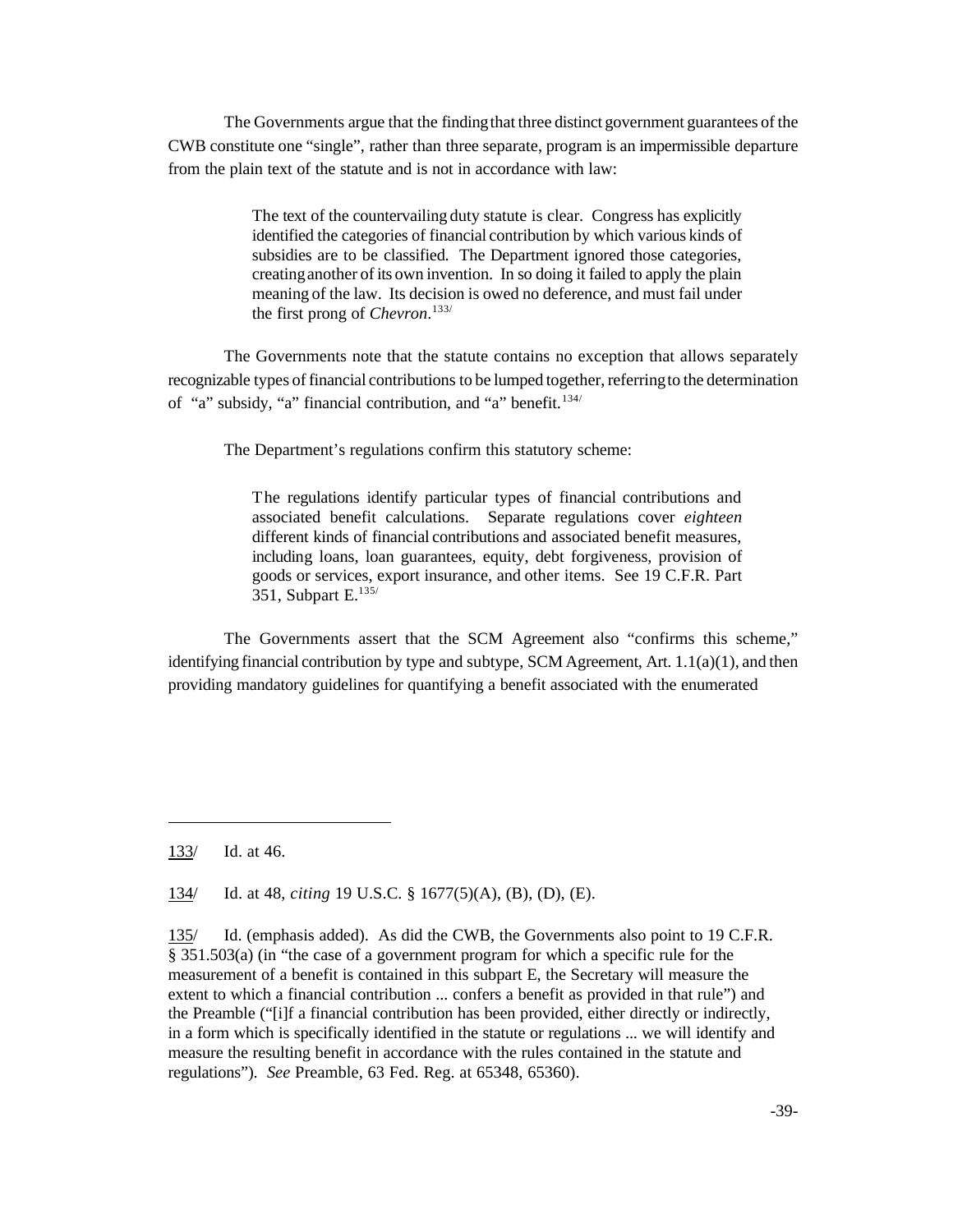types of financial contribution. SCM Agreement, Art. 14.136/

The clear purport of the statutory scheme, therefore, "is to require the Department to analyze a foreign government measure according to the most specific category of financial contribution the measure fits, and to use the corresponding measure of benefit."<sup>137/</sup> A loan guarantee must be assessed as a loan guarantee, a provision of services must be assessed as a provision of services, and so on. In this case, however, the Department "catapulted over specific, applicable categories of financial contribution and benefit, and instead landed on a type and measure of 'subsidy' found nowhere in the statute."<sup>138/</sup>

The impact of the Department's decision was to ignore the specific categories for financial contribution and benefit set out in the statute and regulations and to apply a category — the "comprehensive financial risk coverage" category —which exists nowhere in the statute and regulations. Citing numerous Federal Circuit and CIT decisions, the Governments argue that this deviation from the "plain terms of the statute is legal error and cannot be sustained."<sup>139/</sup>

As did the CWB, the Governments also point to the well-known standards of statutory construction which require that the Department not to bypass clear statutory terms, to perform a function or activity in the manner required by the statute (not in an alternative way), to favor particular enactments over general ones where applicable, and to ensure that every clause and word of a statute is given effect if possible. $140/$ 

#### B. The "Integral Linkage" regulation patently does not apply

The Department in this case cited to its "integral linkage" regulation, 19 C.F.R. § 351.502(c), not as a binding rule, but as "guidance." *See* I&D Memo at 8, A.R. 194. This

<sup>136/</sup> Id. at 49.

<sup>137/</sup> Id. at 35 and 49 ("Precise identification of the category of financial contribution determines not only whether a financial contribution exists, but also the existence of and manner of measuring a benefit.")

<sup>138/</sup> Id. at 35. The Governments also point out if the measure under scrutiny fits no category – specific or even general – it is not a financial contribution for purposes of the countervailing duty statute. Id. at 50.

<sup>139/</sup> Id. at 52.

<sup>140/</sup> Id. at 53-55.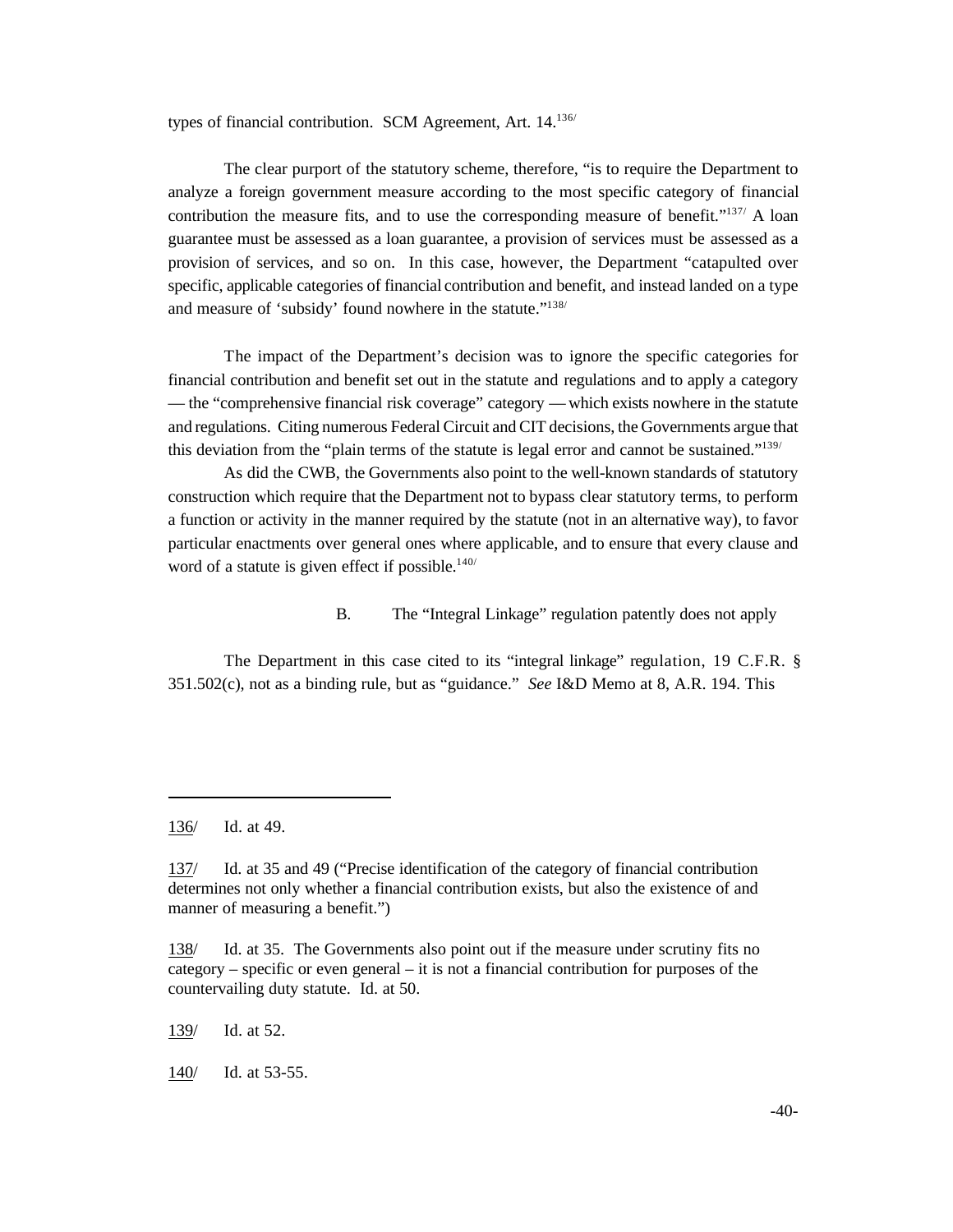regulation<sup>141/</sup> allows the Department to consider two or more separate measures together for purposes of the specificity analysis, if the programs are found to be "integrally linked." However, the integral linkage regulation, by its own terms, applies only to specificity, which is an entirely separate inquiry from whether a program constitutes a "financial contribution" or a "benefit."<sup>142/</sup> Thus, the Governments argue that:

> [a] finding that one of these element (sic) exists – financial contribution, benefit, or specificity – cannot be used to bootstrap the Department into a finding that another element exists. Indeed, the integral linkage regulation comesinto play only *after* the existence of a financialcontribution has been determined, when it is a given that the measures to be assessed are in fact separate programs.<sup>143/</sup>

On its face, the regulation cannot apply.

C. The record shows no "exceptional inter-relatedness"

The Governments also argue that the factual record does not support the Department's findingthat the guarantees are exceptionally interrelated. The Department's principal stated basis for its "single program" finding was factual, arguing that the guarantees are "exceptional in the degree of [their] inter-relatedness." In making this finding, the Department reviewed three of the four factors identified in the integral linkage regulation:same purpose, same type of benefit, and linkage "at inception."<sup>144/</sup> However, the record as a whole demonstrates that

141/ 19 C.F.R. § 351.502(c) states in full:

"Unless the Secretary determines that two or more programs are integrally linked, the Secretary will determine the specificity of a program under Section 771(5A)(D) of the Act solely on the basis of the availability and use of the particular program in question. The Secretary may find two or more programs to be integrally linked if:

- (1) The subsidy programs have the same purpose;
- (2) The subsidy programs bestow the same type of benefit;
- (3) The subsidy programs confer similar levels of benefits on similarly situated firms; and
- (4) The subsidy programs were linked at inception."

142/ Governments Rule 57(1) brief at 56.

143/ Id. (emphasis in original).

144/ Id. at 57. The Governments note that the Department "never addressed the fourth criterion – that similar levels of benefits must be conferred on similarly situated firms – although the regulation requires all four criteria to be met before programs are found to be (continued...)

-41-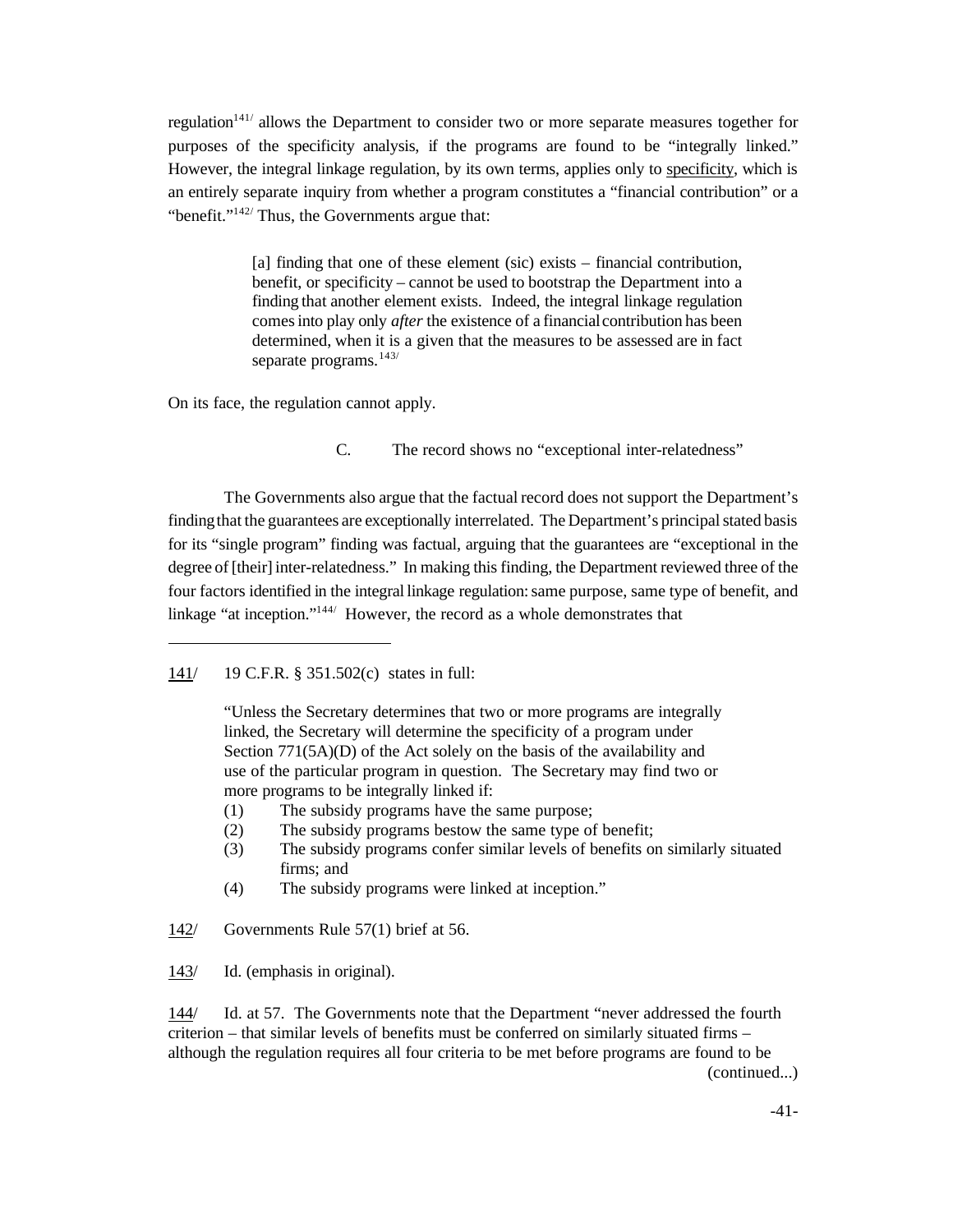the three government programs have different names, did not arise at the same time, do not address the same specific risks, depend on different conditions, have different administrations, and provide different types of benefits.<sup>145/</sup>

Focusing first on the absence of a shared specific purpose, the Governments note that the Department asserted that the common purpose of the three guarantees is "to ensure the CWB is able to pay out as high and timely a return as possible to the farmers without incurring the risk of longer term financial loss."146/ The Governments state that this "purpose" is nowhere in the record and that the record establishes that the specific purposes of the three guarantees "differ greatly":

> The borrowing guarantee protects *lenders* against the risk of the CWB's inability to pay on its own obligations. The credit sales guarantee protects *the CWB* against the risk that a customer will be unable to pay the amounts that it owes to the CWB. The initial payment guarantee protects *farmers* against the risk of an unexpected and dramatic drop in grain prices during the course of a crop year. $147/$

The Governments argue that the Department's analysis suffers from two defects. First, it is "so broad as to be meaningless."<sup>148/</sup> In effect, all subsidies can be said to serve the purpose of increasing a firm's financial return while reducing the risks to which it is exposed. If simple sheltering from risk was the appropriate standard, the Department would clearly have not separated its loan guarantee (19 C.F.R. § 351.506) and export insurance (19 C.F.R. § 351.520) regulations into two parts, each of which are separate types of financial contribution with different measures of benefit, but both of which act to shelter a company from financial risk.

The second criticism of the Department's analysis is that it effectively mixes up the

144/ (...continued) integrally linked." Id.

- 145/ Id., at 32, 37 and 57 *et seq.*
- 146/ I&D Memo at 8, A.R. 194.
- 147/ Governments Rule 57(1) brief at 57-58 (emphases in original).
- 148/ Id. at 58.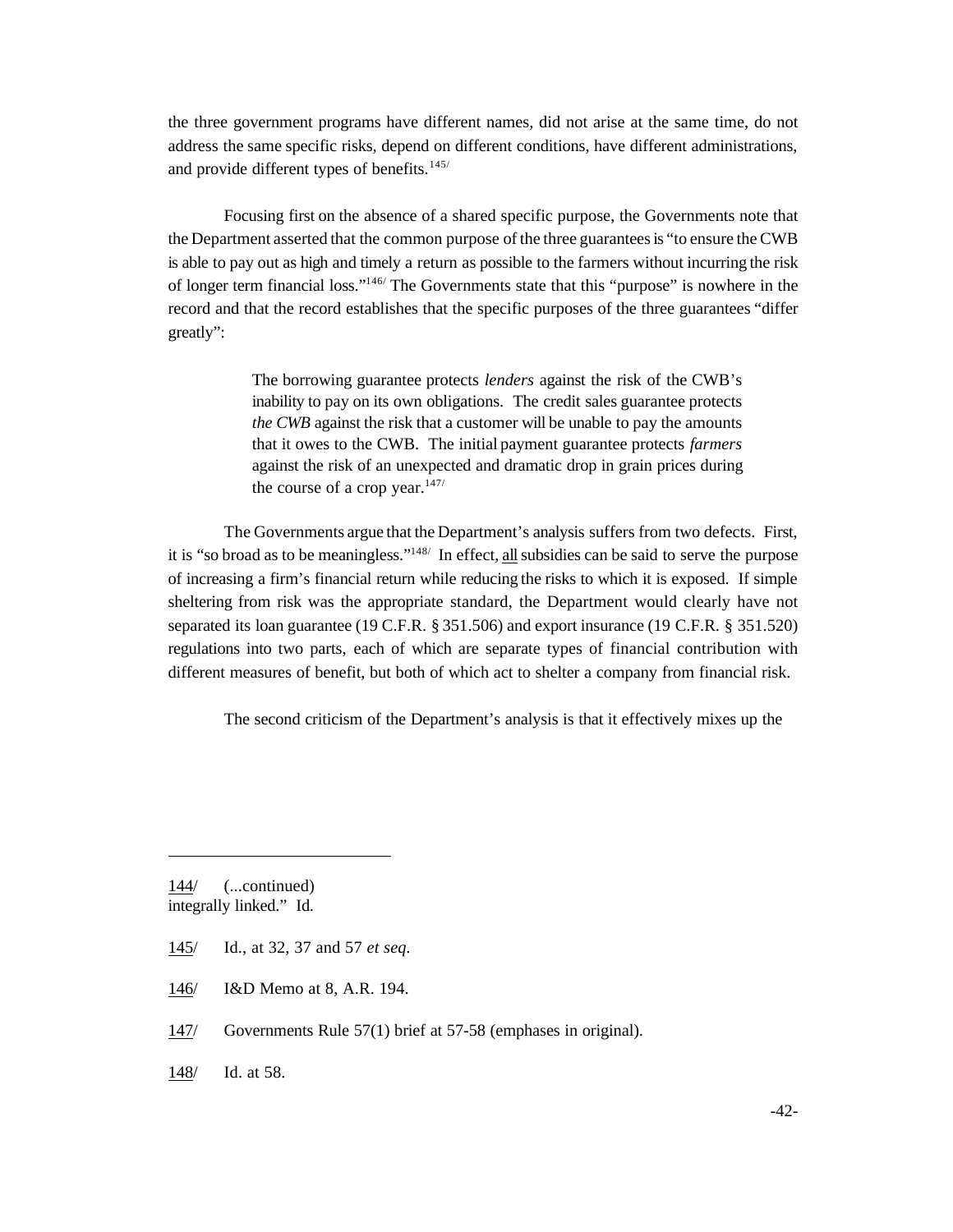"purposes" of the guarantees with their ultimate "effects." The purposes of the guarantees depend on the specific risks against which each protects, while at least one effect of the guarantees is the payment of high and timely returns to farmers. The Governments point to *United ScenicArtists v. NLRB*, 762 F.2d 1027, 1033 & n. 17 (D.C. Cir. 1985) which stated that "[p]urpose, intent, and object language is distinguished under the [Labor] Act, *as it is in law generally*, from language describing activities which merely have a particular effect," and the related holding that the effect of a labor union's actions did not satisfy a statutory requirement related to the purpose of the union's actions.<sup>149/</sup>

Significantly, the Governments also point to the Department's own language in its review of *Live Swine from Canada*, 61 Fed. Reg. 52,408 (Oct. 7, 1996). Arguing against an "overly broad exception" to its specificity analysis, the Department therein stated:

> *The [Government of Quebec's] definition of purpose as 'ultimate end' is inappropriate for a more fundamental reason as well.* The GOQ's definition confuses the purpose of the program with the *economic effects* of the benefits bestowed by the program. Income stabilization is the economic goal of the Farm Income Stabilization Act, not the purpose of FISI, nor of Crop Insurance, nor of the Supply Management programs. The purpose of FISI and Supply Management on the one side and of Crop Insurance on the other is to protect farmers against two distinct risks, price fluctuations and weather-related disasters; income stabilization is the economic effect of that protection. *In evaluating subsidies, the Department does not take into account the result or the economic effects of the subsidy*.

61 Fed. Reg. 52,422 (emphases added by the Governments) (citations omitted).

The Governments also criticize the Department's finding that the three guarantees are of the same "type" of benefit: "shelter[ing] the CWB from risk." This finding suffers from the same purpose-effect dichotomy discussed above and in any event is not supported by the record. In the Governments' view, the record "actually shows that the types of potential benefits from the guarantees differ."<sup>150</sup> The borrowing guarantee potentially gives rise to an assumption of the CWB's debt obligations, to the benefit of the CWB's creditors; the export credit sales guarantee potentially gives rise to an assumption of a credit customer's obligations to the CWB, to the benefit of the CWB; and the initial payment guarantee potentially gives

<sup>149/</sup> Id. at 58-59 (emphasis added).

<sup>150/</sup> Id. at 60.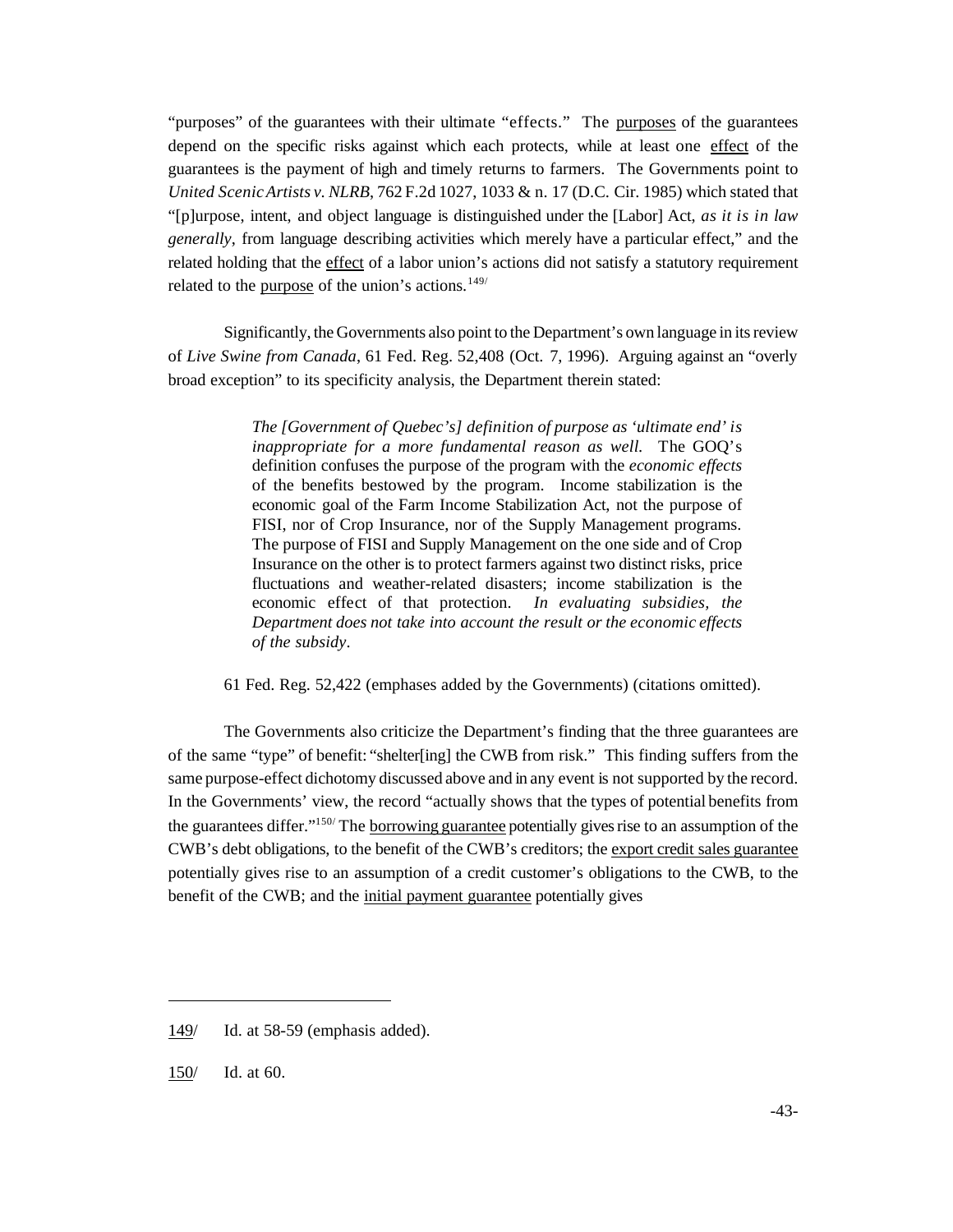rise to a payment in the amount of any deficit in a pool, to the benefit of farmers.<sup>151/</sup>

The Governments next criticize the Department's finding that the three guarantees were linked "at inception" because they are currently authorized by the 1998 amendments to the Canadian Wheat Board Act.152/ The record establishes that those amendments were not the genesis of any of the three guarantees. Each program began at a different time: the borrowing guarantee at the inception of the CWB; the initial payment guarantee in the 1930s or 1940s; the CGSP in 1952 and the ACF in 1995. Thus, their "inception" clearly was not the 1998 amendments to the Canadian Wheat Board Act. The Governments note in this respect that the Department has established a high standard for a finding of two or more programs to be "linked at inception ." In the Preamble to the integral linkage regulation, the Department states that there must be evidence that "the government's clear and express purpose wasto complement the other program." Preamble, 63 Fed. Reg. at 65,357. As the Final Determinations identify no such explicit statement of purpose by the GOC, and as indeed there is no such statement anywhere the record, the Department's finding on this point cannot be sustained.<sup>153/</sup>

The Governments also criticize the Department's finding that the three guarantees each do not generate a "distinct benefit," the ultimate benefit deriving only from the "joint impact of the guarantees on the recipient's borrowing costs." *See* I&D Memo at 9, A.R. 194. The Governments argue that this "factor" is irrelevant as clearly not part of the integral linkage regulation on which the Department relies. Moreover, it is merely an example of an improper "secondary effects" benefit analysis being used to define a financial contribution. In the Preamble to the Department's benefit regulation (19 C.F.R. § 351.503), the Department specifically stated: "[T]he impact of the benefit under one subsidy program should not be considered in calculating the benefit under a separate program." Preamble, 63 Fed. Reg. at 65,362. The Governments argue that "cross-effects of claimed subsidies are not even relevant to a benefits analysis."154/

Finally, the Governments point out the relevance under the Department's own

- 153/ Governments Rule 57(1) brief at 60-61.
- 154/ Id. at 62.

<sup>151/</sup> Id.

<sup>152/</sup> *See* I&D Memo at 9, A.R. 194.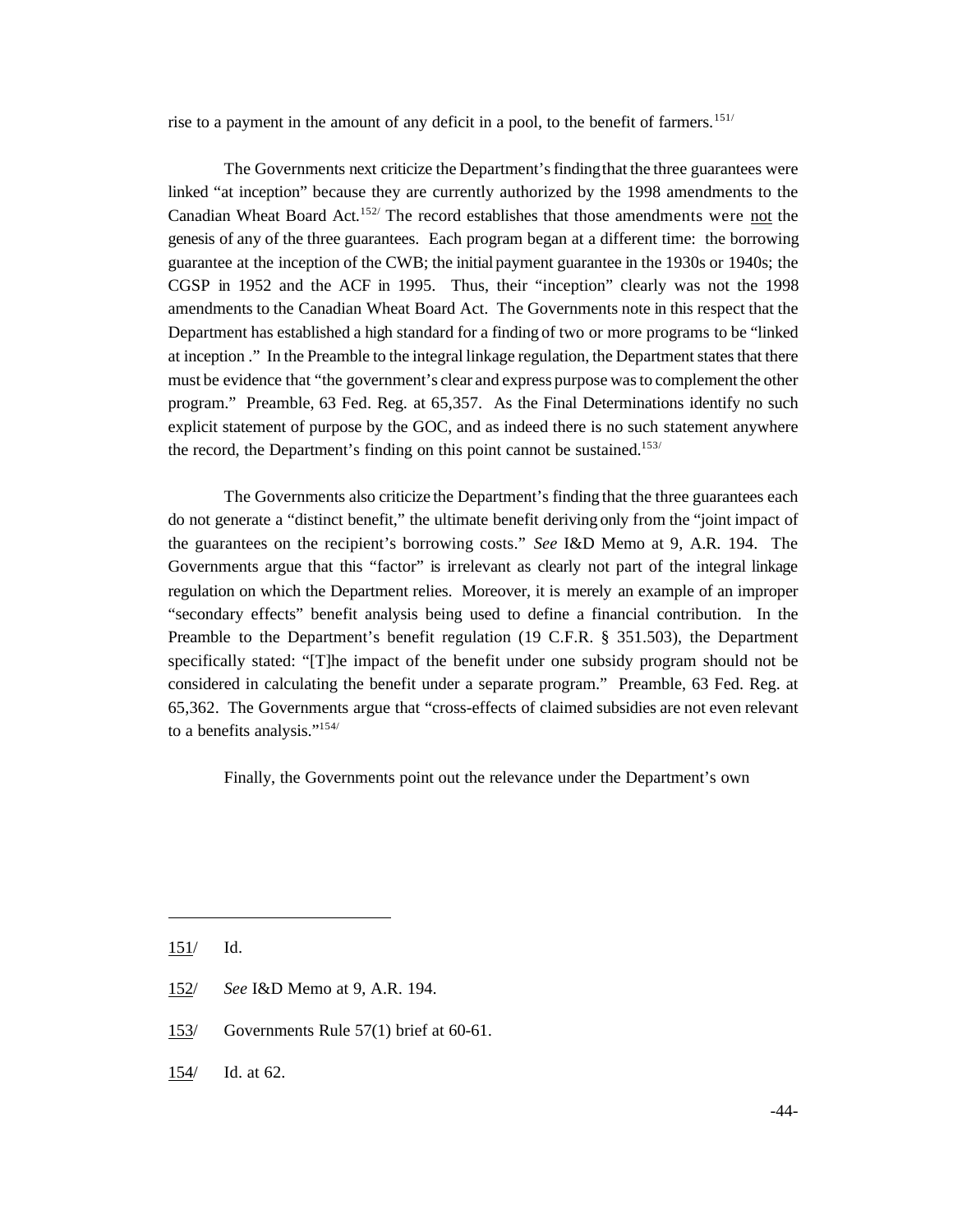regulations of the different program administration characteristics<sup>155/</sup> and set out in detail how each of the borrowing guarantee, credit sales guarantees, and initial payment guarantees are administered, and note the failure of the Department to review that record evidence.<sup>156/</sup>

D. The single program finding does not follow precedent

The Governments argue that until this case, the Department had "never before" overridden separate financial contribution categories and treated distinct programs as a single subsidy:

> [U]ntil the Final Determinations in these cases, the Department had consistently and expressly declined to combine for specificity purposes separate programs that are under the same umbrella legislation and have a common ultimate economic effect but that address different specific types of risk.157/

*Live Swine from Canada* (multiple programs existed under the statutory authority of the Farm Income Protection Act(FIPA) which the Department determined were not integrally linked in part because they insured the farmer against different types of risk: weather-related losses, market price fluctuations, or overall financial performance)<sup>158/</sup>

*New Steel Rail, Except Light Rail, from Canada* (multiple programs existed under umbrella agreements stating general economic development goals (General Development Agreements (GDAs)) which the Department analyzed as separate entities, even though they shared the common root of the GDA).<sup>159/</sup>

*Various steel cases* (multiple programs which were part of integrated legislative

159/ *See* 54 Fed. Reg. 31,991, 31,995 (Aug. 3, 1989) (final determination). This methodology was upheld by the CIT in *IPSCO, Inc. v. United States*, 687 F.Supp. 614, 631-32 (Ct. Int'l Trade 1988).

<sup>155/</sup> Preamble, 63 Fed. Reg. at 65,357, which suggests that similarities and differences in program administration may be relevant to the examination of the "purpose" or other named factors in the integral linkage analysis.

<sup>156/</sup> Governments Rule 57(1) brief at 62-63.

<sup>157/</sup> Id. at 37-38.

<sup>158/</sup> *Live Swine from Canada*, 61 Fed. Reg. 52,408 at Comment 7 (Oct. 7, 1996) (final results).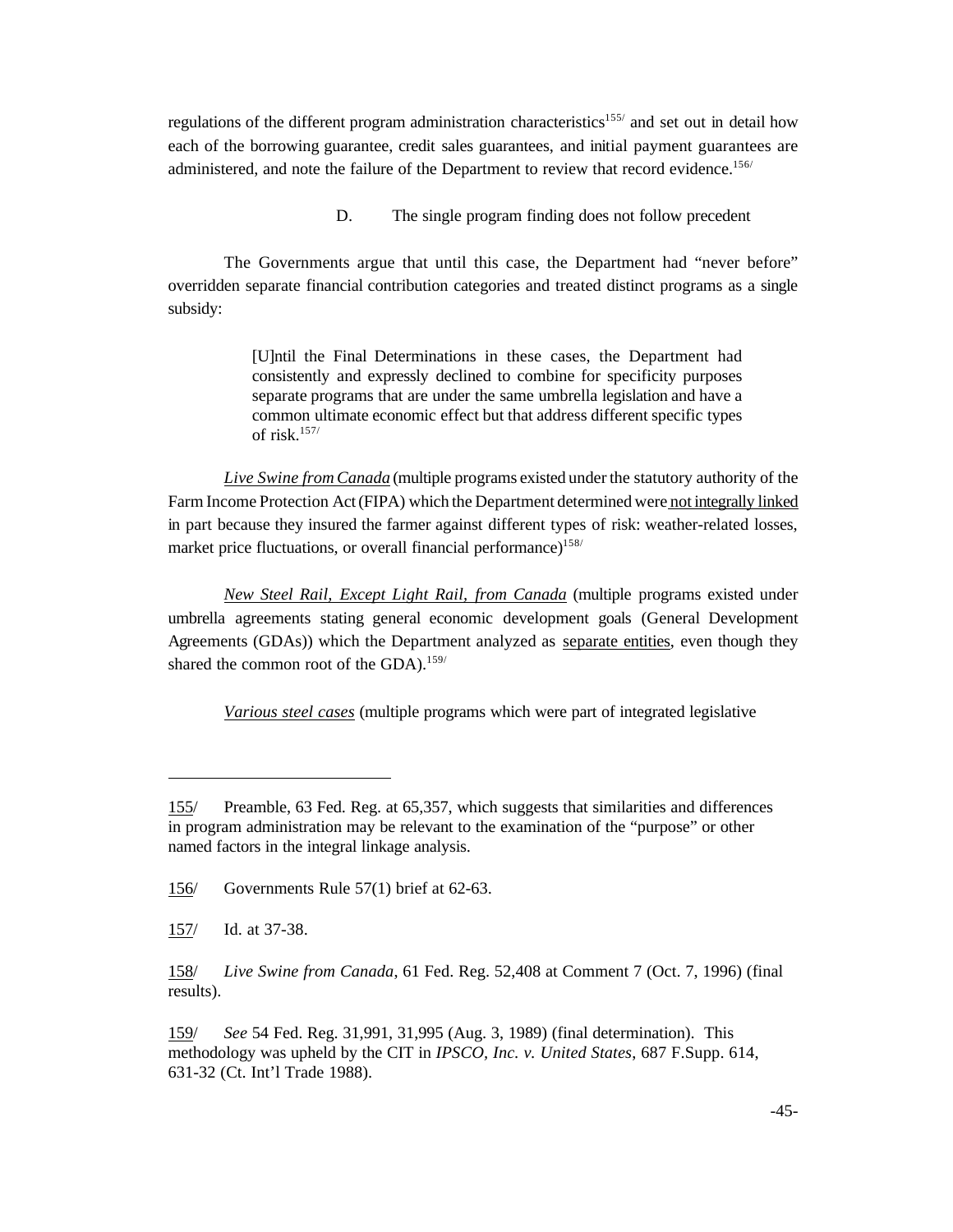packagesto aid in the restructuring and revitalization of the steelindustries which the Department analyzed as separate financial contributions and benefits rather than as a single interrelated program designed to achieve a common purpose). $160/$ 

In the Governments' view, these examples "evidence a long-standing, consistent Department practice of analyzing programs separately even if they serve common purposes, address similar risks, arise at the same time, and are included in a single legislative vehicle."161/

## E. The borrowing guarantee and the lendingguarantee are tied to non-U.S. markets and generate no benefit

Asitsfinalargument against the Department'ssingle program analysis, the Governments assert that both the borrowing and lending guarantees are tied to non-U.S. markets and thus generate no "benefit." $162/$  The Department's tying regulation provides: "If a subsidy is tied to sales to a particular market, the Secretary will attribute the subsidy only to products sold by the firm to that market." 19 C.F.R.  $\S 351.525(b)(4)$ . Based upon this regulation, the Department will find that subsidies are not countervailable when they are tied to merchandise sold to particular destinations and those destinations are not the United States.<sup>163/</sup>

The Department's "traditional position on the tying of benefits to a particular product is that a subsidy is 'tied' when the intended use is known to the subsidy giver and so acknowledged prior to or concurrent with the bestowal of the subsidy." $164$  The Governments

162/ Id. at 67-71.

163/ *See Unprocessed Float Glass from Mexico*, 49 Fed. Reg. 7,264 (Feb. 28, 1984).

164/ Governments Rule 57(1) brief at 67, *citing Certain Steel Products from Austria* ("General Issues Appendix"), 58 Fed. Reg. 37,217, 37,231-33 (July 9, 1993).

<sup>160/</sup> *See Certain Steel Products from Germany*, 58 Fed. Reg. 37,315 (July 9, 1993); *Certain Steel Products from Italy*, 58 Fed. Reg. 37,327 (July 9, 1993).

<sup>161/</sup> Governments Rule 57(1) brief at 65. The Governments do point to *Fresh Atlantic Salmon from Chile*, 53 Fed. Reg. 31,437 (June 9, 1998) as the "sole exception" to this practice but argue that "the structure of the law in question and its legislative history showed the government's intent to create an integrated scheme." Id. at n. 33. In this case, however, the guarantee programs that the Government has combined "do *not* share specific purposes, do *not* address the same risks, and did *not* arise at the same time." Id. at 66 (emphases in original).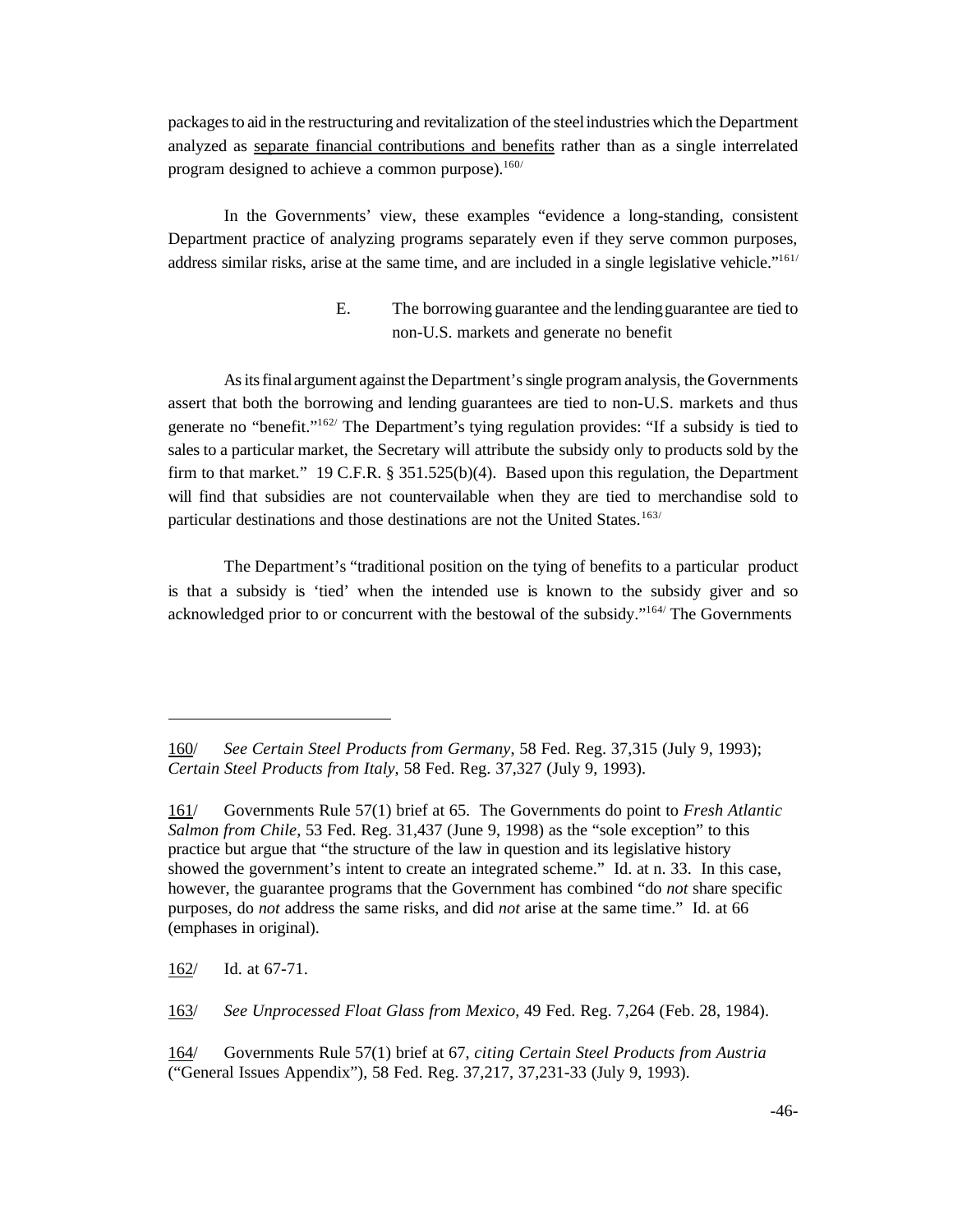assert that record evidence makes it clear that the GOC knew and the CWB understood that the uses of the borrowing guarantee included, as its principal purpose, borrowings to finance the CWB's credit sales receivables, none of which applied to the United States. Moreover, record evidence was entirely sufficient to permit the Department to separate or apportion U.S. from non-U.S. receivables.<sup>165/</sup> The only proper conclusion, therefore, is that the borrowing guarantee is tied to non-U.S. markets and is not countervailable.

The Governments also point to verified and uncontradicted record evidence that the two credit sales guarantees under the CGSP and ACF programs "have never been used on U.S. sales."<sup>166/</sup> This evidence also mandates a determination that the export credit sales guarantee program is not countervailable.

### *U.S. Department of Commerce*

The Department's Rule 57(2) brief initially reiterates its fundamental determination that the GOC maintains, for the benefit of the CWB, an "integrated financial risk coverage program" in which the integrated program as a whole<sup>167/</sup> represents the "financial contribution" element of the statute, such element taking the form of a "potential direct transfer of funds."168/ The Department then asserts that the statute and regulations "do not require that government programs be considered at a particular level of specificity for purposes of identifying the

168/ Id. at 18.

<sup>165/</sup> *Citing Certain Welded Carbon Steel Pipes and Tubes and Welded Carbon Steel Line Pipe from Turkey*, 62 Fed. Reg. 16,782, 16,785 (Apr. 8, 1997) (preliminary determination) (apportioning government-provided freight rebates between U.S. and non-U.S. shipments and calculating a benefit only with reference to the total rebate provided on U.S. Shipments), and *Kajaria Iron Castings Pvt. Ltd. v. United States*, 156 F.3d 1163, 1176 (Fed. Cir. 1998) ("when the party under investigation provides documentation that allows Commerce to *separate the portion* of the tax deduction based on [another subsidy] related to non-subject merchandise from the remainder of a countervailable tax deduction, Commerce should not countervail the portion of the tax deduction subsidy tied to nonsubject merchandise") (emphasis added).

<sup>166/</sup> Governments Rule 57(1) brief at 70.

<sup>167/</sup> The Department styles the three financial risk coverages as "comprehensive, multifaceted, and integrated" and as "elements of a single governmental program." Department's Rule 57(2) brief at 19.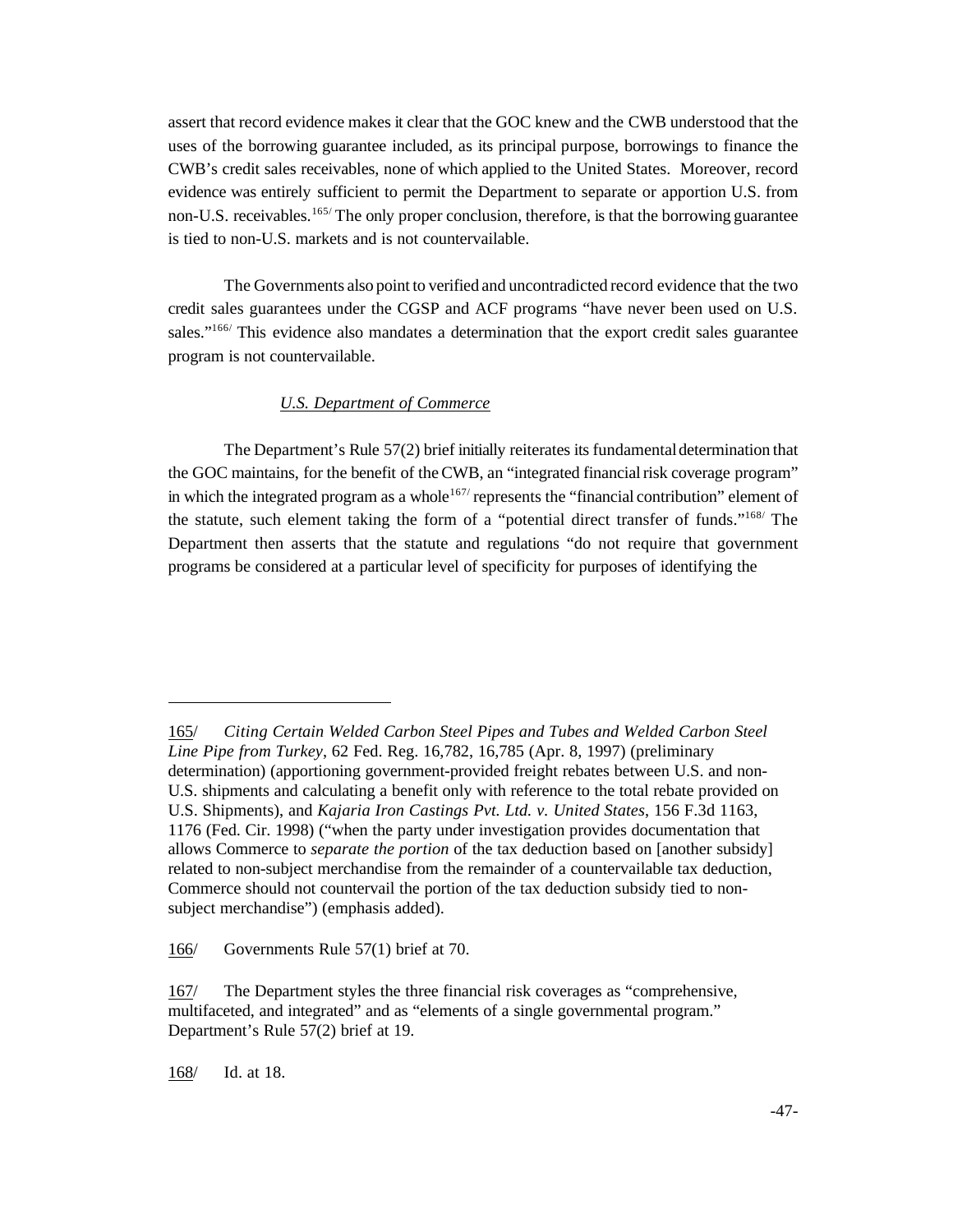'financial contribution" and that "an integrated analysis of an integrated government program is plainly reasonable."<sup>169/</sup>

The Department points out that it had made four key "investigative findings" regarding the interrelatedness of the financial risk coverages. *First*, it found that "all elements of the risk" coverage provided to the CWB — regardless of whether they cover contingencies related to borrowing, initial payments, or credit sales — contribute to the same fundamental purpose, to ensure high and timely returns to farmers without risking long-term financial loss."170/ *Second*, it found that "all elements of the risk coverage program bestow the same *type* of benefit, payments, to shelter the CWB from financial risk."<sup>171</sup> *Third*, the Department found that "all elements of the program were linked at the inception of the CWB as a shared governance corporation."172/*Finally*, the Department found that "the mechanism generating benefits for the CWBunder the risk coverage scheme does not lend itself to the identification of a distinct benefit for each element of the program."173/

The Department's Rule 57(2) brief then addresses and disputes several of the arguments made by the Canadian parties. First, it indicates that it is, in fact, in agreement with

169/ Id.

170/ Id. at 19-20. The Department quotes from its I&D Memo, in part, as follows: "In effect, all aspects of the coverage work in tandem in providing the CWB a comprehensive financial risk coverage to ensure that the CWB remains financially 'whole' at the end of the crop year." *See* I&D Memo at 10, which goes on to state that this finding is "strongly echoed" in the CWB's own arguments (citations omitted).

171/ Id. at 20 (emphasis in original). The Department goes on to state that "each of the payments is contingent on a negative financial outcome for the CWB." Id. at 20-21.

172/ Id. at 21. Pointing again to the I&D Memo, the Department notes that the Canadian Wheat Board Act was enacted in 1935 and the CWB was converted from a Crown Corporation to a shared-governance corporation in June 1998, and then quotes: "Under sections 19(5), 19(6)(b), and 7(3) of the Canadian Wheat Board Act, the borrowing guarantee, the lending guarantee, and the initial payment guarantee are conferred to cover the operations of the CWB as a shared-governance corporation. Thus, at the inception of the CWB as a shared-governance corporation, the guarantees are already in place. Further, the guarantees are promulgated in the same legislative action, i.e., the Canadian Wheat Board Act." *See* I&D Memo at 10.

173/ Department Rule 57(2) brief at 21. The Department also quotes from the I&D Memo as follows: "The benefit derives from the joint impact of the guarantees on the recipient's borrowing costs, analogous to the benefit from loan guarantees under section 771(5)(E)(iii) of the Act [19 U.S.C., § 1677(5)(E)(iii)]." *See* I&D Memo at 10.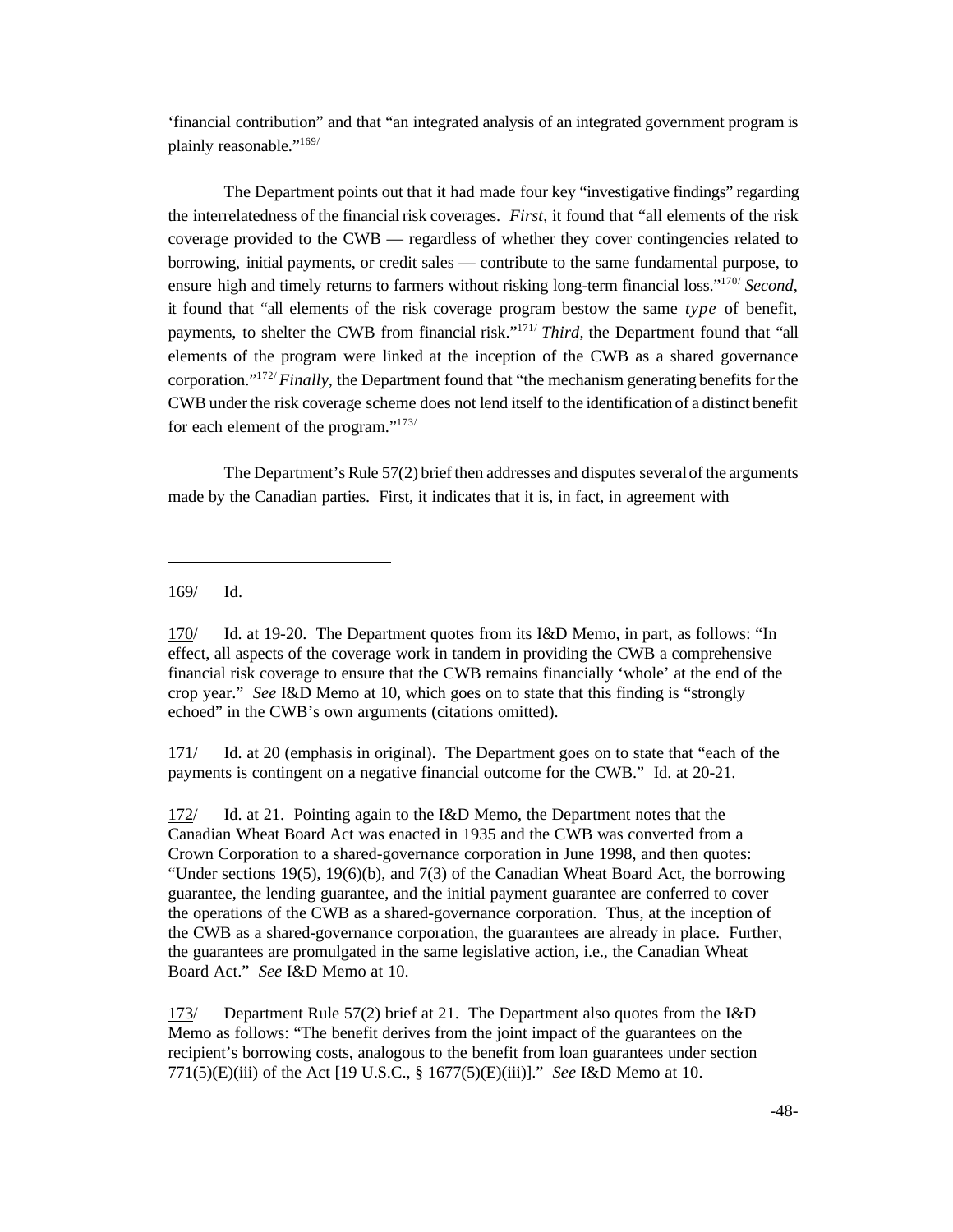Canada that the integral linkage regulation "is neither controlling nor even exhaustive of the facts that might be relevant to the analysis"174/ and points to its statement in the I&D Memo that the Department viewed that regulation merely as providing "some useful guidance" on the issue. In effect, the Department found only that "several of the factors required for an integral linkage analysis are relevant to the single program issue."175/

The Department then disputes Canada's argument that the record "indicates no exceptional interrelatedness among the various financial risk protections" and suggests that Canada's real intent is to invite "the Panel to ignore the standard of review and reweigh the evidence on the administrative record."<sup>176/</sup> The Department, however, also disputes certain specific points made by Canada, most fundamentally the claim that "each element of financial risk protection is associated with one, and only one distinct category of beneficiaries, that is, that the borrowing protection protects lenders, the credit sales protection protects the CWB, and the initial payment guarantees protect farmers."<sup>177/</sup> On this point, the Department continues to argue that all of the "various risk contingencies" are fundamentally interrelated and that it is the CWB that is ultimately benefitted by each.

The Department also rejects Canada's claim that the Department has confused "purpose" and "effect", arguing that record evidence supports its conclusion that the CWB's stated mission is to maximize returns to Western Canadian farmers without risking longer-term  $losses.<sup>178/</sup>$ 

The Department finds Canada's arguments that the various financial risk protections have different dates of inception is an elevation of form over substance.<sup>179/</sup> Its argument is that "the CWB, in its current form, *came into existence* in late 1998 by means of amendments to the Canadian Wheat Board Act [as of which time] a complementary set of customized

- 174/ Id. at 23.
- 175/ Id.
- 176/ Id.
- 177/ Id. at 24.
- 178/ Id. at 25.
- 179/ Id.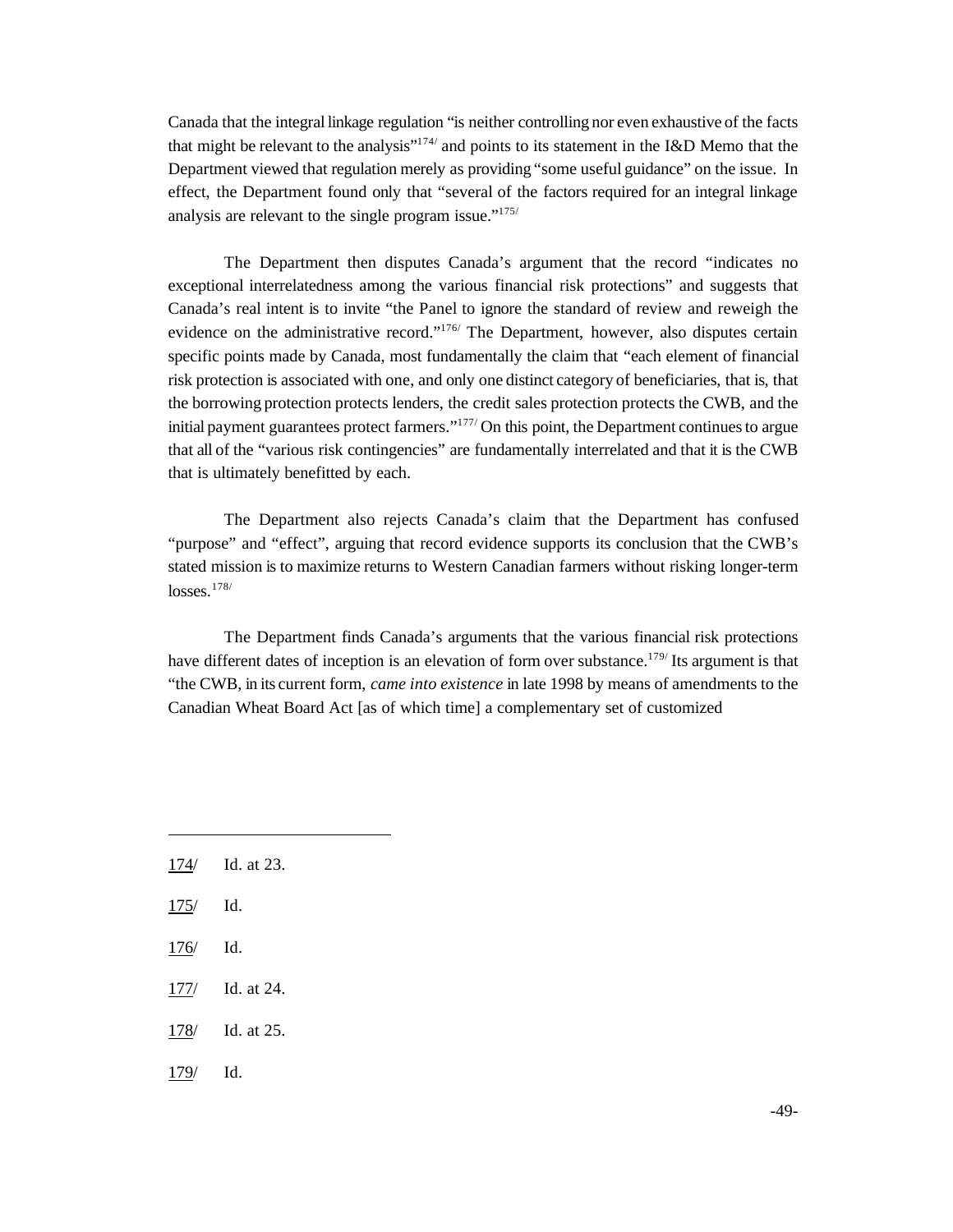financial risk protections was ready-to-hand for its use."<sup>180/</sup>

The Department also dismisses Canada's argument that it has improperly taken into account so-called "secondary effects" in its benefit analysis, arguing that Canada's assumption that there exists "more than one program" is simply a "bold maneuver" to create linkages between separate programs where separate programs do not exist.<sup>181/</sup> The Department further notes that there is no legal prohibition with respect to the consideration of "secondary effects," its regulations prohibiting only the consideration of secondary tax consequences. *See* 19 C.F.R. § 351.503(e).

In support of its next major finding – that the single financial risk program constitutes a "financial contribution" in the form of a "potential direct transfer of funds" — the Department asserts that both Canada and the CWB are arguing that Sections  $771(5)(D)$  and  $771(5)(E)$ establish a kind of "one-to-one correspondence between the types of government actions described in the definition of 'financial contribution' and the types of subsidy benefits described under 'benefit conferred.'"182/ The Department, however, considers that a "financial contribution" is not defined in terms of a "benefit":

> The statutory language regarding'potentialdirect transfer[s] of funds' does not incorporate the types of benefits set forth in section 771(5)(E) of the Act for illustrative purposes. The cross-reference between these provisions is at most tangential, lying in the fact that loan guarantees are mentioned in each of them, in the former as an example of a 'potential direct transfer of funds or liabilities,' and in the latter as one type of benefit.<sup>183/</sup>

The Department also rejects the view that the statute "dictate[s] the level of specificity at which the 'financial contribution' analysis is to be conducted" and insists that Canada's contention that "'Congress has directed the Department to analyze a foreign government measure according to the mostspecific category of financial contribution that it fits' is completely without foundation."<sup>184/</sup>

- 183/ Id.
- 184/ Id. at 30-31, citing Governments Rule 57(1) brief at 47.

<sup>180/</sup> Id. at 25-26.

<sup>181/</sup> Id. at 26-27.

<sup>182/</sup> Id. at 30.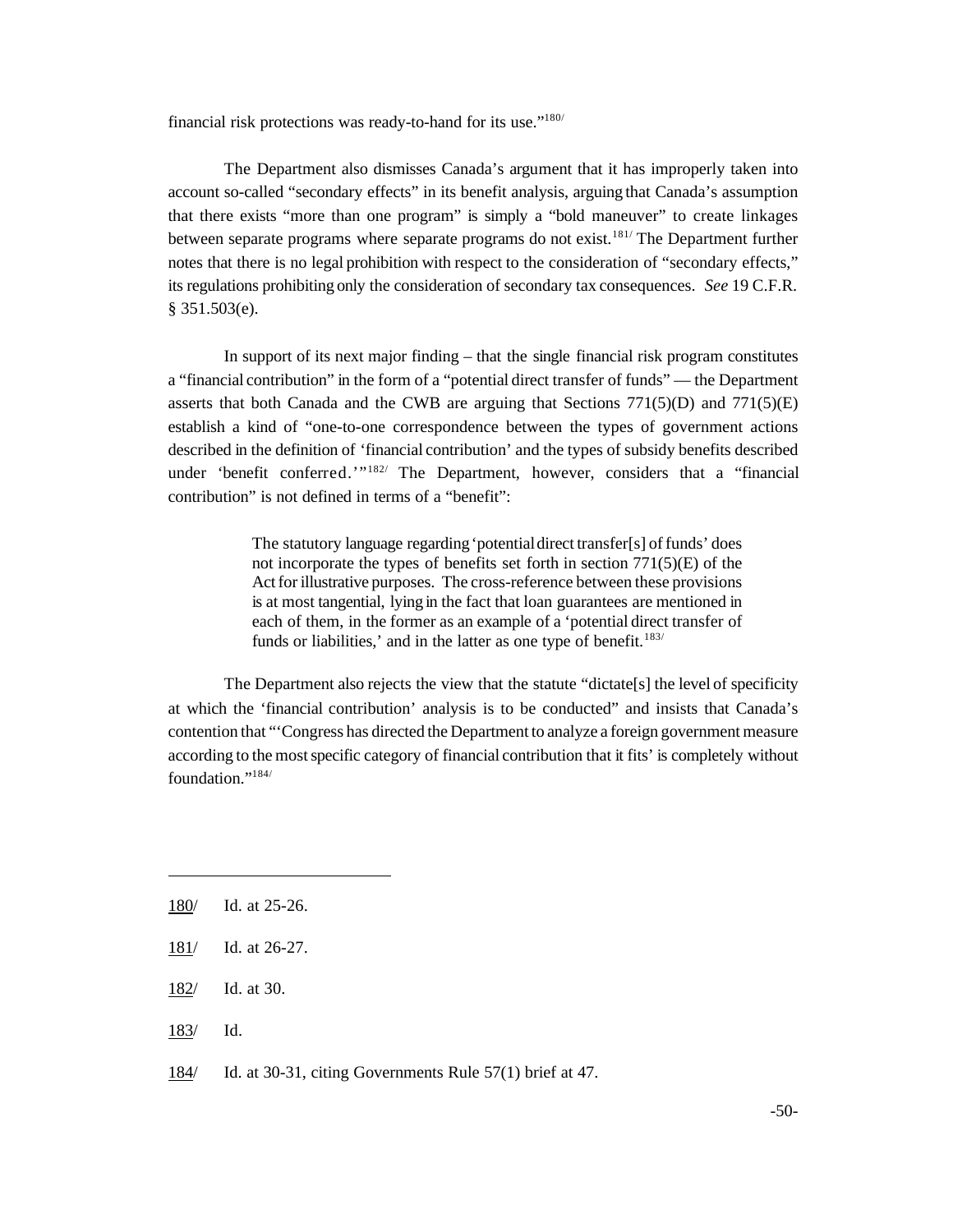The Department further argues that Canada's reliance on 19 C.F.R. § 351.503(a) is misplaced in that this regulation does not circumscribe how government programs should be identified in the first instance. It merely indicates that once identified, the Department will measure "benefit" for such a program in accordance with the applicable regulation.<sup>185/</sup>

Finally, the Department disputes Canada's view that each "sub-element" of the single financial risk coverage program is "plainly recognizable" under the governing statute and regulations and, hence, should be analyzed separately.<sup>186/</sup> While a match between the borrowing guarantee, if considered on its own, could and would be made with the identified benefit under section  $771(5)(E)$ , "it is not true that the initial payment guarantees and the credit sales protections are each, on their own, plainly recognizable in a particular benefit example provided in the statute."187/ The Department argues that either or both of these protections could be considered "services" of a financial nature under section  $771(5)(E)(iv)$  of the Act or as a "potential direct transfer[s] of funds or liabilities" that "do not fall within the ambit of any of the statutory benefit examples."188/

As to general issues of statutory construction and interpretation, the Department first notes that the SCM Agreement provides no basis for inferring the existence of a "most specific category" requirement, arguing that it has no direct effect under the Supremacy Clause, Article VI of the U.S. Constitution, or indirect effect under 19 U.S.C. § 3512(a)(1) ("No provision of any of the Uruguay Round Agreements, nor the application of such provision to any person or circumstances, that is inconsistent with any law of the United States shall have effect.") Finally, the Department urges the Panel to set aside Canada's claim that the investigating authority will be able, in other cases, to combine and recombine program elements in an arbitrary fashion, insisting that the Panel "does not stand in the shoes of U.S. legislative authorities and is not empowered to take preventive action aimed at the possibility of arbitrary

188/ Id. The Department cites the SAA which indicates that the benefit examples given in the statute are not intended to be exhaustive, SAA at 927, and to the Preamble which "makes it clear that the alternative methodologies are to be used even when a program or practice is 'similar' to, but not the same as, a specific benefit example." *See* Preamble, 63 Fed. Reg. at 65,360. On the basis of this authority, the Department indicates that it "relied upon the alternative methodology set out in 19 C.F.R.  $\S 351.503(b)(1)$  in determining the benefit from the financial risk protection program." Department Rule 57(2) brief, at 32 n. 94.

<sup>185/</sup> Id. at 31.

<sup>186/</sup> Id.

<sup>187/</sup> Id. at 32.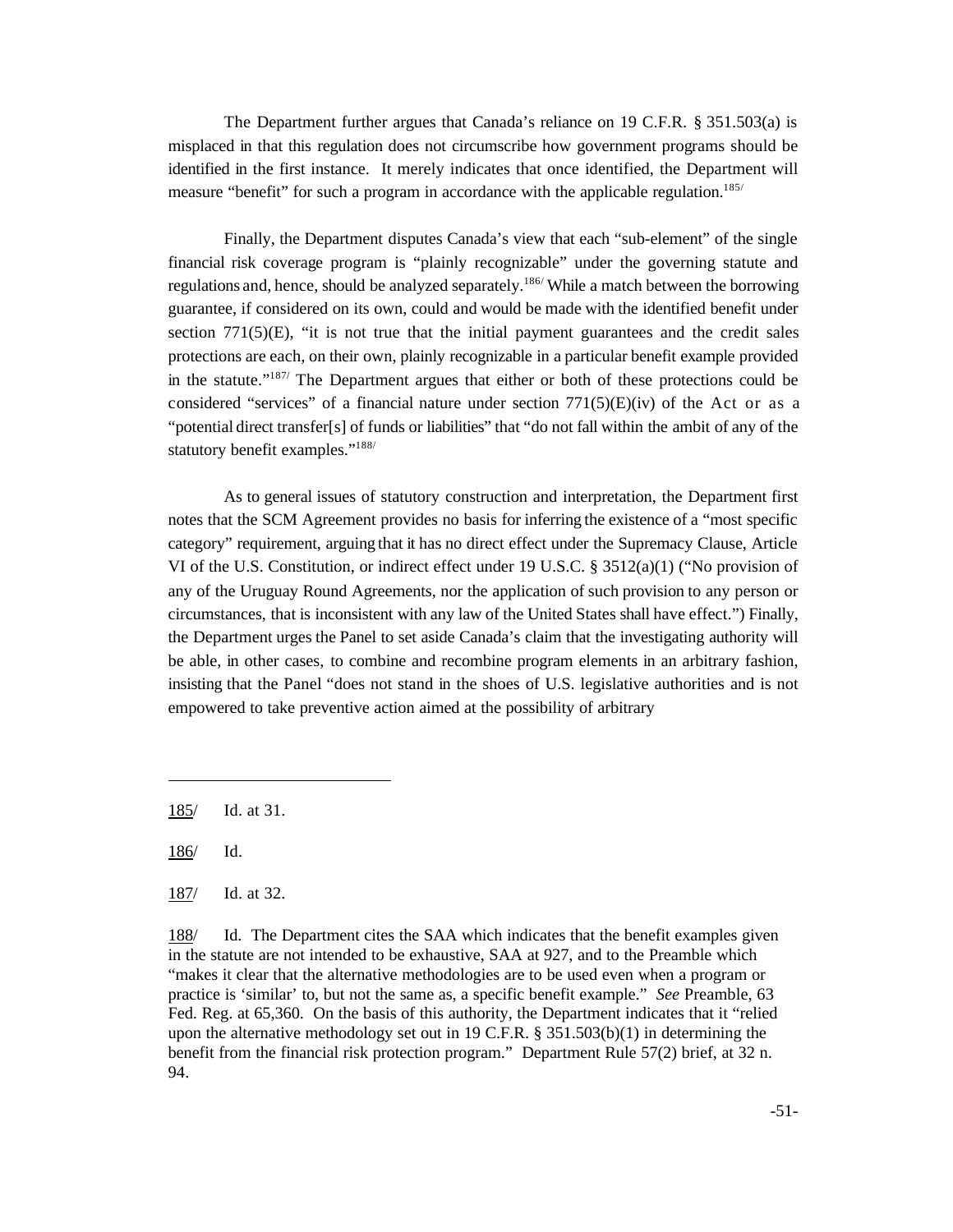determinations in cases not before it."189/

As to Canada's claim that the Department's analysis essentially runs roughshod over results that would be produced by the application of the Department's tying regulation, 19 C.F.R. § 351.525(b)(4), the Department points to its basic finding in the I&D Memo:

> [W]e are not analyzing the borrowing guarantee separately. Therefore, we do not reach the issue of whether any subsidy bestowed by the borrowing guarantee is tied to sales to a particular market. Moreover, there is no evidence that the comprehensive financial risk coverage provided by the GOC is tied to sales to particular markets.

I&D Memo at 34 (response to Comment 15)

The Department reiterates that what it found in this case was a single "financial contribution" and a single "subsidy." *See* Section 771(5)(B) of the Act (19 U.S.C. § 1677(5)(B)). Thus, "where there is a single 'financial contribution,' there cannot be multiple subsidies, and the Department is not required in those circumstances to consider evidence regarding whether sub-elements of the subsidy are tied to non-U.S. markets."190/

Finally, addressing its benefit calculation methodology, the Department affirms that it "has the discretion to develop a benefit calculation methodology to fit the particular facts on the record of a case."<sup>191/</sup> In carrying out this responsibility, the Department relied on 19 C.F.R. § 351.503(b) and based its countervailable benefit calculation on the difference between the interest rate the CWB paid with respect to its borrowings and the interest rate the CWB would have paid "in the absence of the risk coverage scheme as a whole."<sup>192</sup>/As to Canada's arguments that precedent indicatesthat the Department will not consider the impact of one subsidy program upon a separate subsidy program, the Department suggests that no such principle is codified in the regulations and, in any event, the Department did not find "separate programs" in this case – it found a single risk protection program.

As to the specifics of the calculation, the Department rejects Canada's arguments about "hypothetical assumptions", indicating that it was free, for purposes of its calculations,

- 191/ Id. at 38.
- 192/ Id.

<sup>189/</sup> Id. at 35.

<sup>190/</sup> Id. at 37.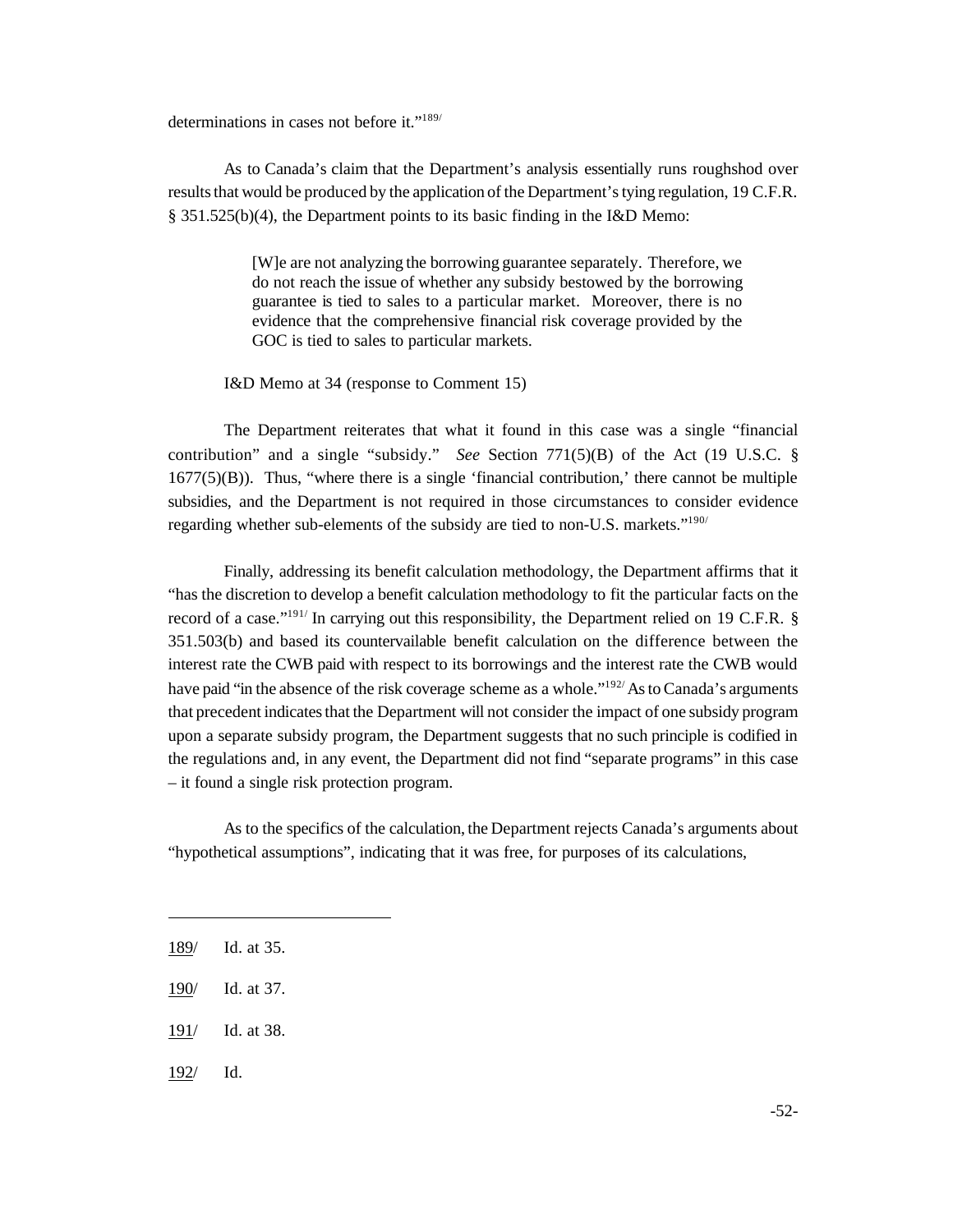to take the CWB as it found it, not as it might be in the case of hypothetical restructurings. Moreover, the Department asserts that it gave the CWB the "opportunity at verification to present any analysis it had performed of the potential effect on its credit rating of the removal of the totality of the risk protections" but that CWB failed to provide such information.<sup>193/</sup>

## *North Dakota WheatCommission, the U.S. Durum Growers Association, and the Durum Growers Trade Action Committee*

The Rule 57(2) brief of the U.S. Parties fully supports the Department's findings and determinations as respects the comprehensive financial risk coverage program. From a factual standpoint, their brief provides an extensive review of the record evidence underlying the Department's single financial contribution finding,  $194/$  and its findings concerning the existence and measurement of the countervailable benefit.<sup>195/</sup> That record evidence is extensive and will not be re-summarized here.

The U.S. Parties also argue that the Department's final determinations on this issue are clearly consistent with the statute and in accordance with law.<sup>196/</sup> They begin by asserting that section  $771(5)(E)$  of the Act provides only "examples of how to measure benefits. By providing examples and illustrations only, Section  $771(5)(E)$  accords the Department broad discretion in determining whether a benefit exists and how to measure it."<sup>197/</sup>Like section 771(5)(E), the U.S. Parties also assert that the financial contribution section,  $771(5)(D)$ , "is not exhaustive."<sup>198/</sup> In effect, the U.S. Parties assert that "Congress intended Commerce to interpret the countervailing duty law in a broad, flexible, and creative manner."199/

- 194/ U.S. Parties Rule 57(2) brief at 34-41.
- 195/ Id. at 41-51.
- 196/ Id. at 53 *et seq.*
- 197/ Id. at 53.

199/ Id. at 56.

<sup>193/</sup> Id. at 39-40.

<sup>198/</sup> Id. at 55. This view was repeated also on page 60 of the U.S. Parties' brief ("The financial contribution provision at section  $771(5)(D)$  and the benefit-to-the-recipient provision at  $771(5)(E)$  provide examples only.") and on page 62 ("[T]he statute provides examples of financial contributions only and its categories are not exhaustive.")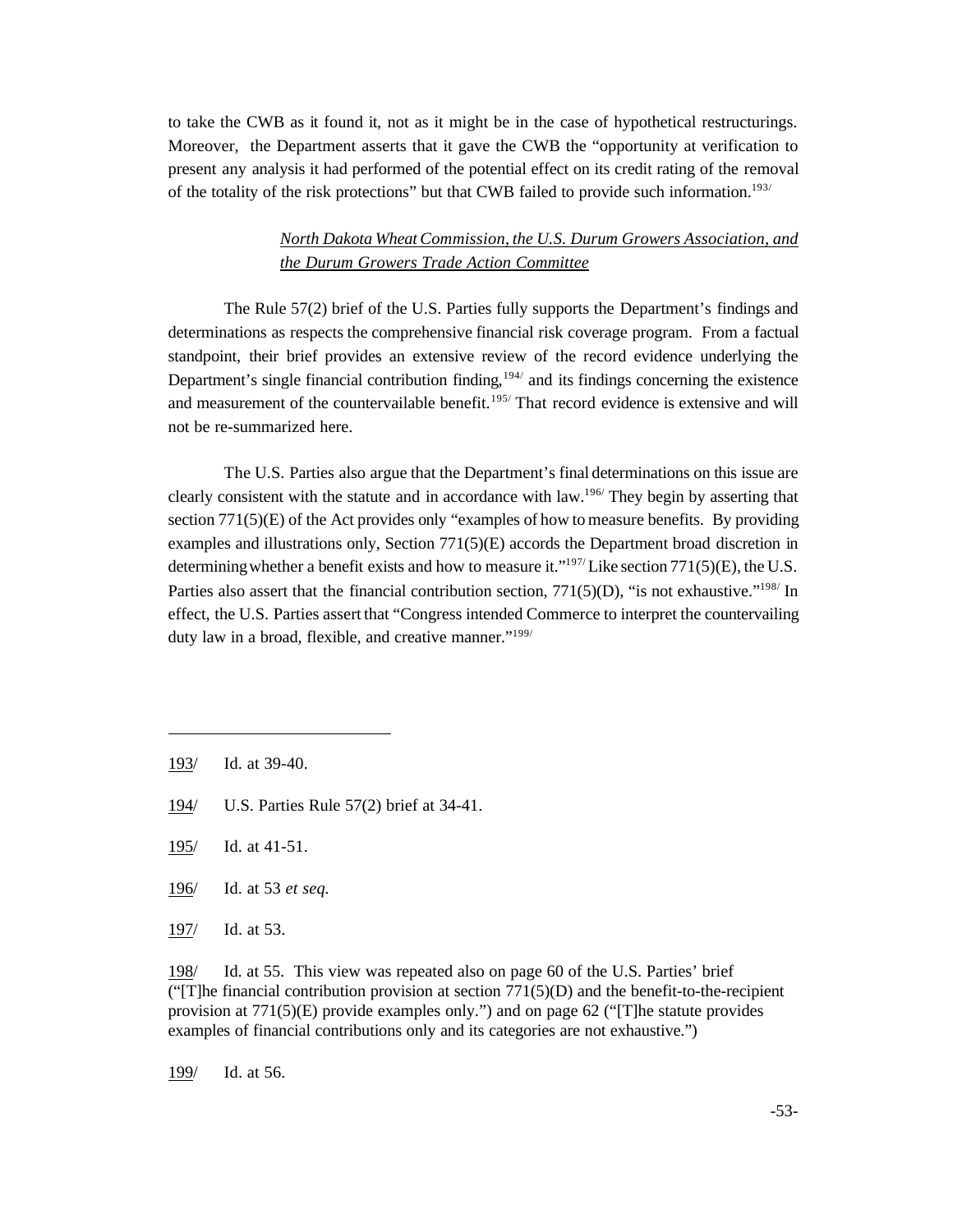Pointing to various principles of statutory interpretation, the U.S. Parties argue that the countervailing duty statute clearly confers general authority upon the Department to identify and impose countervailing duties against subsidies.<sup>200/</sup> The U.S. Parties also invoke the "plain language" rule and the necessity of giving effect to every word, clause and sentence of a statute.<sup>201/</sup> The U.S. Parties further point to the rule that the word "includes" in a statute is a "term of enlargement, and not of limitation."202/

Focusing on the issue of statutory ambiguity, the U.S. Parties also point out that the Department's interpretation of the countervailing duty statute is relevant even if the Panel views the statute as unambiguous. Citing *National Federation of Federal Employees Local 1309 v. Dept of the Interior*, 526 U.S. 86, 93 (1999) and FederalCircuit decisions, the U.S. Parties note the rule that "even where there is no statutory ambiguity, an agency's interpretation of a statute can only be rejected if the statute 'necessarily exclude[s]'the agency's interpretation."203/ In this case, the U.S. Parties observe that the countervailing duty statute does not specifically preclude consideration of other countervailable financial contributions or guarantees and thus, under these authorities, the Department's interpretation is permissible.

The U.S. Parties also object to the Canadian argument that "each particular subsidy program must be examined and quantified on its own, independently from any other subsidy programs simultaneously in existence," which they view as "opening a loophole in the countervailing duty law."204/

Finally, the U.S. Parties assert that the Department's application of the "financial contribution" portion of the statute — determining that the three guarantees qualify as a direct

201/ Id. at 56.

203/ Id. at 60. The U.S. Parties cite *PPG Indus. v. United States*, 928 F.2d 1568, 1573 (Fed. Cir. 1991) and *Pine Products Corp. v. United States*, 945 F.2d 1555, 1559 (Fed. Cir. 1991).

204/ Id. at 58. The U.S. Parties go on to argue that such an approach "would" encourage the provision of additional, overlapping subsidies, each just different enough to [be] considered separate programs, but each also contributing to a common benefit." Id. Even if a single subsidy program is prohibited, "a government could escape the application of the countervailing duty law by simply creating additional subsidy programs that serve the same purpose." Id.

<sup>200/</sup> Id. at 54 *et seq.*

<sup>202/</sup> Id. at 57.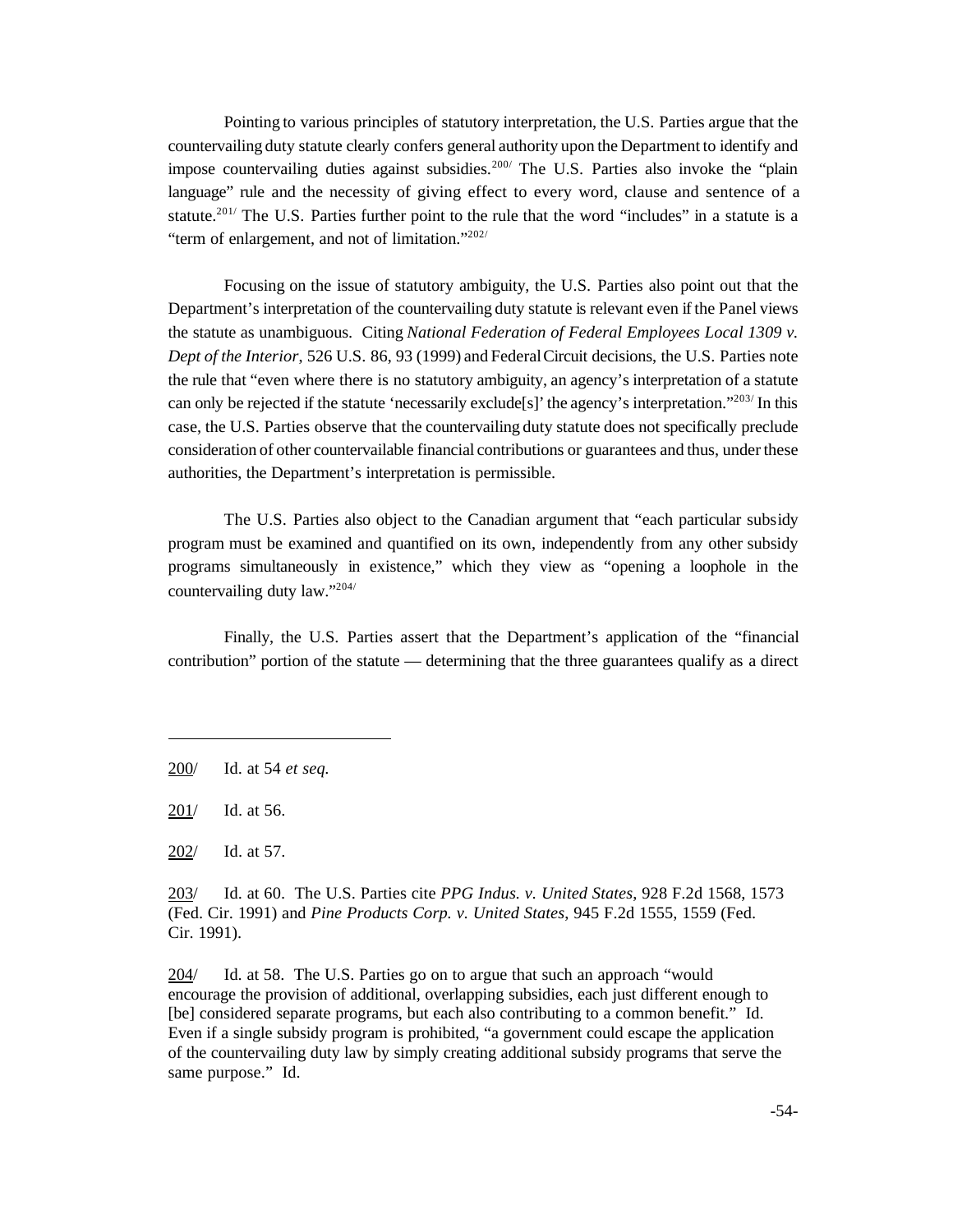transfer of funds under section  $771(5)(D)(i)$  of the Act — is correct, and, moreover, that it complies with Art.  $1.1(a)(1)(i)$  of the SCM Agreement as well.<sup>205/</sup>

The U.S. Parties next turn their attention to the Department's determination of the existence and amount of the "benefit". In doing so, they state that "Commerce's methodology for measuring the loan guarantee subsidy is consistent with its regulations and the Preamble to its 1998 Countervailing Duty regulations."206/ While this statement refers only to the loan guarantee subsidy, the U.S. Parties then indicate that "the statute does not prohibit Commerce from considering other factors such as related guarantees when applying this test."<sup>207/</sup> Apparently, therefore, the U.S. Parties regard the Department's methodology in this case as one of creating a new definition of benefit for loan guarantees and doing so because it is permitted under the statute to consider, and indeed did consider, other factors such as related guarantees. Citing 19 C.F.R. § 351.503, the U.S. Parties are of the view that the Department has "retained flexibility in its regulations dealing with the concept of 'benefit.'"<sup>208/</sup>

The U.S. Parties go on to argue that "[t]here is no explicit regulation that covers such a multifaceted program. Moreover, the Department is not required to squeeze its analysis of a program into one or more of the examples provided in the statute and regulations, as has been argued by the Canadian parties."209/

In contrast to the arguments made by government counsel in the Department's Rule  $57(2)$  brief, the U.S. Parties in their brief directly address the series of cases<sup>210/</sup> and the series of Department precedents<sup>211/</sup> offered by the Canadian side in support of their arguments. As to the former, the U.S. Parties argue that several important Federal Circuit decisions are "clearly distinguishable," including *AK Steel Corp. v. United States*, 226 F.3d 1361 (Fed. Cir.

208/ Id.

- 210/ Id. at 67-73.
- 211/ Id. at 73-82.

<sup>205/</sup> Id. at 62. The U.S. Parties do note that the Panel "is tasked only with determining whether Commerce's determination is consistent with the laws of the United States," and not its consistency with the SCM Agreement. Id. at 63.

<sup>206/</sup> Id. at 64.

<sup>207/</sup> Id.

<sup>209/</sup> Id. at 65.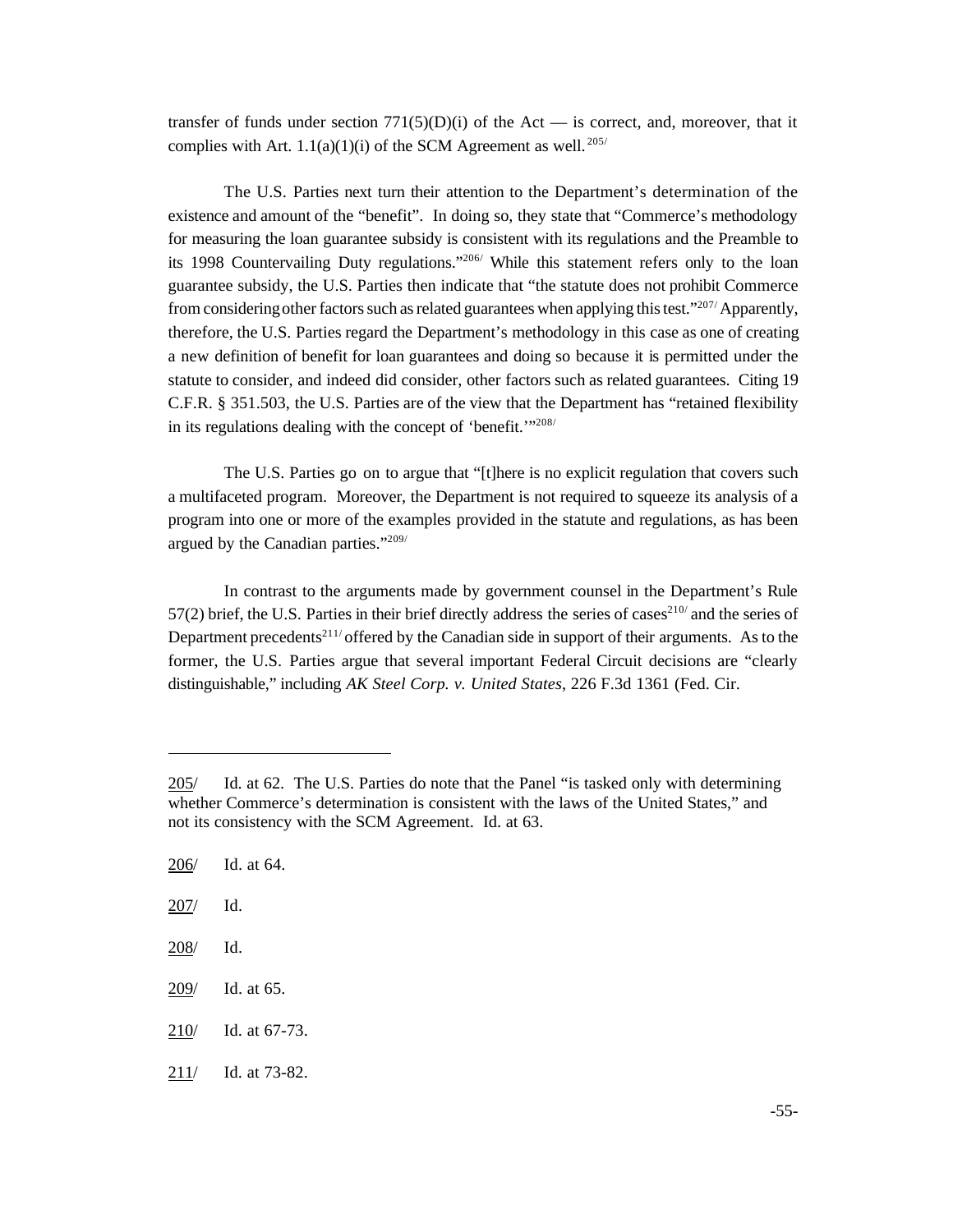2000) (explicit statutory language which allowed no possibility of discretionary interpretation by the Department), *FAG Italia S.p.A. v United States*, 291 F.3d 806 (Fed. Cir. 2002) (statute contained explicit, restrictive language that did not confer general authority to conduct duty absorption inquiries), *Thyssen Stahl AG v. AK Steel Corp*., 1998 U.S. App. LEXIS 17064 (Fed. Cir. 1998) (absence of broad authority for Commerce to make upward as well as downward price adjustments for currency hedging), *Delverde, SrL v. United States*, 202 F.3d 1360 (Fed. Cir. 2000) (specific provision in the statute precluding the Department from making any presumptions concerning whether subsidies passed through to a purchaser). In essence, the U.S. Parties argue that all of these cases are properly distinguishable in that they involve an absence of general authority, as opposed to the instant case where "the statutory language confers broad authority on the agency."212/

The U.S. Parties argue that better precedent for the instant case is *Ambassador Div. of FlorsheimShoe v. United States*, 748 F.2d 1560, 1561-62 (Fed. Cir. 1984), wherein the Federal Circuit found that "broad statutory language (similar to the language at issue here) concerning review of countervailing duty orders authorized Commerce to suspend liquidation of such orders even though that authority was not specifically enunciated in the statute."<sup>213/</sup>

Insofar as the Canadian parties' argument that the instant case cannot be squared with earlier Department precedents such as *Live Swine from Canada, New Steel Rail, Except Light Rail, from Canada, Certain Steel Products from Germany, and Certain Steel Products from Italy*, the U.S. Parties argue that these were specificity determinations and in any event were cases arising prior to the adoption by the Department of the integral linkage regulation.<sup>214/</sup> Even if the legal reasoning should be considered to remain the same, the U.S. Parties support the Department's view that the subsidy program at issue here is "exceptional, particularly to the degree to which its various elements are interrelated."<sup>215/</sup> Furthermore, the Department is not required to follow prior interpretations if new arguments or facts are presented that support a different conclusion. *See Citrosuco Paulista, S.A. v. United States*, 704 F.Supp. 1075, 1088 (Ct. Int'l Trade 1988).

In any event, the U.S. Parties argue that "none of the facts in Commerce's earlier

214/ Id. at 73.

215/ Id. at 74, *citing* I&D Memo at 42 (A.R. 194).

<sup>212/</sup> Id. at 71.

<sup>213/</sup> Id. The U.S. Parties also cite *Smith-Corona Group v. United States*, 713 F.2d 1568 (Fed. Cir. 1983).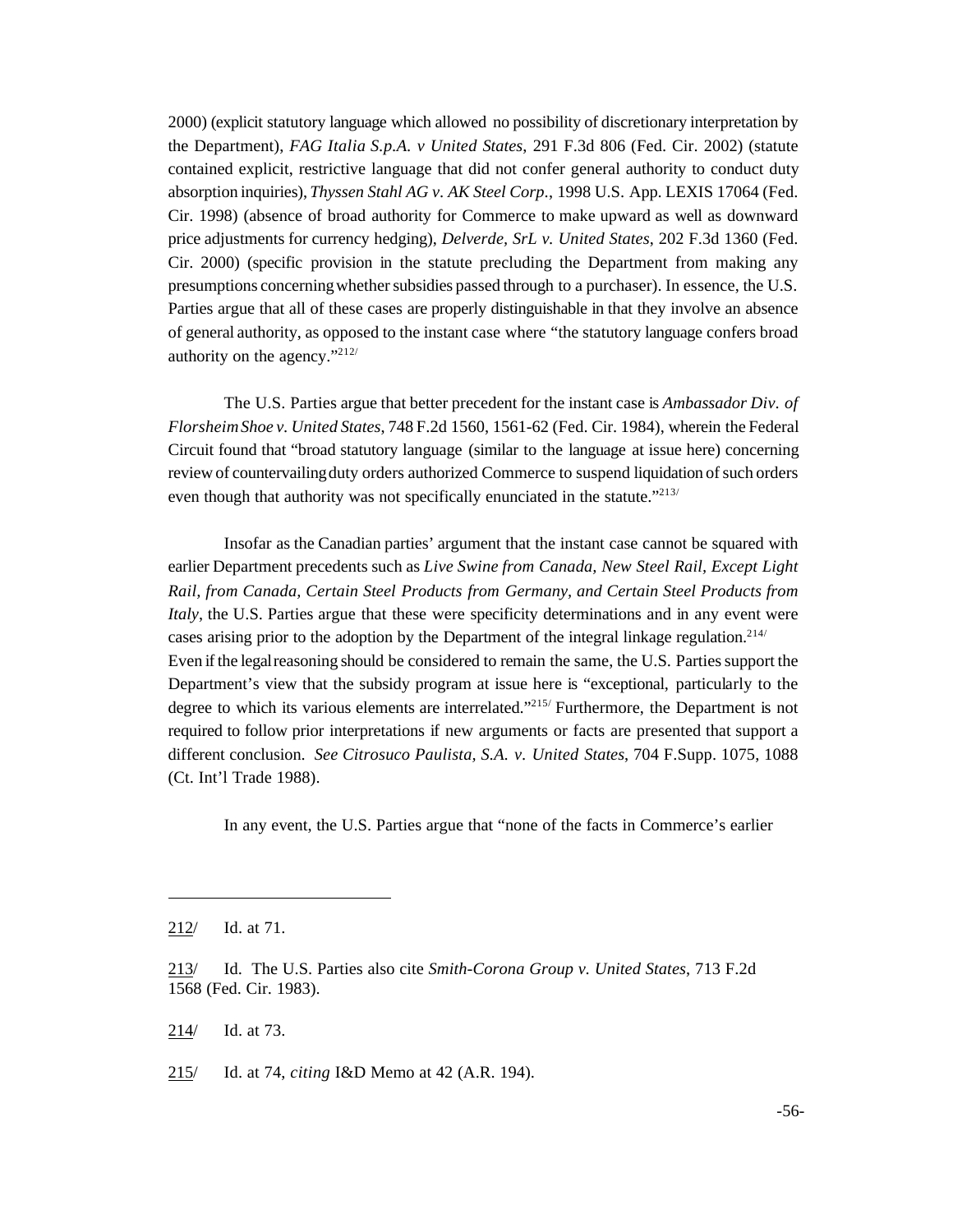specificity determinations were present in the underlying wheat investigations" and that the "uniqueness" of the instant case clearly undermines any parallel with those earlier decisions.  $216/$ 

The U.S. Parties also point to the CWB's status as a state trading enterprise (STE) with monopsony and monopoly powers. This "unique status" operates to "create an environment in which the three government guarantees operate in such an interrelated manner."<sup>217/</sup>

The U.S. Parties also disputeCanada's view that the Department has violated its principle that the impact of the benefit of one subsidy should not be considered when reviewing the benefit of another program. As did the Department, the U.S. Parties argue that the scope of 19 C.F.R.  $§ 351.503(e)$  is limited to the tax consequences of subsidies and is not a general requirement that the Department ignore secondary effects or consequences. In addition, since the Department did not find separate subsidies but "one single subsidy program with interrelated elements," the issue, properly speaking, does not even arise.<sup>218/</sup> In addition, "agencies are not bound by their previous practice" if new arguments or facts are presented that support a different conclusion.<sup>219/</sup>

The final argument raised by the U.S. Parties concerns the Department's practice of considering the effect of all subsidies, including subsidies nominally tied to non-U.S. markets.<sup>220/</sup> While not mentioning the Department's tying regulation, the U.S. Parties cite the Department's determinations in *Industrial Nitrocellulose from France* and *Roses and Other Cut Flowers from Colombia*. In the former case, the Department stated:

> [W]e will not allocate benefits tied to a product not under investigation over a product under investigation unless we have a clear reason to believe

218/ Id. at 82.

220/ Id. at 84-86.

<sup>216/</sup> Id. at 77, *citing* I&D Memo at 7(A.R. 194) ("We believe that the facts and circumstances of operations of the CWB as they involve the GOC's coverage of financial risks are unique [and] the various elements of the GOC's risk guarantee in this case are clearly exceptional in the degree of their inter-relatedness.").

<sup>217/</sup> Id. at 79. *See also* the U.S. Parties brief at 80 ("The CWB's unique status as a protected arm of the Canadian government, an STE, a monopsony and monopoly power creates a unique environment in which multifaceted comprehensive programs are developed and managed.").

<sup>219/</sup> Id. at 83, *citing Citrosuco Paulista, S.A. v. United States*, 704 F.Supp. 1075, 1088 (Ct. Int'l Trade 1988).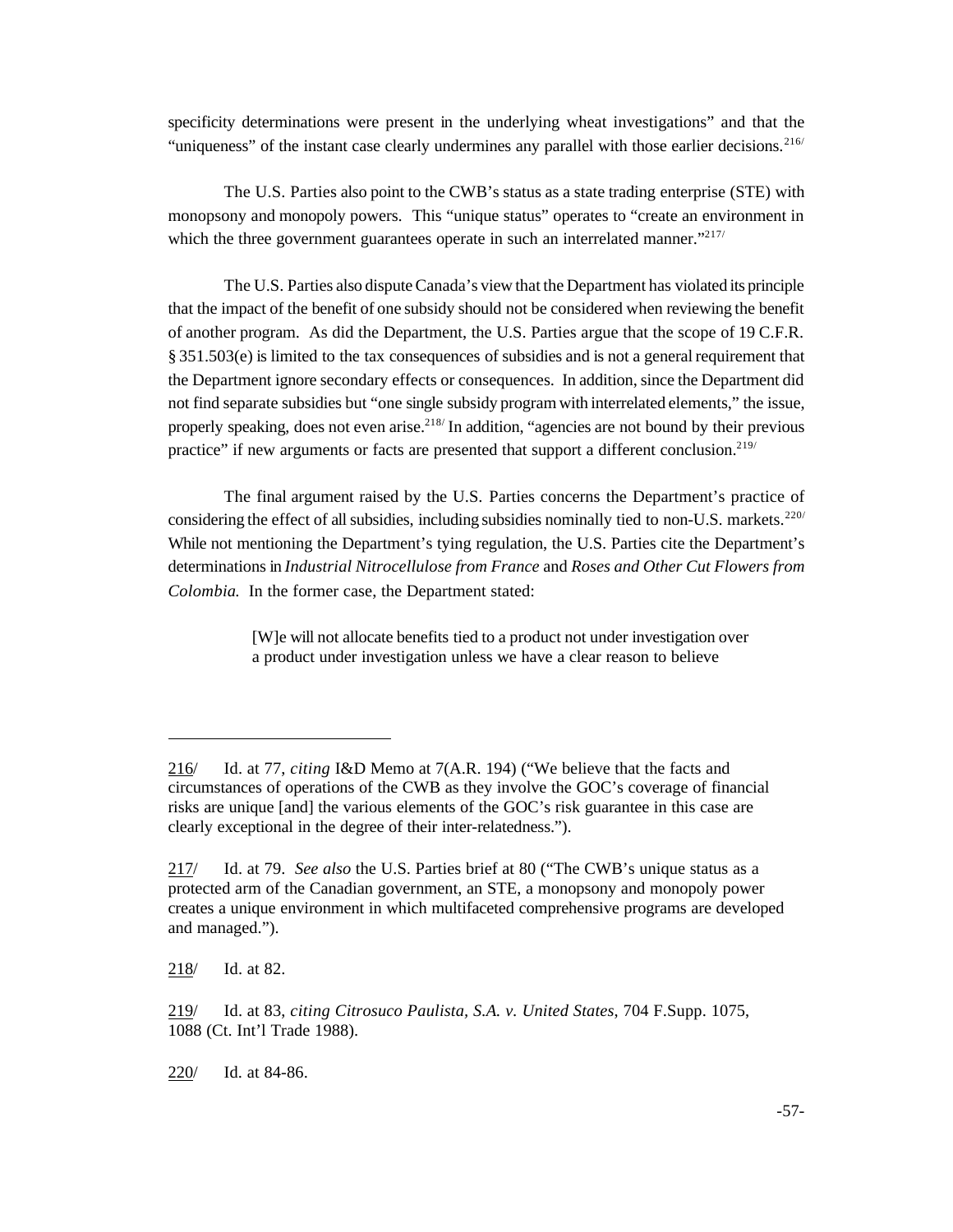that such a benefit encourages the production or export to the United States of the product under investigation....

Furthermore, where there is a clear indication that a benefit tied to a product under review directly or indirectly affects merchandise subject to the review, we will find that benefit countervailable.

*Industrial Nitrocellulose from France*, 52 Fed. Reg. 833, 835 and 838

The U.S. Parties also cite to the Preamble, 63 Fed. Reg. at 65,400 ("If subsidies allegedly tied to a particular product are in fact provided to the overall operations of a company, the Secretary will attribute the subsidy to sales of all products by the company.")

On the basis of these authorities, the U.S. Parties argue that "to the extent that the CWB incurs lower borrowing costs as a result of the GOC's export credit guarantee, the export credit guarantee creates a benefit that affects the subject merchandise and thus is countervailable."<sup>221/</sup> In addition, "[s]ubstantial evidence supports Commerce's finding that the lending guarantee benefits the overall operations of the CWB."<sup>222/</sup> Therefore, the countervailing of these subsidy benefits is fully appropriate.

#### **2. Analysis and Decision of the Panel**

Based on a careful review of the arguments, this Panel finds that the Department's "comprehensive financial risk coverage" analysis is not in accordance with law and cannot be sustained.

A. Introduction

 Section 1671 of the Act authorizes the Department to impose a countervailing duty if it determines that a countervailable subsidy is being provided.

A countervailable subsidy is, in turn, defined as follows in subsection  $1677(5)(B)$ :

(B) Subsidy described. A subsidy is described in this paragraph in the case in which an authority--

(i) provides a financial contribution,

(ii) provides any form of income or price support within the

<sup>221/</sup> Id. at 84.

<sup>222/</sup> Id. at 86.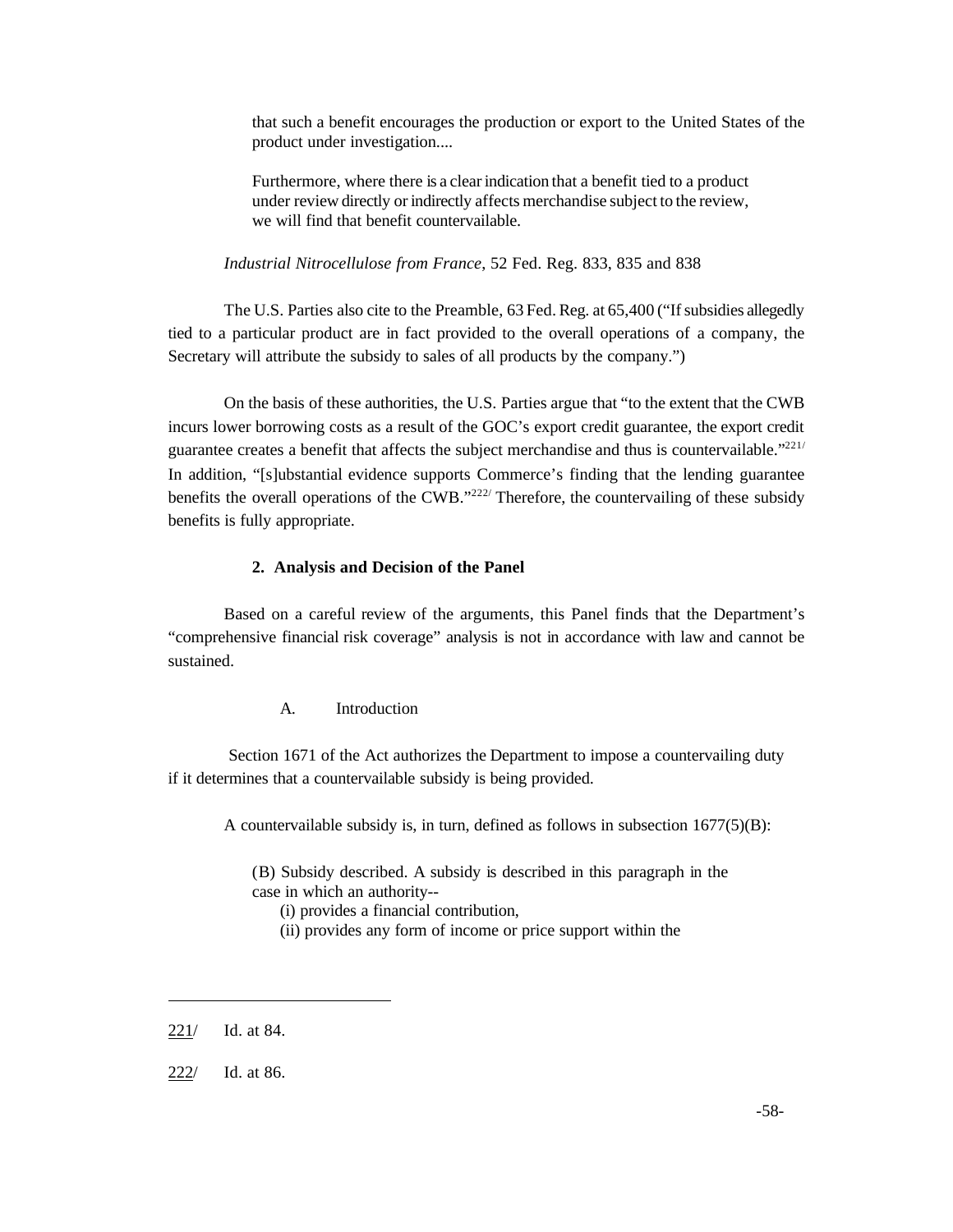meaning of Article XVI of the GATT 1994, or (iii) makes a payment to a funding mechanism to provide a financial contribution, or entrusts or directs a private entity to make a financial contribution, if providing the contribution would normally be vested in the government and the practice does not differ in substance from practices normally followed by governments,

to a person and a benefit is thereby conferred….

The only alleged form of countervailable subsidy in this case is the provision of a financial contribution. A financial contribution is defined in 19 U.S.C. § 1677 (5)(D) to include:

> (i) the direct transfer of funds, such as grants, loans, and equity infusions, or the potential direct transfer of funds or liabilities, such as loan guarantees,

> (ii) foregoing or not collecting revenue that is otherwise due, such as granting tax credits or deductions from taxable income, (iii) providing goods or services, other than general infrastructure, or

(iv) purchasing goods.

Section 1677 (5)(E)(iii) defines how the benefit of a loan guarantee under section 1677  $(5)(D)$  (i) is to be measured.

The Department has implemented detailed regulations interpreting the statute. Specifically, 19 C.F.R. Part 351.503(a) stipulates that, where a rule for the measurement of the benefit of a government program is set out, the Department will follow that rule in determining whether a particular financial contribution confers a benefit. For other government programs, the Secretary is directed to use a different method for measuring the benefit. *See* 19 C.F.R. Part 351.503(b).

- B. The Department's determination is inconsistent with the clear meaning of the Act and regulations
	- 1. The "comprehensive financial risk coverage" analysis is contrary to law

In this case, the Department regarded the method for measuring the benefit of the government programs, although set out by the regulations, to be inadequate. Instead, the Department relied on the alternative method of measuring a benefit, by relying on 19 C.F.R. Part 351.503(b). It justified this approach by arguing that the loan guarantees it identified were, in fact, transformed by their combined impact into something other than a loan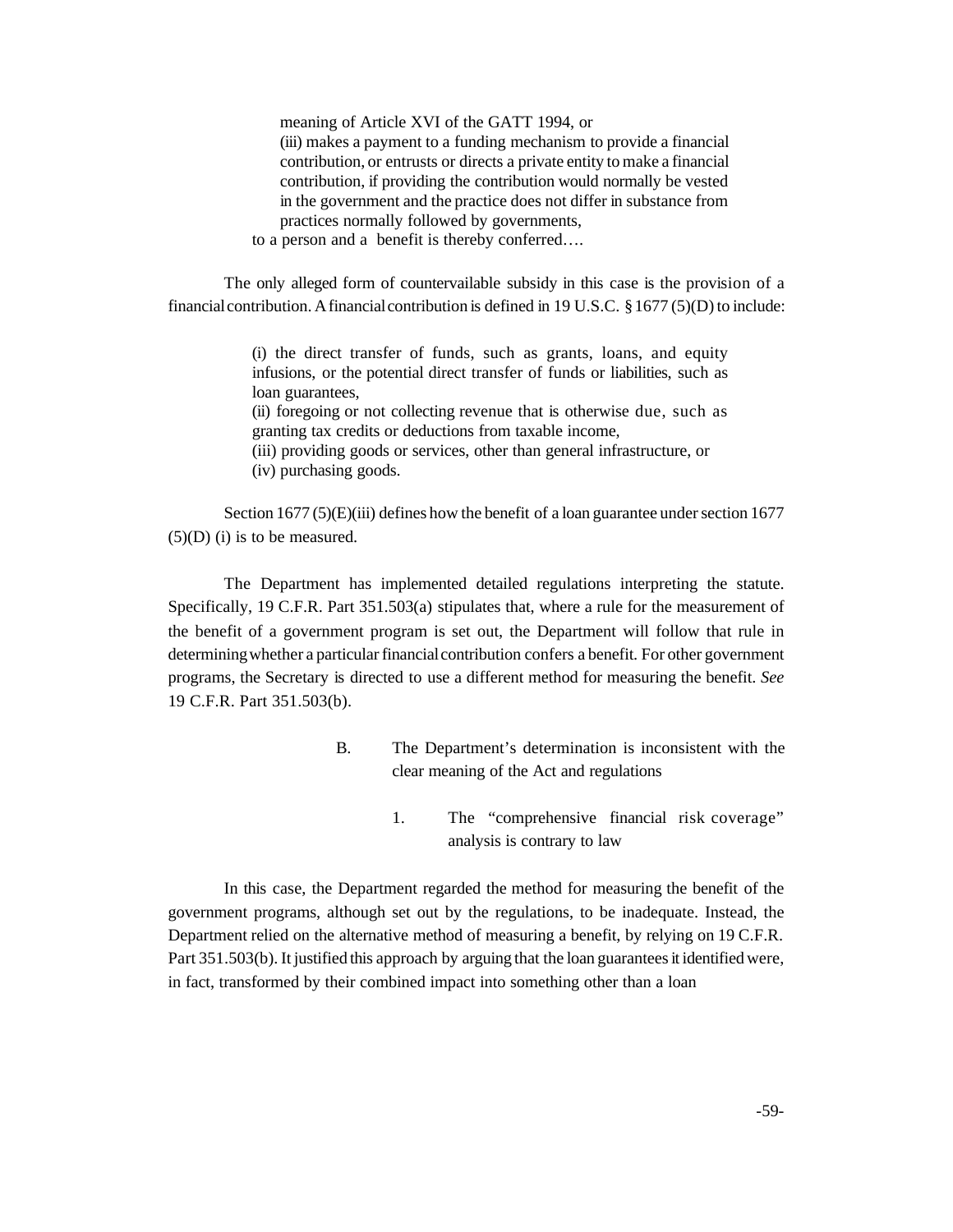guarantee, and in fact constituted a program ("comprehensive financialrisk coverage") whose benefit could not be measured pursuant to 19 C.F.R Part  $351.503(a).^{223/}$ 

The principal issue before this Panel is whether the Final Determination is "unsupported by substantialevidence on the record, or otherwise not in accordance with law". Relevant laws, and the regulations implementing those laws, bind an administrative agency such as the Department. Regulations, while not as authoritative as the statute they implement, fulfill a critical role in the implementation of a statutory scheme. When regulations are finalized, they constitute an authoritative body of law, which the public may rely on.

In the case before this Panel, none of the parties has argued that the regulations are inconsistent with the statute or its legislative history. However, the Department argues that its action in finding that the three guarantees constitute a single governmental program that it called "comprehensive financial risk coverage" is permitted by the regulations, even though it has cited no specific provision of the statute or regulations explicitly permitting such an approach, nor has it pointed to any precedent for this approach. The Department conceded at the hearing before this Panel that it had reached a "unique, factual conclusion in this case."224/

While the reasoning of the Department on this issue is clear, the Panel does not believe that this reasoning is faithful to the plain meaning of the countervailing duty statute and the Department's own regulations. Moreover, the Panel does not believe that this reasoning is faithfulto commitments, clearly and expressly accepted by Congress, that are embodied in the SCM Agreement. For these reasons, the Panel remands this issue to the Department for action consistent with this Opinion.

The statutory and regulatory scheme does not allow the Department to relabel a wellknown and already identified form of government program so as to measure its benefit in a different way than is provided by law. To hold otherwise would allow a "catch-all" provision to eviscerate the meaning of the individual provisions that preceded it.

The Department's intention in 19 C.F.R. § 351.503(a) is plain. If the Department encounters a particular type of government program for which a specific measure of benefit is set out, the Department will follow that rule. What manifests itself upon the reading of the regulations is that the Department has, with utmost clarity and obvious particularity, dealt with over twenty different types of government programs, specifying what the

<sup>223/</sup> Final Determinations, 68 Fed. Reg. 52,749 *et seq*.

<sup>224/</sup> Transcript (*in camera* session) at 22.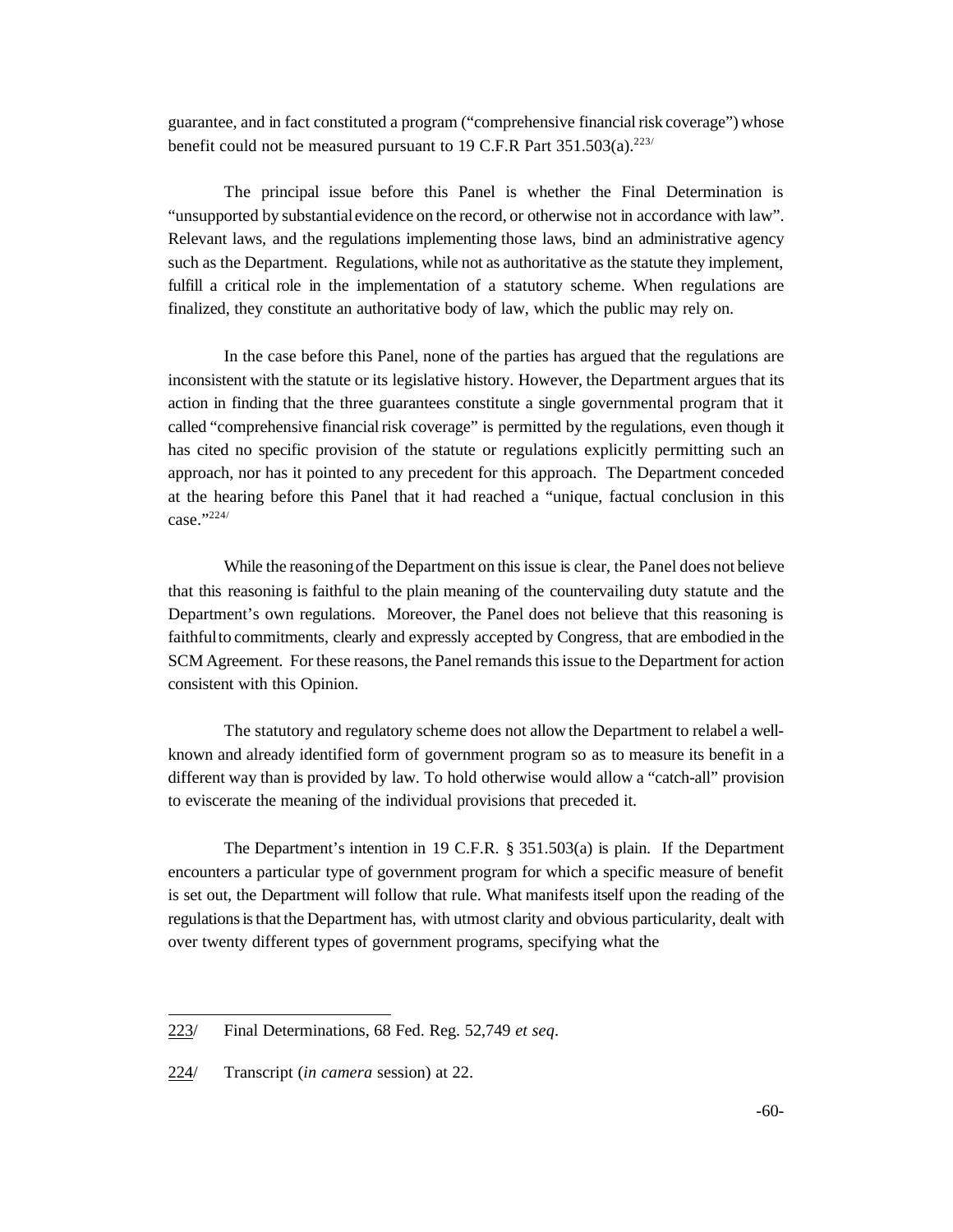measurement of benefit will be for each of those types.

U.S. law supports the logical proposition that "where there is, in the same statute, a particular enactment, and also a general one, which, in its most comprehensive sense, would include what is embraced in the former, the particular enactment must be taken to affect such cases with its general language as are not within the provisions of the particular enactment."225/ Thus, where the Department encounters a loan guarantee, it must measure the benefit of the loan guarantee in the way mandated by subsection 1677(5)(E) of the Act and 19 C.F.R., subsection 351.503(a) of the regulations. The Department is not entitled to ignore the fact that the Act and regulations mandate how the benefit of a loan guarantee is to be measured, and instead to rely upon a more general provision of its regulations which mandates how other, unenumerated benefits are to be measured.

Furthermore, the Department is not entitled to combine a loan guarantee with another form of government program, in order to recharacterize a loan guarantee with another kind of financial contribution. This approach would obscure the unique statutory and regulatory characterization of loan guarantee, and, more importantly, such action would permit the department to evade its legal obligation to treat a loan guarantee as a loan guarantee, as required by subsection 351.506 of the regulations.

In the present case, the Department's approach also enabled it to find that programs that benefit a product not exported or sold into the United States constituted a countervailable subsidy. This occurred when the Department included the lending (export credit sales) guarantee, which provides a benefit in respect of products destined for non-U.S. markets, within the comprehensive financial risk coverage program.

The administrative record confirms that neither of the two programs constituting the lending (export credit sales) guarantee has ever been used in respect of sales into the U.S. market.<sup>226/</sup> The Department's inclusion of the lending (export credit sales) guarantee in the comprehensive financial risk coverage program is thus inconsistent with subsection 1671 (1) of the Act, which includes in the definition of countervailable benefit the fact that:

<sup>225/</sup> *US v. Chase, supra, note 28* at 260. *See also AK Steel Corp. v. United States*, 226 F.3d 1361, 1370 (Fed. Cir. 2000) at 1372, "When Congress makes…a clear statement as to how categories are to be defined and distinguished, neither the agency nor the courts are permitted to substitute their own definition for that of Congress, regardless of how close the substitute definition may come to achieving the same result as the statutory definition, or perhaps a result that is arguably better."

<sup>226/</sup> *See* GOC Verification Report at 10-12, A.R. 33 (proprietary)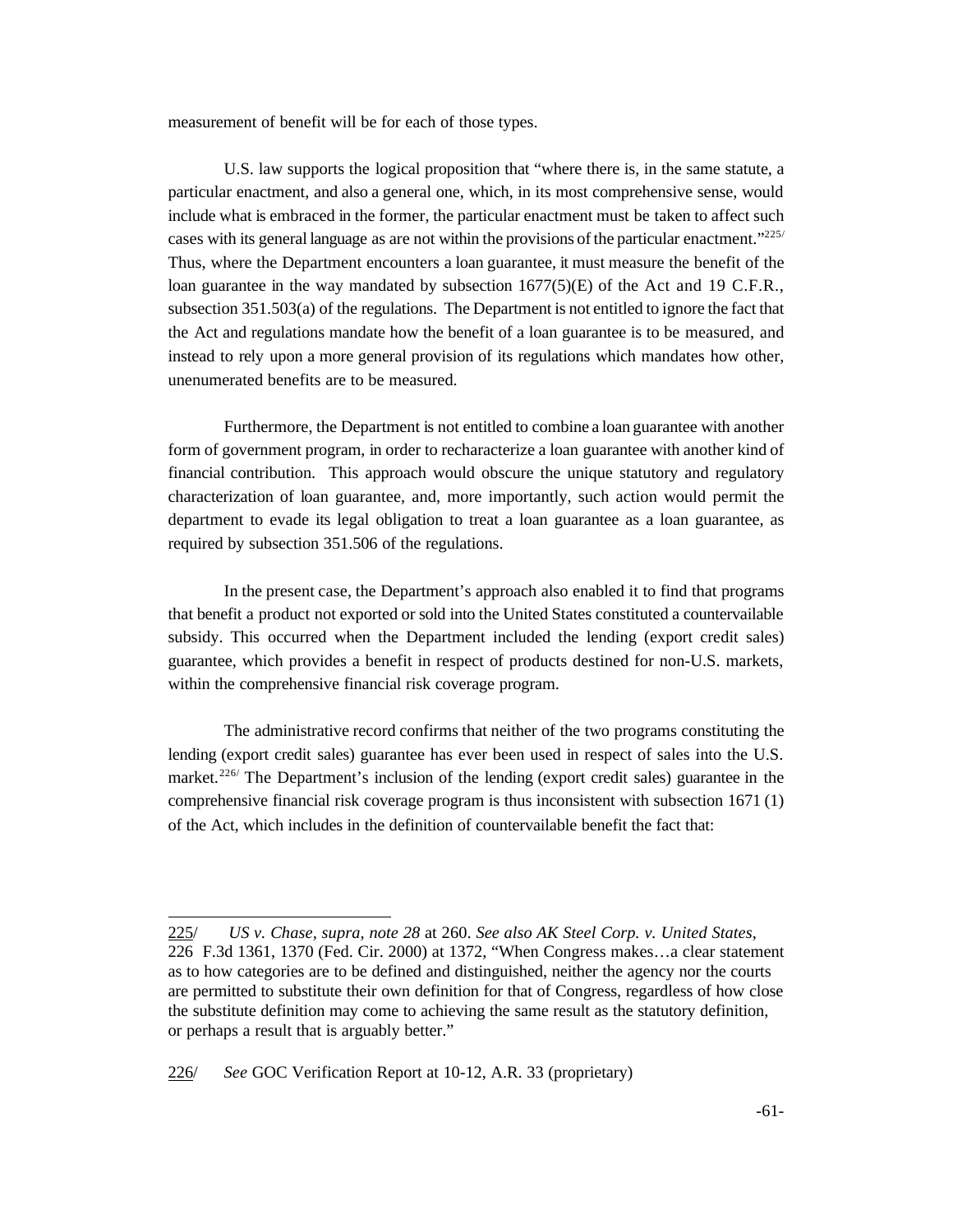[A] country is providing, directly or indirectly, a countervailable subsidy with respect to the manufacture, production, or export of a class or kind of merchandise imported, or sold (or likely to be sold) for importation, into the United States…

The Department has argued that where there is reason to treat separate programs as integrated, or as part of a comprehensive package, it is appropriate to include, within the package, those programs that affect goods not imported into the United States. Without deciding upon the applicability of the Department's arguments in circumstances other than those before it, the Panel is not persuaded that this argument can be used where it has aggregated separate programs that are covered by specific provisions in law.

Thus the Department may not redefine distinct governmental programs so as to include in its finding as to the existence of a countervailable subsidy, goods that are not imported or sold (or likely to be sold) for importation into the United States. Such latitude would permit the Department to do indirectly that which it is not permitted to do directly.

In summary, the Panel is of the view that the Department's comprehensive financial risk coverage determination should be set aside on the ground that the statute and regulations are "plain" and that they must be read and applied in their straight-forward fashion. Thus, the loan (borrowing) guarantee program that was before the Department in this case should have been treated as a loan guarantee under Sections  $771(5)(D)(i)$  and  $771(5)(E)(iii)$  of the Act and 19 C.F.R. § 351.506(a) of the Regulations. Similarly, the initial payment guarantee that was before the Department should, as a financial service, have been treated as the provision of a service under Sections  $771(5)(D)(iii)$  and  $771(5)(E)(iv)$  of the Act and 19 C.F.R. § 351.511(a) of the Regulations; and the lending (export credit sales) guarantee that was before the Department should have been (or reasonably could have been) considered as a government export insurance scheme under 19C.F.R. §351.520(a) of the Regulations. Neither the statute, the regulations, nor case law allows these well-known and existing types of programs, already set out in the statute and regulations, to be repackaged and relabeled.

In coming to this conclusion, the Department made use of the "integral linkage" regulation, 19 C.F.R. 351.502(c), which it claimed provided "some useful guidance" in determining whether the three programs of the GOC are parts or components of a single program. The Panel finds this use of the integral linkage regulation, even as "useful guidance," to be inappropriate and unreasonable.

The integral linkage regulation is a provision setting out circumstances in which the Department may, for the purposes of a specificity analysis, determine that two or more programs are integrally linked. The Department used this methodology to establish the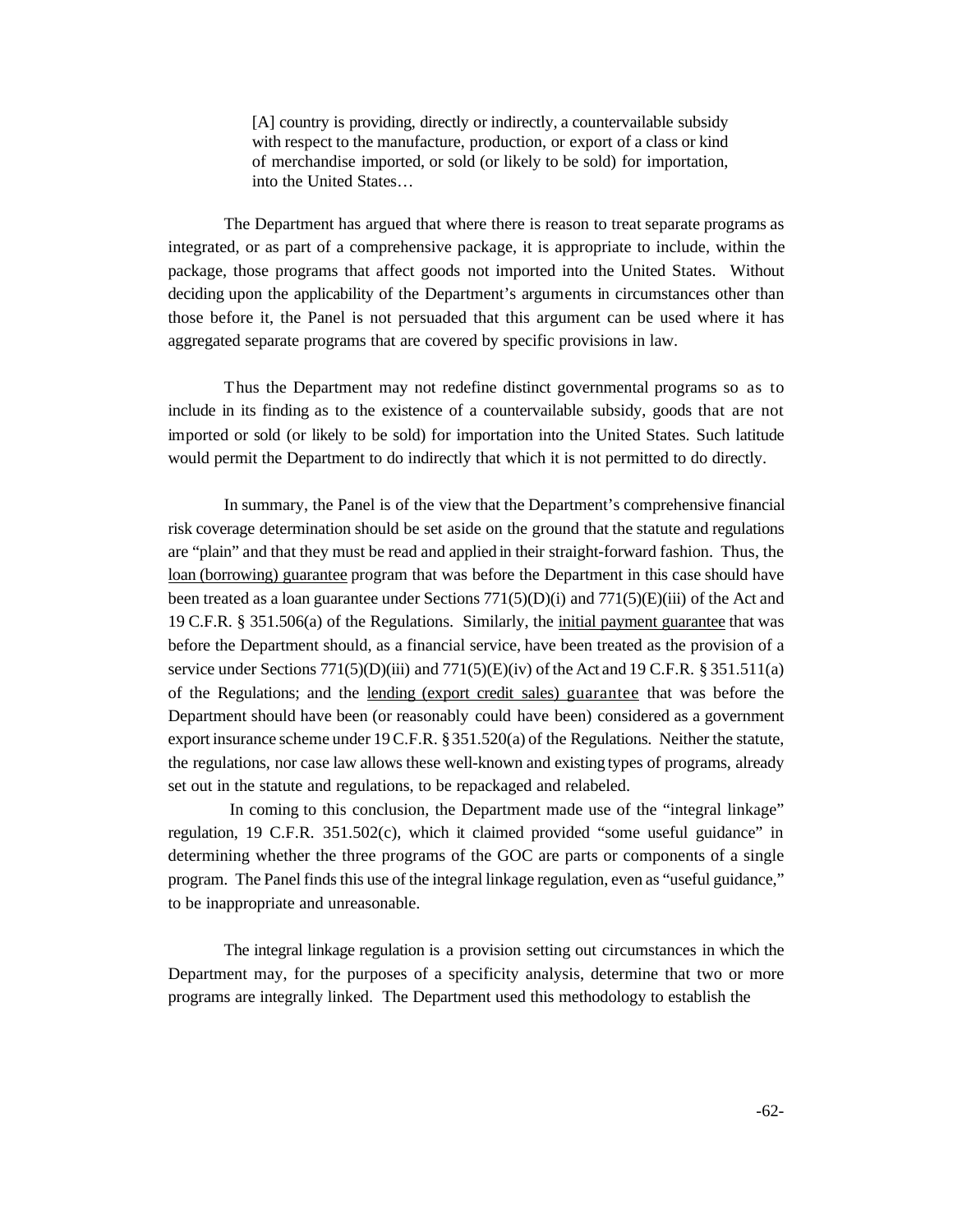existence of a single subsidy program, a task that goes well beyond the scope of the methodology. The integral linkage regulation is based upon the premise that programs that are "integrally linked" are inherently separate programs. However, the Department has used the methodology set out in this regulation in an attempt to show that a single program exists.

The Panel is not suggesting that appropriate cases for the deployment of the "integral linkage" regulation may not exist. Where the regulation does not expressly deal with a particular type of alleged subsidy, the Secretary is obliged to "identify and measure the subsidy, if any, in accordance with the underlying principles of the Act" and the relevant subpart E. *See* 19 C.F.R. § 351.501. In the course of doing that, the Secretary may be entitled to use the "integral linkage" regulation at least by way of analogy. On that point, the Panel expresses no opinion.

However, what is not permissible in law is for the Department to use the "integral linkage" regulation as a basis for identifying a "comprehensive financial risk" program and then using that as a justification for ignoring the constraints imposed by the obligation to deal with particular species of subsidy in the manner prescribed for each of those forms of subsidy in the relevant provisions. Neither by the use of the "integral linkage" regulation nor generally is there room for the Department to ignore the constraints imposed by the relevant provisions and aggregate specifically provided for programs into some other form of subsidy justifying its own measurement methodology.

The Panel finds further support for its position that the "comprehensive financialrisk" analysis is contrary to law in the history of the Uruguay Round Agreements Act. The introductory clause to Article 14 of the SCM Agreement, which is entitled "Calculation of the Amount of a Subsidy in Terms of the Benefit to the Recipient," provides:

> For the purpose of part V, any method used by the investigatingauthority to calculate the benefit to the recipient conferred pursuant to paragraph 1 of Article 1 shall be provided for in the national legislation or implementing regulations of the Member concerned and its application to each particular case shall be transparent and adequately explained.

Art. 14, SCM Agreement

The Panel recognizes that the SCM Agreement is not a part of U.S. law.<sup>227/</sup>

<sup>227/</sup> *See* 19 U.S.C. § 3512(a)(1) ("No provision of any of the Uruguay Round Agreements, nor the application of any such provision to any person or circumstances, that is inconsistent with any law of the United States shall have effect.").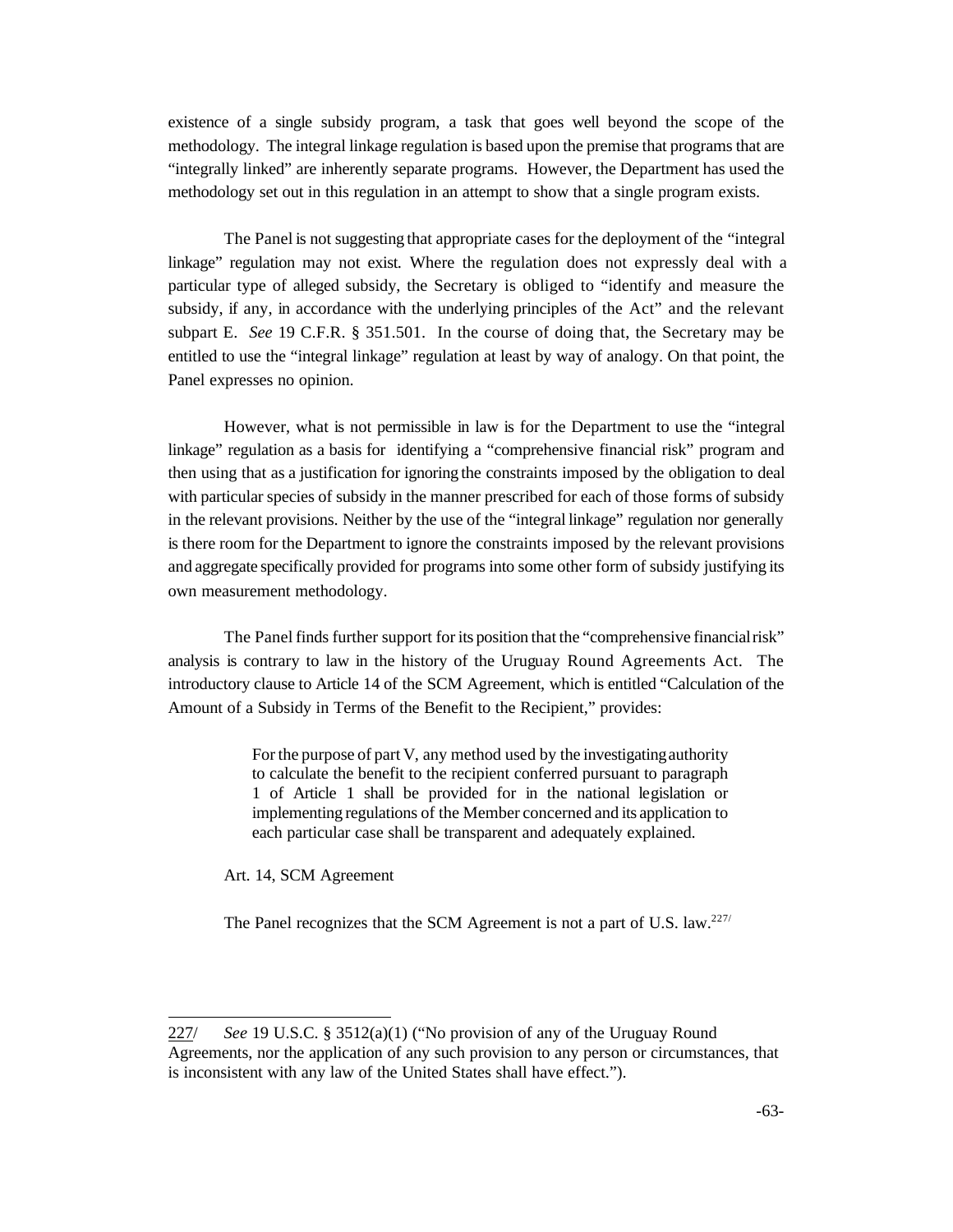Congress, nevertheless, has made it clear that it concurs with this language. In the SAA, Congress has stated:

> Article 14 of the Subsidies Agreement provides that any method used to calculate the benefit to the recipient conferred pursuant to a subsidy must be provided for in national legislation or implementing regulations. To comply with this article, Commerce will issue regulations setting forth the details of the methodologies used to identify and measure the benefit of a subsidy.

#### SAA at 928<sup>228/</sup>

The panel accepts Congress's expression of approval of the introductory language of Art. 14 of the SCM Agreement at face value. Congress has explicitly recognized that the countervailing duty regimes of all 148 Member countries of the SCM Agreement (including the United States) should be transparent and detailed, thereby allowing member countries to plan their affairs accordingly. In the Panel's view, the current countervailing duty statute, and particularly the implementing regulations, are exceptionalin their clarity, their particularity, and their scope and coverage, fully meeting this Art. 14 commitment.

In the instant case, the Panel considersthat the Department's methodology, if allowed to stand, would be a clear violation of that commitment. Not only is this method not set out in a regulation, its purported legal standard — namely, any series of government programs which are determined by the Department to be "comprehensive," "multifaceted," and "integrated" — is not a legal standard at all. The meaning of these terms is not clear to the Panel, and it is most unlikely that potential respondents in other countries would be able to understand them and use them to predict the legal consequences of their activities.

This problem cannot be dismissed as a "unique" or "one-off" issue that is not likely to be faced again. The primary legal trigger for this methodology — the finding that two or more programs are "comprehensive" — could become an inevitable "second track" for reviewing countervailable subsidies. Moreover, since the term "comprehensive financial risk coverage" has no legal definition, one presumes that the Department could, if it wished, conclude that 3 programs are more "comprehensive" than 2, 4 more than 3, and so on. Finally, at some level all programs are "integrated" or can be viewed as "interrelated." This,

<sup>228/</sup> This language first appears in the Chairman's second revised draft, dated Nov. 2, 1990, in the Negotiating Group on Subsidies and Countervailing Measures of the Uruguay Round and is available at *www.worldtradelaw.net/history/urscm/urscm.htm*.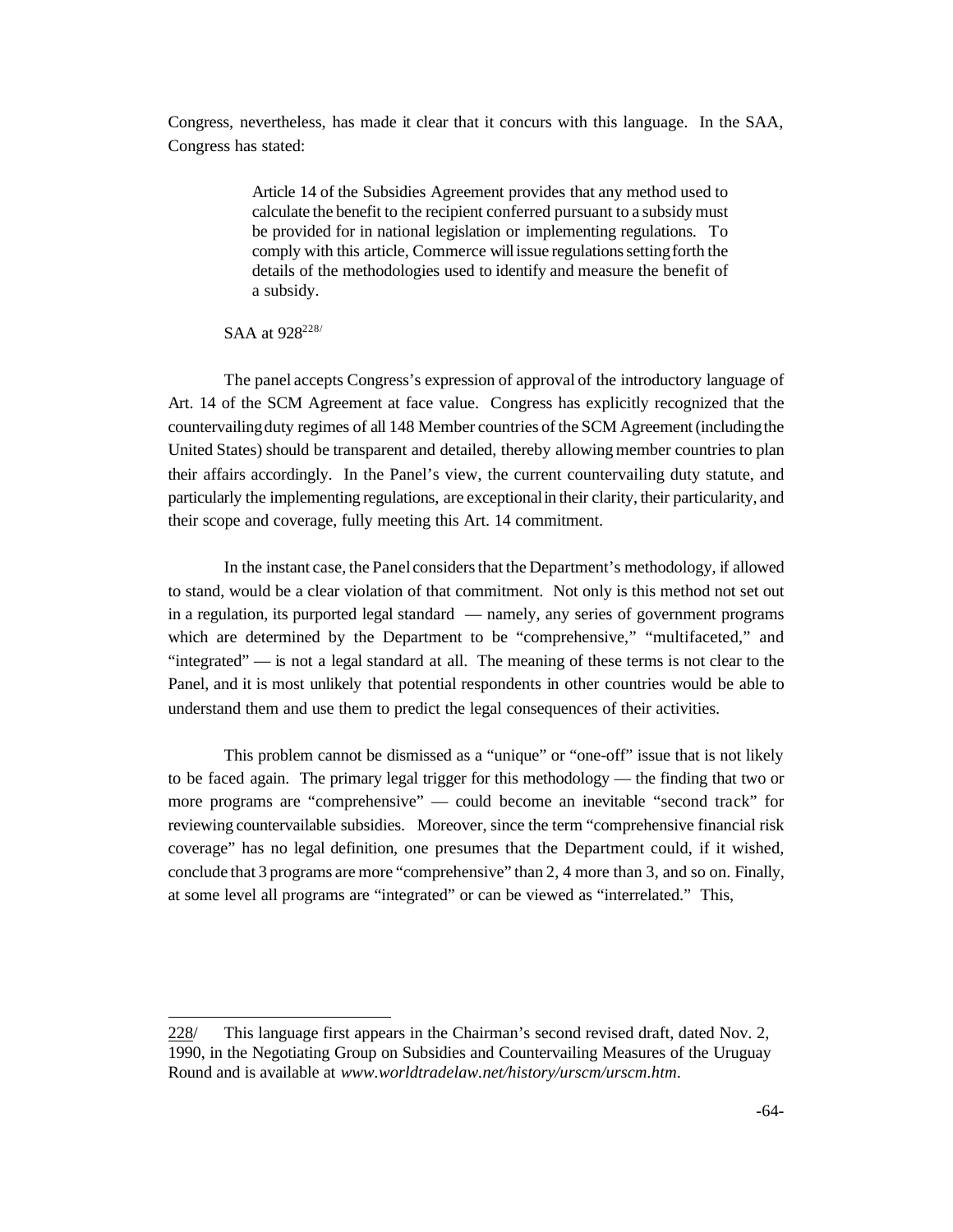too, is not an effective legal standard, reasonably predictable in advance.

2. Conclusion with respect to the "comprehensive financial risk coverage" analysis

The Panel finds that the Department erred in evaluating the three guarantees as a single financial contribution. Therefore, the Panel remands this issue back to the Department for action not inconsistent with the plain meaning of the countervailing duty statute and regulations as set out in this Opinion. The Panel's primary basis for this conclusion is that the Department's finding of a "comprehensive financial risk coverage" program avoids the specific measures of benefit set out in the statute and regulations and creates its own measure of benefit. Such an approach disregards the regulatory scheme and provides the public with little guidance on what is, and is not, a countervailable subsidy. Thus, the Department's determination in this respect is not in accordance with law.

# **B. Whether the Department's Findings and Determinations Concerning Government-Owned and Leased Railcars Are Supported By Substantial Evidence On The Record And In Accordance With Law**

### **1. Contentions of the Parties**

#### *Governments of Canada, Alberta and Saskatchewan*

The Governments initiate their argument<sup>229/</sup> concerning the railcars by reference to the countervailing duty statute, 19 U.S.C.  $\S 1677(5)(B)$ , which provides that the Department may not impose a countervailing duty unless it determines that the government has provided a financial contribution to a person directly, or indirectly through a private entity that the government "entrusts or directs" to make a financial contribution. The listed forms of financial contribution, including one entrusted or directed to a private entity, include "providing goods or services." 19 U.S.C. § 1677(5)(D)(iii). In the case of the government-provided railcars, a financial contribution to the CWB would not exist unless in providing the railcars the government "entrusted or directed" the Railways to provide hopper car service to the CWB. In the Governments' view, "[t]he record evidence shows that no such

<sup>229/</sup> The arguments of the Governments on this issue are fully endorsed by the CWB. *See* CWB Rule 57(1) brief at 1.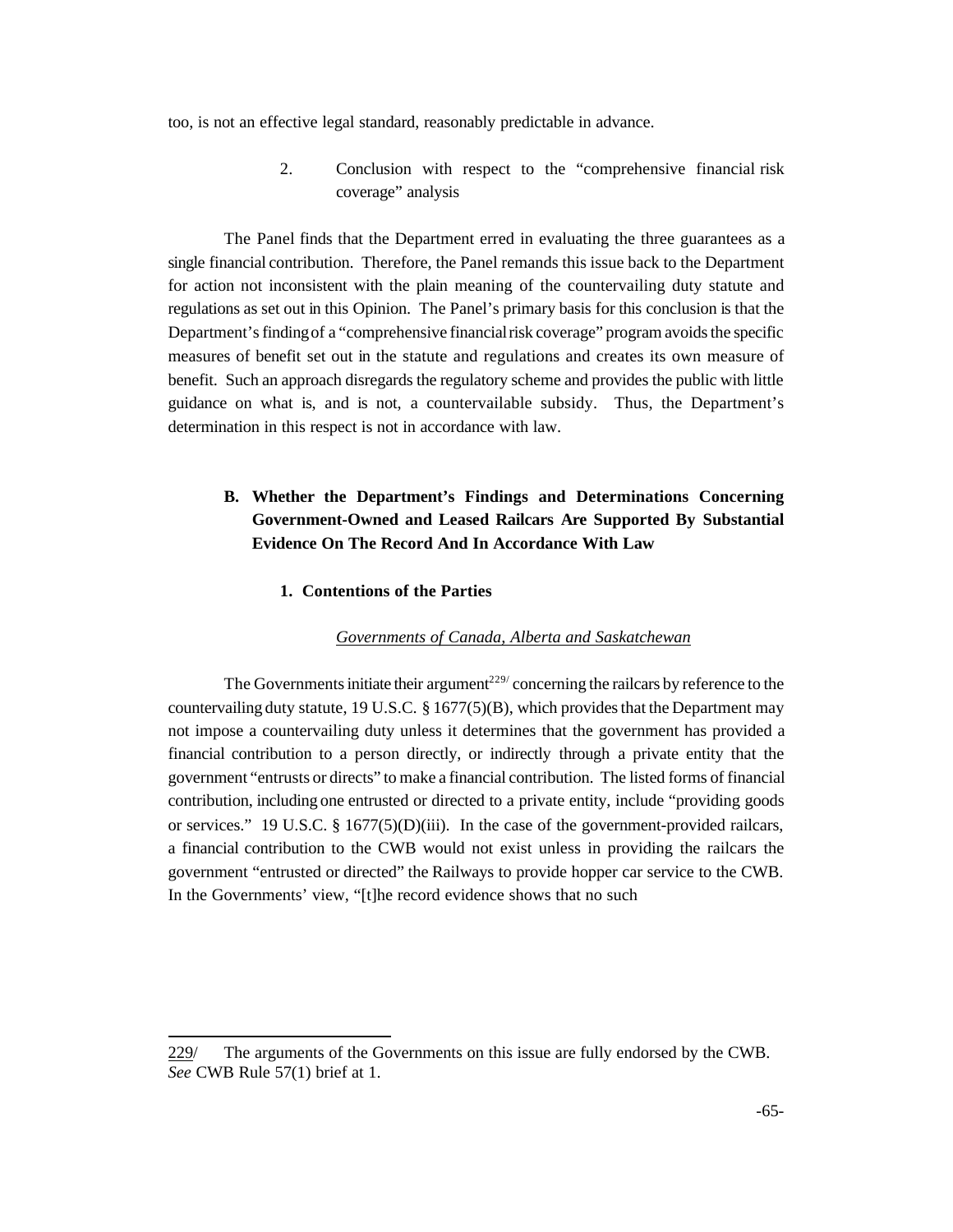entrustment or directive existed, as to the United States or at all."<sup>230/</sup>

The arguments of all parties depend critically on proprietary language contained in socalled Operating Agreements and one or more Alternate Use Agreements entered into between, particularly, the GOC and CN and CPR covering railcars provided by the GOC. However, similar (but not necessarily identical) Operating and Alternate Use Agreements were entered into between GOA and GOS and the Railways with respect to railcars provided directly by those two provincial governments. Because such language is proprietary, references in this Opinion will necessarily be limited to the level of discussion permitted by the parties' nonproprietary briefs.231/

The first specific argument made by the Governments is that there is in fact no entrustment or directive on shipments of wheat to the United States.<sup>232/</sup> In the Railcar Memo<sup>233/</sup>, the Department's review of Article V of the GOC Operating Agreement apparently led it to conclude that "the railways were *contractually required* to transport Western Division grain, to the United States and elsewhere." $2^{34}$  The Governments point out, however, that the same agreement defines "Grain Service" as movements along an east-west axis, not including shipments within Western Canada, Eastern Canada, or for export to the United States.<sup>235/</sup> In fact, shipments outside the designated routes, such as shipments to the United States, require the payment of "alternate use" fees.<sup>236/</sup>In the Governments' view, the Department simply "did" not address these plain geographic limitations" and, for that reason, its findings are not supported by substantial evidence on the record. $237/$ 

The Governments additionally argue that, in this case, there was no entrustment or

232/ Id.

233/ *See supra* n. 3.

234/ Governments Rule 57(1) brief at 73 (emphasis in original). *See also* p. 74, *citing* Railcar Memo at 3.

235/ Id. at 74.

236/ Id. at 75.

237/ Id.

<sup>230/</sup> Governments Rule 57(1) brief (non-proprietary version), at 72.

<sup>231/</sup> The Panel has considered all proprietary and non-proprietary information in reaching its decision and rendering its opinion in this matter.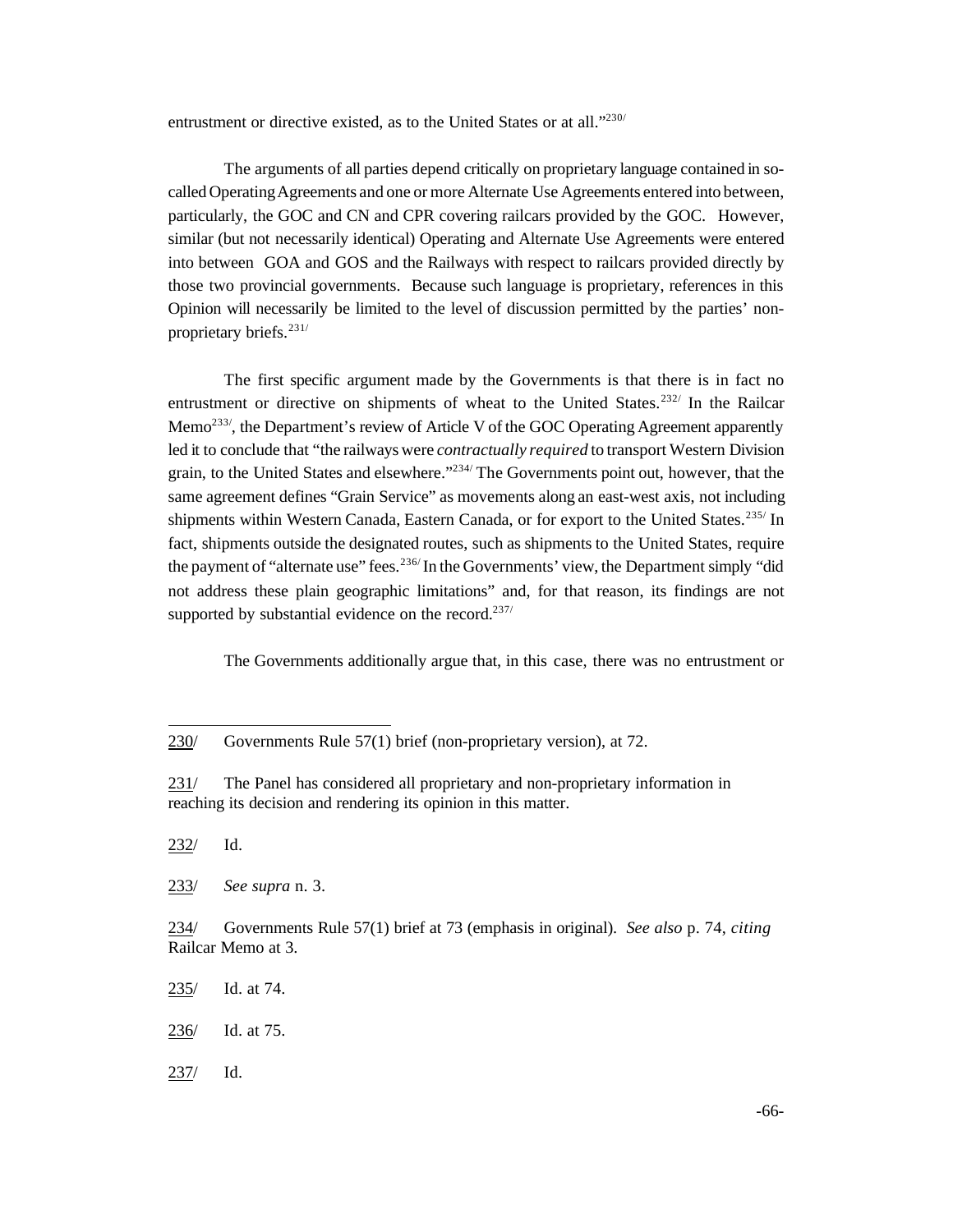directive at all.<sup>238/</sup> The Governments consider that the phrase "entrust or direct" must involve "some element of command"; nevertheless, even by the Department's own definition, an entrustment or directive requires that "a government entity *affirmatively causes or gives responsibility to* a private entity or group of private entities to carry out what might otherwise be a governmental subsidy function of the type listed in subparagraphs (i) through (iv) of section  $771(5)(D)$  of the Act."<sup>239/</sup> Even with this "reduced" standard, the Governments argue that the record of this case does not demonstrate such an entrustment or directive. "It is not enough that the government provided the cars to the railways and permitted them to use the cars; there must be an affirmative direction or entrustment to undertake a particular task." In this case, there is no evidence that the governments have "affirmatively" either "caused" or "given responsibility" to the railways to do anything with the cars, including carrying grain.<sup>240/</sup>

Pointing to various provisions of the GOC Operating and Alternate Use Agreements, the Governments conclude that "[w]hat this and other Operating Agreements do *not* do is require the railways to use the railcars, or to provide rail services at all.... [N]othing in the agreements affirmatively commands or compels the railways actually to use the cars for grain service or any other purpose."<sup>241/</sup> As to the Department's observation in the I&D Memo that "[a]s a practical matter ..., the railways will transport wheat," I&D Memo at 23, the Governments argue that "commercial realities in Canada ... have nothing to do with governmental action."242/ Indeed, the Department's observation may prove too much since if grain is being transported because of commercial realities, it is not then being transported because of a governmental entrustment or directive.

238/ Id. at 76-79.

239/ Id. at 76, *citing* I&D Memo at 22 (emphasis added).

240/ Id. at 76-77. The Governments favorably cite a WTO Panel decision in the case of *United States - Measures Treating Export Restraints as Subsidies*, WT/DS194/R (29 June 2001) wherein the Panel stated: "To our minds, both the act of entrusting and that of directing therefore necessarily carry with them the following three elements: (i) an explicit and affirmative action, be it delegation or command; (ii) addressed to a particular party[;] and (iii) the object of which action is a particular task or duty. In other words, the ordinary meanings of the verbs 'entrust' and 'direct' comprise these elements – *something* is necessarily delegated, and it is necessarily delegated to *someone*; and, by the same token, *someone* is necessarily commanded, and he is necessarily commanded *to do something*." Panel Decision at  $\P$  8.29 (emphasis in original).

241/ Id. at 77 (emphasis in original).

242/ Id. at 79.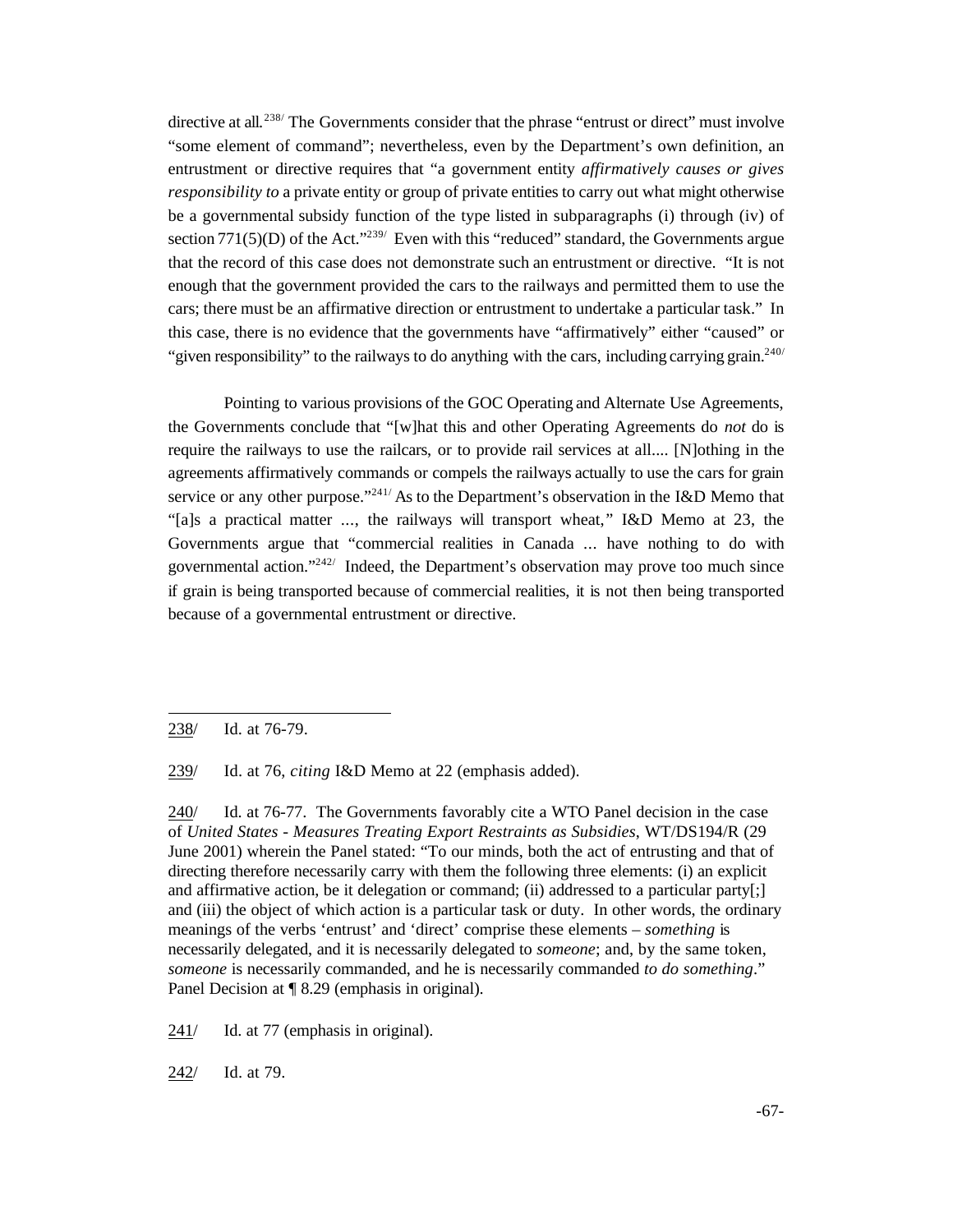The Governments next major argument is that the Department should have found that any subsidy was tied to non-U.S. markets, $243/$  the basic point being that the "factual record unequivocally establishes that the essence of the claimed subsidy — 'free' use of the railcars — does not apply to shipments to the United States."<sup>244</sup> The record is clear that the alternate use fees must be paid whenever the Railways use the railcars in question for shipments to the United States and elsewhere outside of the "Western Division."

In addition to this basic factual point, the Governments argue that the statute, 19 U.S.C. § 1671(a)(1), and the Department's tying regulation, 19 C.F.R. § 351.525(b), prohibit attribution of any railcar subsidy to the U.S. market.<sup>245/</sup> As interpreted by the Department in *Certain Welded Carbon Steel Pipes and Tubes and Welded Carbon Steel Line Pipe from Turkey*, 62 Fed. Reg. 43,984, 43,987 (Aug. 18, 1997), the Department will attribute benefits to specific merchandise or particular destinations "when the benefit is tied at the point of bestowal to that merchandise or destination." In this case, since verified evidence clearly establishes that the railways' use of the railcars without "ownership charges" was explicitly limited to a geographic area that specifically excluded the United States, any alleged subsidy from the government-provided railcars "cannot be attributed to grain transported to the United States."246/

The Governments go on to dispute the Department's stated reasons for not applying its tying regulation in this case, *first*, that it is the hopper car service itself that is the subsidy and the focus of the Department's investigation, not the provision of the railcars to the Railways, and *second*, that the rail rates established or agreed to between the Railways and the CWB for this service were independent of, and not affected by, the question whether the Railways do or do not pay alternate use fees.<sup>247/</sup>

As to the first point, the Governments find the Department's analysis as the point of "bestowal" of the subsidy to be simply wrong. The source of the subsidy is the governmentprovided railcars, and the subsidy itself was not the Railways' provision of

247/ Id.

<sup>243/</sup> Id. at 79-84.

<sup>244/</sup> Id. at 79.

<sup>245/</sup> Id. at 80. 19 C.F.R.  $\S$  351.525(b)(4) provides: "If a subsidy is tied to sales to a particular market, the Secretary will attribute the subsidy only to products sold by the firm to that market."

<sup>246/</sup> Id. at 81.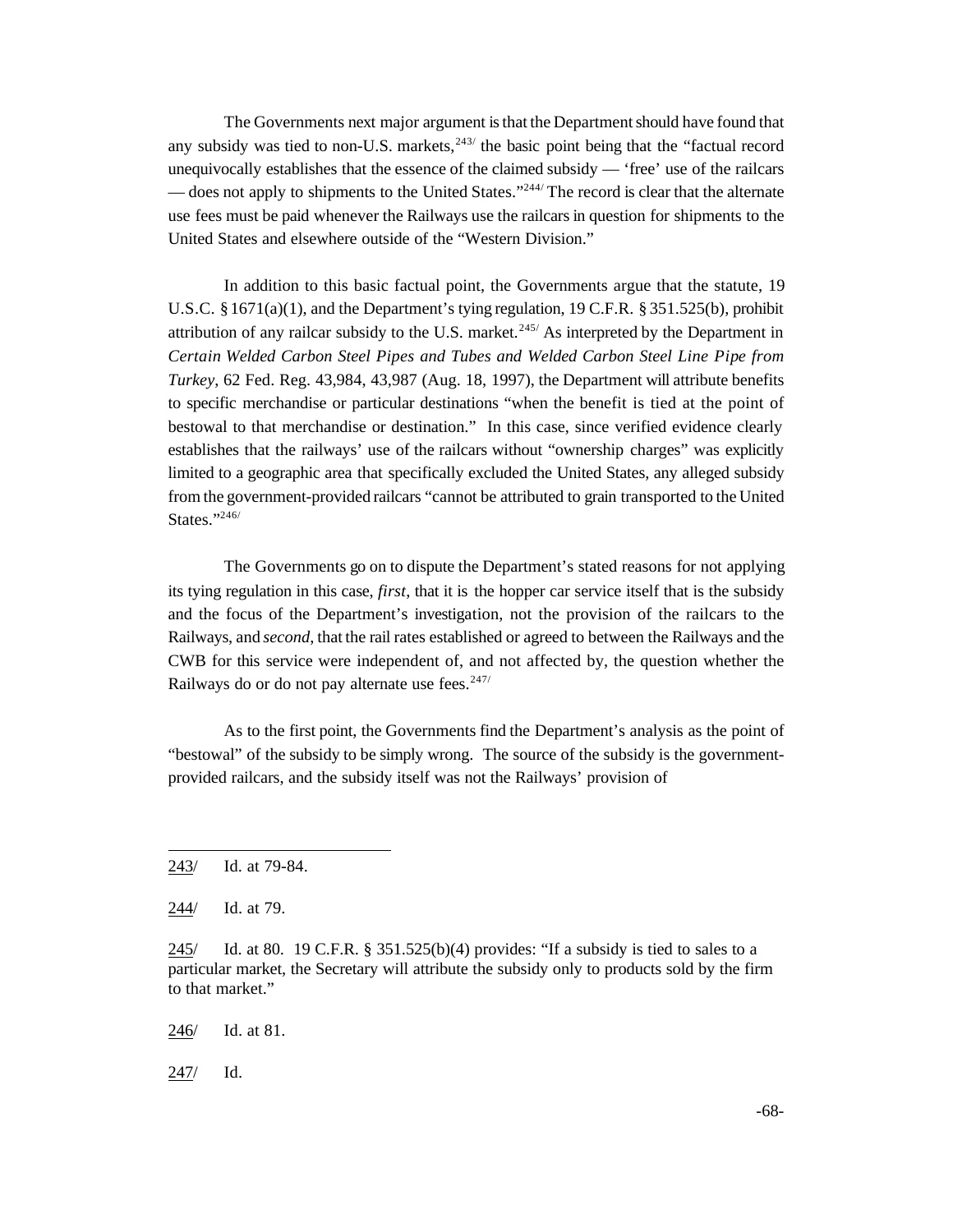transportation services but the entrustment or directive to provide that service, coupled with a benefit to the CWB. However, any such entrustment or directive had to be through the Operating Agreements between the Governments and the Railways. At this level, the Operating Agreements are clear in their intention not to provide "ownership-cost-free" cars on U.S. shipments; indeed, the relevant agreementsrequire "above-market" cost payments to use the cars on U.S. shipments. $248/$ 

The Governments add that the Department's "subsidy" and "tying" analyses are mutually contradictory. As to the former, the Department's analysis focuses on the government-railway relationship, while as to the latter, the Department's analysis focuses on the railway-CWB relationship; as such, the Department's argumentation lacks "internal consistency of analysis."249/

The Governments also argue that the Department's finding of a lack of correlation between railcar service rates on particular routes and railway costs for those routes to be "not legally relevant."<sup>250/</sup> In effect, the Department is insisting that "unless it can be demonstrated that the railways charged higher rates on alternate use fee routes, the tying rules willnot apply. But in analyzing tying, the Department looks at what was understood by the government and the recipient when the subsidy was provided, not how the recipient uses the alleged subsidy after it is given."251/

The Governments analogize to the provision of a subsidy to a steel mill to make certain steelproducts, which the Department would clearly find was tied to those products, but would do so without analyzing the prices charged by the mill for the subsidized products to see if the prices decreased in relation to the amount of the subsidy before it would say that the subsidy was tied to the specific products. They go to assert that they are aware "of no case in which the presence or absence of an effect on the prices of a subsidized market – here, by analogy, on the rates charged by the railway recipients of the government-provided railcars – has governed whether a subsidy is tied."252/

The Governments further observe that the Railways price their services on a

- 248/ Id. at 81-82.
- 249/ Id. at 82.
- 250/ Id.
- 251/ Id. at 83.
- 252/ Id.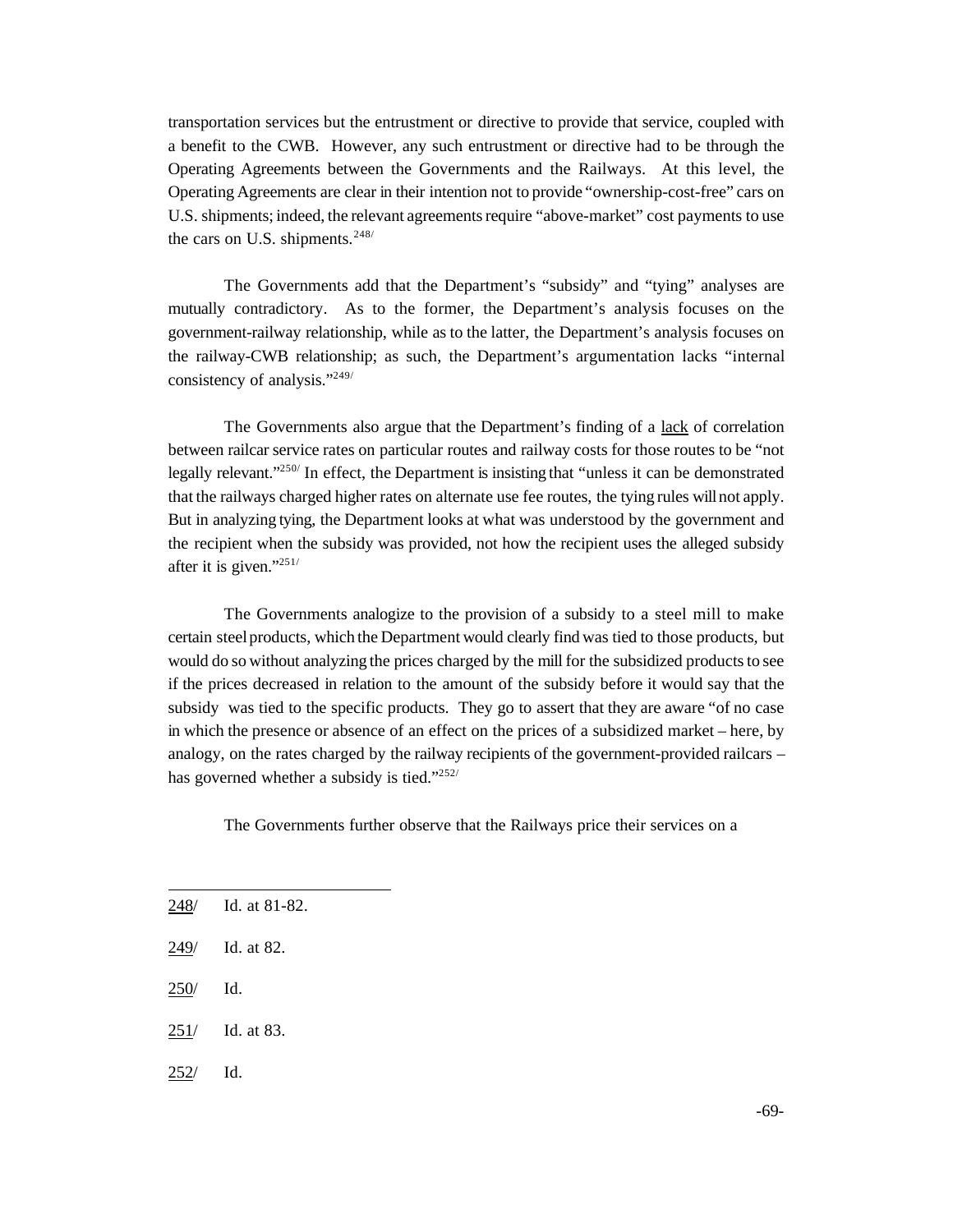competitive (and not cost) basis, which is not in the Governments' control. In short, "[t]he only relevant inquiry in the tying analysis is the government's understanding at the time of bestowal — here the alleged entrustment or directive. The effect of the alleged subsidy on rates is simply irrelevant and says nothing about tying."<sup>253/</sup>

The next major argument made by the Governments is that the record and the law do not support a finding of a benefit to the CWB from the government-provided railcars, particularly that the record does notsupport the Department's basic findingthat if the Railways saved money from the government-provided railcars, they must have shared these cost savings with the CWB.<sup>254/</sup> The Governments argue that the Department must base its benefit determination on a demonstrated finding of a benefit to the CWB, not to the Railways.

The problem, however, in the Governments' view, is that even though the Railways may have enjoyed some cost savings as a result of the government-provided railcars, this is not equivalent to proof that the CWB received a benefit through inadequate remuneration for transportation services.<sup>255/</sup> Without proof of benefit to the CWB, there can be no countervailable subsidy and, in this instance, the record does not support a finding of reduced rail rates resulting from the provision of government-owned and leased railcars.

The Department rested its benefit determination — that the railway-CWB transportation service rates were for "less than adequate remuneration" — principally on reports that addressed the replacement costs to the Railways that would result from disposal of the government-provided railcars. These included a provision of the Canada Transportation Act (CTA), a 1999 "Paper on disposal of the Government Hopper Cars," and a portion of the 2000 "Canada/U.S. Port Competitiveness Study" (the Sparks Report). Based on their examination, however, the Governments argue that the CTA provision "contains no terms relating to shippers orshipperrates" nor even addressesthe formula for quantifying the impact of the disposition of the government-owned railcars.<sup>256/</sup> The 1999 Paper, prepared during the period when railway rates were still regulated, clearly "does not

- 255/ Id. at 86.
- 256/ Id. at 87.

<sup>253/</sup> Id.

<sup>254/</sup> Id. at 85-96.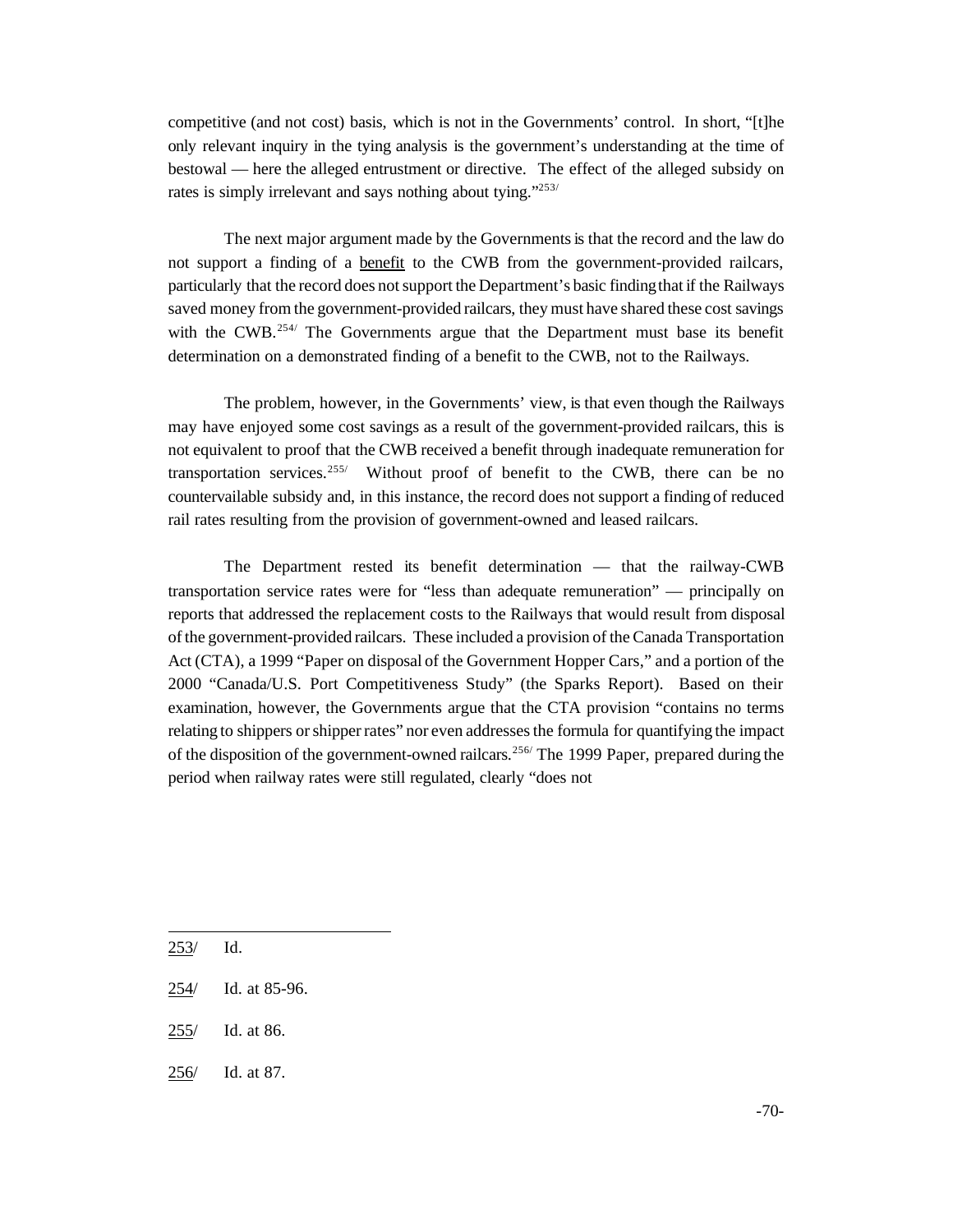relate to conditions in the POI," which was after deregulation of those rates.<sup>257/</sup> The Sparks Report does refer to shippers and in one short section addresses the incremental cost to the railways of having to replace the government cars. One passage in that section states that disposal of the railcars would add "to the railways' and/or shippers' costs."<sup>258</sup> As stated in the Governments' brief, "[b]ased on these four words — 'and/or shippers' costs' — the Department concluded that shipper costs *would* increase, and that they would increase in the full amount of the railway costs."<sup>259/</sup>

In the Governments' view, the Department attempted to bolster this slender reed by speculation as to the "CWB's negotiating stance, negotiating power, and negotiation results<sup>"260/</sup> but, in the end, simply presumed "that if the railways enjoyed cost sayings from the governmentrailcars, they must have shared these savings with shippers."261/Citing*Inland Steel Industries, Inc. v. United States*, 188 F.3d 1349, 1360 (Fed. Cir. 1999) and *LMC-La Metalli Industriale, S.p.A. v. United States*, 912 F.2d 455 (Fed. Cir. 1990), the Governments argue that "presumptions not supported by the facts of record are not a legally sufficient basis for an agency determination."<sup>262/</sup> The statute requires the Department to "determine," not infer or presume, that a countervailable subsidy is being provided, 19 U.S.C. §§ 1671(a)(1), 1677(5).

The Governments also review other record evidence, which suggests to them the absence of any particular incentive on the part of CN and CPR to give cost breaks to the CWB, or any unusual negotiating leverage on the part of the CWB versus the Railways; most particularly, the record establishes that the rates were entirely demand driven. "The government did not regulate rail rates, force the railways to charge any particular freight rate, or require them to pass through any given category of cost savings to the shippers. The railways were free to set the SCRs [single car tariff rates] at the levels the market would

- 259/ Id. (emphasis in original).
- 260/ Id. at 89.
- 261/ Id. at 90.
- 262/ Id. at 90.

<sup>257/</sup> Id. at 88.

<sup>258/</sup> Id., *citing* GOC Jan. 13/14, 2003 Response, GOC Exh. B-9, at 59-60, A.R. 4 (proprietary).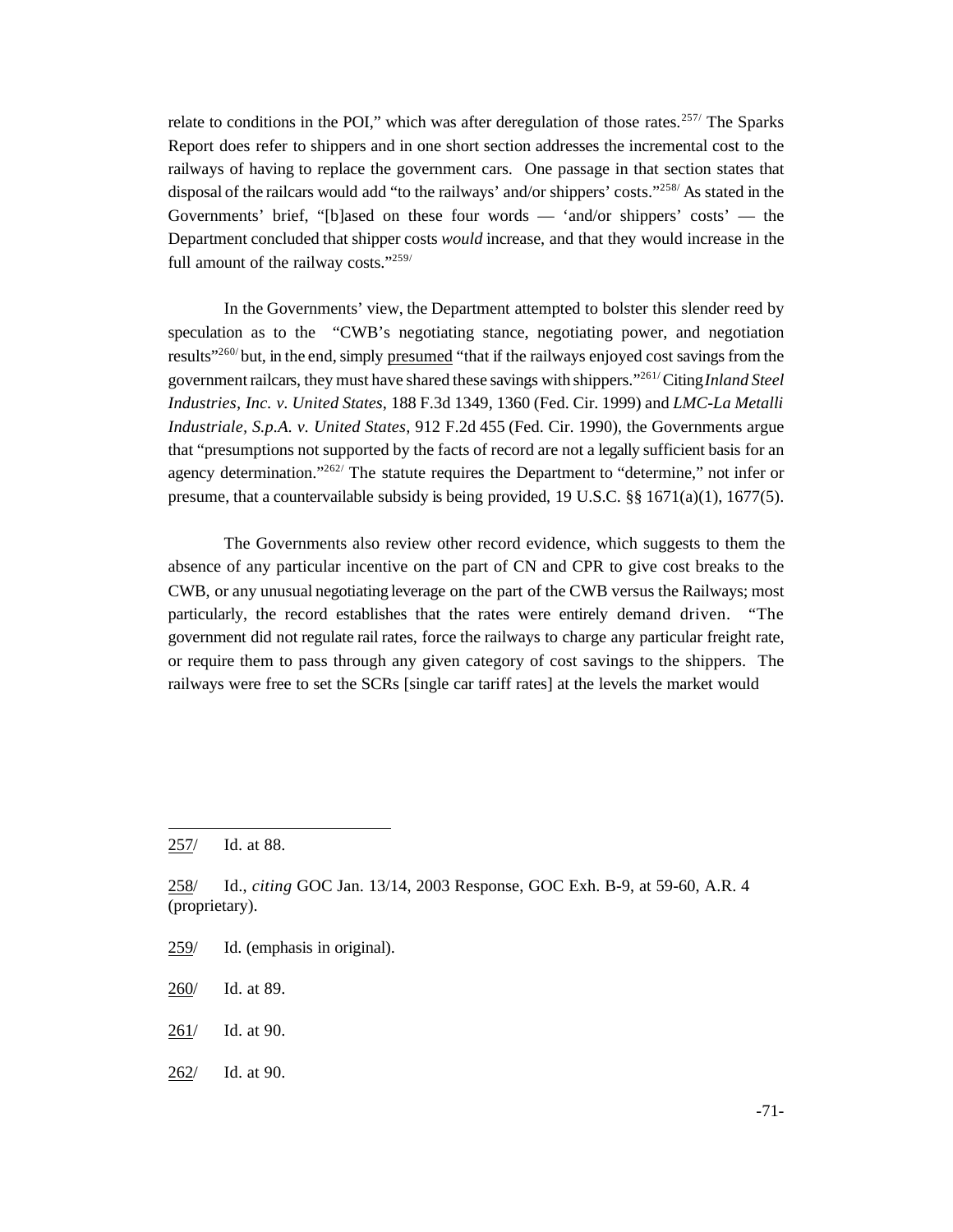bear, and to negotiate reductions of those rates with shippers."<sup>263/</sup> The bottom line, therefore, is that "no substantial evidence supports the Department's conclusion that an alleged 'benefit' to the railways from government-provided railcars equals a benefit to wheat shippers."<sup>264/</sup>

Citing*Potassium Chloride from Israel*, 49 Fed. Reg. 36,122, 36,125 (Sept. 14, 1984) and *Certain Softwood Lumber Productsfrom Canada*, 48 Fed. Reg. 24,159, 24,169-70 (May 31, 1983), the Governments also argue that the Department's recognition of the fact that the CWB-Railways' negotiations were conducted on an arms-length basis should have led to a no benefit finding.265/ When transactions are between independent parties, a seller will always attempt to maximize its return in a transaction, in which case the buyer, for its part, will be receiving its new asset for fair market value "untainted" by any subsidy. "In short, the commercial reality is that in an arm's length transaction, the buyer receives no benefit from the subsidy."<sup>266/</sup> In this case, the Railways negotiated rail rates with grain shippers at arm's-length by charging the highest rates the market would bear. Clearly, therefore, no "benefit" was provided to the CWB through such negotiations. $267/$ 

As their next major point, the Governments argue that the Department made material methodological errors in its benefit calculation which, taken together, "create[d] an overstated benchmark [exaggerating] the amount of the purported benefit to the CWB."268/ The Governments first assert that the Department should not have used pre-POI leasing cost information as part of its "benchmark" to measure the ownership costs to the Railways of the government railcars and find it curious that the Department at one point in its I&D Memo stated that it would not use these lease costs and then subsequently stated that

264/ Id. at 94.

- 267/ Id. at 96.
- 268/ Id. at 96-104.

<sup>263/</sup> Id. at 93, *citing* GOC Jan. 13/14, 2003 Response at 29, A.R. 4 (proprietary). On page 94, the Governments further state that "[n]o reports or any other evidence stated that the railways [shared their cost savings from government-provided railcars with the shippers], that the railway rates reflected any actual sharing of cost savings, or that the provision of government-owned railcars had any specific effects on prices charged by the railways to shippers." Id. at 94.

<sup>265/</sup> Id. at 95-96.

<sup>266/</sup> Id. at 95.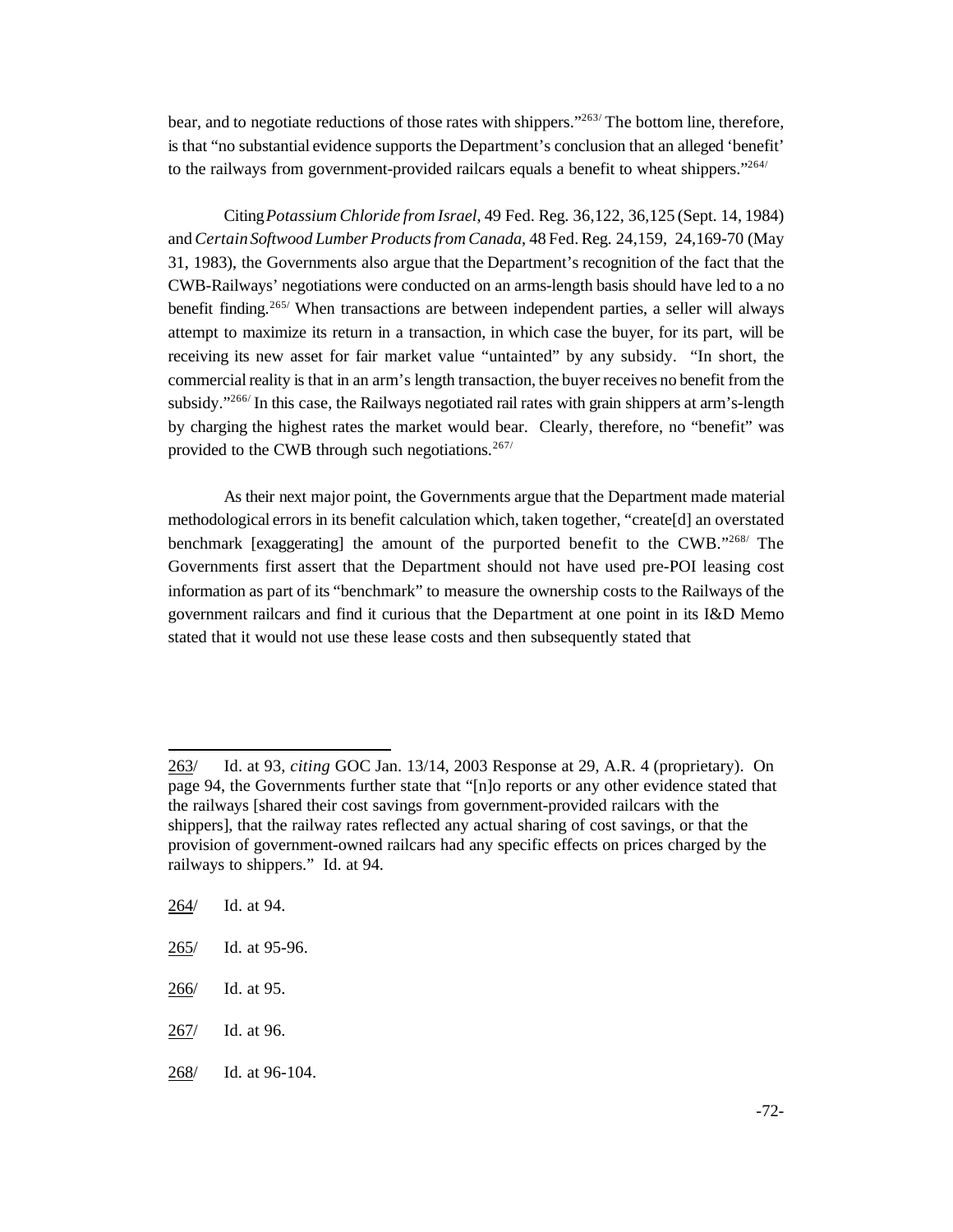it would use them.<sup>269/</sup> The Governments note that the point of examining the leasing costs was to determine the rates at which the Railways would have leased railcars in the POI had the government cars not been available, this to determine the amount of the cost savings being generated thereby. The primary focus of the inquiry is to determine the cost to the Railways of obtaining an alternate supply of cars, not the cost to the CWB of its own cars. In the Preliminary Determinations this was indeed the methodology used, but in the Final Determinations "the benchmark analysis was expanded to pick up the CWB's own lease costs."270/ The leases in question, however, date from the early 1980s and mid-1990s, which the Governments assert "are inarguably not current" or, in the language of the statute, "prevailing."<sup>271/</sup>

The Governments assert that "the pre-POI CWB lease information was plainly aberrational and should have been disregarded as not indicative of 'prevailing' market rates." $272/$  The mere fact that pre-POI leases continued to be paid by CWB during the POI does not make those lease costs "prevailing." The Governments note, in this connection, record evidence establishing that actual "market conditions during the POI included hopper car oversupply and much lower capital costs,"<sup>273/</sup> which results in much lower leasing rates.

Secondly, the Governments assert that the Department erred by rejecting, at

270/ Id. at 98.

272/ Id. at 99.

273/ Id. at 100.

<sup>269/</sup> Id. at 97, *citing* I&D Memo at 29 (emphasis added) ("We agree with the respondents that using the actual lease costs of the [CWB] railcars during the POI to determine the benefit of the government-provided railcars *would be inconsistent with our analysis of the government-provided railcars* as an indirect subsidy... *Therefore, we have not used the CWB's lease rates as the basis of the benefit calculation*.") and I&D Memo at 30 (emphasis added) ("We have determined that it is *appropriate to average the verified lease rates paid by the CWB* with the date from our Preliminary Determinations, which was also verified.... *Although the CWB lease rates were set years ago*, these are clearly lease rates paid during the POI.")

<sup>271/</sup> Id. at 99. Section  $771(5)(E)(iv)$  states that "the adequacy of remuneration [for a good or service] shall be determined in relation to prevailing market conditions for the good or service being provided ... in the country which is subject to the investigation or review. Prevailing market conditions include price, quality, availability, marketability, transportation, and other conditions of purchase or sale."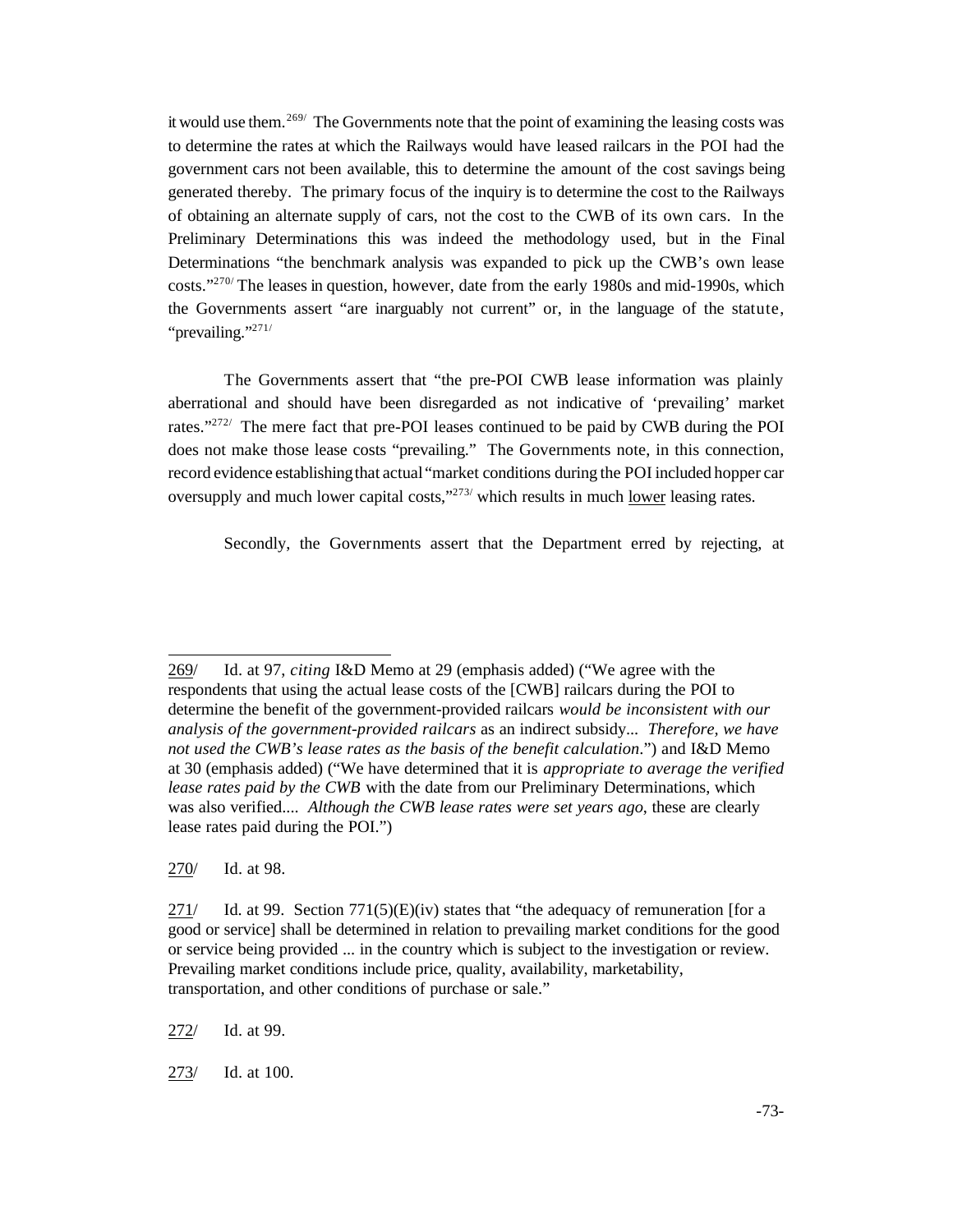verification, relevant information submitted by the COG on POI lease rates.<sup>274/</sup> The Governments point to 19 C.F.R. 351.301(b)(1), which states that "factual information requested by the verifyingofficials from a person normally will be due no later than seven days after the date on which the verification of that person is completed" and argue that "[u]nder the plain terms of this regulation, the study was submitted on a timely basis and should have been accepted."<sup>275/</sup> Information responsive to requests at verification are still timely even if submitted up to seven days after verification closes, and the Department's failure to accept this study constituted "plain legalerror."276/ As stated in *Fujian Machinery and Equipment Import & Export Corp. v. United States*, 178 F.Supp.2d 1305, 1319 (Ct. Int'l Trade 2001) (footnotes omitted):

> The regulations are plainly written, and their meaning is clear: when verifying officials request information from a respondent, including data and documentary evidence in support of the respondent's questionnaire responses, the respondent is not legally obligated to satisfy the request until a minimum of one week after the conclusion of that respondent's verification.

Another methodological error cited by the Governments is the failure of the Department to weight average the CWB's lease costs according to the number of railcars with which those costs were associated.<sup>277/</sup>By using a simple-averaging calculation, the Department gave those rates a weight equivalent to one-quarter, rather than the actual one-tenth, of the total number of railcars in question. The Governments find the Department's use of simple averaging in this connection to be inexplicable since it otherwise used a weight-averaging methodology for what it believed were the CWB lease rates.

The final major argument is one advanced by the GOS, to the effect that the GOS-

<sup>274/</sup> Id. The principal information on this topic was railcar leasing companies' price quotations for the POI, submitted by the GOC in its February 11/12, 2003 questionnaire response. However, during verification, GOC identified a 2002 study prepared for Transport Canada explicitly addressing the current leasing market for covered hopper cars. GOC offered this study to the Department and it was "accepted" as GOC Verification Exhibit 33. In the Final Determinations, the Department nevertheless decided not to use this exhibit, on the stated grounds that the report "was presented on the last day of verification and we were not able to examine it and ask follow-up questions." I&D Memo at 30.

<sup>275/</sup> Id. at 101.

<sup>276/</sup> Id. at 102.

<sup>277/</sup> Id. at 103.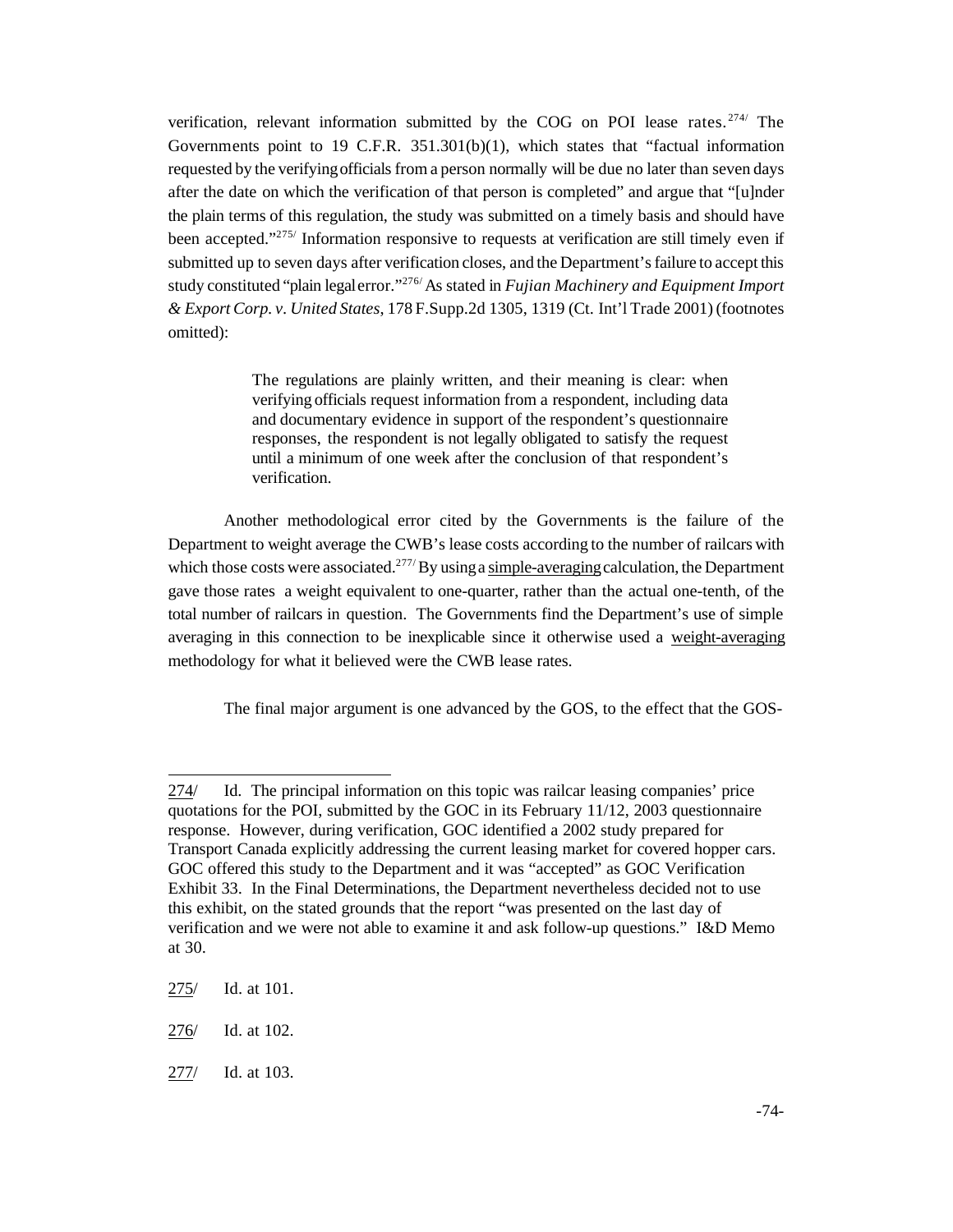provided railcars constitute a provision of service in the nature of infrastructure, which is not, under the statute, countervailable.<sup>278/</sup> This exclusion is found in the statutory definition of financial contribution, 19 U.S.C. § 1677(5)(D)(iii), which enumerates the various types of financial contribution, including the provision of goods or services, and then explicitly states that such provision is intended to cover "other than general infrastructure."

While not further defined in the statute, the Department's regulation, 19 C.F.R. § 351.511(d), does distinguish infrastructure as "general" according to whether it "is created for the broad societal welfare of a country, region, state or municipality." Under the Preamble to this regulation, the Department indicates that the "key issue is whether the infrastructure is developed for the benefit of society as a whole." Preamble, 63 Fed. Reg. at 65378-79.

The Governments then review the record evidence concerning the central role that agriculture plays in the Saskatchewan economy and to "the production of crops suitable for transport in covered hopper railcars."<sup>279/</sup> They note that the Department did not consider any of this evidence in making its Final Determinations, the I&D Memo stating only that "[t]he railcars are hopper cars designed for the transportation of grain, and not for general uses. Therefore, the provision of these rail services could not be considered as general infrastructure." I&D Memo at 26-27. The Governments urge the Panel to set aside this "conclusory reasoning" on the ground of the Department's failure to account for "the entire record, including whatever fairly detracts from the substantiality of the evidence." *See Atlantic Sugar,* 744 F.2d at 1562; *Universal Camera,* 340 U.S. at 488; and *Slater Steel Corp. v. United States*, 279 F.Supp.2d 1370, 1378.

## *U.S. Department of Commerce*

The Department's Rule 57(2) brief identifies each of the challenges raised by the Governments including, first, the argument that there can be no entrustment or directive, for purposes of the countervailing duty statute, if "the railway companies are not absolutely required to provide rail service to the CWB by means of the government-owned and leased hopper cars," i.e., if they have legal alternatives.<sup>280/</sup> In the Final Determinations, however, the Department found that, given the Railways' agreements with the Governments, "they do not have *practical* alternatives to using the hopper cars to provide rail service for the

<sup>278/</sup> Id. at 105-107.

<sup>279/</sup> Id. at 106.

<sup>280/</sup> Department Rule 57(2) brief at 42.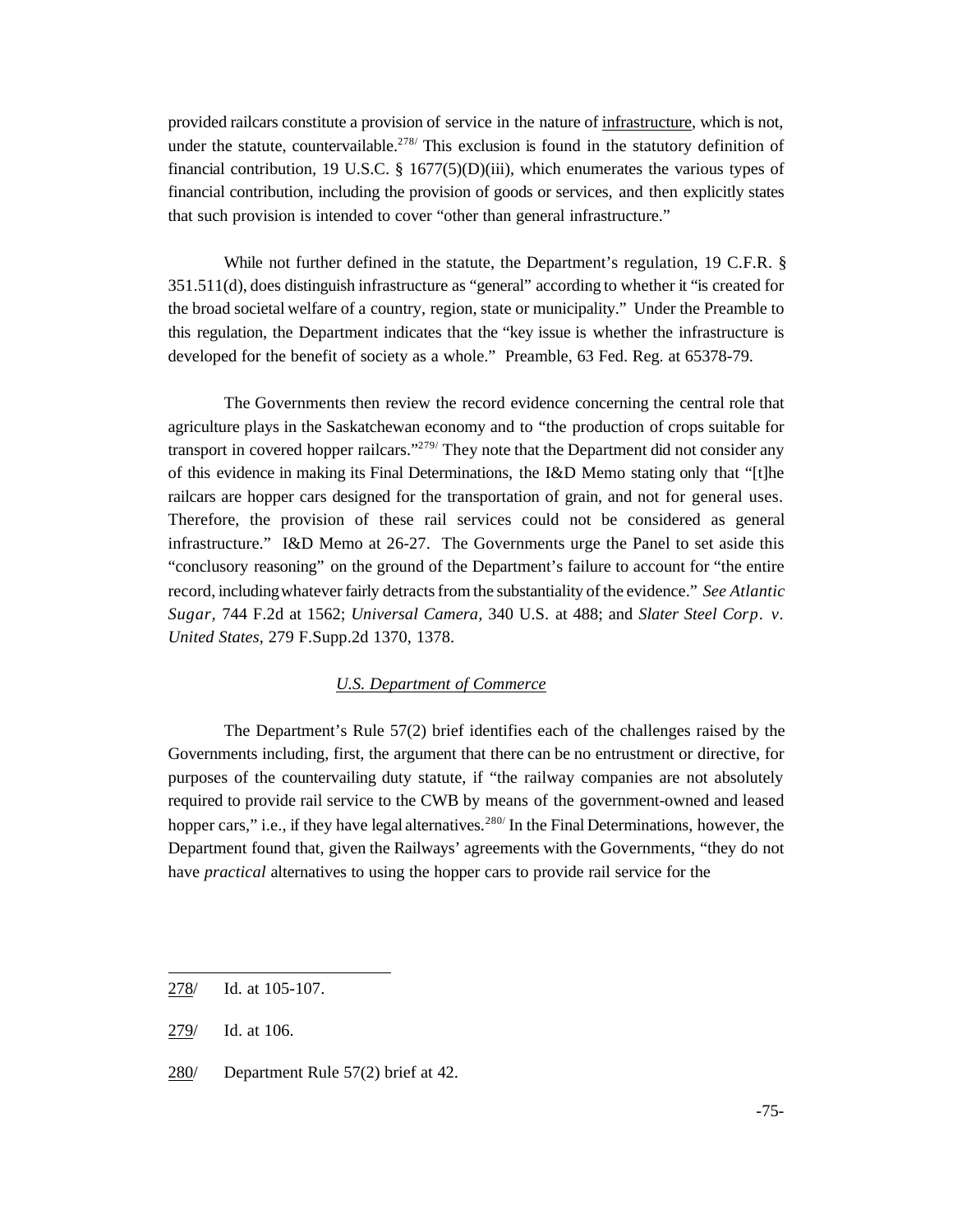movement of Western grain,"<sup>281</sup>/ a finding which the Department asserts is an entirely sufficient basis to support its conclusion that the Governments use the Railways "as instruments for indirectly making contributions of rail service to the CWB."282/

The Department quotes from the I&D Memo to reiterate its interpretation that the phrase "entrusts or directs" means *affirmatively causing or giving responsibility to* a private entity to carry out what would otherwise be a governmental subsidy function and, further, identifies the particular facts upon which it relies.<sup>283/</sup> Summarizing the situation, the Department states that:

> by stipulating that the transport of Western grain is a proper use of the hopper cars and by imposing special fees on other uses, the governments affirmatively cause, or give responsibility to, the railways to use the hopper cars for the benefit of the CWB. While it is true that the railways may refuse to provide rail service by means of the hopper cars, or may make them available for alternative uses, the former does not make any commercial sense and the latter is discouraged by the fee structure.<sup>284/</sup>

The Department finds this interpretation to be reasonable and fully consistent with Congressional intent which, in the SAA, indicates that the phrase "entrusts or directs" should be given a broad interpretation.<sup>285/</sup> The Department also finds this approach to be consistent with the Preamble to the countervailing duty regulations, which suggest that governments may act through inducements as well as formal requirements:

> Although the indirect subsidies that we have countervailed in the past have normally taken the form of a foreign government *requiring* an intermediate party to provide a benefit to the industry producing the subject merchandise, often to the detriment of the intermediate party, indirect subsidies could also take the form of a foreign government

- 281/ Id. (emphasis in original).
- 282/ Id.
- 283/ Id. at 43.
- 284/ Id. at 43-44.

285/ Id. at 44, *citing* SAA at 926 ("[T]he Administration intends that the 'entrusts or directs' standard shall be interpreted broadly.") As to the reference in the SAA to a "formal, enforceable measure", the Department suggests that "[t]he 'formal, enforceable' measures in the instant case are the operating and alternate use agreements." Id.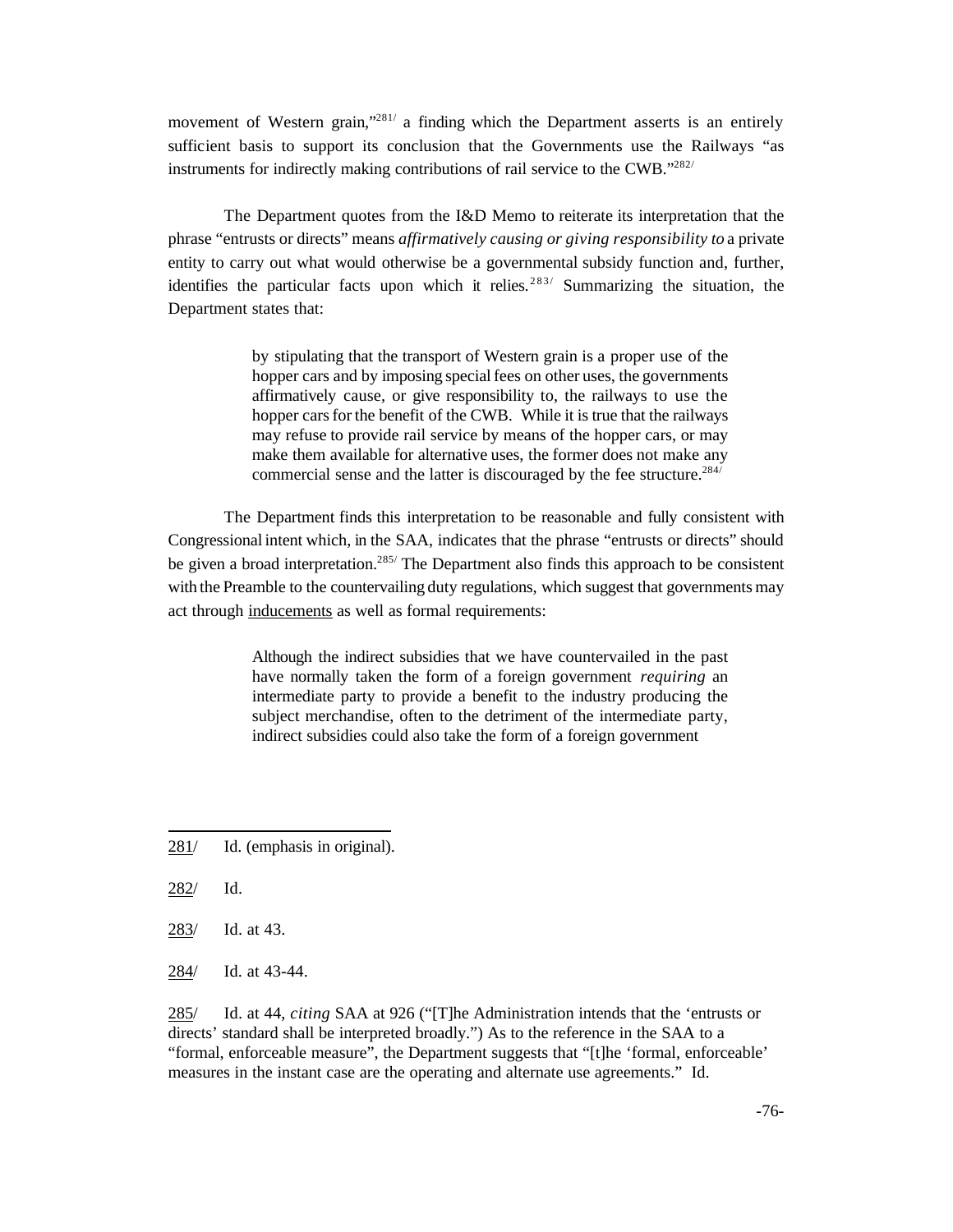*causing* an intermediate party to provide a benefit to the industry producing the subject merchandise in a way that is also in the interest of the intermediate party. We believe the phrase 'entrusts or directs' could encompass government actions that provide *inducements*, other than upstream subsidies, to a private party to provide a benefit to another party.

Preamble, 63 Fed. Reg. at 65350 (emphases added)

The Department finds such inducements in this case: "the hopper cars themselves, which are provided to the railways by the governments and which enable the railways to provide rail service to the CWB; and the fee structure, which rewards the railways for providing rail service for the movement of Western grain, including grain shipped by the CWB."<sup>286/</sup> At the same time, the Department rejects the Canadian argument that some element of command, or legalmandate, is required to support an entrustment or directive finding under the statute. The Department suggests that there is no basis in law for this requirement and that its own position is consistent with the statute, the legislative history, and the Department's policies as stated in the Preamble to the regulations.<sup>287/</sup>

The second major challenge responded to by the Department concerns the Canadian allegation that the rail service subsidy is not tied to particularsales under the Department's own tying regulation.<sup>288/</sup> The Canadians argued at the Preliminary Determinations and continue to argue that the use of the hopper cars at no cost to the railways is limited to the transportation of Western grain within Western Canada and does not apply to shipmentsto the United States.

The Department points to the I&D Memo at Comment 2 and the response to Comment 2 as its position on this issue, but argues also that Canada has simply misconstrued the tying regulation. Canada has focused on the fact that the free use of the hopper cars (i.e., the rail service *subsidy* itself) wastied to certain non-U.S. shipping routes, but the Department believes that the proper focus is whether the *benefit* is tied to a particular portion of the recipient's sales<sup>289/</sup> and insists that "[t]he indirect provision of rail service to the CWB by the federal and provincial governments benefits all of the CWB's shipments,

- 288/ Id. at 47-50.
- 289/ Id. at 48.

<sup>286/</sup> Id. at 45.

<sup>287/</sup> Id. at 46.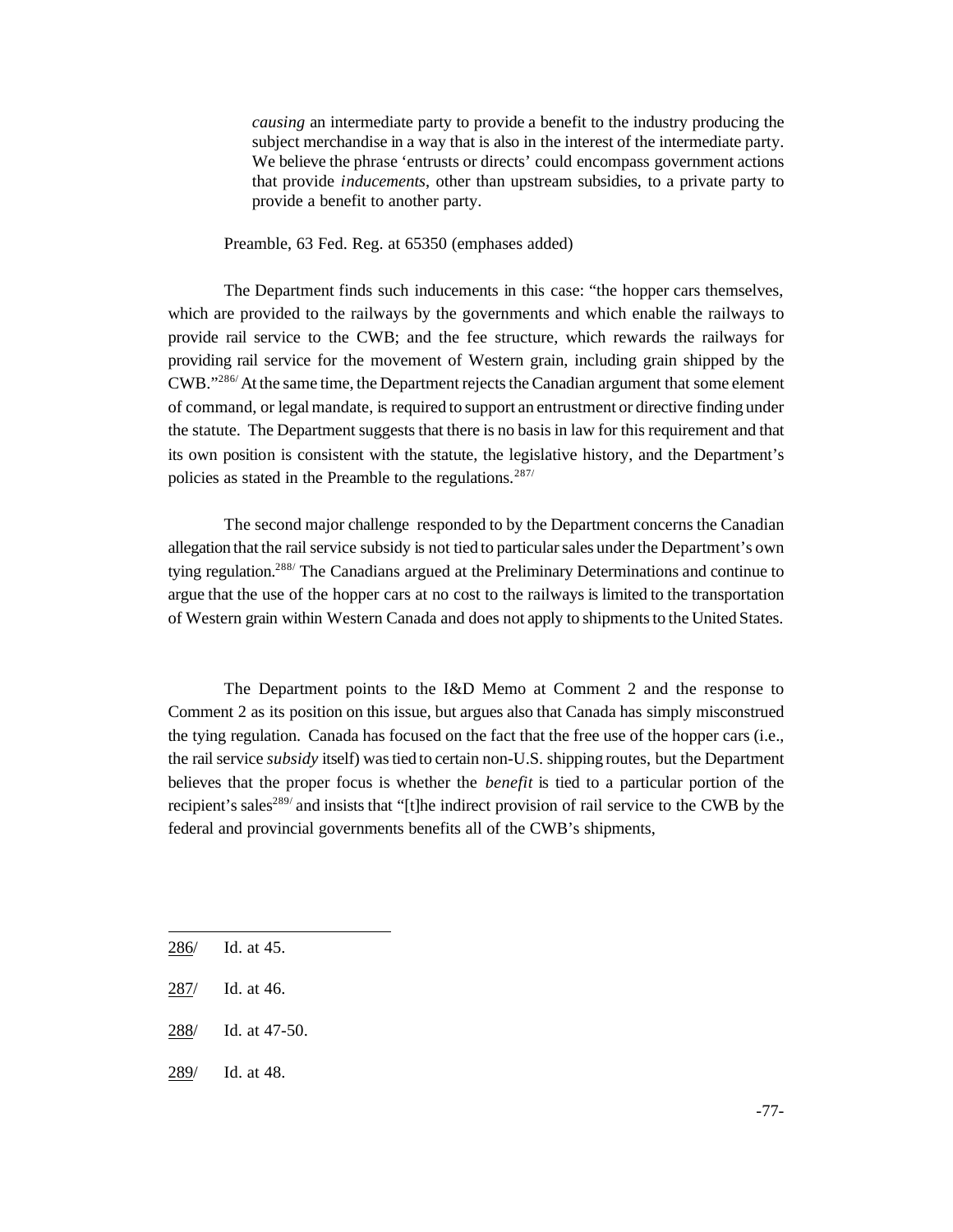not merely shipments made along certain routes."<sup>290/</sup> The Department cites to the Preamble to the tying regulation, 63 Fed. Reg. at 65400 ("subsidies are by these rules attributed, to the extent possible, to the sales for which costs are reduced...."), and suggests, in addition, its need to preserve flexibility and to avoid potential circumvention of the countervailing duty law ("[i]f subsidies allegedly tied to a particular product are in fact provided to the overall operations of a company, the Secretary will attribute the subsidy to sales of all products by the company."). $^{291/}$ 

The Department suggests that its focus on "whether the rail service *benefit* is tied to certain shipping routes is entirely consistent with these principles." $292/$  There is no argument, for example, that the CWB gets free use of the government-owned or leased railcars; rather, "CWB gets the benefit of lower shipping rates as a result of the provision of the hopper cars to the railways, and there is simply no evidence on the administrative record that this benefit is segregated to certain shipping routes."<sup>293/</sup> Dismissing an earlier determination as prior to the regulations, the Department indicates that in this case it "followed the practice described in the regulations and examined the evidence to determine whether it indicates that the *benefit* is tied to particularrailshipping routes. Having concluded that the benefit is not tied, the Department properly attributed it to all of the shipping routes."294/

The Department next defends its determination that the Railways provide rail service to the CWB for "less than adequate remuneration."<sup>295/</sup> In general, the Department argues that a thorough review of the evidence on the record led it to determine that the provision of government-owned and leased hopper cars had a discernible effect on the rail rates available to theCWB. In addition, the Department rejects Canada's contention that because those rates were determined in arm's-length negotiations, the government provision of hopper cars could not have had an impact on the CWB. In addition, the Department disagrees with Canada's claim that the wrong datasets were considered for purposes of adjustments to the rail lease benchmark.

| 290/ | Id.                                  |
|------|--------------------------------------|
|      | 291/ Id. at 48-49.                   |
| 292/ | Id. at 49 (emphasis in original).    |
| 293/ | Id.                                  |
| 294/ | Id. at 49-50 (emphasis in original). |

295/ Id. at 50-60.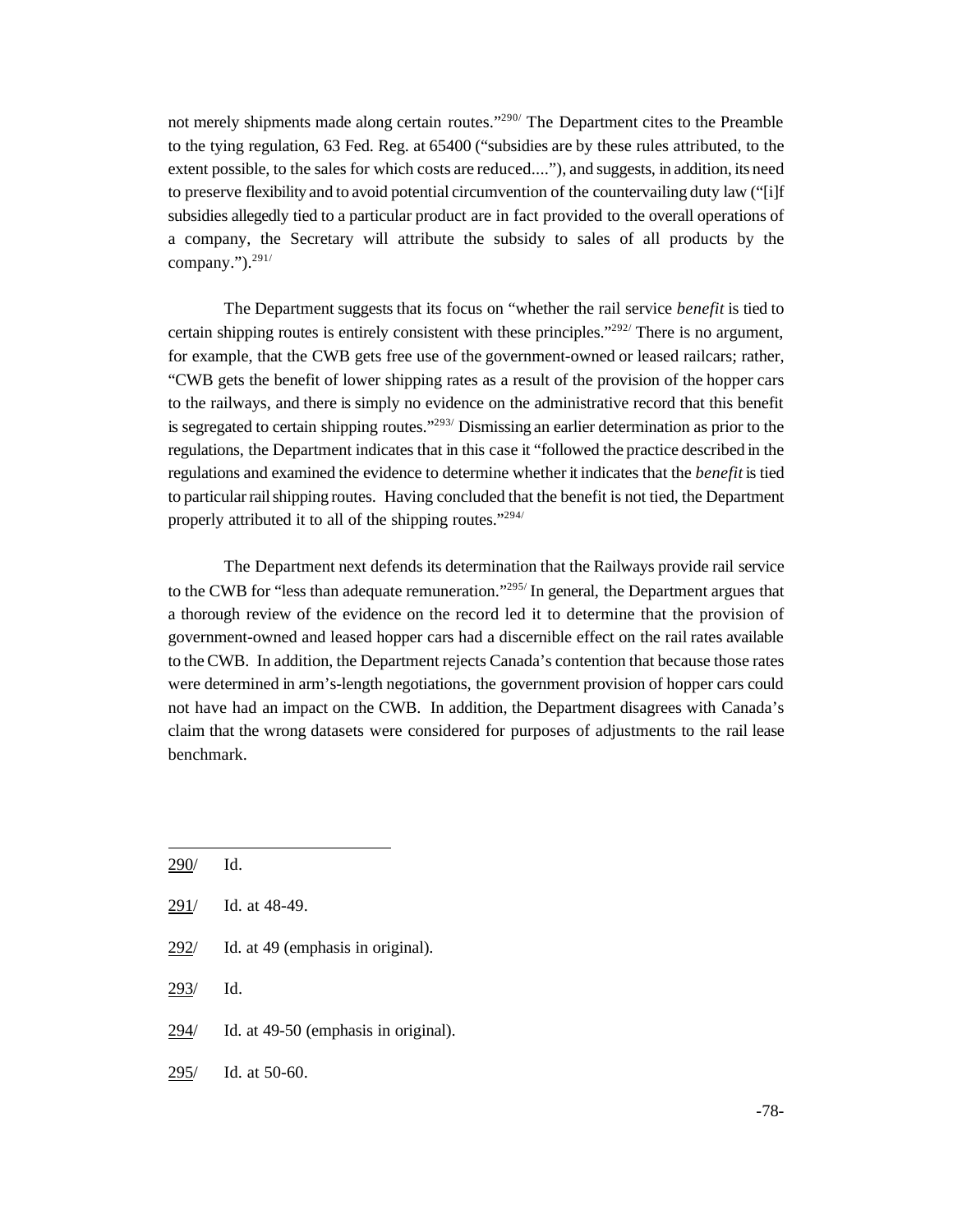The Department initially points to the I&D Memo, response to Comment 6, wherein it cited to the Sparks Study, the Canada Transportation Act, and the 1999 paper as a proper and sufficient basis to "conclude that the rates charged by the railways for railway services do not reflect the ownership costs of the government-provided railcars." This conclusion, and the Department's detailed benefit calculations, were entirely consistent with the statutory standard of "adequate remuneration", 19 U.S.C. § 1677(5)(D). That statute explains that adequacy of remuneration is to be "determined in relation to prevailing market conditions for the good or service being provided.... Prevailing market conditions include price, quality, availability, marketability, transportation, and other conditions of purchase or sale." These considerations are amplified in 19 C.F.R. § 351.511(a)(2).

The Department suggests that the Sparks Study, the CTA, and the 1999 paper were the "best evidence available" to the Department regarding whether the price paid by the CWB for hopper car service was consistent with market principles.<sup>296</sup> Canada's assertion that this evidence is not strong enough is simply an invitation to the Panel to re-weigh the evidence in Canada's favor:

> The question before the Panel is whether the evidence cited by the Department represents substantial evidence for the conclusion that the rail rates paid by the CWB would likely rise in the event that the governments dispose of their interests in the hopper cars. $297/$

The problem for the Department was that no verifiable transactions were available for it to review or investigate (i.e., an actual sale or disposition by a government of its interests in hopper cars), nor were any econometric studies available to estimate the amount of the benefit that "passed through" in the sale of the rail service.<sup>298/</sup> Simply put, the Department is not able to provide absolute certainty where none exists and must rely on the best evidence available to it to reach its conclusions.

The Department next addresses its determination that the railcar benefit was not extinguished by an arm's-length negotiation between the Railways and the CWB.299/ Pointing to its language in the I&D Memo, response to Comment 6, the Department rejects

299/ Id. at 54-56.

<sup>296/</sup> Id. at 52-53.

<sup>297/</sup> Id. at 53.

<sup>298/</sup> Id. The Department cites *Daewoo Electronics Co., Ltd. v. United States*, 6 F.3d 1511, 1519 (Fed. Cir. 1993) (econometric studies of tax pass-through not required in antidumping cases).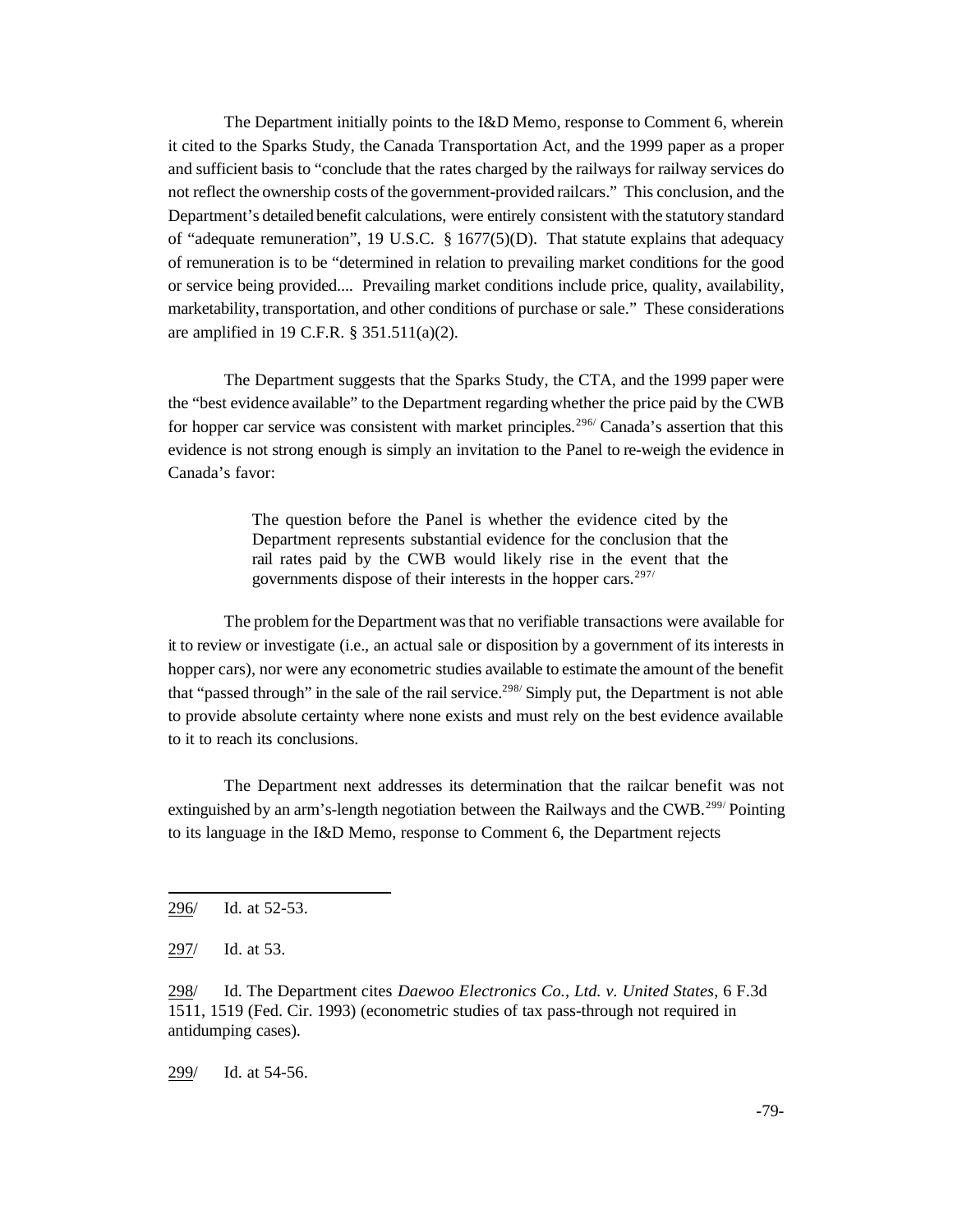Canada's reliance "on the same old-law cases that were considered by the Department in the Final Determination and found to be irrelevant." Suggesting that pre-URAA countervailing duty law was much less well articulated than the current statutory scheme, the Department argues that it was "entirely reasonable for the Department to distinguish between the issues arising from the sale of a subsidized company or its assets, on the one hand, and the issues arising from the sale of a subsidized service, on the other. Unlike the sale of a subsidized company or its assets, there is not the slightest reason to believe that the buyer of a subsidized service might *pay more* for that service as a result of the subsidy."<sup>300/</sup>

The Department next addresses the issue of the rejection at verification of the March 2002 data, which was offered for use in calculating the rail lease benchmark. The Department states that the question for the Panelis "whether the Department'srejection of the information proffered by the Government of Canada at the end of verification is consistent with the regulations that govern the timeliness of submissions."301/

In particular, the Department cites to 19 C.F.R. § 351.301(b)(1), which provides that the time limit for the submission of factual information in a countervailing duty investigation is no later than "seven days before the date on which the verification of any person is scheduled to commence, except that factual information requested by the verifying officials from a person normally will be due no later than seven days after the date on which verification is completed." The Department also cites to *Fujian Mach. & Equip. Imp. & Exp. Corp. v. United States*, 276 F.Supp.2d 1371 (Ct. Int'l Trade 2003) as support for its position, although recognizing that the respondent in that case had attempted to offer documents after verification while in the instant case, Canada had offered the information just prior to the end of verification. Based on these authorities, the Department argues that it was "reasonable and appropriate for the Department to require that respondents adhere to the regulatory deadlines."302/

The Department next addresses two ministerial error allegations made by GOC and by the CWB, both of which the Department had rejected on the ground that they were not in fact ministerial errors under 19 C.F.R. § 351.224(f), but instead were calculations made appropriately and with specific purpose and intent.<sup>303/</sup>

- 302/ Id. at 58.
- 303/ Id. at 58-60.

<sup>300/</sup> Id. at 55-56 (emphasis in original).

<sup>301/</sup> Id. at 57.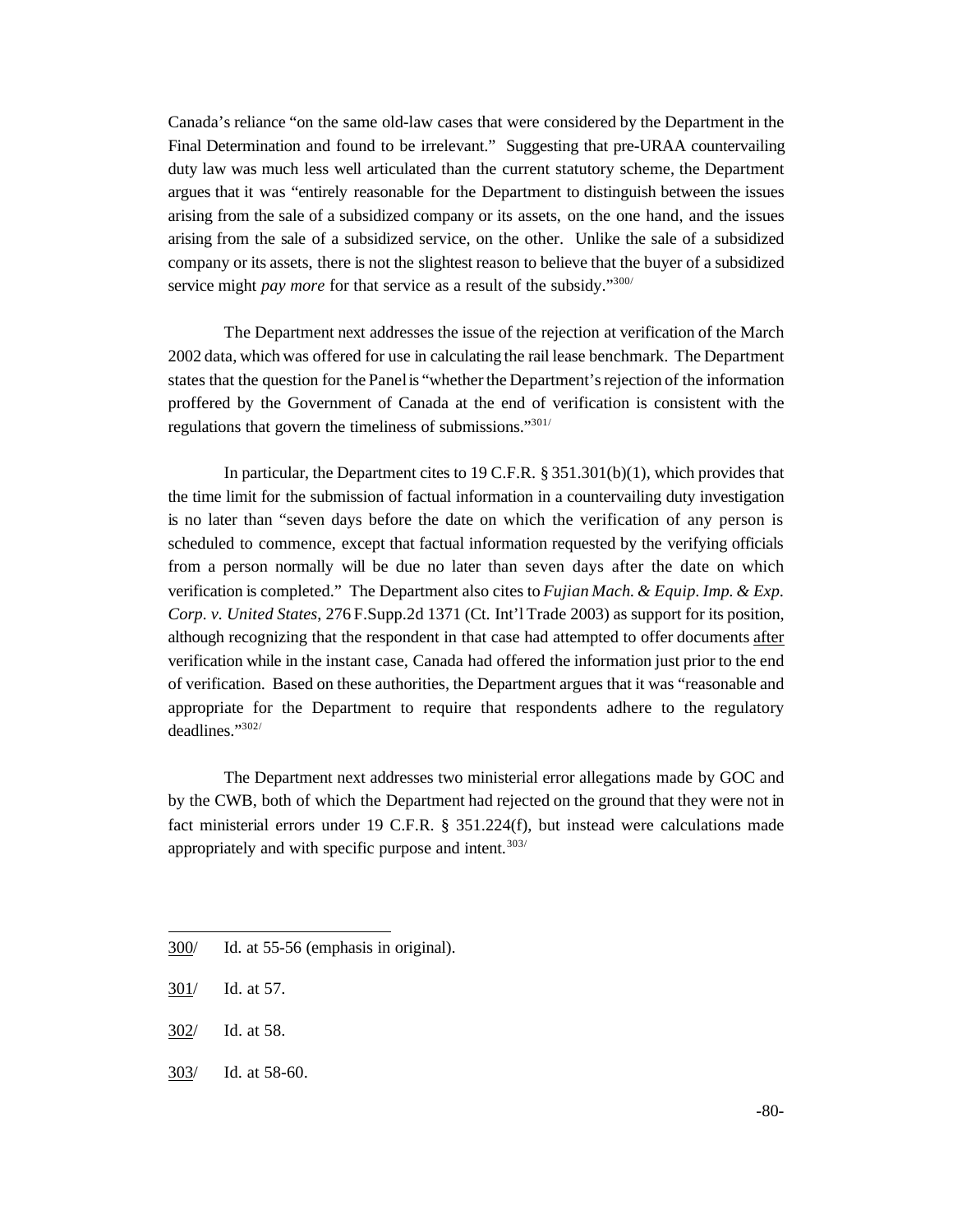The GOC's first error allegation was that the Department improperly calculated the railcar leasing costs through reliance on a simple average, as opposed to a weighted average, of four railcar lease rates. The Department argues that "the proper determination of averages is a difficult issue in the realm of statistical theory" and suggests that the Panel should not substitute its judgment for the considered judgment of the investigating authority. The Department believes that it properly "determined that simple averaging is the best approach to factoring price quotes into the lease rate benchmark calculation<sup>"304/</sup> and notes that the CIT has not endorsed "any particular method of calculating averages," citing *Rhodia, Inc. v. United States*, 185 F.Supp.2d 1343, 1350 (Ct. Int'l Trade 2001) (CIT did reverse the Department's use of a weighted average to calculate certain dumping adjustments).

The applicable legal standard, however, is whether the Department's actions were reasonable and based on substantial evidence on the record, and the Department believes that its determination to use simple averaging with respect to the lease rates clearly satisfies this test.

The Department also rejects CWB's second error allegation – that the Department had erroneously relied on CWB's "total annual lease expenses" for purposes of adjusting the rail lease benchmark, rather than on the CWB's actual lease payments.<sup>305/</sup> In rejecting this allegation, the Department notes that its objective was to capture all expenses associated with the CWB's lease of the railcars, not just lease payments. This decision is reasonable under the circumstances and based on substantial evidence on the record.

The Department also defends the final major challenge to its Final Determinations, this the argument by GOS that the provision of hopper cars to the railways was a part of "general infrastructure" within the meaning of the countervailing duty law.306/ The Department had rejected this argument in the I&D Memo, response to Comment 6. GOS had requested that the Department find that the rail service benefit in Saskatchewan was noncountervailable because, as "general infrastructure," it cannot represent a "financial contribution" within the meaning of the countervailing duty statute, 19 U.S.C. § 1677(5)(D)(iii), taking into account the importance and impact of agriculture in the province of Saskatchewan.

306/ Id. at 61-63.

<sup>304/</sup> Id. at 59.

<sup>305/</sup> Id. at 60.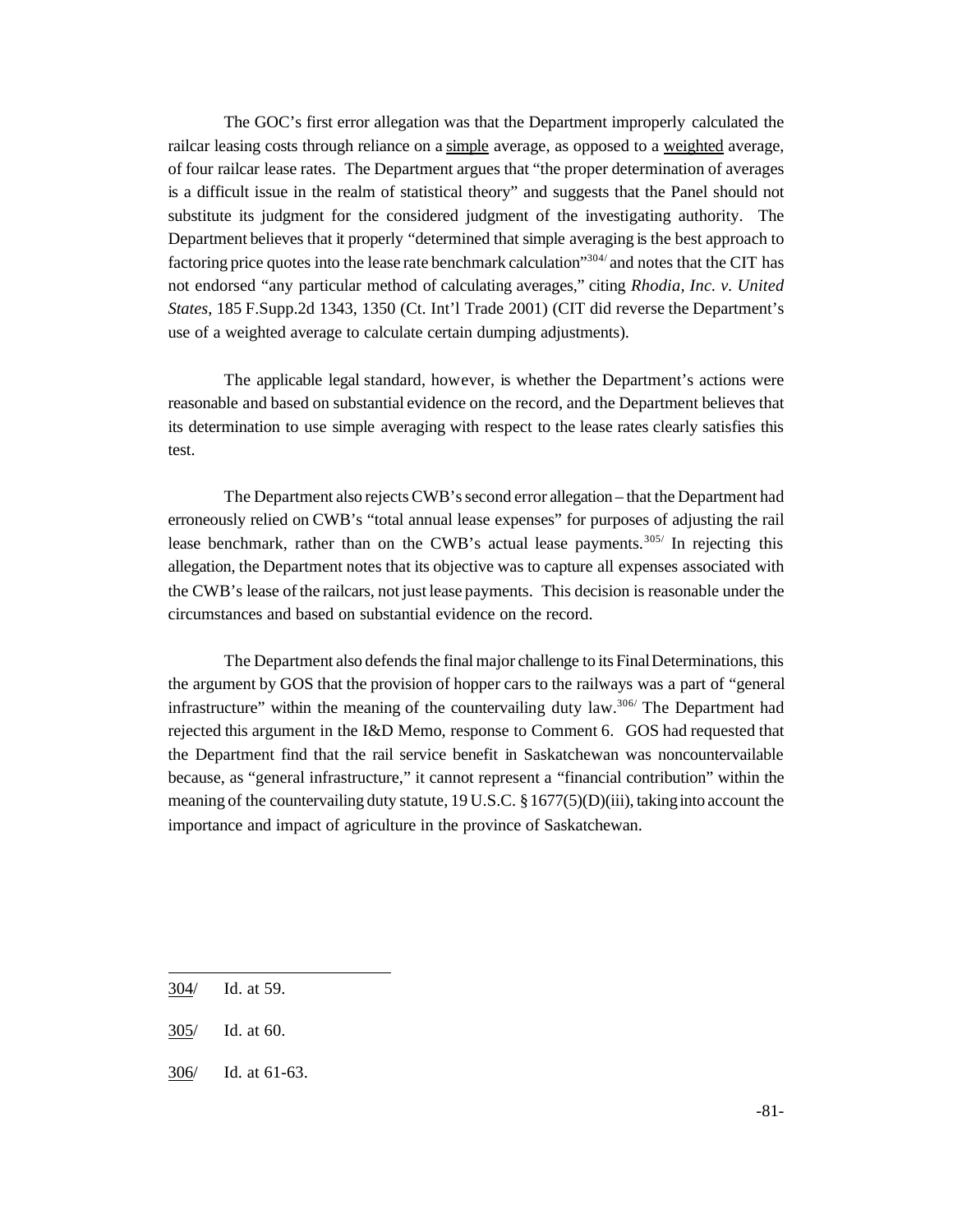The Department argues "that 'general infrastructure' must be available to everyone — and the rail service benefit was clearly not available to everyone in Saskatchewan."<sup>307/</sup> Although GOS points to 19 C.F.R. § 351.511(d), the Preamble to that regulation clarifies that "general infrastructure" must be general in the sense that it is available to everyone. The Department states that "[t]he 'general infrastructure' issue under the statute and regulations is plainly all-or-nothing, and Canada has not presented the Panelwith any evidence of that (sic) the rail service benefit is available to 'all.'"308/ Accordingly, the Department's determination on this issue should be upheld by the Panel.

## *North Dakota Wheat Commission, the U.S. Durum Growers Association, and the Durum Growers Trade Action Committee*

The U.S. Parties support all aspects of the Department's Final Determinations on the railcar issue, stating that the Department's application and interpretation of the phrase "entrusts" or directs" is correct and that record evidence supports its finding that the Canadian government parties do use the Railways as instruments for indirectly making contributions of rail services to the CWB. As to the entrustment or directive issue, the U.S. Parties provide an extensive review of the record evidence establishing that the Railways have indeed been directed or entrusted to provide freight service to the CWB.<sup>309/</sup> A significant portion of the record evidence reviewed by the U.S. Parties is proprietary but, in the view of the U.S. Parties, the record as a whole clearly establishes that:

- the government-owned and leased railcars constitute a significant portion of the Railways' fleets<sup>310/</sup>
- the operating and alternate use agreements require the Railways to transport Western grain, including CWB wheat $311/$

The U.S. Parties address the Canadian argument that the phrase "entrust and direct" actually means "mandate" and that since the Railways do not have to use the railcars, there

- 309/ U.S. Parties Rule 57(2) brief at 87-96.
- 310/ Id. at 88-90.
- 311/ Id. at 90-96.

<sup>307/</sup> Id. at 62.

<sup>308/</sup> Id. at 63.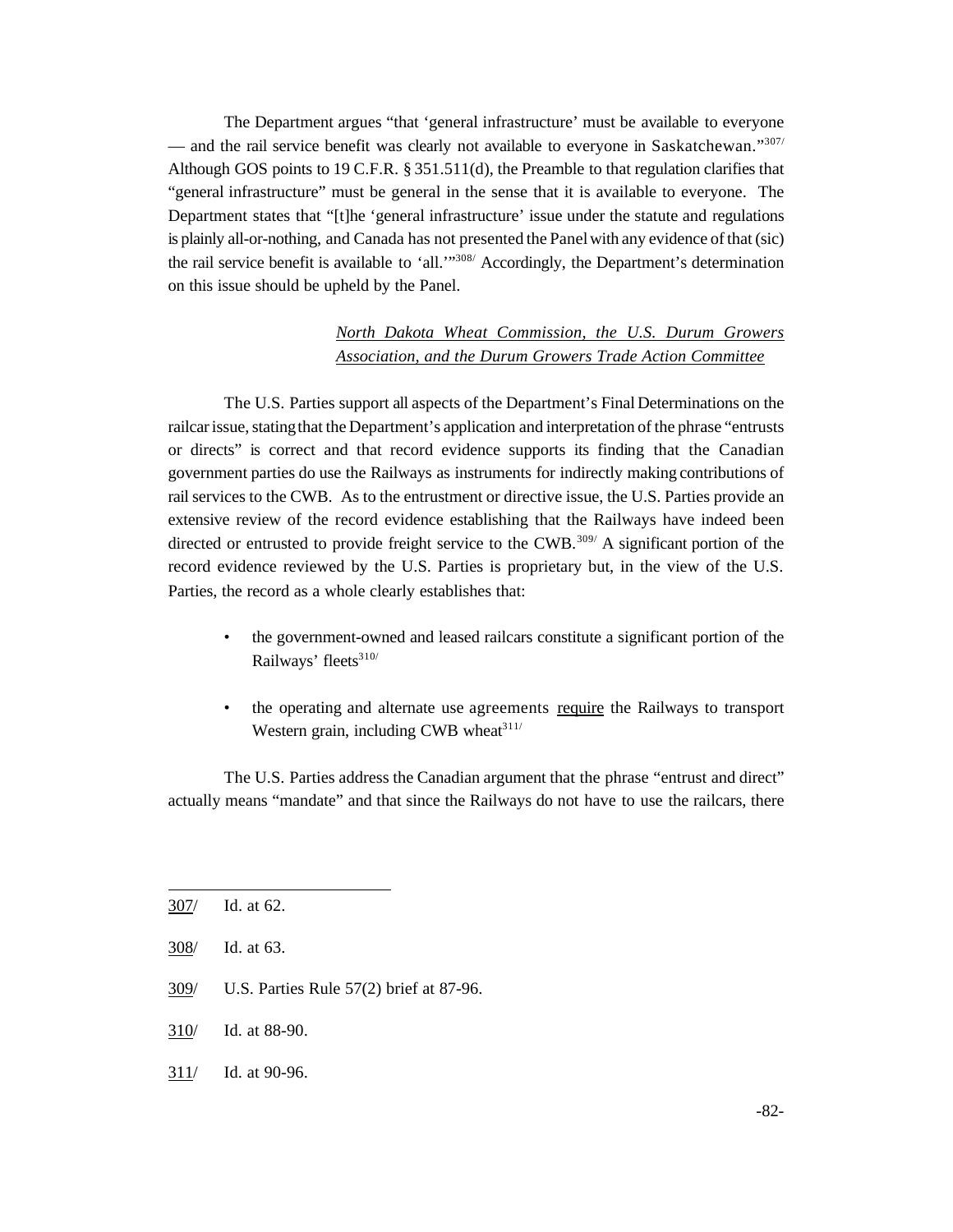can be no "causal link or subsidy."312/ They point to the Department's holding in another case that "nothing in the statute directs the Department to consider the use to which the subsidies are put or their effect on the recipient's subsequent performance...nothing in the statute conditions countervailability on the use or effect of a subsidy." *See Industrial Phosphoric Acid from Israel*, 63 Fed. Reg. 13626, 13631 (March 20, 1998).

In addition, the U.S. Parties challenge the Canadian view that commercial realities, not government authority, dictate that the Railways will transport wheat, and do so simply by referencing the realities of the Operating and Alternate Use Agreements.<sup>313/</sup>

The U.S. Parties next confirm that the Department did address the "geographical limitation" of the Operating and Alternate Use Agreements and suggest that the Canadian challenges on this point have no merit.<sup>314/</sup> Specifically, the Canadian parties have argued that the benefit from the provision of railcarsis tied to the east-west shipments of grain because for other shipments the railways must pay commercially determined alternate use fees. In the I&D Memo at 17, the Department stated that:

> We have focused our analysis on whether the railway companies receive adequate remuneration when they provide hopper car service. No information has been provided to show that the rates charged by the railway companies for service to particular destinations varies because they pay (or don't pay) an alternate use fee for the government provided hopper cars.

The U.S. Parties note that although the Department requested further information concerning whether transportation prices varied based on whether there were, or were not, alternate use fees, no such information was provided.<sup>315/</sup> The U.S. Parties summarize their position as follows:

> The Department was not concerned about any benefit conferred to the railways; it was concerned and did investigate whether the benefit was conferred to the CWB. To show that the [CWB] does not benefit from the government-provided railcars, the GOC and the CWB needed to show that the [CWB] pays a higher rate for transportation services

- 313/ Id. at 95-96.
- 314/ Id. at 96-98.
- 315/ Id. at 96.

<sup>312/</sup> Id. at 95.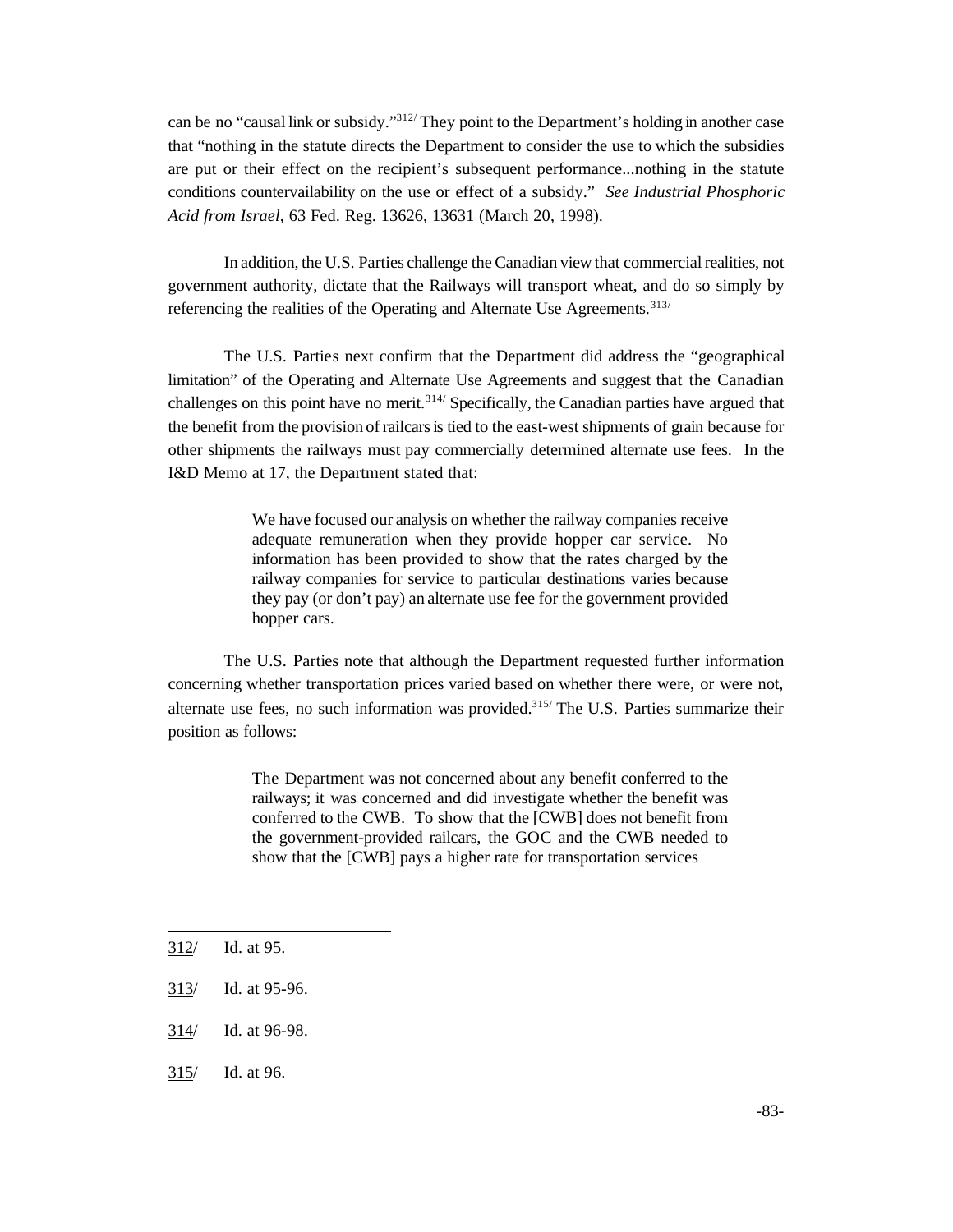subject to the alternate use fees. They failed to demonstrate that rates differed, an indication that the savings to railways from not having to pay ownership costs are distributed to all the [CWB's] grain shipments....<sup>316</sup>

The U.S. Parties next turn their attention to the record evidence supporting the view that the CWB receives a "benefit" from the governments' provision of railcars to the Railways, that there is the "requisite causal link between the governments' actions and the benefit accruing to the CWB."317/ They argue that the CWB must be benefitting from the provision of the railcars because:

> the only way the Canadian government parties' theory possibly could be correct is if the railroads are absorbing all the benefit from the free railcars, thereby making inordinate profits [on the] CWB's grain shipments. There is nothing in the record to show that the railroads are currently making excessive profits on the CWB shipments, or that CWB shipments are in any way more profitable to the railwaysthan other types of shipments.318/

The U.S. Parties also find the Canadian argument illogical in the face of record evidence that the CWB was during this time purchasing hopper cars to fill an admitted business need. As to the claim that the relationship between the CWB and the Railways is "an armslength commercial relationship," the U.S. Parties find it "inconceivable that the prices that result from this alleged arms-length commercialrelationship do not reflect the lower ownership costs."319/ The only way that the CWB can, as it claims, maximize grower returns is for it to get a "price break" on the cars it, and the governments, provide the Railways. Finally, the U.S. Parties point to independent studies submitted by the Canadian parties that rail revenues would indeed need to increase if the Railways were forced to purchase hopper cars to replace the government-owned portions of their fleets.<sup>320/</sup>

The U.S. Parties next challenge the Canadian argument that record evidence does not support the Department's finding that railcar services were provided for "less than

- 316/ Id. at 97.
- 317/ Id. at 99-101.
- 318/ Id. at 99.
- 319/ Id. at 100.
- 320/ Id. at 101.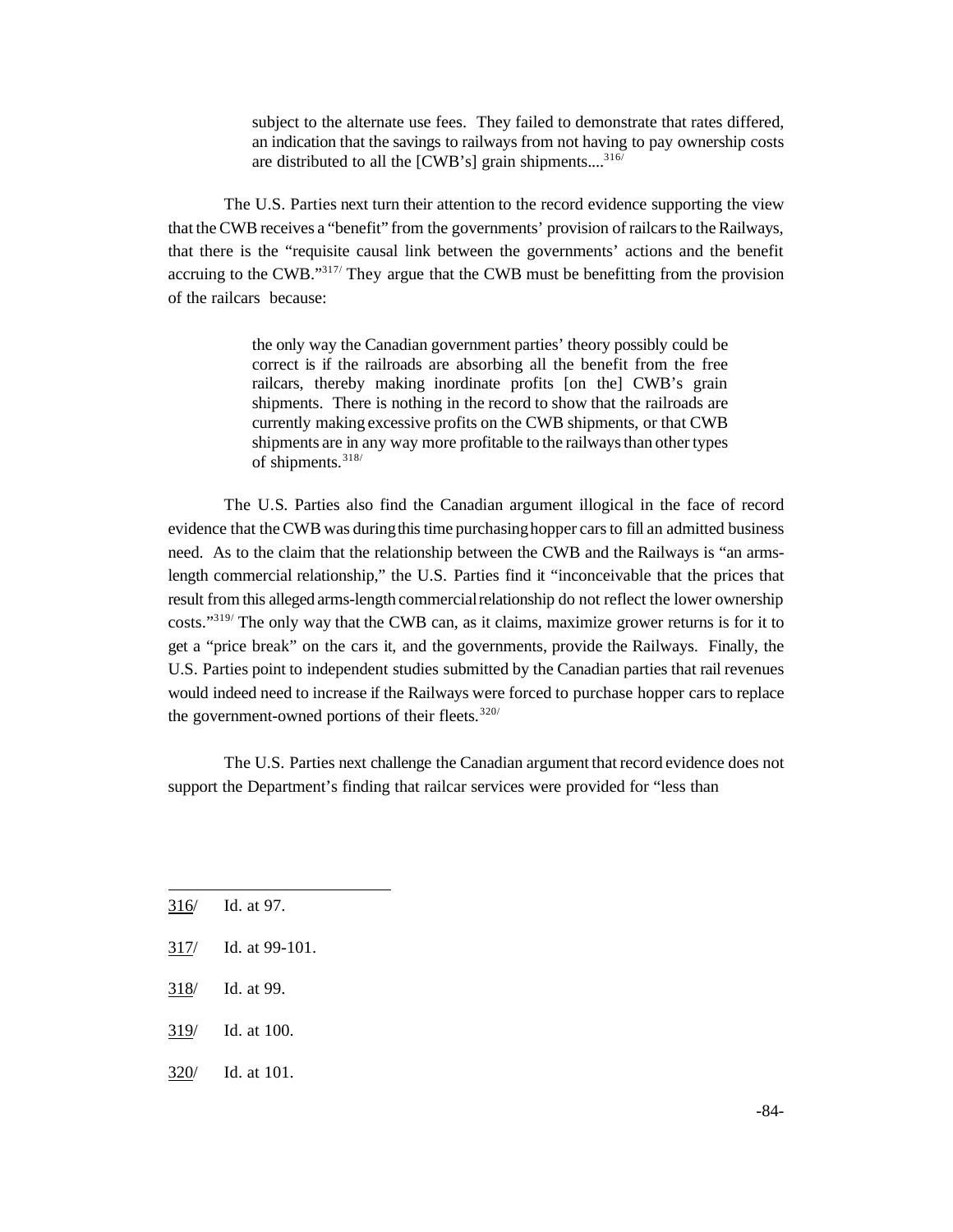adequate remuneration."<sup>321/</sup> Rejecting the Canadian view that "the benefits are swallowed by the railways," they point to the three documents cited by the Department in its Final Determinations: the Sparks Study, the provision of the CTA, and the 1999 paper entitled "Disposal of the Government Hopper Cars." The U.S. Parties' brief reviews the content of these documents in detail and notes that, collectively, they make a:

> fundamental point that the Canadian government parties are doing their best to ignore: there is no financial incentive to own the cars unless ownership costs, including a profit, can be recouped. No business entity, in its right mind, would undertake the huge expense of purchasingrailcars if it could not cover its costs and earn a profit. This fundamental point is acknowledged in the CTA, by Sparks, and by the author(s) of the Transport Canada rail policy study.... Conversely, no volume buyers of rail service, such as the CWB, which claims to maximize returns to growers, would knowingly pay rates that include hopper car ownership costs if the railway itself is not paying those costs.<sup>322/</sup>

The U.S. Parties observe that even the GOC officials at verification appeared to acknowledge "the obvious link between ownership costs and revenue."<sup>323/</sup>

The U.S. Parties next address the Canadian challenge that any benefit received by the CWB is tied to non-U.S. shipments.<sup>324/</sup> Specifically, the Canadians have argued that alternate use fees charged to the railways tie the benefit from the provision of railcars to non-U.S. markets, which effectively eliminates any benefit on wheat shipments into the United States. The U.S. Parties support the Department's view that the proper focus is on the benefit to the CWB, not the benefit to the railways. "Because there is no difference in the rates charged by the railways based on alternat[e] use payments, the CWB benefits equally from the subsidized railcars on all of its shipment routes, including those to the

321/ Id. at 101-104.

322/ Id. at 103.

323/ Id. at 104, *citing* GOC Verification Memo of June 9, 2003 at 18 (A.R. 149). In effect, the GOC officials concurred with the view that "[t]he only way for the railways to cover the increase in ownership costs associated with purchasing the cars would be to raise prices." Id.

324/ Id. at 104-06.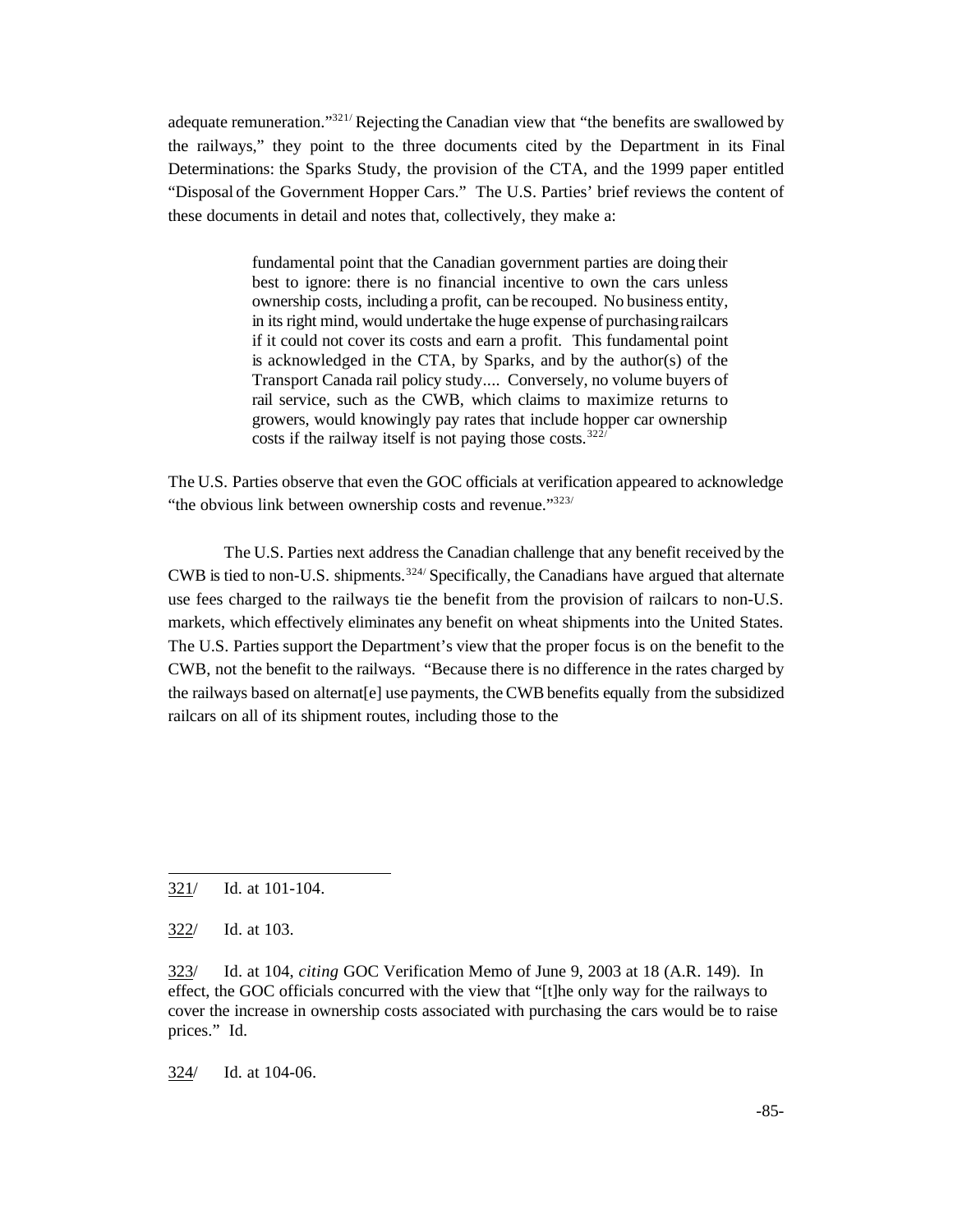United States."325/ Put another way:

The simple fact is that the government provided railcars to CP and CN so the railways could ship CWB grain. The free railcars lowered the railways' costs, and resulted in lower shipping rates on all the CWB's routes and shipments.326/

Based on their own brief to the Panel, the U.S. Parties assert that the Governments have in fact admitted "that rates charged to the CWB do not vary based on the railways' cost or savings." However, they also point to other record evidence supporting the finding that the railcar benefit is not tied to non-U.S. shipments. First, during the POI, the CWB and CP had agreed upon a flat monthly alternate use fee. Second, the charges under the Alternate Use Agreements "do not apply to internal rail movements prior to movement into the U.S." (i.e., movements within Canada up to the last reporting station in Canada). Thus, even with respect to U.S. shipments, some portion of those shipments benefits by not incurringany alternate use fees. $327/$ 

The U.S. Parties' brief also supports the details of the Department's benefit calculations.<sup>328/</sup> They first note that the Department, in its Final Determinations, modified its Preliminary Determinations' costs estimates in three different ways. One of these was to include information from two actuallease transactionsthat occurred duringthe POI. This was challenged by the Canadians, who disagreed with the Department's decision to use the information on actual transactions as well as its decision to use a simple average of four lease rates, instead of a weighted average, to calculate ownership costs.<sup>329/</sup>

The U.S. Parties first note that these challenges "parallel [the Canadian] ministerial error submissions during the underlying investigation," which had been rejected by the Department.<sup>330</sup> As to the issue of the use of actual market price transactions in the benefit calculations, the U.S. Parties point to 19 C.F.R.  $\S 351.511(a)(2)$  and the Department's "longstanding preference" for using actual market prices in such calculations and reject the

- 325/ Id. at 104.
- 326/ Id.
- 327/ Id. at 106.
- 328/ Id. at 106-109.
- 329/ Id. at 107.
- 330/ Id. at 107.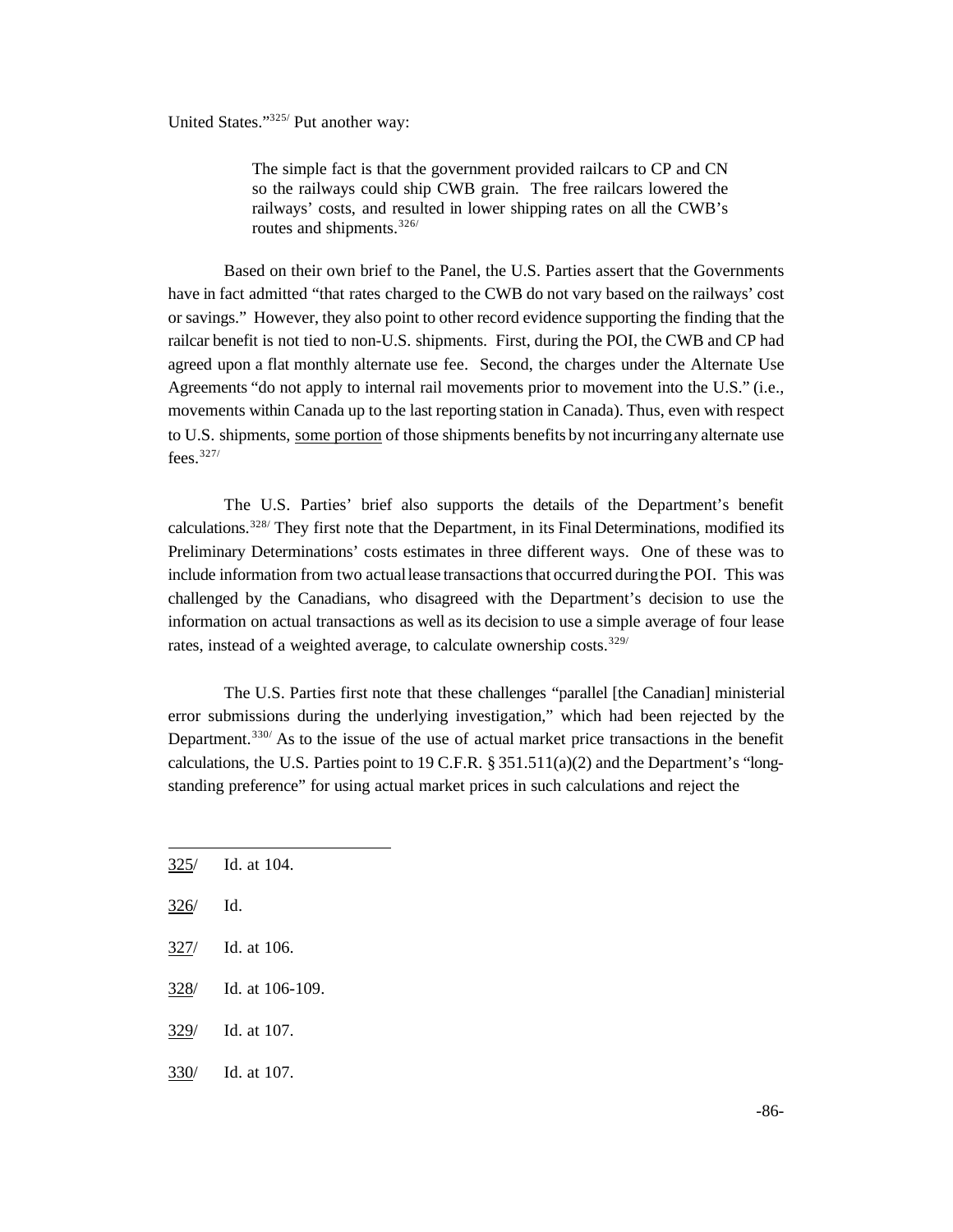argument that because the actual leases were entered into prior to the POI, they are not representative of lease rates during the POI.<sup>331/</sup> The U.S. Parties point out that these were the amounts *actually paid* during the POI and, indeed, that there is in fact no other record evidence of rates actually entered into or in effect during the POI on executed leases.

The U.S. Parties also reject the Canadian argument favoring weight-averaging over simple averaging of the lease rates. They point that out "[w]hile it is relatively easy to assign a weight to the actual leases (i.e., weight them by the number of cars covered by each lease), what weight should be assigned to each of the quoted rates that are for future leases of unknown numbers of railcars and are not found in any leases in existence during the period of investigation?"<sup>332/</sup> Assigning a "weight" other than zero for the rate quotes would be entirely arbitrary and speculative. Since a simple average does not assign (arbitrary) weights to the various rates, it was logical for the Department to adopt that method in this instance.

The U.S. Parties final argument supports the Department's determination that the provision of railcars by the GOS did not qualify as or constitute "general infrastructure."333/ The U.S. Parties point also to 19 C.F.R. § 351.511(d), which defines that term as "infrastructure that is created for the broad societal welfare of a country, region, state or municipality," and to the Preamble to the regulations indicating that such infrastructure must be "available to all citizens or to all members of the public." *See* Preamble*,* 63 Fed. Reg. at 65378. In the U.S. Parties' view, freight services for grain is not a benefit to society as a whole and the Department's determination on this point was clearly correct.

## **2. Analysis and Decision of the Panel**

After considering the arguments of the parties, the Panel has decided to uphold all aspects of the Department's findings and determinations as respects the railcar issue. As the arguments of the parties have been fairly thoroughly summarized, the Panel's discussion of this issue will be brief.

In the FinalDeterminations, the Department initially referenced the determinations that it had made at the Preliminary Determinations level and then indicated that it had adopted the same analysis at the Final Determinations level:

333/ Id. at 109-110.

<sup>331/</sup> Id. at 108.

<sup>332/</sup> Id. at 108-109.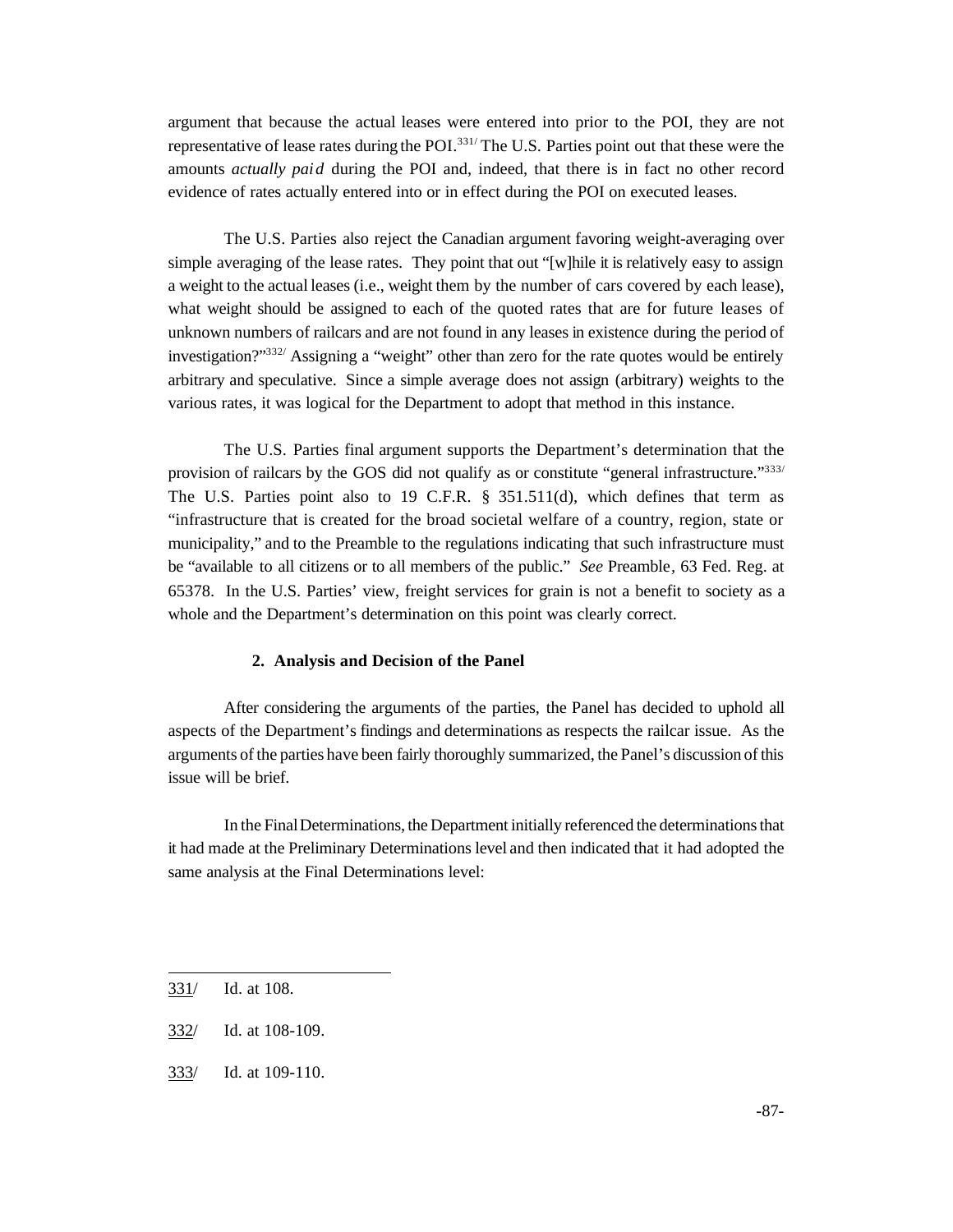[In the Preliminary Determinations, 68 Fed. Reg. at 11, 377], we determined that through the operating and alternate use agreements, the federal and provincial governments (including the CWB) are entrusting or directing the railway companies to provide rail services for Western grain. The provision of this rail service is a financial contribution within the meaning of section  $771(5)(D)(iii)$  of the Tariff act of 1930, as amended ('the Act'). We also found that the rail services are being provided to a specific group, within the meaning of section  $771(5A)(D)(iii)(I)$  of the Act, the CWB and other users of hopper car services. Finally, we determined that the [Railways] are providing these rail services for less than adequate remuneration within the meaning of section  $771(5)(E)(iv)$  of the Act.

For the final determinations, we continue to find that the [Railways] have been entrusted or directed to provide rail service for the movement of Western grain, including grain shipped by the CWB, for less than adequate remuneration.

I&D Memo at 3

In its "benefit" discussion,  $334/$  the Department indicated its finding that the benefit did "pass through" from the Railways to the CWB and that it was measuring that benefit by the amount of the "added ownership costs" that were, in effect, not charged by the Railways in their service contracts with the CWB. *See* I&D Memo at 4.

The Department's brief and oral argument addressed the Canadian challenge to its finding on "entrustment and directive," arguing that this finding was consistent with the statute, the legislative history, and the Department's policies as contained in the Preamble to the countervailing duty regulations. The Panel agrees.

As quoted previously, the Preamble states as follows:

Although the indirect subsidies that we have countervailed in the past have normally taken the form of a foreign government *requiring* an intermediate party to provide a benefit to the industry producing the subject merchandise, often to the detriment of the intermediate party, indirect subsidies could also take the form of a foreign government *causing* an intermediate party to provide a benefit to the industry producing the subject merchandise in a way that is also in the interest of the intermediate party. We believe the phrase 'entrusts or directs' could encompass government actions that provide *inducements*, other

<sup>334/</sup> *See* Final Determinations at 7 and Response to Comment 7, Final Determinations at 23.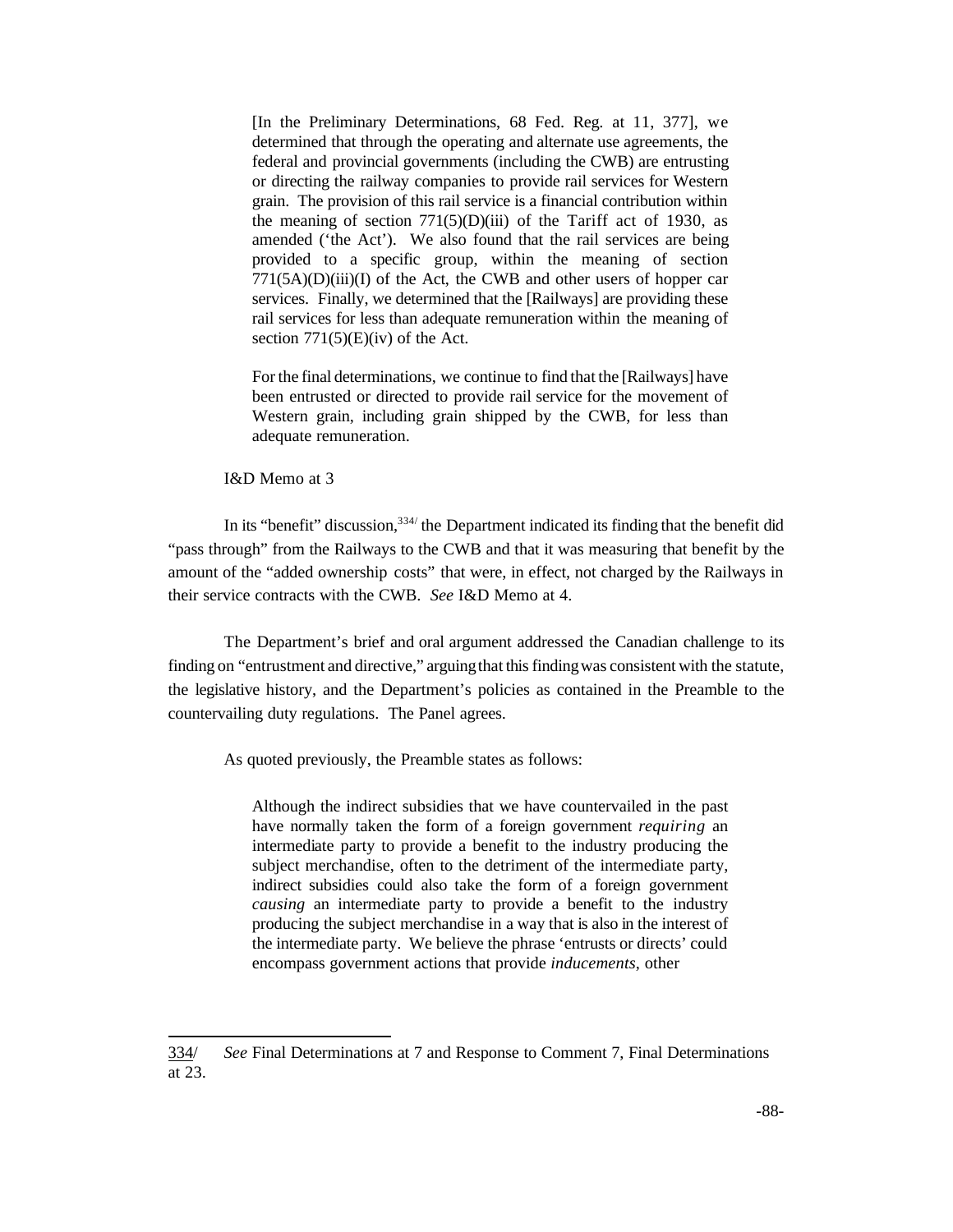than upstream subsidies, to a private party to provide a benefit to another party.

Preamble, 63 Fed. Reg. at 65,350 (emphases added)

Although the Canadian parties have argued that the phrase "entrusts or directs" must connote some element of command or mandate,  $335/$  the Department clearly gives that phrase broader scope and the Panel finds the Department's interpretation to be reasonable. Congress hasindicated that "the 'entrusts or directs' standard shall be interpreted broadly," SAAat 926, and there appears to be no reason that this issue should be required to rest on the presence or absence of legal commands or formalisms.

In the instant case, it is fair for the Department to conclude that the Governments are using the Railways "as instruments for indirectly making contributions of rail service to the CWB." As the Department has noted, the *inducements* are "the hopper cars themselves, which are provided to the railways by the governments and which enable the railways to provide rail service to the CWB; and the fee structure, which rewards the railways for providing rail service for the movement of Western grain, including grain shipped by the CWB."336/ These are the practical realities of the situation and the absence of a chain of formal mandates or requirements should not be considered to be dispositive. The Panel considers that the Department's interpretation of the statute and regulation on this point is reasonable and in accordance with law.

The Department's brief and oral argument also address the Canadian allegation that the rail service subsidy, if any, is "tied" to non-U.S. shipments of wheat under the Department's tying regulation, 19 C.F.R. §351.525(b)(4), which provides: "If a subsidy is tied to sales to a particular market, the Secretary will attribute the subsidy only to products sold by the firm to that market." As noted in the contentions of the parties section of this Opinion, the Canadians have argued that the use of the hopper cars at no cost to the railways is limited to the transportation of Western grain within western Canada and does not apply to shipments to the United States.<sup>337/</sup>

<sup>335/</sup> Although the Canadian parties have noted that their view has been seconded by a WTO Panel decision, the Panel does not find that decision to be persuasive in view of the language of the Preamble and the SAA.

<sup>336/</sup> *See* Department Rule 57(2) brief at 45.

<sup>337/</sup> The U.S. Parties have in part challenged the factual basis for this claim, indicating that some Alternate Use charges will be imposed even on U.S. shipments, up until the point that the shipments reach, effectively, the U.S. border.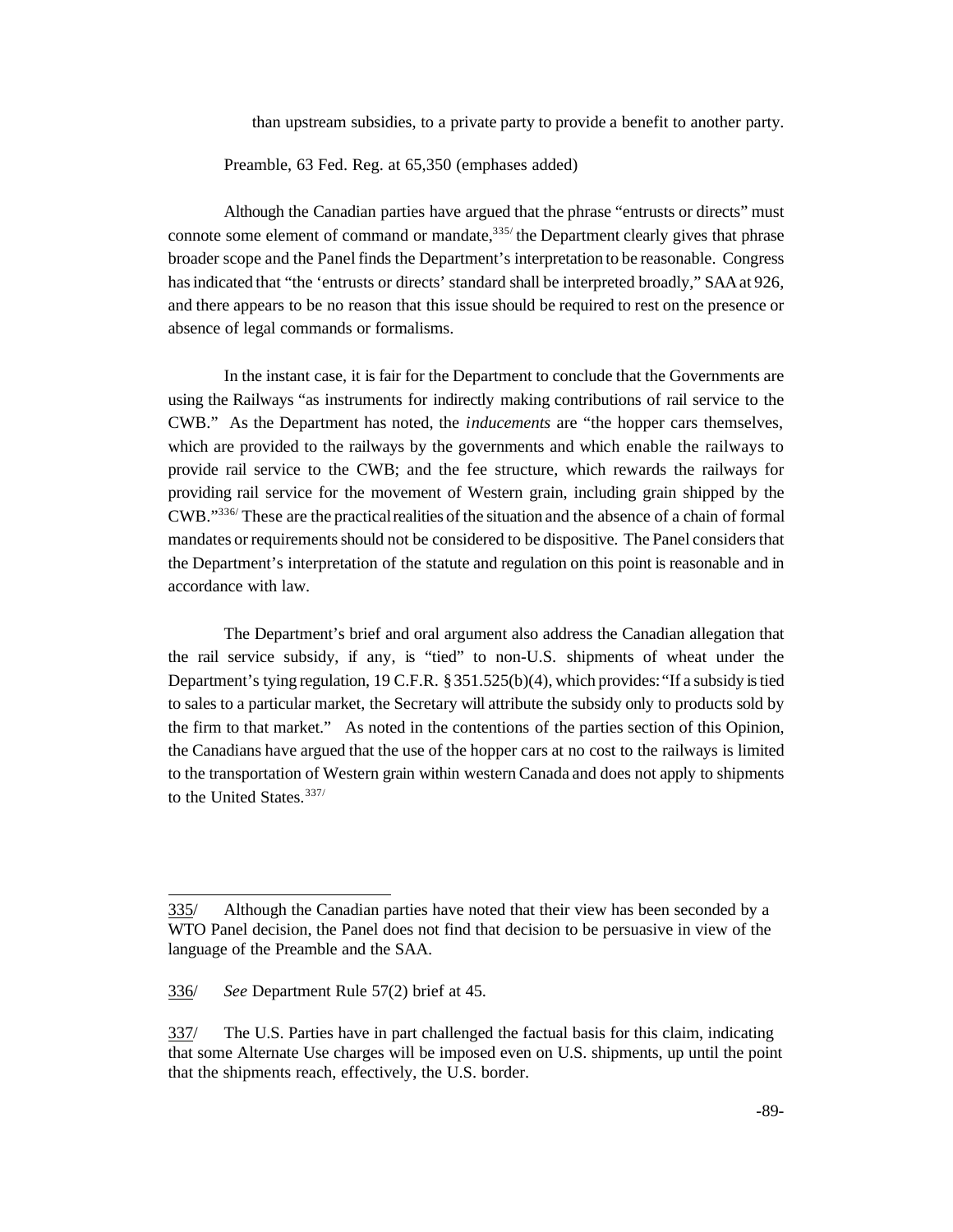The Department, however, considers that the proper focus is not on the free use of the hopper cars – the benefit provided by the Governments to the Railways – but on the provision of the rail service by the Railways to the CWB. The issue is whether the rail service benefit is tied to certain shipping routes and on this point the Department found that "[t]he indirect provision of rail service to the CWB by the federal and provincial governments benefits *all* of the CWB's shipments, not merely shipments made along certain routes." *See* Department Rule 57(1) brief at 48 (emphasis added).

The Panel has carefully considered the arguments on both sides but is of the view that the Department's interpretation is correct. In an entrustment or directive situation, the proper focus should be on the benefit indirectly provided by the governments to the respondent and not on the structure or characteristics of the initialentrustment or directive mechanism. In the instant case, the record is clear that the ultimate rail service benefit provided by the Railways to the CWB is not segregated to certain shipping routes.<sup>338/</sup> Thus, the Panel considers that the Department's legal interpretation and its factual finding is in accordance with law and supported by substantial evidence on the record.

The Canadian side also challenged the Department's determination that the rail service benefit provided by theRailwaysto theCWB was for "less than adequate remuneration." *See* Section  $771(5)(D)$  of the Act and 19 C.F.R. § 351.511(a)(2). In its brief and arguments to the Panel, the Department suggests that the so-called Sparks Study (the 2000 "Canada/U.S. Port Competitiveness Study"), the Canada Transportation Act (CTA), and the 1999 "Paper on Disposal of the Government Hopper Cars" were the best evidence available to it to support its determination that the price paid by the CWB for the Railways' hopper car service was not consistent with market principles (i.e., the rates charged by the Railways for those services did not reflect the ownership costs of the government-provided railcars). The Canadian side, with only brief citations to what it believes is relevant language, infers that these documents are too slender a reed upon which the Department's finding can rest. The U.S. Parties, however, provide a much more

<sup>338/</sup> Moreover, there was no evidence on the record that the rates for the rail service provided by the Railways were calibrated or segregated on the basis of whether or not the particular route was subject to alternate use fees. Indeed, as noted by the U.S. Parties in their Rule 57(2) brief at 104-05, the Governments had conceded in their Rule 5(1) brief at 96 (albeit for a different purpose) that the Department had appropriately not been able to "trace Alternate Use payments to rail rates." *See* I&D Memo at 17-18. In addition, the U.S. Parties also took note that the Canadian side did not respond to a request by the Department for further information on this point.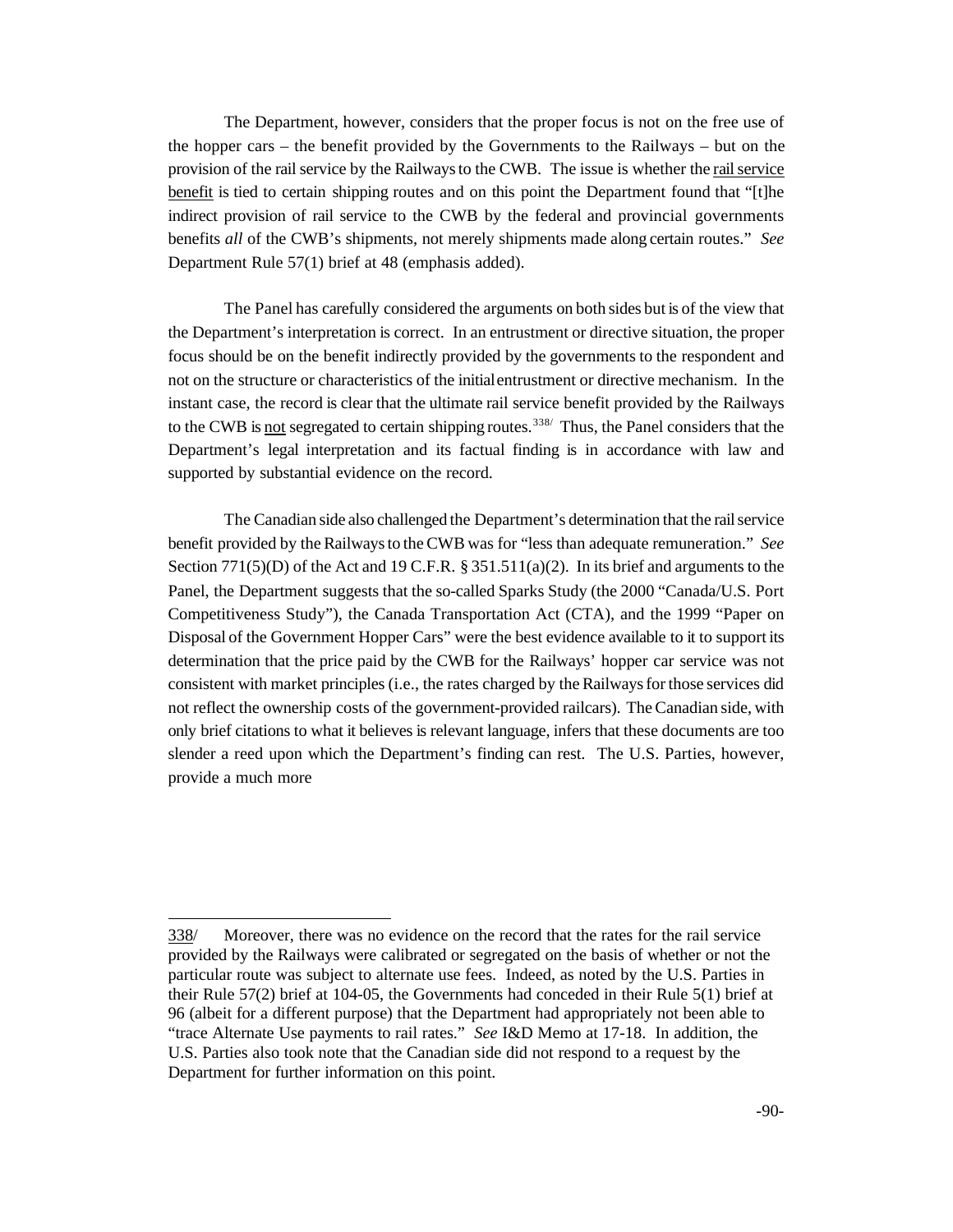thorough review of the content of these documents and the Panel is in fact persuaded that they rise to the level of substantial evidence in support of the Department's finding. As a practical matter, simple economic logic would also appear to dictate a link between ownership costs and revenue, which further suggests that the Department's factual finding is correct or at least reasonable.

As part of its analysis, the Department also rejected the Canadian argument that the railservice benefit would have logically been extinguished by the arm's-length negotiations for hopper car service entered into between the Railways and the CWB. Although the Canadian side cited previous administrative precedents in support of its argument,  $339/$  the Department noted that these were pre-URAA countervailing duty law cases and that the current statutory scheme is far better articulated in this area than prior law. The Department also distinguishes the results of the recent privatization cases, as follows:

> [It is] entirely reasonable for the Department to distinguish between the issues arising from the sale of a subsidized company or its assets, on the one hand, and the issues arising from the sale of a subsidized service, on the other. Unlike the sale of a subsidized company or its assets, there is not the slightest reason to believe that the buyer of a subsidized service might *pay more* for that service as a result of the subsidy.

Department Rule 57(2) brief at 55-56 (emphasis in original)

The Panel is aware of the extensive discussion given this general issue in the recent privatization cases, but finds itself unable to assert that the Department's interpretation and application of the statute to the concededly different issue addressed in this case is unreasonable. Therefore, the Panel upholds the Department's finding and determination on this point.

The Governments have complained that the Department refused to consider, for the calculation of lease rates purposes, a 2002 report which was offered by the Governments to the Department during verification.<sup>340/</sup> The GOC had submitted the primary information concerning this topic in its February 11/12, 2003 questionnaire response, but this report was apparently not submitted at that time. In the I&D Memo, the Department stated:

<sup>339/</sup> *See* n. 263 and accompanying text. The Governments state that the report was "accepted" by the Department but it may be more accurate to say that it was received and marked as a verification exhibit.

<sup>340/</sup> *See* n. 273 and accompanying text.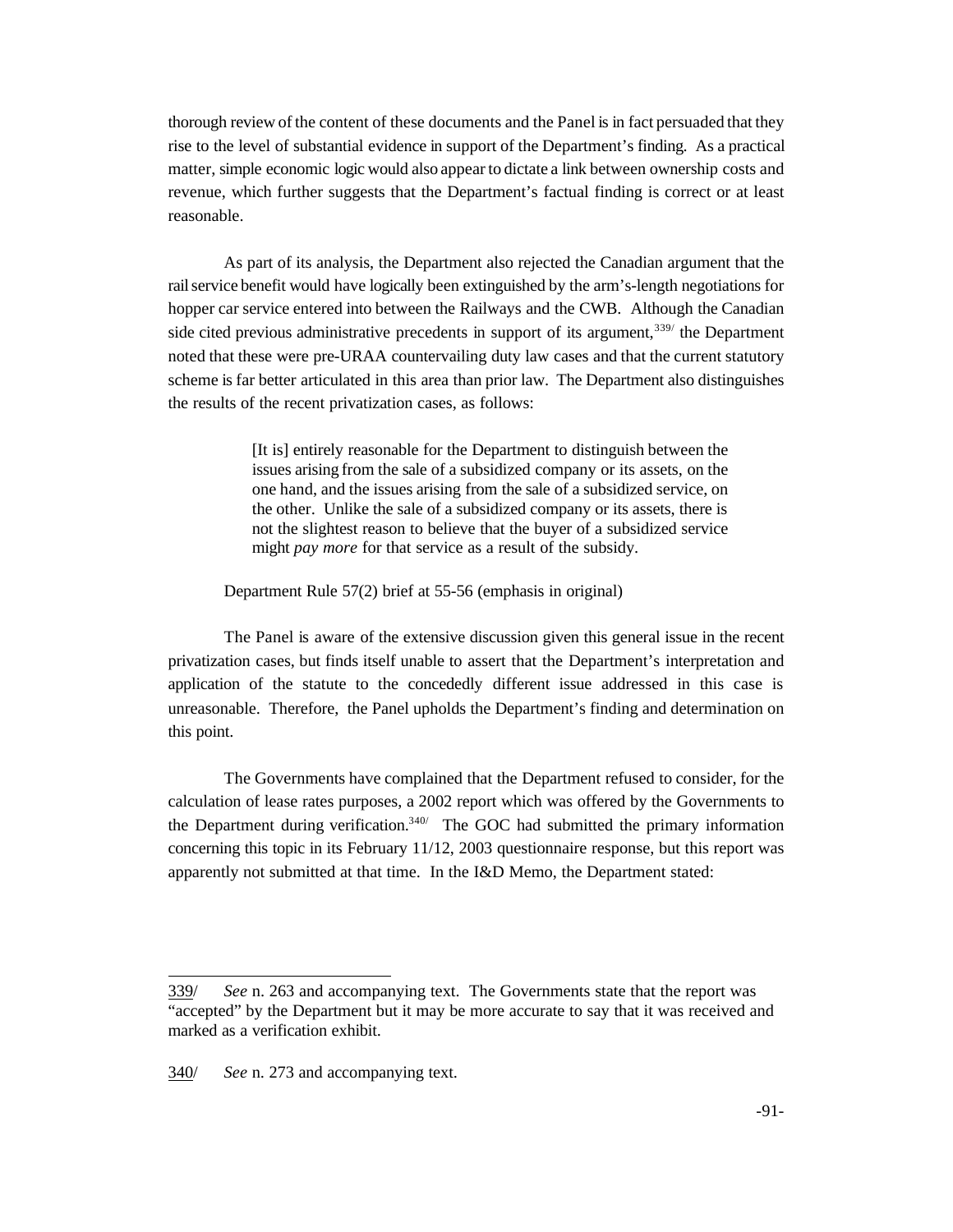We are not using the March 2002 data provided at verification because it was presented on the last day of verification and we were not able to examine it and ask follow-up questions. Thus, because we have verified data, we prefer to use that data.

I&D Memo at 24

The Governments point to 19 C.F.R. § 351.301(b)(1) which reads:

(b) *Time limits in general*. Except as provided in ...[omitted], a submission of factual information is due no later than:

(1) For a final determination in a countervailing duty investigation or an antidumping investigation, seven days before the date on which the verification of any person is scheduled to commence, except that *factual information requested by the verifying officials from a person normally will be due no later than seven days after the date on which the verification of that person is completed*....

19 C.F.R. § 351.301(b)(1) (emphasis added)

The Governments apparently rely on the exception clause to argue that relevant data submitted one day prior to the end of verification must be accepted by the Department. However, what the Governments do not do is indicate that a "verifying official" requested this information during the verification process. If there was no request during the verification itself (neither the GOC Verification Report, A.R. 149, nor the Governments in their brief point to such a request having been made) and the GOC merely made a voluntary offer to submit additional information along the lines of information previously submitted in connection with a questionnaire response, the Panel does not read the exception clause as being applicable. Thus, the Department's decision not to utilize the information volunteered by the GOC during verification is upheld.

The Governments have further complained about two additional decisions made by the Department in its benchmark calculations. The first of these involved the decision of the Department to use simple averaging as opposed to weighted averaging of several railcar lease rates.<sup>341/</sup> The arguments of the Department and the U.S. Parties, previously set out in this Opinion, on this point are convincing and the Panel finds that the Department's choice of methodology on this point was reasonable and in accordance with law.

The second issue concerns the Department's decision to use actual market price

<sup>341/</sup> *See* n. 276 and accompanying text.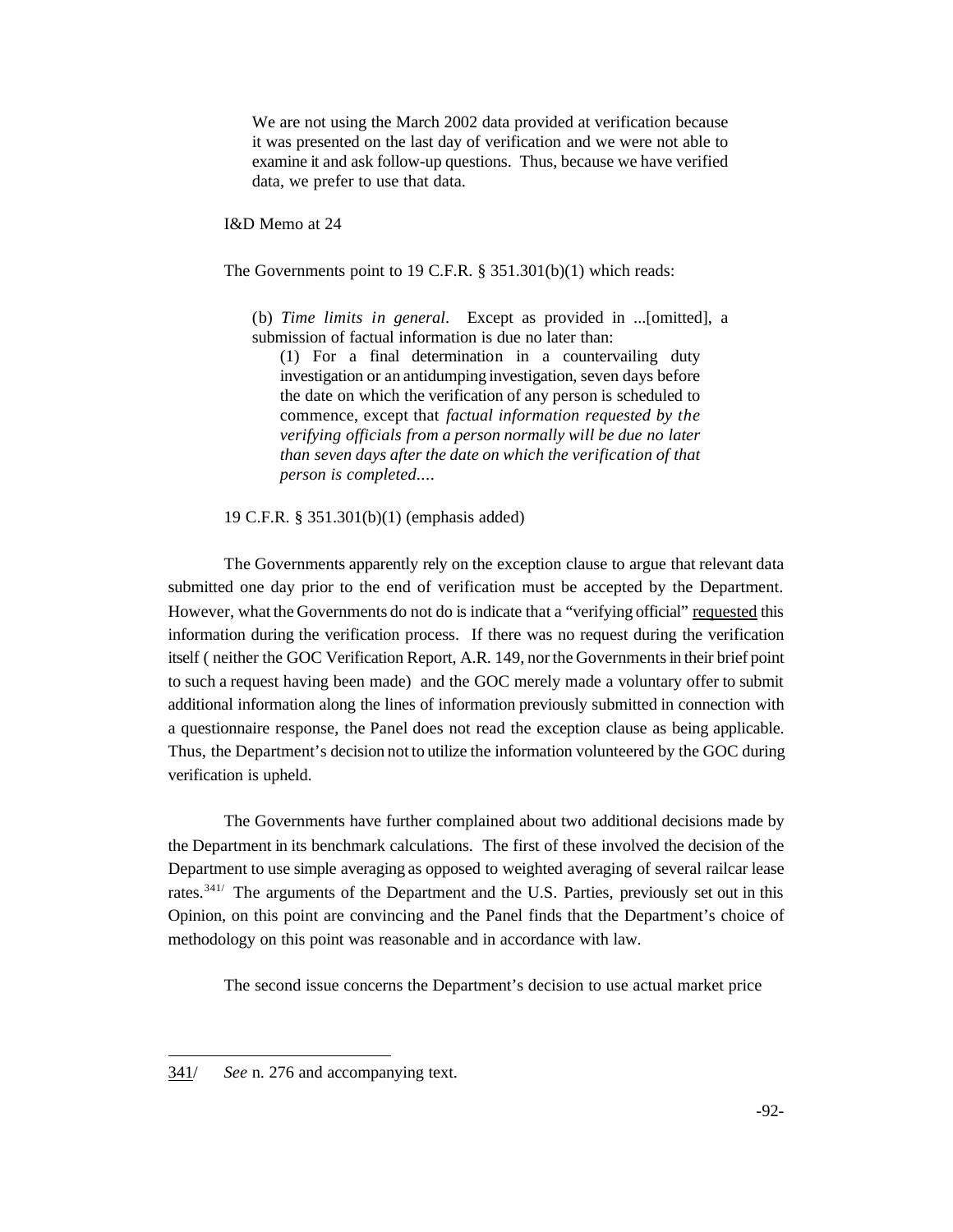transactions in its benefit calculations. The U.S. Parties have noted the Department's "longstanding preference" for using actual market prices in such calculations that the lease information obtained in this instance was representative of lease rates during the POI even if the leases in question had been entered into prior to the POI.<sup>342/</sup> The U.S. Parties also point out that these were the amounts actually paid during the POI and that there was in fact no other record evidence of rates actually entered into or in effect during the POI on executed leases. The Panel is inclined, once again, to regard the Department's decision in this respect as within its discretion. The Department's choice of methodology on this point was reasonable and in accordance with law.

The final major challenge to the Department's Final Determinations on the railcars issue concerned the GOS's argument that the provision of hopper cars to the Railways was a part of "general infrastructure" within the meaning of the countervailing duty statute, Section  $771(5)(D)(iii)$  ("The term 'financial contribution' means – (iii) providing goods or services, *other than general infrastructure*), and the regulations, 19 C.F.R. § 351.511(d). The GOS argument rests, of course, on the highly important role that agriculture plays in the province of Saskatchewan.

19 C.F.R. § 351.511(d) reads as follows:

(d) *Exception for general infrastructure*. A financial contribution does not exist in the case of the government provision of general infrastructure. General infrastructure is defined as infrastructure that is created for the broad societal welfare of a country, region, state or municipality.

The Preamble to the Regulations provides additional guidance as to the meaning of the term "general infrastructure":

> Paragraph (d) defines "general infrastructure" as infrastructure that is created for the broad societal welfare of a country, region, state, or municipality. For example, interstate highways, schools, health care facilities, sewage systems, or police protection would constitute general infrastructure if we found that they were provided for the good of the public and were available to all citizens or to all members of the public....

> Any infrastructure that satisfies this public welfare concept is general infrastructure and therefore, by definition, is not countervailable and not subject to any specificity analysis. Any infrastructure that does not satisfy this public welfare concept is not general infrastructure and is

<sup>342/</sup> *See* n. 329 and accompanying text.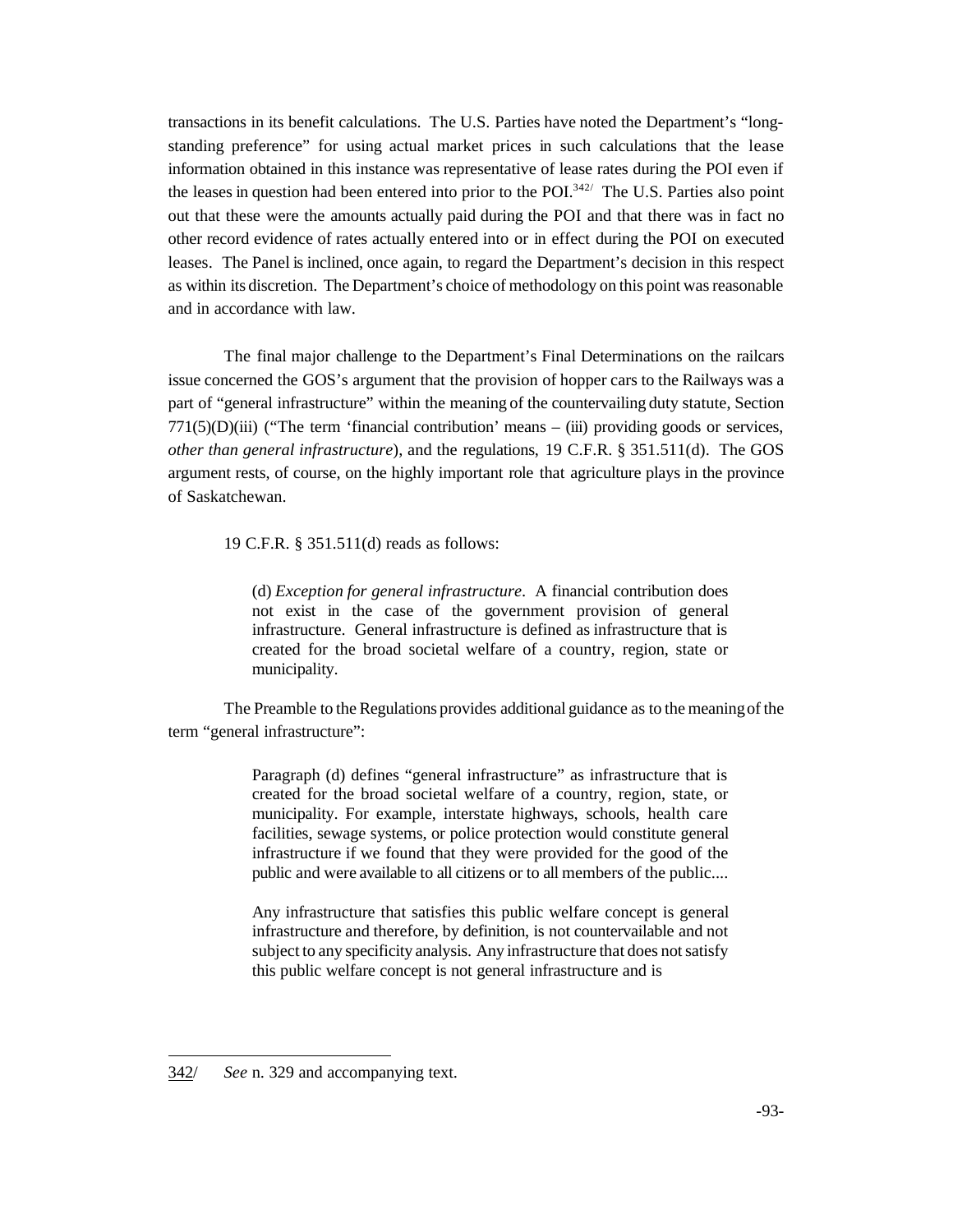potentially countervailable. The provision of industrial parks and ports, special purpose roads, and railroad spur lines ... that do not benefit society as a whole, does not constitute general infrastructure and will be found countervailable if the infrastructure is provided to a specific enterprise or industry and confers a benefit.

Preamble, 63 Fed. Reg. at 65,378-79

Based upon the above standards, the Department determined that "general infrastructure" must be available to everyone and that the rail service benefit in this case was clearly not available to everyone in Saskatchewan. The Panel is of the view that the Department's determination on this issue was correct. The Panel, therefore, upholds this determination as supported by substantial evidence on the record and in accordance with law.